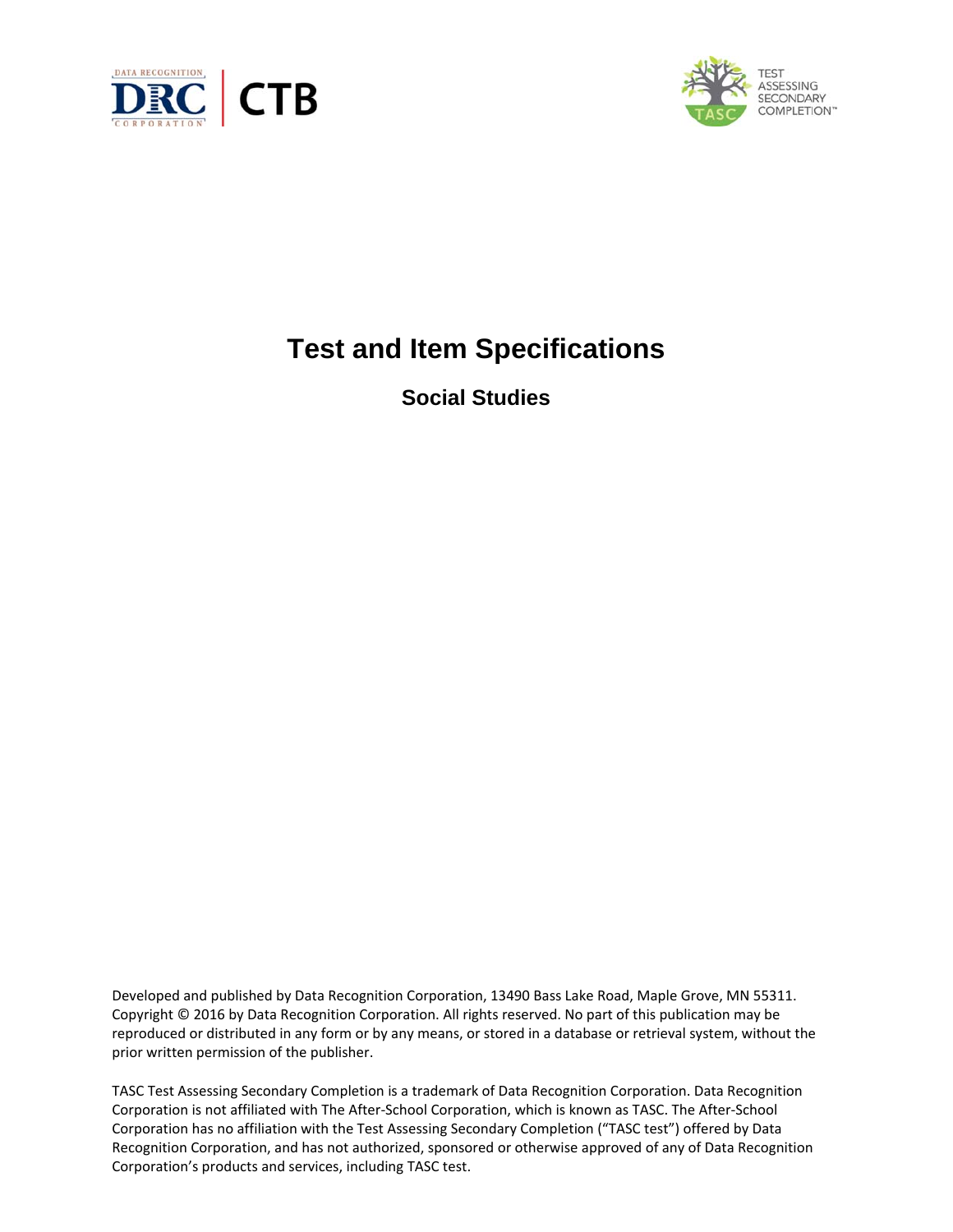



The following test and item specifications are included in this section for the TASC Social Studies subtest.

- 1) Social Studies Blueprint
	- a) 2015—2016 (Forms DEF)
	- b) 2016—2017 (Forms GHI)
- 2) Social Studies Subtest Form Design
	- a) Design Table
	- b) Testing Times
- 3) TASC Social Studies Item Specifications for Measured Standards
	- o Domain
	- o Subdomain
	- o Standard
	- o Emphasis Level
	- o Evidence Statements
	- o Assessment Limits/Content Constraints
	- o DOK(s)
	- o Stimulus
	- o Sample Item Stem(s)1
	- o Sample Item(s)
- 4) Other Social Studies Subtest Specifications
	- a) Scoring Rules and Rubrics
	- b) Item/Stimuli Graphic Guidelines
	- c) Item Accessibility

<sup>&</sup>lt;sup>1</sup> Sample Item Stems are examples of item stems that may be used; items are not limited to the examples shown in this document.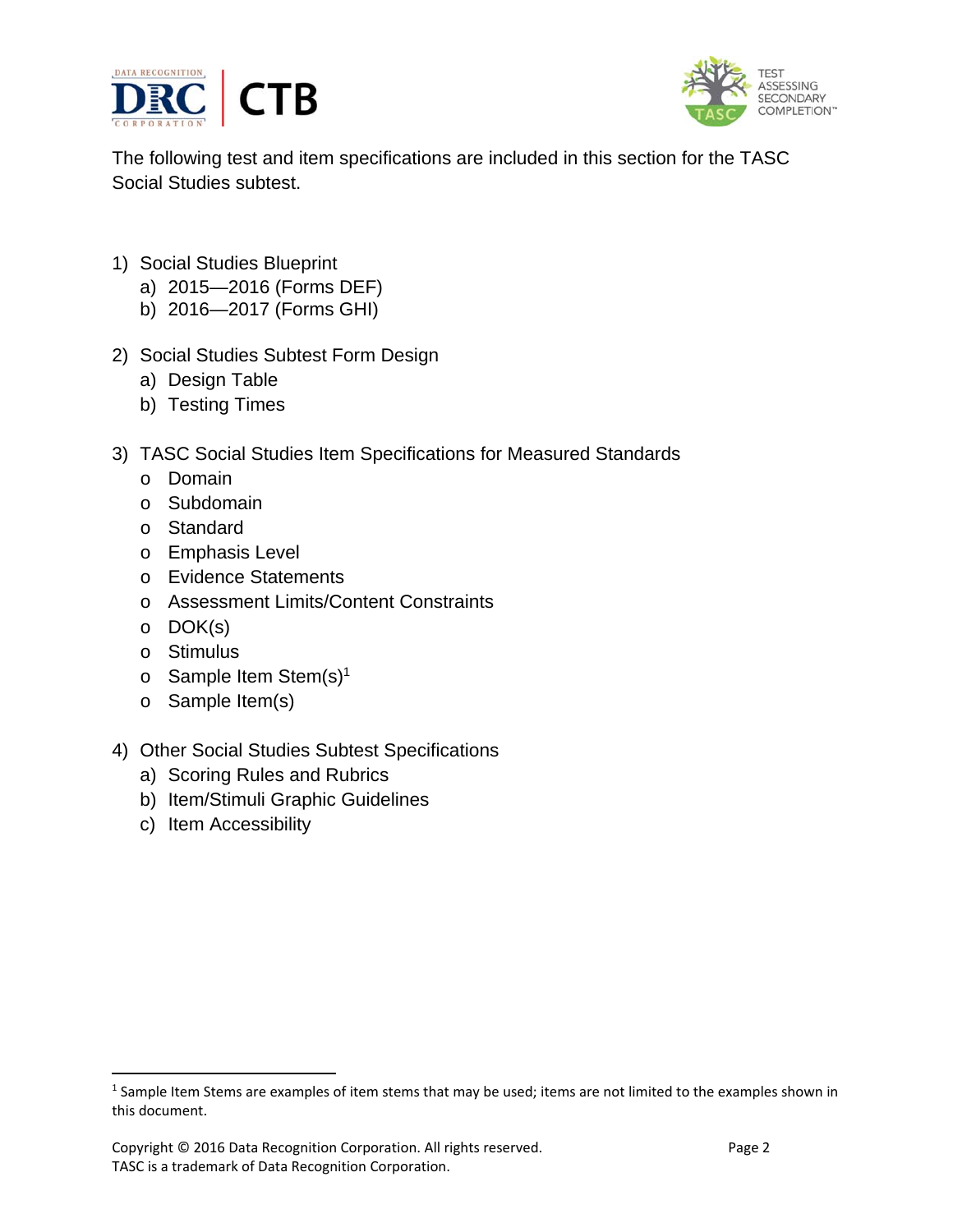



# **1) Social Studies Subtest Blueprint**

## **a) 2015–2016 (Forms D, E, and F)**

| Domain /<br><b>Reporting</b><br><b>Category</b> | <b>Subdomain</b><br>(aggregated across domains)                                                    | <b>Subdomain</b><br>% | <b>Domain</b><br>% |
|-------------------------------------------------|----------------------------------------------------------------------------------------------------|-----------------------|--------------------|
|                                                 | HS-US01 Revolution and the New Nation (1754-1820s)                                                 | 7%                    |                    |
|                                                 | HS-US02 Expansion and Reform (1801-1861)                                                           | 9%                    | 25%                |
|                                                 | HS-US03 Civil War and Reconstruction (1850-1877)                                                   | 16%                   |                    |
|                                                 | HS-US04 The Development of the Industrial United States                                            | 10%                   |                    |
| 01_United                                       | $(1870 - 1900)$                                                                                    |                       |                    |
| <b>States History</b>                           | HS-US05 The Emergence of Modern America (1890-1930)                                                | 8%                    |                    |
|                                                 | HS-US06 The Great Depression and World War II<br>$(1929 - 1945)$                                   | 18%                   |                    |
|                                                 | HS-US07 Postwar United States (1945-1970s)                                                         | 26%                   |                    |
|                                                 | HS-US08 Contemporary United States (1968 to the present)                                           | 6%                    |                    |
|                                                 | HS-WH01 The Beginnings of Human Society                                                            | 2%                    |                    |
|                                                 | HS-WH02 Early Civilizations and the Emergence of Pastoral<br>People, 4000-1000 BCE                 | 3%                    |                    |
|                                                 | HS-WH03 Classical Traditions, Major Religions, and Giant<br>Empires, 1000 BCE-300 CE               | 12%                   |                    |
|                                                 | HS-WH04 Expanding Zones of Exchange and Encounter,<br>300-1000 CE                                  | 7%                    | 15%                |
| 02_World                                        | HS-WH05 Intensified Hemispheric Interactions, 1000-1500<br><b>CE</b>                               | 6%                    |                    |
| History                                         | HS-WH06 The Emergence of the First Global Age,<br>1450-1770                                        | 14%                   |                    |
|                                                 | HS-WH07 An Age of Revolutions, 1750-1914                                                           | 21%                   |                    |
|                                                 | HS-WH08 A Half-Century of Crisis and Achievement,<br>1900-1945                                     | 20%                   |                    |
|                                                 | HS-WH09 The 20 <sup>th</sup> Century Since 1945: Promises and<br>Paradoxes                         | 10%                   |                    |
|                                                 | HS-WH10 The 21 <sup>st</sup> Century: Challenges in a Global World                                 | 5%                    |                    |
|                                                 | HS-CG01 Civic Life, Politics, and Government                                                       | 24%                   |                    |
|                                                 | HS-CG02 Foundations of the American Political System                                               | 24%                   |                    |
| 03_Civics and                                   | HS-CG03 U.S. Constitution: Embodies the Purpose, Values,                                           | 30%                   |                    |
| Government                                      | and Principles of American Democracy<br>HS-CG04 Relationship of the United States to Other Nations |                       | 25%                |
|                                                 | and to World Affairs                                                                               | 2%                    |                    |
|                                                 | HS-CG05 Role of the Citizen in American Democracy                                                  | 20%                   |                    |
| 04_Geography                                    | HS-GE01 World in Spatial Terms                                                                     | 12%                   |                    |
|                                                 | HS-GE02 Places and Regions                                                                         | 19%                   |                    |
|                                                 | HS-GE03 Physical Systems                                                                           | 16%                   | 15%                |
|                                                 | HS-GE04 Human Systems                                                                              | 29%                   |                    |
|                                                 | HS-GE05 Environment and Society                                                                    | 24%                   |                    |
|                                                 | <b>HS-EC01 Basic Economics</b>                                                                     | 16%                   | 20%                |
|                                                 | HS-EC02 Trade and International Politics                                                           | 10%                   |                    |
| 05_Economics                                    | HS-EC03 Microeconomics                                                                             | 30%                   |                    |
|                                                 | HS-EC04 Macroeconomics                                                                             | 20%                   |                    |
|                                                 | HS-EC05 Government and Economics                                                                   | 24%                   |                    |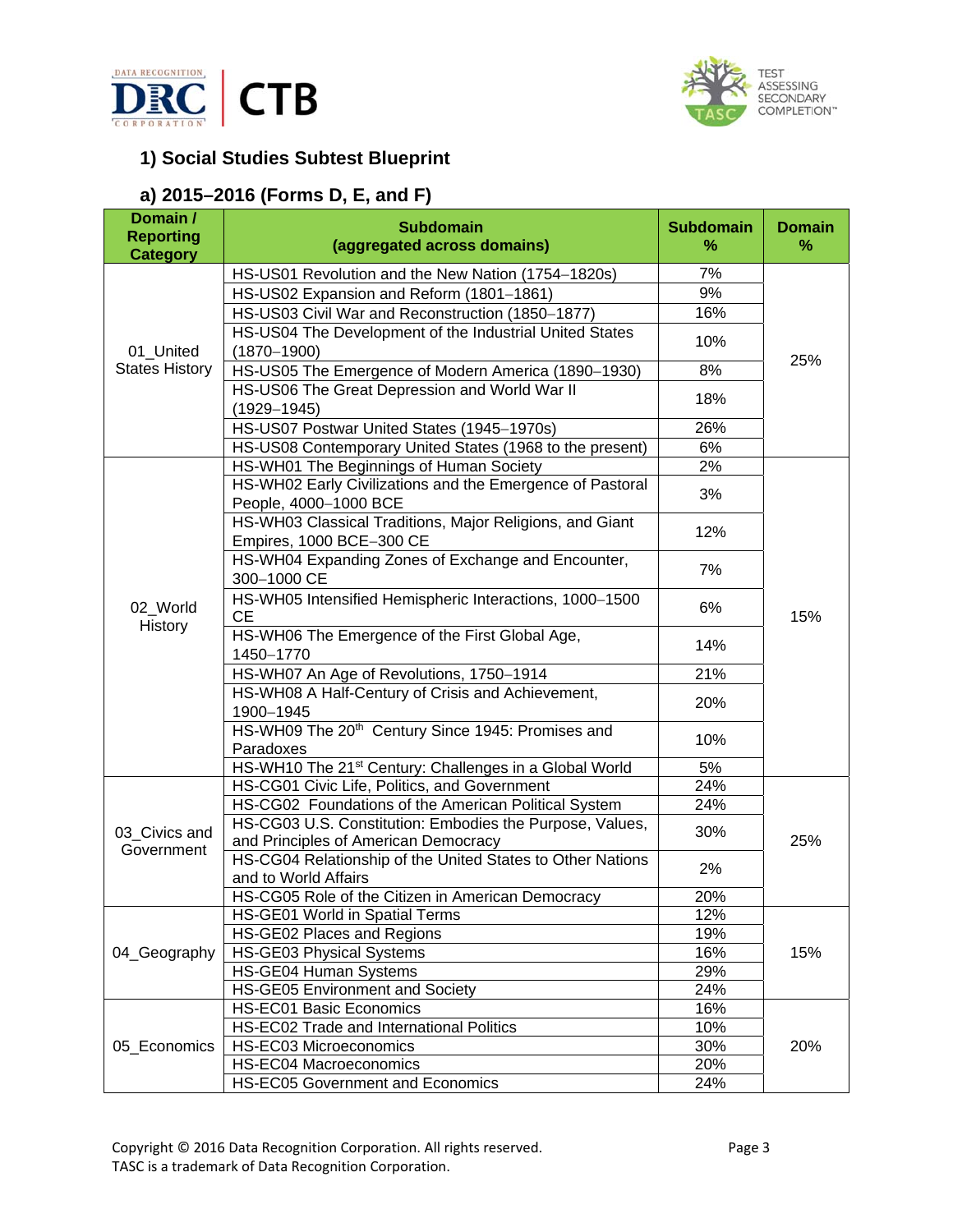



# **b) 2016–2017 (Forms G, H, and I)**

| Domain /<br><b>Reporting</b><br><b>Category</b> | <b>Subdomain</b><br>(aggregated across domains)                                                                            | <b>Subdomain</b><br>% | <b>Domain</b><br>℅ |
|-------------------------------------------------|----------------------------------------------------------------------------------------------------------------------------|-----------------------|--------------------|
| 01_United                                       | HS-US01 Revolution and the New Nation (1754-1820s)                                                                         | 7%                    |                    |
|                                                 | HS-US02 Expansion and Reform (1801-1861)                                                                                   | 9%                    |                    |
|                                                 | HS-US03 Civil War and Reconstruction (1850-1877)                                                                           | 16%                   |                    |
|                                                 | HS-US04 The Development of the Industrial United States<br>$(1870 - 1900)$                                                 | 10%                   |                    |
| <b>States History</b>                           | HS-US05 The Emergence of Modern America (1890-1930)                                                                        | 8%                    | 25%                |
|                                                 | HS-US06 The Great Depression and World War II<br>$(1929 - 1945)$                                                           | 18%                   |                    |
|                                                 | HS-US07 Postwar United States (1945-1970s)                                                                                 | 26%                   |                    |
|                                                 | HS-US08 Contemporary United States (1968 to the present)                                                                   | 6%                    |                    |
|                                                 | HS-WH01 The Beginnings of Human Society                                                                                    | 2%                    |                    |
|                                                 | HS-WH02 Early Civilizations and the Emergence of Pastoral<br>People, 4000-1000 BCE                                         | 3%                    |                    |
|                                                 | HS-WH03 Classical Traditions, Major Religions, and Giant<br>Empires, 1000 BCE-300 CE                                       | 12%                   |                    |
|                                                 | HS-WH04 Expanding Zones of Exchange and Encounter,<br>300-1000 CE                                                          | 7%                    |                    |
| 02_World                                        | HS-WH05 Intensified Hemispheric Interactions, 1000-1500<br><b>CE</b>                                                       | 6%                    | 15%                |
| History                                         | HS-WH06 The Emergence of the First Global Age,<br>1450-1770                                                                | 14%                   |                    |
|                                                 | HS-WH07 An Age of Revolutions, 1750-1914                                                                                   | 21%                   |                    |
|                                                 | HS-WH08 A Half-Century of Crisis and Achievement,<br>1900-1945                                                             | 20%                   |                    |
|                                                 | HS-WH09 The 20 <sup>th</sup> Century Since 1945: Promises and<br>Paradoxes                                                 | 10%                   |                    |
|                                                 | HS-WH10 The 21 <sup>st</sup> Century: Challenges in a Global World                                                         | 5%                    |                    |
|                                                 | HS-CG01 Civic Life, Politics, and Government                                                                               | 24%                   |                    |
|                                                 | HS-CG02 Foundations of the American Political System                                                                       | 24%                   |                    |
| 03_Civics and                                   | HS-CG03 U.S. Constitution: Embodies the Purpose, Values,                                                                   | 30%                   |                    |
| Government                                      | and Principles of American Democracy<br>HS-CG04 Relationship of the United States to Other Nations<br>and to World Affairs | 2%                    | 25%                |
|                                                 | HS-CG05 Role of the Citizen in American Democracy                                                                          | 20%                   |                    |
|                                                 | HS-GE01 World in Spatial Terms                                                                                             | 12%                   |                    |
| 04_Geography                                    | HS-GE02 Places and Regions                                                                                                 | 19%                   |                    |
|                                                 | HS-GE03 Physical Systems                                                                                                   | 16%                   | 15%                |
|                                                 | HS-GE04 Human Systems                                                                                                      | 29%                   |                    |
|                                                 | HS-GE05 Environment and Society                                                                                            | 24%                   |                    |
|                                                 | HS-EC01 Basic Economics                                                                                                    | 16%                   |                    |
|                                                 | HS-EC02 Trade and International Politics                                                                                   | 10%                   |                    |
| 05_Economics                                    | HS-EC03 Microeconomics                                                                                                     | 30%                   | 20%                |
|                                                 | HS-EC04 Macroeconomics                                                                                                     | 20%                   |                    |
|                                                 | HS-EC05 Government and Economics                                                                                           | 24%                   |                    |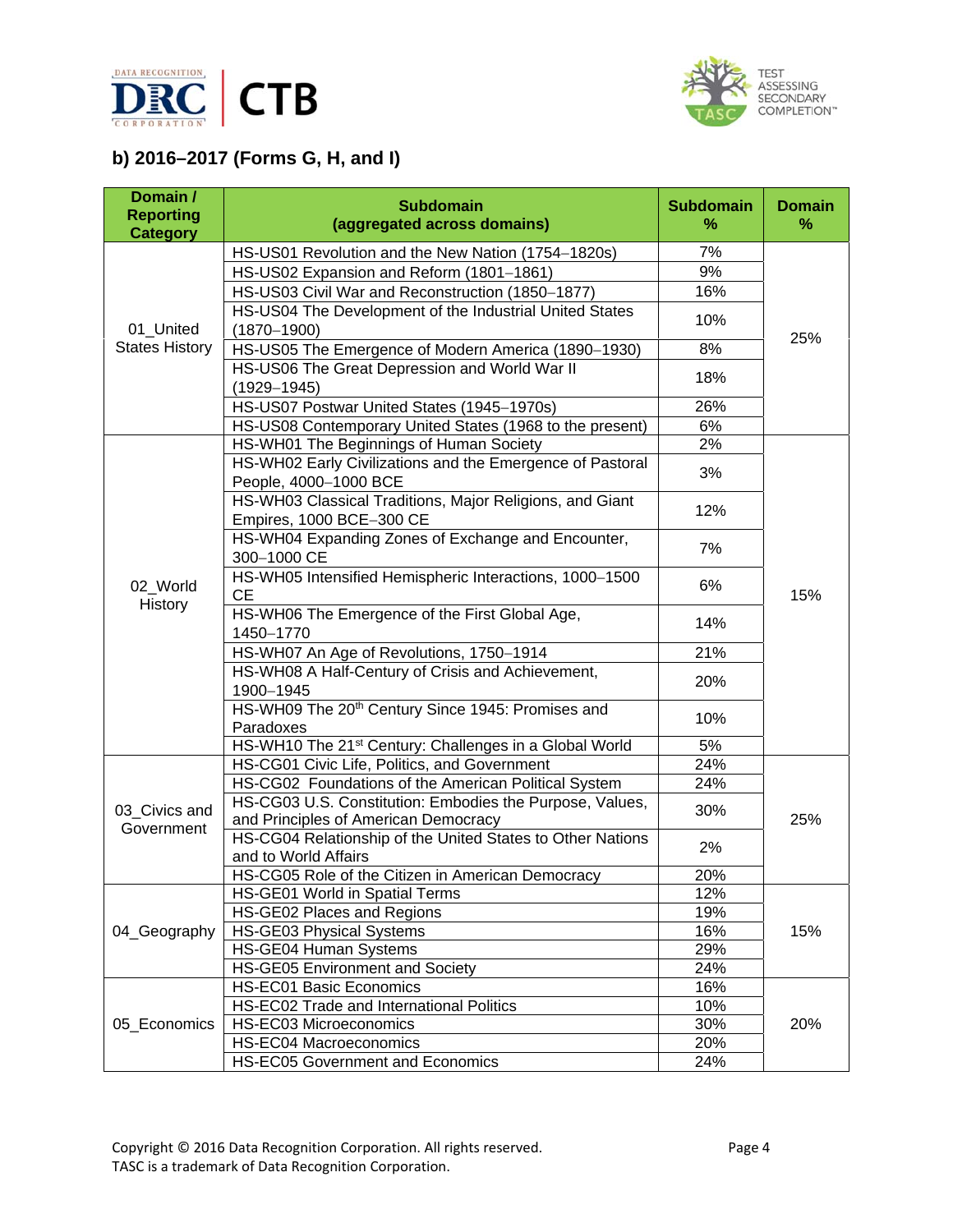



## **2) Social Studies Subtest Form Design**

In each operational year, three equated operational forms are selected for each subtest. The first operational TASC forms in 2014 were comprised of 40 selected-response/multiple-choice (SR/MC) items. In the 2015 and 2016 forms, both technology-enhanced (TE) and constructedresponse (CR) items are being field tested and may be included as operational items in 2017. Constructed-response items field tested in the 2015 forms will be included in operational items in 2016.

The table below shows the projected item numbers by item type in the 2016 forms. Research and data may necessitate minor adjustments to these numbers. The last column in the table indicates the number of embedded field test sections needed in order to yield sufficient items for the 2017 forms.

#### **a) Design Table**

| <b>Item Type</b>            | <b>Total Items</b><br>per Form | <b>Testing</b><br><b>Time</b><br>(minutes) |
|-----------------------------|--------------------------------|--------------------------------------------|
| <b>MC</b>                   | 46                             | 46                                         |
| $2-pt$<br><b>Autoscored</b> | 2                              |                                            |
| 2-pt CR                     | 2                              |                                            |
| <b>Shared Stimuli</b>       | Up to $5$                      | 15                                         |

#### **b) Testing Times are based on these estimates.**

| <b>Item Type</b>      | <b>Estimated Testing</b><br><b>Time (minutes)</b> |
|-----------------------|---------------------------------------------------|
| <b>MC</b>             |                                                   |
| 2-pt Autoscored       |                                                   |
| 2-pt CR               |                                                   |
| <b>Shared Stimuli</b> |                                                   |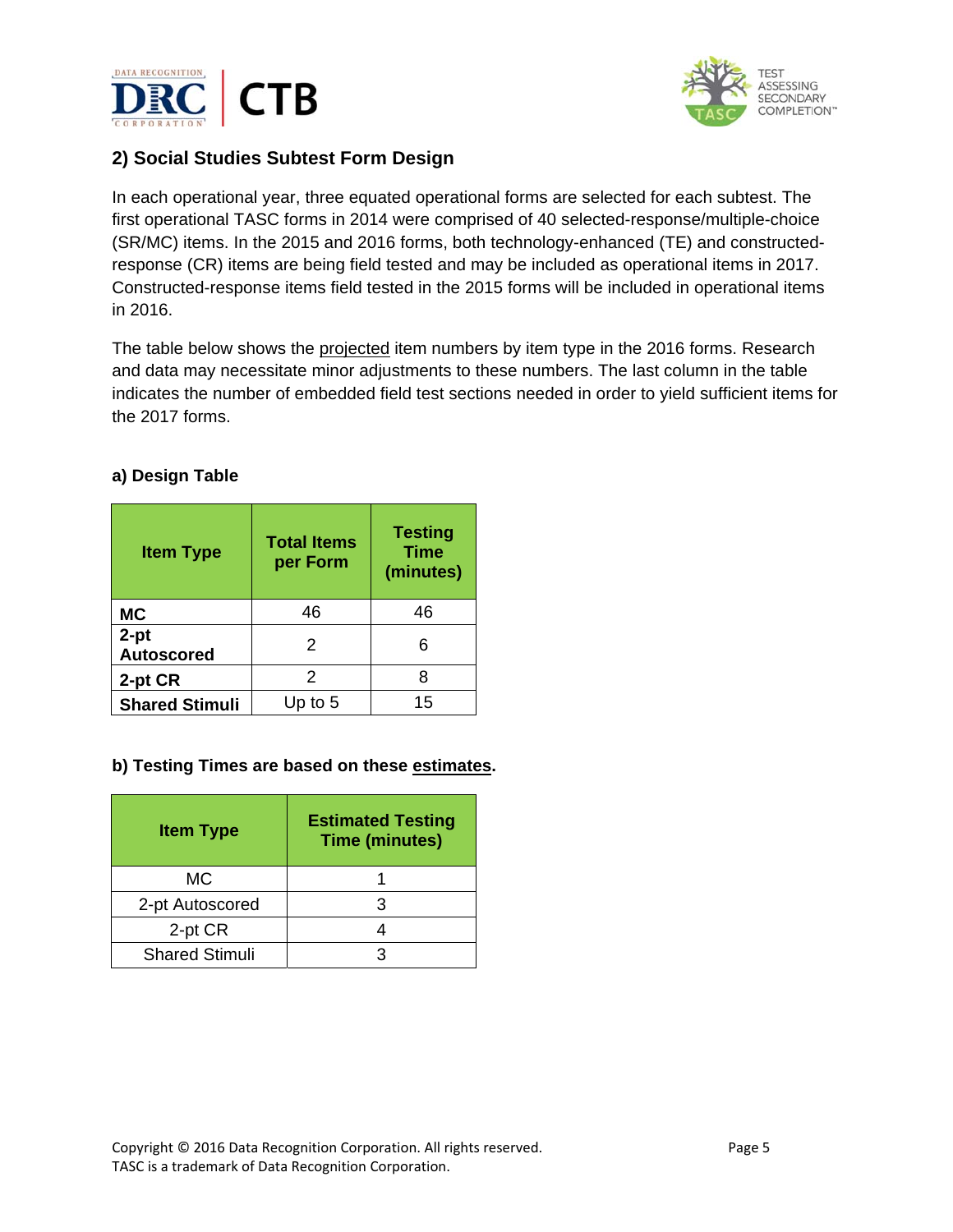



#### **3) Item Specifications**

Item specifications are one of the key requirements for a high-quality, legally defensible, standards-based assessment. Item specifications help define important characteristics of the items (i.e., test questions) developed for each standard. These item specifications provide guidelines to help clarify the focus of what is to be assessed, what items may include, and what items may not include (i.e., assessment limits). Item specifications are used by item writers, item editors, and item reviewers as a common reference throughout the item-development process, from initial writing to final approval. The TASC Social Studies item specifications are based on the TASC test standards for Social Studies. These standards were developed using a variety of resources. Test development specialists determined targets for the TASC social studies framework based on national standards created by groups that specialize in the social studies domains assessed on the TASC: U.S. History, World History, Civics and Government, Economics, and Geography. DRC | CTB created a content framework that draws domain standards from the following national resources.

- U.S. History and World History—National Center for History in the School, National Standards for History Basic Edition, 1996
- Civics and Government—Center for Civic Education, National Standards for Civics and Government, 2010
- Economics—Council for Economic Education, Voluntary National Content Standards in Economics, 2nd Edition, 2010
- Geography—National Council for Geographic Education, Geography for Life, 1994, and
- National Council for the Social Studies, NCSS Teacher Standards for Geography Educators, 2002

After identifying these targets for the TASC framework, the Social Studies team at DRC | CTB conducted an analysis of the targets by comparing them to some states' high school standards for these domains, as well as to the GED 2002 and the GED 2014. $<sup>2</sup>$  Through this process,</sup> DRC | CTB identified the concepts that are taught by many states. This analysis allowed the Social Studies team to determine the weight of each subdomain within the blueprint and to identify the specific standards to be assessed in the first TASC field test administration. The assessment limits/content constraints have been further refined based on customer feedback and DRC | CTB item-performance data analyses targeting specific standard- and item-level assessment scope.

<sup>2</sup> DRC | CTB compared the TASC Framework to the high school standards for the following states: Florida (U.S. History, World History, Civics and Government, Geography, Economics); New York (U.S. History, World History); California (U.S. History, Civics and Government); Texas (World History, Civics and Government, Geography, Economics); Missouri (Civics and Government, Geography); Arizona (Economics, U.S. History); New Mexico (Geography); New Hampshire (Geography ); Massachusetts (Economics); Maine (World History); and New Jersey (World History).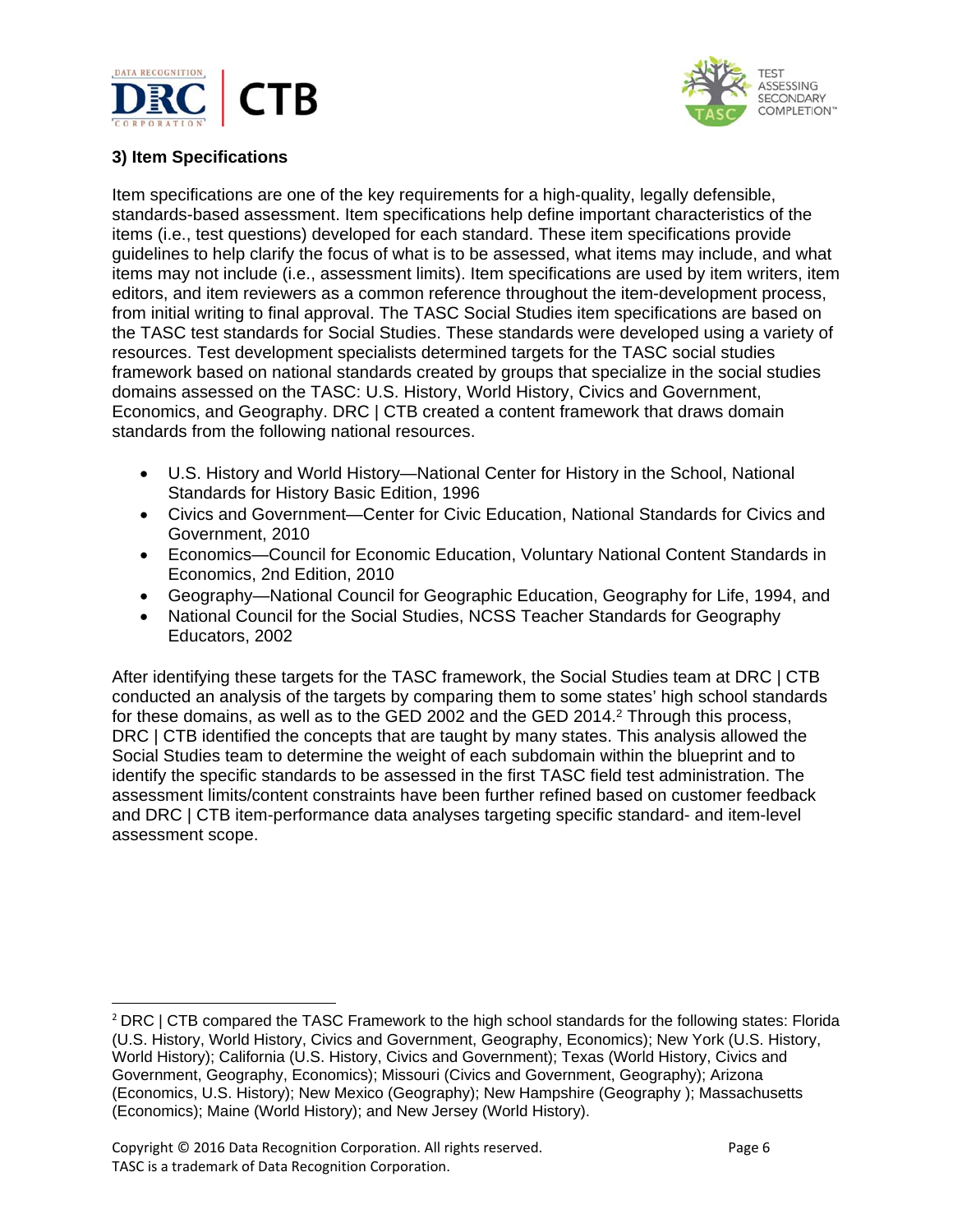



| <b>Domain</b>                                 | 01_U.S. History                                                                                                                                                                                                                                                                                     |
|-----------------------------------------------|-----------------------------------------------------------------------------------------------------------------------------------------------------------------------------------------------------------------------------------------------------------------------------------------------------|
| <b>Subdomain</b>                              | HS-US01 Revolution and the New Nation (1754–1820s)                                                                                                                                                                                                                                                  |
| <b>Standard</b>                               | A. The examinee should be able to evaluate the causes of the American<br>Revolution, the ideas and interests involved in forging the revolutionary<br>movement, and the reasons for the American victory.                                                                                           |
| <b>Emphasis</b><br>Level                      | <b>Medium</b>                                                                                                                                                                                                                                                                                       |
| Evidence<br><b>Statements</b>                 | The examinee will demonstrate understanding of the political, ideological, and<br>economic events that led to the American Revolution.<br>The examinee will demonstrate understanding of how key principles from the<br>Declaration of Independence became fundamental ideas of American democracy. |
| Assessment<br>Limits / Content<br>Constraints | Analyze the political, ideological, and economic origins of the American<br>$\bullet$<br>Revolution.<br>Explain how key principles in the Declaration of Independence grew in<br>$\bullet$<br>importance to become unifying ideas of American democracy.                                            |
| DOK(s)                                        | 2, 3                                                                                                                                                                                                                                                                                                |
| <b>Stimulus</b>                               | Item may include stimuli such as excerpts from the Declaration of Independence and<br>other founding documents (e.g. the U.S. Constitution), time lines, lists, or tables.                                                                                                                          |
| Sample Item<br>Stem(s)                        | [Given a list of principles from the Declaration of Independence] Select two principles<br>from the Declaration of Independence. Then explain how these principles are still in<br>practice today.                                                                                                  |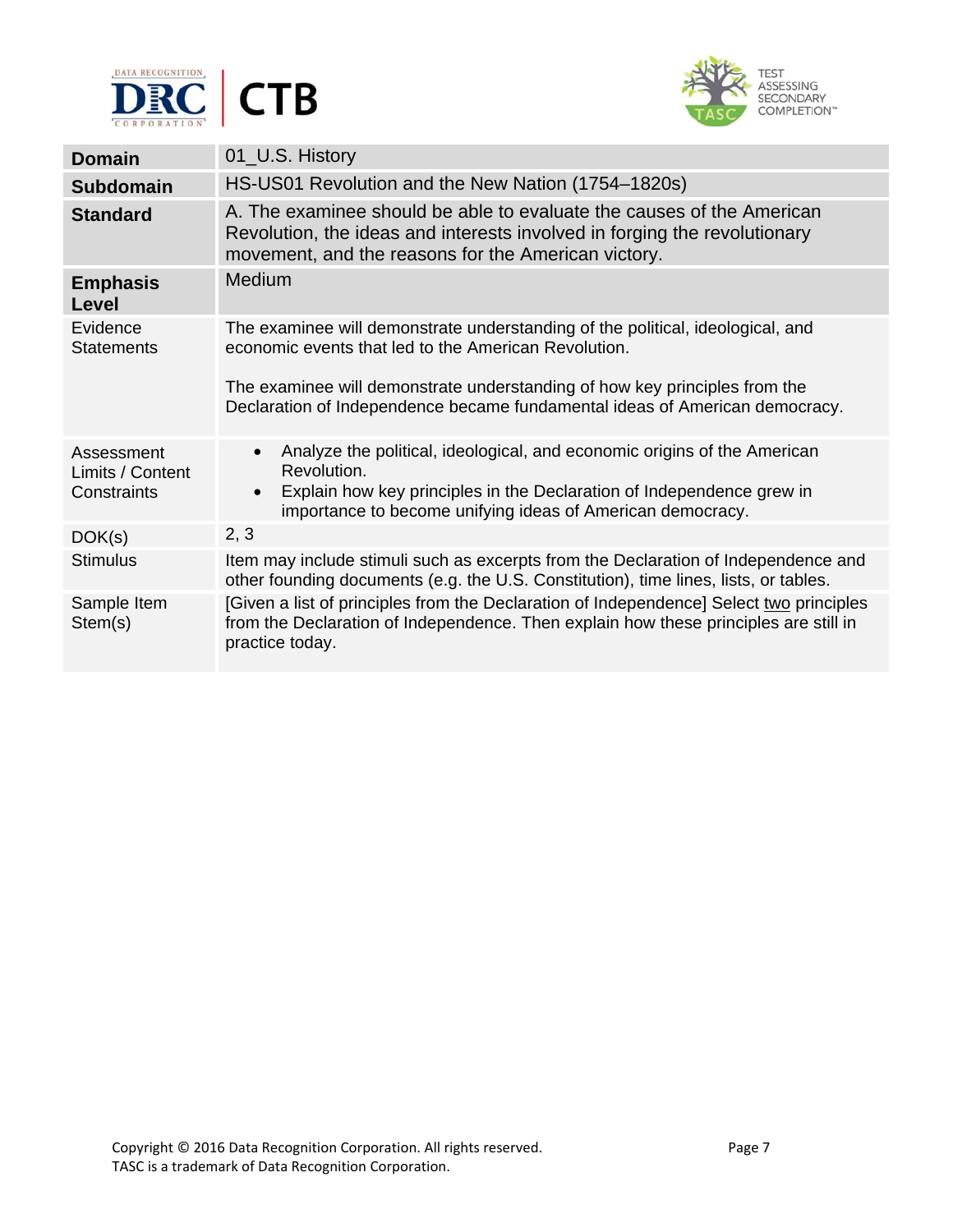



| <b>Domain</b>                                 | 01_U.S. History                                                                                                                                                                                                                                                                                        |
|-----------------------------------------------|--------------------------------------------------------------------------------------------------------------------------------------------------------------------------------------------------------------------------------------------------------------------------------------------------------|
| <b>Subdomain</b>                              | HS-US01 Revolution and the New Nation (1754–1820s)                                                                                                                                                                                                                                                     |
| <b>Standard</b>                               | B. The examinee should be able to evaluate the institutions and practices of<br>government created during the Revolution and how they were revised between<br>1787 and 1815 to create the foundation of the American political system based<br>on the U.S. Constitution and the Bill of Rights.        |
| <b>Emphasis</b><br>Level                      | Medium                                                                                                                                                                                                                                                                                                 |
| Evidence<br><b>Statements</b>                 | The examinee will demonstrate understanding of the Federalist and Anti-Federalist<br>arguments made during the ratification debates and assess their relevance to late<br>20th-century and early 21st-century politics.                                                                                |
|                                               | The examinee will demonstrate understanding of the features of the Constitution that<br>have made it the most enduring and widely imitated written constitution in the world.                                                                                                                          |
|                                               | The examinee will demonstrate understanding of how John Marshall's decision in<br>Marbury v. Madison established the principle of judicial review.                                                                                                                                                     |
| Assessment<br>Limits / Content<br>Constraints | Compare the arguments of Federalists and Anti-Federalists during the<br>$\bullet$<br>ratification debates, and assess their relevance in late 20th-century politics and<br>early 21st-century politics.<br>Explain the features of the Constitution that have made this the most enduring<br>$\bullet$ |
|                                               | and widely imitated written constitution in world history.<br>Describe how John Marshall's precedent-setting decision in Marbury v.<br>$\bullet$<br>Madison established the principle of judicial review, making the Supreme Court<br>an independent and equal branch of the government.               |
| DOK(s)                                        | 2, 3                                                                                                                                                                                                                                                                                                   |
| <b>Stimulus</b>                               | Item may include stimuli such as charts and primary sources.                                                                                                                                                                                                                                           |
| Sample Item<br>Stem(s)                        | Identify one key feature of the U.S. Constitution. Then explain how that feature has<br>made the Constitution the most enduring and widely imitated written constitution in<br>world history.                                                                                                          |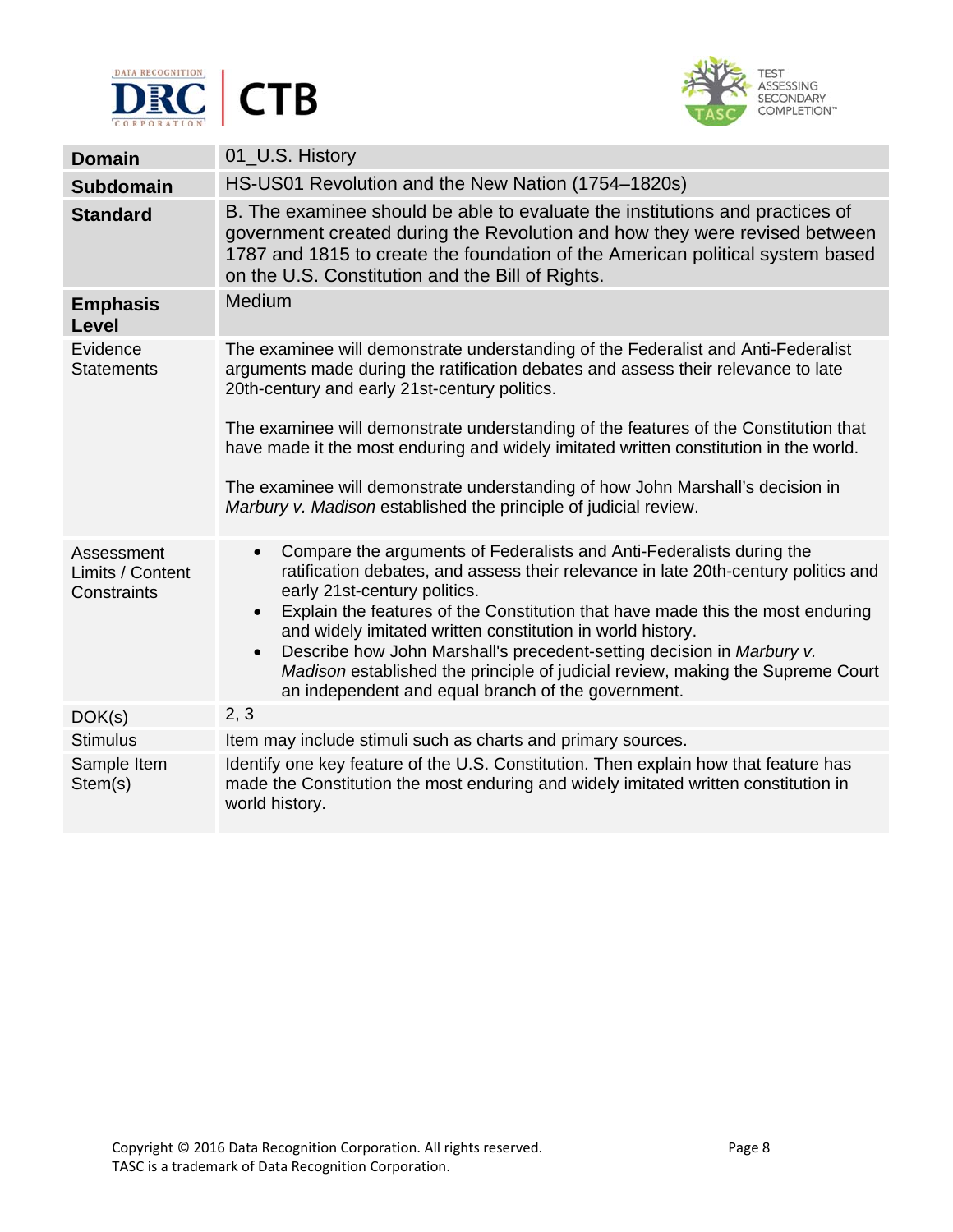



| <b>Domain</b>                                 | 01_U.S. History                                                                                                                                                                                                                                                         |
|-----------------------------------------------|-------------------------------------------------------------------------------------------------------------------------------------------------------------------------------------------------------------------------------------------------------------------------|
| <b>Subdomain</b>                              | HS-US02 Expansion and Reform (1801-1861)                                                                                                                                                                                                                                |
| <b>Standard</b>                               | A. The examinee should be able to evaluate United States territorial expansion<br>between 1801 and 1861 and how it affected relations with external powers and<br>Native Americans.                                                                                     |
| <b>Emphasis</b><br>Level                      | Low                                                                                                                                                                                                                                                                     |
| Evidence<br><b>Statements</b>                 | The examinee will demonstrate understanding of how the Louisiana Purchase affected<br>politics, economic development, and the idea of Manifest Destiny.                                                                                                                 |
|                                               | The examinee will demonstrate understanding of President Madison's rationale for<br>declaring war in 1812 and the sectional divisions that arose over the war.                                                                                                          |
|                                               | The examinee will demonstrate understanding of reasons Native Americans supported<br>the British in the War of 1812 and the consequences of this decision.                                                                                                              |
|                                               | The examinee will demonstrate understanding of the effects of trans-Mississippi<br>expansion on Native Americans.                                                                                                                                                       |
| Assessment<br>Limits / Content<br>Constraints | Describe how the Louisiana Purchase affected politics, economic<br>$\bullet$<br>development, and the concept of Manifest Destiny.<br>Explain President Madison's reasons for declaring war in 1812 and the<br>$\bullet$<br>sectional divisions that arose over the war. |
|                                               | Describe why many Native Americans supported the British in the War of 1812<br>$\bullet$<br>and the consequences of this policy.<br>Explain the impact of trans-Mississippi expansion on Native Americans.<br>$\bullet$                                                 |
| DOK(s)                                        | $\overline{2}$                                                                                                                                                                                                                                                          |
| <b>Stimulus</b>                               | Item may include stimuli such as maps, political cartoons, and other primary sources.                                                                                                                                                                                   |
| Sample Item<br>Stem(s)                        | Identify three ways the Louisiana Purchase affected the United States. Select three<br>answers.                                                                                                                                                                         |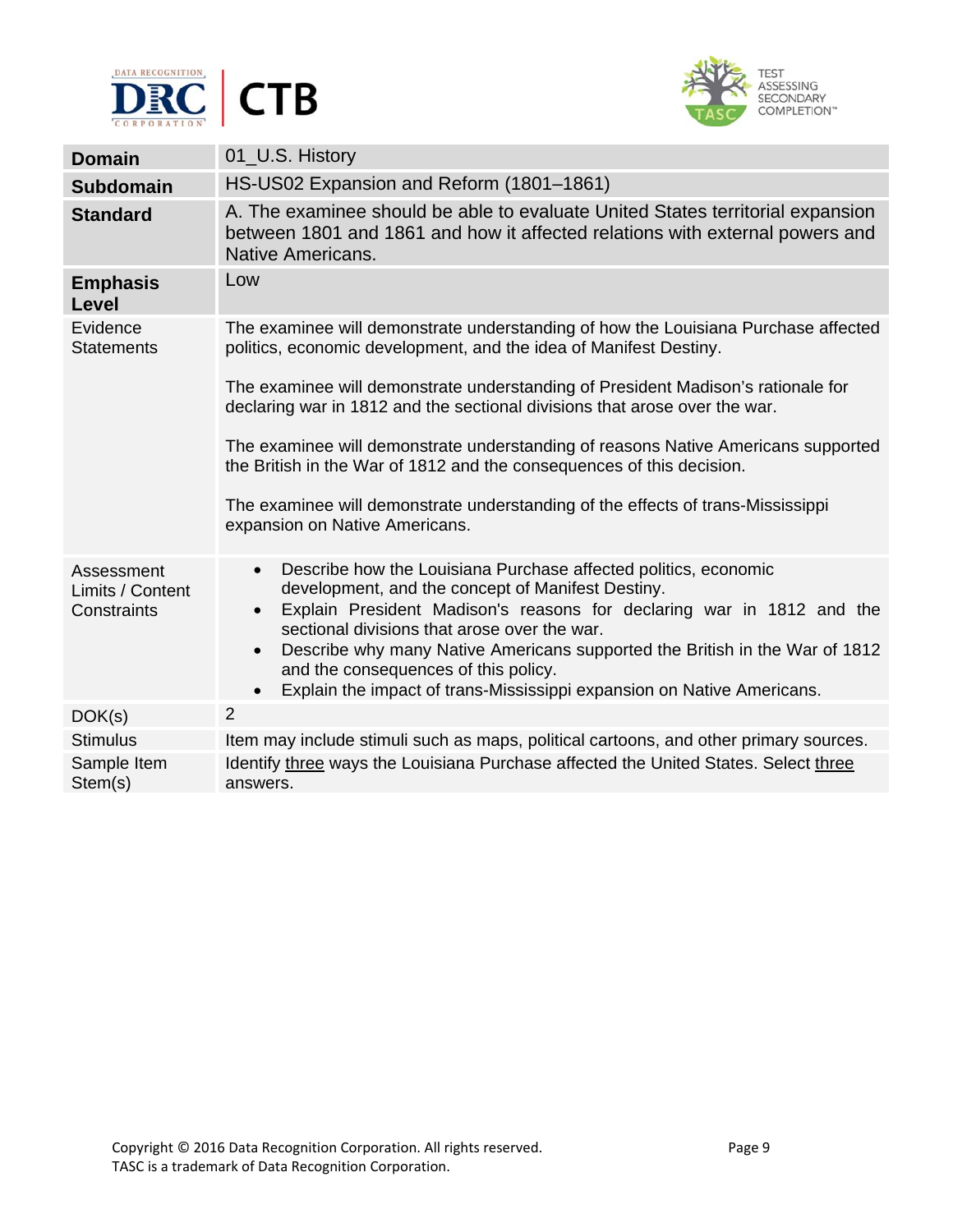



| <b>Domain</b>                                 | 01_U.S. History                                                                                                                                                                                                                               |
|-----------------------------------------------|-----------------------------------------------------------------------------------------------------------------------------------------------------------------------------------------------------------------------------------------------|
| <b>Subdomain</b>                              | HS-US02 Expansion and Reform (1801-1861)                                                                                                                                                                                                      |
| <b>Standard</b>                               | B. The examinee should be able to evaluate how the industrial revolution,<br>increasing immigration, the rapid expansion of slavery, and the westward<br>movement changed the lives of Americans and led toward regional tensions.            |
| <b>Emphasis</b><br>Level                      | Low                                                                                                                                                                                                                                           |
| Evidence<br><b>Statements</b>                 | The examinee will demonstrate understanding of the effects of rapid urbanization,<br>immigration, and industrialization on society in early 19th-century cities.                                                                              |
| Assessment<br>Limits / Content<br>Constraints | Explain how rapid urbanization, immigration, and industrialization affected the<br>$\bullet$<br>social fabric of early 19th-century cities.                                                                                                   |
| DOK(s)                                        | 2, 3                                                                                                                                                                                                                                          |
| <b>Stimulus</b>                               | Item may include stimuli such as photographs, descriptions of 100 words or less,<br>graphs, and maps.                                                                                                                                         |
| Sample Item<br>Stem(s)                        | Which of these describes an effect of rapid urbanization?<br>[Given an introductory statement about industrialization] Explain two ways<br>industrialization affected the social fabric of early 19th-century cities in the United<br>States. |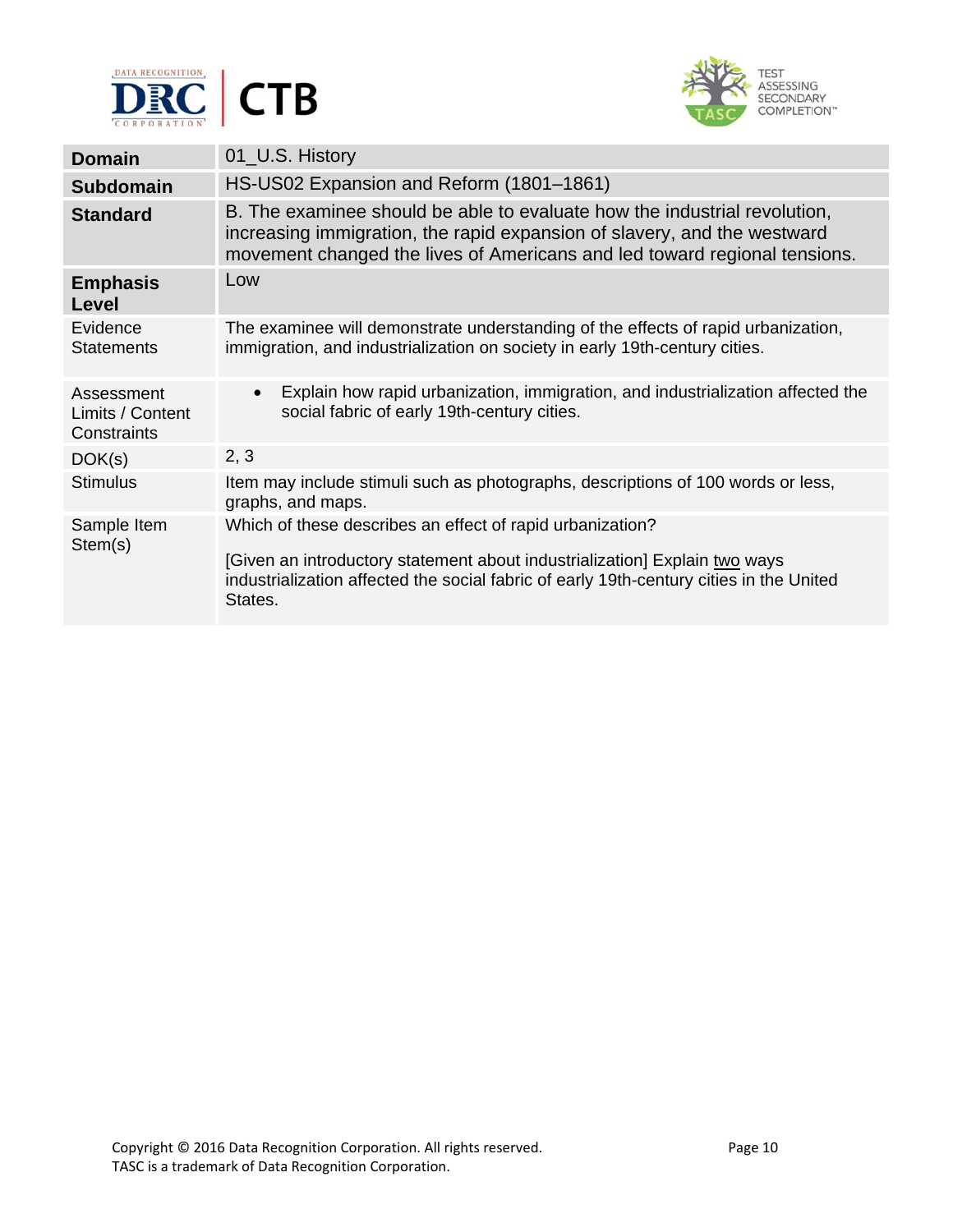



| <b>Domain</b>                                 | 01_U.S. History                                                                                                                                                                                                                               |
|-----------------------------------------------|-----------------------------------------------------------------------------------------------------------------------------------------------------------------------------------------------------------------------------------------------|
| <b>Subdomain</b>                              | HS-US02 Expansion and Reform (1801-1861)                                                                                                                                                                                                      |
| <b>Standard</b>                               | C. The examinee should be able to evaluate the extension, restriction, and<br>reorganization of political democracy after 1800.                                                                                                               |
| <b>Emphasis</b><br>Level                      | Low                                                                                                                                                                                                                                           |
| Evidence<br><b>Statements</b>                 | The examinee will demonstrate understanding of the purpose, provisions, and<br>consequences of the Missouri Compromise.                                                                                                                       |
| Assessment<br>Limits / Content<br>Constraints | Explain the Missouri Compromise and its consequences.<br>$\bullet$                                                                                                                                                                            |
| DOK(s)                                        | 2, 3                                                                                                                                                                                                                                          |
| <b>Stimulus</b>                               | Item may include stimuli such as primary and secondary sources.                                                                                                                                                                               |
| Sample Item<br>Stem(s)                        | Which of these describes one effect of the Missouri Compromise?<br>[Given an introductory statement about the Missouri Compromise] Explain why the<br>Missouri Compromise was reached. Then explain one effect of the Missouri<br>Compromise. |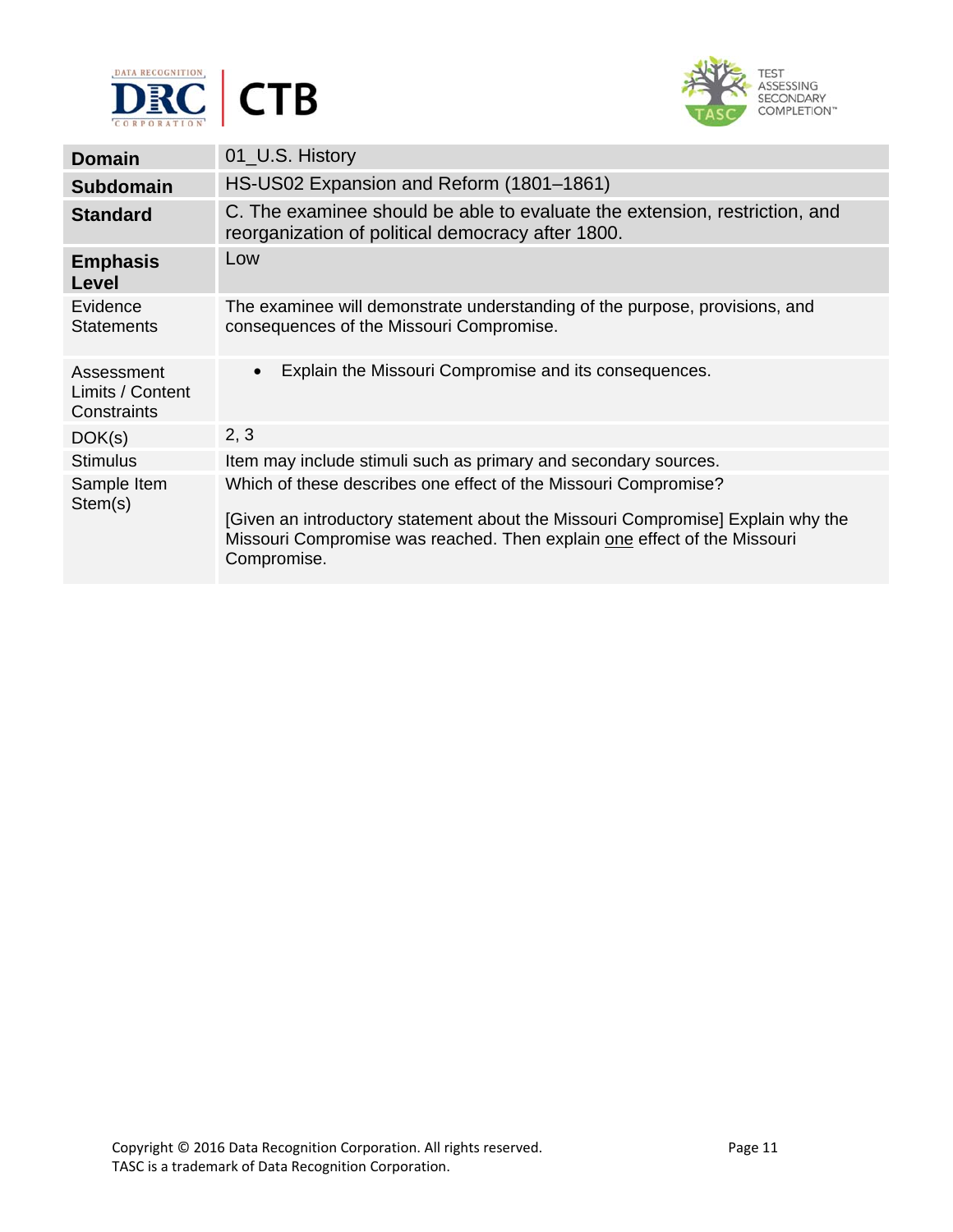



| <b>Domain</b>                                 | 01_U.S. History                                                                                                                                                                                                  |
|-----------------------------------------------|------------------------------------------------------------------------------------------------------------------------------------------------------------------------------------------------------------------|
| <b>Subdomain</b>                              | HS-US02 Expansion and Reform (1801-1861)                                                                                                                                                                         |
| <b>Standard</b>                               | D. The examinee should be able to evaluate the sources and character of<br>cultural, religious, and social reform movements in the antebellum period.                                                            |
| <b>Emphasis</b><br>Level                      | Low                                                                                                                                                                                                              |
| Evidence<br><b>Statements</b>                 | The examinee will demonstrate understanding of the ideas of the leaders of the<br>Second Great Awakening and its significance.                                                                                   |
|                                               | The examinee will demonstrate understanding of the goals and the impact of the 1848<br>Seneca Falls Declaration of Sentiments.                                                                                   |
| Assessment<br>Limits / Content<br>Constraints | Explain the importance of the Second Great Awakening and the ideas of its<br>$\bullet$<br>principal leaders.<br>Explain the goals and impact of the 1848 Seneca Falls Declaration of<br>$\bullet$<br>Sentiments. |
| DOK(s)                                        | $\overline{2}$                                                                                                                                                                                                   |
| <b>Stimulus</b>                               | Item may include stimuli such as excerpts from the Declaration of Sentiments and<br>political cartoons.                                                                                                          |
| Sample Item<br>Stem(s)                        | Which of these explains one effect of the 1848 Seneca Falls Declaration of<br>Sentiments.                                                                                                                        |
|                                               | [Given an introductory statement about the Second Great Awakening] Explain two<br>effects of the Second Great Awakening on the United States.                                                                    |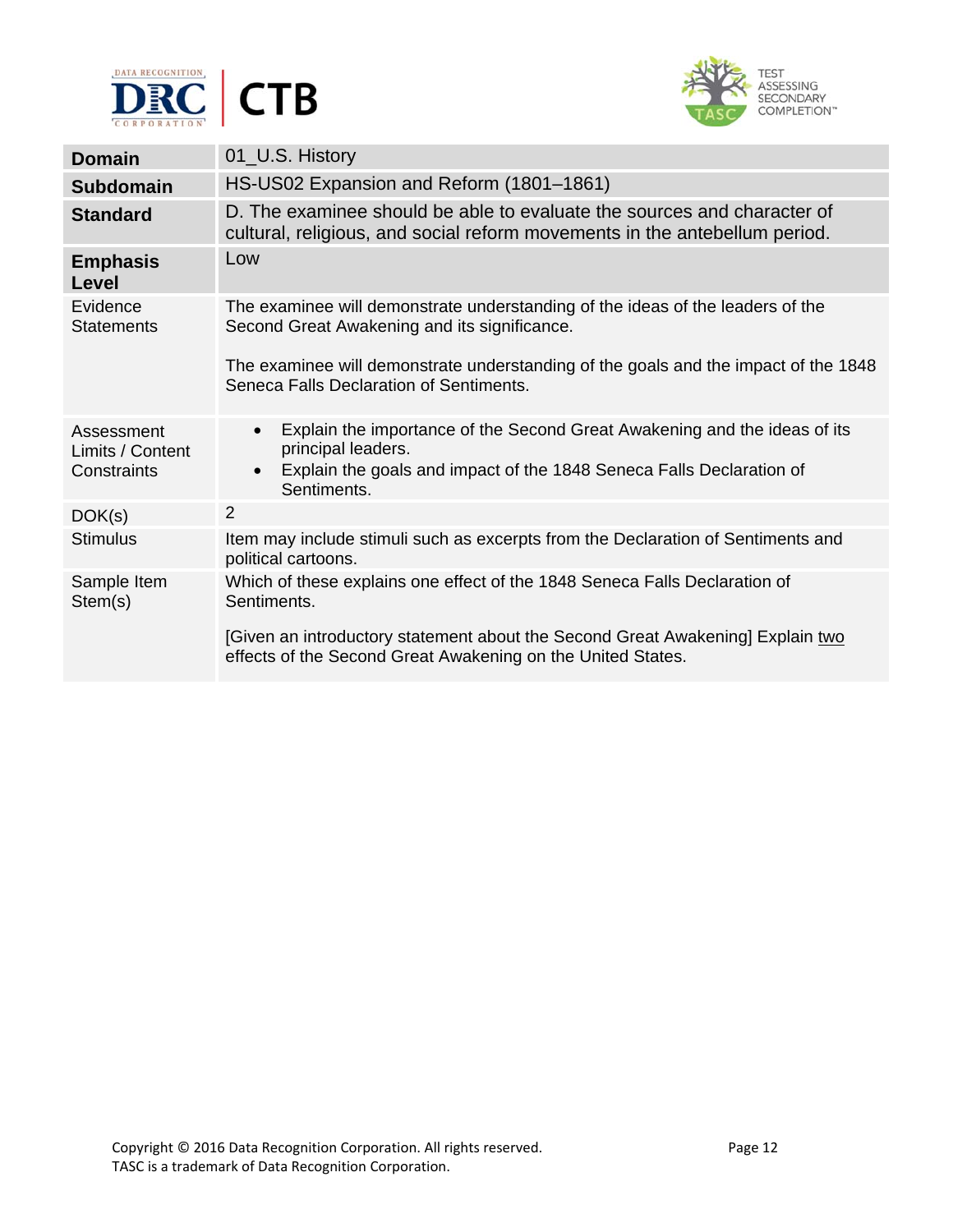



| <b>Domain</b>                                 | 01_U.S. History                                                                                                                                                                                                                                                                                                                                                                                                                                                                                                                                                                            |
|-----------------------------------------------|--------------------------------------------------------------------------------------------------------------------------------------------------------------------------------------------------------------------------------------------------------------------------------------------------------------------------------------------------------------------------------------------------------------------------------------------------------------------------------------------------------------------------------------------------------------------------------------------|
| <b>Subdomain</b>                              | HS-US03 Civil War and Reconstruction (1850 -1877)                                                                                                                                                                                                                                                                                                                                                                                                                                                                                                                                          |
| <b>Standard</b>                               | A. The examinee should be able to evaluate the causes of the Civil War.                                                                                                                                                                                                                                                                                                                                                                                                                                                                                                                    |
| <b>Emphasis</b><br><b>Level</b>               | High                                                                                                                                                                                                                                                                                                                                                                                                                                                                                                                                                                                       |
| Evidence<br><b>Statements</b>                 | The examinee will demonstrate understanding of the economic, social, and cultural<br>differences between the North and the South.                                                                                                                                                                                                                                                                                                                                                                                                                                                          |
|                                               | The examinee will demonstrate understanding of how events following the<br>Compromise of 1850 and the 1857 Dred Scott decision contribued to an increase in<br>regional polarization.                                                                                                                                                                                                                                                                                                                                                                                                      |
|                                               | The examinee will demonstrate understanding of the importance of the "free labor"<br>ideology in the North and its appeal in preventing the further extension of slavery in<br>the new territories.                                                                                                                                                                                                                                                                                                                                                                                        |
|                                               | The examinee will demonstrate understanding of the causes of the Civil War and the<br>importance of slavery as a principal cause of the conflict.                                                                                                                                                                                                                                                                                                                                                                                                                                          |
| Assessment<br>Limits / Content<br>Constraints | Identify and explain the economic, social, and cultural differences between the<br>$\bullet$<br>North and the South.<br>Explain how events after the Compromise of 1850 and the Dred Scott decision<br>$\bullet$<br>in 1857 contributed to increasing regional polarization.<br>Explain the importance of the "free labor" ideology in the North and its appeal<br>$\bullet$<br>in preventing the further extension of slavery in the new territories.<br>Identify the causes of the Civil War and explain the importance of slavery as a<br>$\bullet$<br>principal cause of the conflict. |
| DOK(s)                                        | 2                                                                                                                                                                                                                                                                                                                                                                                                                                                                                                                                                                                          |
| <b>Stimulus</b>                               | Item may include stimuli such as cause-and-effect diagrams, historical descriptions of<br>100 words or less, and mock newspaper articles.                                                                                                                                                                                                                                                                                                                                                                                                                                                  |
| Sample Item<br>Stem(s)                        | Which of these explains an effect of the Dred Scott decision?<br>[Given an introductory statement about the Civil War] Explain two causes of the Civil<br>War.                                                                                                                                                                                                                                                                                                                                                                                                                             |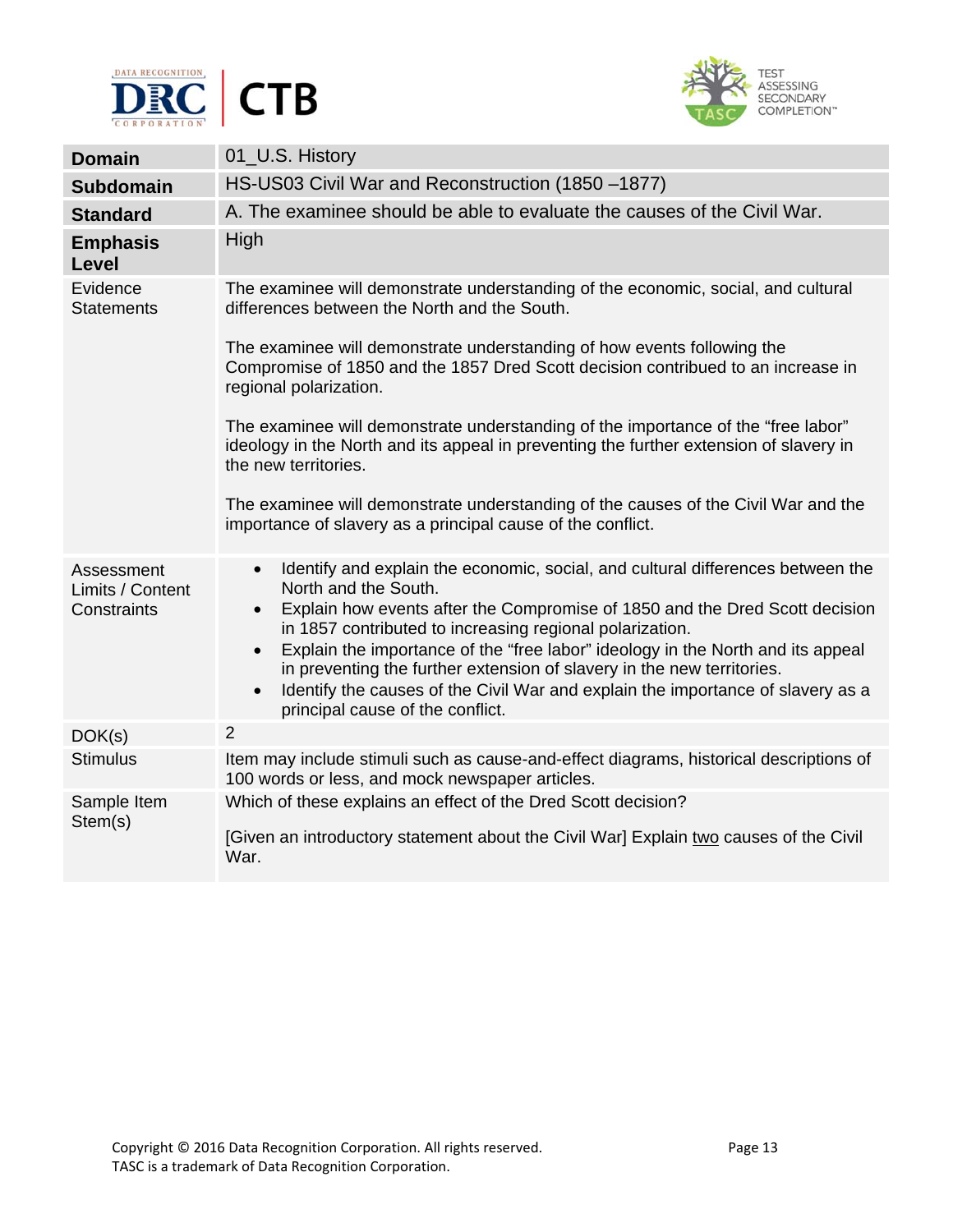



| <b>Domain</b>                                 | 01_U.S. History                                                                                                                                                                                                                                                                                                                                                                                                                                                                                                                                                                                                                                                                                                                                                                                                                                                         |
|-----------------------------------------------|-------------------------------------------------------------------------------------------------------------------------------------------------------------------------------------------------------------------------------------------------------------------------------------------------------------------------------------------------------------------------------------------------------------------------------------------------------------------------------------------------------------------------------------------------------------------------------------------------------------------------------------------------------------------------------------------------------------------------------------------------------------------------------------------------------------------------------------------------------------------------|
| <b>Subdomain</b>                              | HS-US03 Civil War and Reconstruction (1850-1877)                                                                                                                                                                                                                                                                                                                                                                                                                                                                                                                                                                                                                                                                                                                                                                                                                        |
| <b>Standard</b>                               | B. The examinee should be able to evaluate the course and character of the<br>Civil War and its effects on the American people.                                                                                                                                                                                                                                                                                                                                                                                                                                                                                                                                                                                                                                                                                                                                         |
| <b>Emphasis</b><br>Level                      | High                                                                                                                                                                                                                                                                                                                                                                                                                                                                                                                                                                                                                                                                                                                                                                                                                                                                    |
| Evidence<br><b>Statements</b>                 | The examinee will demonstrate understanding of the human resources available to the<br>Union and the Confederacy at the beginning of the Civil War and the tactical<br>advantages of each side.                                                                                                                                                                                                                                                                                                                                                                                                                                                                                                                                                                                                                                                                         |
|                                               | The examinee will demonstrate understanding of the turning points of the Civil War<br>and describe how political, military, and diplomatic leadership affected the outcome of<br>the conflict.                                                                                                                                                                                                                                                                                                                                                                                                                                                                                                                                                                                                                                                                          |
|                                               | The examinee will demonstrate understanding of the provisions of the Emancipation<br>Prolamation, Lincoln's reasons for issuing it, and its significance.                                                                                                                                                                                                                                                                                                                                                                                                                                                                                                                                                                                                                                                                                                               |
|                                               | The examinee will demonstrate understanding of the purpose, meaning, and<br>significance of the Gettysburg Address.                                                                                                                                                                                                                                                                                                                                                                                                                                                                                                                                                                                                                                                                                                                                                     |
|                                               | The examinee will demonstrate understanding of the motives for fighting and the daily<br>life experiences of Confederate soldiers compared with those of white and African<br>American Union soldiers.                                                                                                                                                                                                                                                                                                                                                                                                                                                                                                                                                                                                                                                                  |
|                                               | The examinee will demonstrate understanding of the human and material costs of the<br>war in the North and South and the degree to which the war reunited the nation.                                                                                                                                                                                                                                                                                                                                                                                                                                                                                                                                                                                                                                                                                                   |
| Assessment<br>Limits / Content<br>Constraints | Compare the human resources of the Union and the Confederacy at the<br>$\bullet$<br>beginning of the Civil War and assess the tactical advantages of each side.<br>Identify the turning points of the war and describe how political, military, and<br>$\bullet$<br>diplomatic leadership affected the outcome of the conflict.<br>Explain provisions of the Emancipation Proclamation, Lincoln's reasons for<br>$\bullet$<br>issuing it, and its significance.<br>Describe the purpose, meaning, and significance of the Gettysburg Address.<br>$\bullet$<br>Compare the motives for fighting and the daily life experiences of Confederate<br>soldiers with those of white and African American Union soldiers.<br>Compare the human and material costs of the war in the North and South and<br>$\bullet$<br>assess the degree to which the war reunited the nation. |
| DOK(s)                                        | $\overline{2}$                                                                                                                                                                                                                                                                                                                                                                                                                                                                                                                                                                                                                                                                                                                                                                                                                                                          |
| <b>Stimulus</b>                               | Item may include stimuli such as graphs, thematic maps, tables, descriptions of events<br>(100 words or less), and excerpts from the Emancipation Proclamation.                                                                                                                                                                                                                                                                                                                                                                                                                                                                                                                                                                                                                                                                                                         |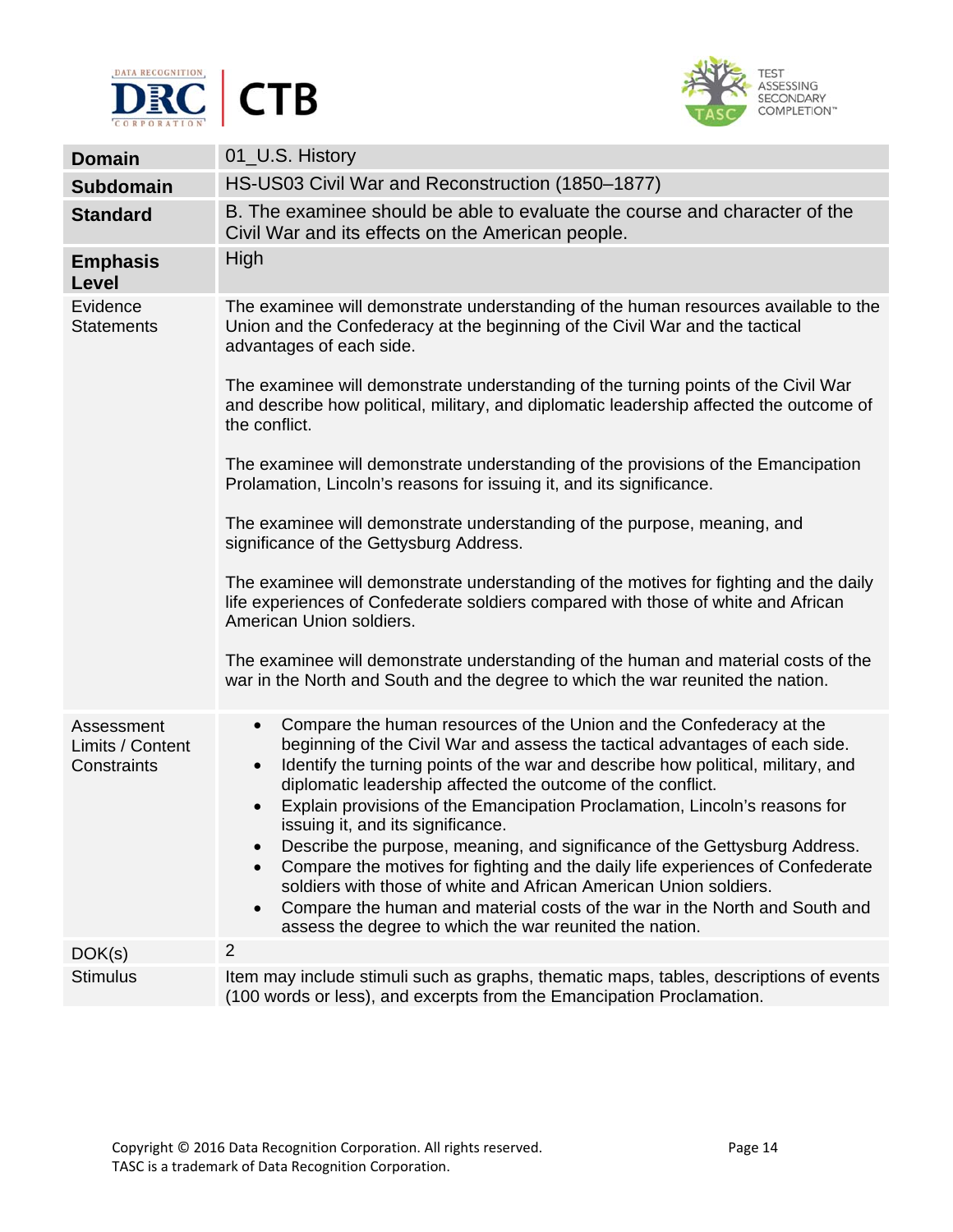



Sample Item Stem(s)

[Given a chart with human and material costs of the Civil War] Based on the information in the chart, which of these best describes the human and material costs of the Civil War?

[Given an introduction about the Civil War] Explain two advantages that the Union had over the Confederacy in the Civil War.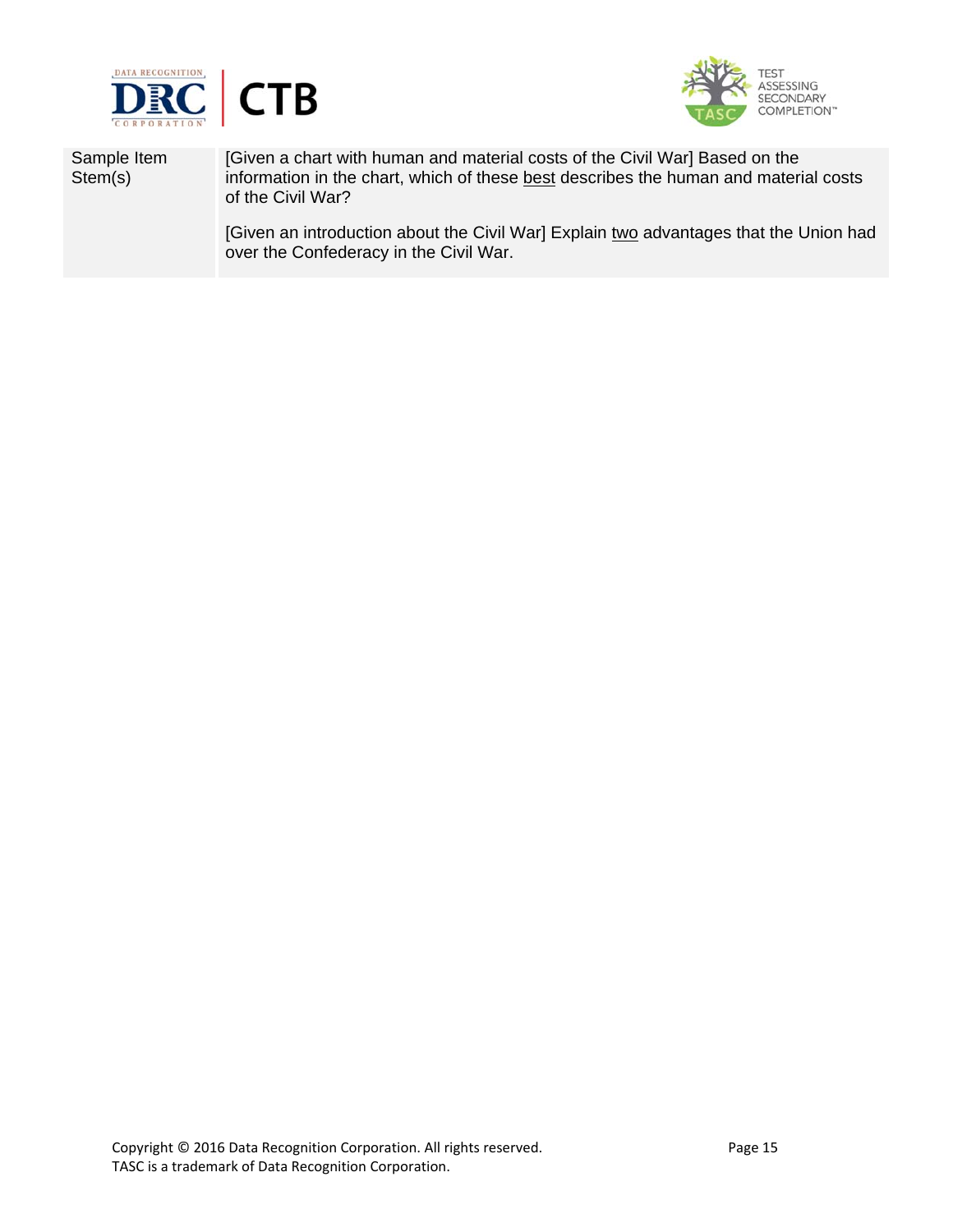



| <b>Domain</b>                                 | 01_U.S. History                                                                                                                                                                                                                                                                                                                                                                                                                                                                                                                                                                                                                                                                                                                                                  |
|-----------------------------------------------|------------------------------------------------------------------------------------------------------------------------------------------------------------------------------------------------------------------------------------------------------------------------------------------------------------------------------------------------------------------------------------------------------------------------------------------------------------------------------------------------------------------------------------------------------------------------------------------------------------------------------------------------------------------------------------------------------------------------------------------------------------------|
| <b>Subdomain</b>                              | HS-US03 Civil War and Reconstruction (1850-1877)                                                                                                                                                                                                                                                                                                                                                                                                                                                                                                                                                                                                                                                                                                                 |
| <b>Standard</b>                               | C. The examinee should be able to evaluate why various reconstruction plans<br>succeeded or failed.                                                                                                                                                                                                                                                                                                                                                                                                                                                                                                                                                                                                                                                              |
| <b>Emphasis</b><br>Level                      | High                                                                                                                                                                                                                                                                                                                                                                                                                                                                                                                                                                                                                                                                                                                                                             |
| Evidence<br><b>Statements</b>                 | The examinee will demonstrate understanding of the Reconstruction policies<br>advocated by Lincoln, Andrew Johnson, and Congressional leaders.<br>The examinee will demonstrate understanding of the escalating conflict between the<br>president and Congress, and the reasons for and consequences of Johnson's<br>impeachment and trial.<br>The examinee will demonstrate understanding of the provisions of the 14th and 15th<br>Amendments and the political forces supporting and opposing each.<br>The examinee will demonstrate understanding of the role of violence and the tactics of<br>the "redeemers" in regaining control over the Southern state governments.<br>The examinee will demonstrate understanding of the goals and accomplishments of |
|                                               | the Freedmen's Bureau.                                                                                                                                                                                                                                                                                                                                                                                                                                                                                                                                                                                                                                                                                                                                           |
| Assessment<br>Limits / Content<br>Constraints | Contrast the Reconstruction policies advocated by Lincoln, Andrew Johnson,<br>$\bullet$<br>and sharply divided Congressional leaders, and assess these policies as<br>responses to changing events.<br>Describee the escalating conflict between the president and Congress, and<br>$\bullet$<br>explain the reasons for and consequences of Johnson's impeachment and<br>trial.<br>Explain the provisions of the 14th and 15th Amendments and the political<br>$\bullet$<br>forces supporting and opposing each.<br>Describe the role of violence and the tactics of the "redeemers" in regaining<br>$\bullet$<br>control over the Southern state governments.<br>Identify the goals and accomplishments of the Freedmen's Bureau.<br>$\bullet$                 |
| DOK(s)                                        | 2, 3                                                                                                                                                                                                                                                                                                                                                                                                                                                                                                                                                                                                                                                                                                                                                             |
| <b>Stimulus</b>                               | Item may include stimuli such as tables and primary sources such as the Wade-Davis<br>Bill, the Wade-Davis Manifesto, reconstruction amendments, records from the<br>Freedmen's Bureau, and political cartoons.                                                                                                                                                                                                                                                                                                                                                                                                                                                                                                                                                  |
| Sample Item<br>Stem(s)                        | Identify three goals or accomplishments of the Freedmen's Bureau. Select three<br>answers.<br>[Given an introductory statement about the impeachment of President Andrew<br>Johnson] Explain two reasons Congress wanted to impeach President Andrew<br>Johnson.                                                                                                                                                                                                                                                                                                                                                                                                                                                                                                 |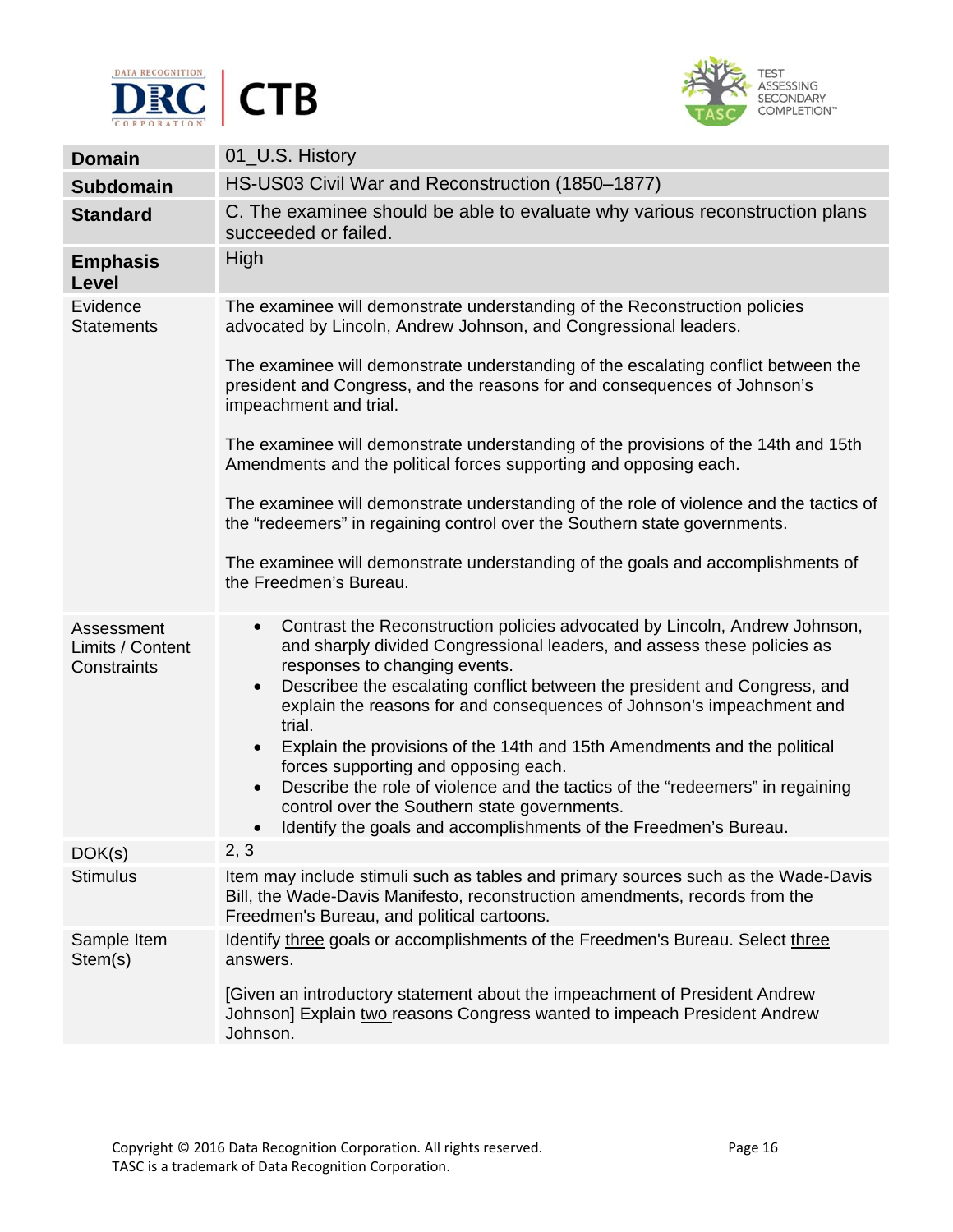



| <b>Domain</b>                                 | 01_U.S. History                                                                                                                                                                                                                                                                                                                                                                                                                                                                                                                                                                          |
|-----------------------------------------------|------------------------------------------------------------------------------------------------------------------------------------------------------------------------------------------------------------------------------------------------------------------------------------------------------------------------------------------------------------------------------------------------------------------------------------------------------------------------------------------------------------------------------------------------------------------------------------------|
| <b>Subdomain</b>                              | HS-US04 The Development of the Industrial United States (1870–1900)                                                                                                                                                                                                                                                                                                                                                                                                                                                                                                                      |
| <b>Standard</b>                               | A. The examinee should be able to evaluate how the rise of corporations,<br>heavy industry, and mechanized farming transformed the American people.                                                                                                                                                                                                                                                                                                                                                                                                                                      |
| <b>Emphasis</b><br>Level                      | <b>Medium</b>                                                                                                                                                                                                                                                                                                                                                                                                                                                                                                                                                                            |
| Evidence<br><b>Statements</b>                 | The examinee will demonstrate understanding of how organized industrial research<br>produced technological breakthroughs and how these innovations transformed the<br>economy, work processes, and domestic life.                                                                                                                                                                                                                                                                                                                                                                        |
|                                               | The examinee will demonstrate understanding of why people migrated from farm to<br>city and their adjustment to urban life.                                                                                                                                                                                                                                                                                                                                                                                                                                                              |
|                                               | The examinee will demonstrate understanding of how major geographical and<br>technological influences affected farming, mining, and ranching.                                                                                                                                                                                                                                                                                                                                                                                                                                            |
| Assessment<br>Limits / Content<br>Constraints | Explain how organized industrial research produced technological<br>$\bullet$<br>breakthroughs, especially the Bessemer steel process, conversion to electrical<br>power, and telephonic communication, and explain how these innovations<br>transformed the economy, work processes, and domestic life.<br>Trace the migration of people from farm to city and their adjustment to urban<br>$\bullet$<br>life.<br>Explain how major geographical and technological influences, including<br>$\bullet$<br>hydraulic engineering and barbed wire, affected farming, mining, and ranching. |
| DOK(s)                                        | 2, 3                                                                                                                                                                                                                                                                                                                                                                                                                                                                                                                                                                                     |
| <b>Stimulus</b>                               | Item may include stimuli such as flowcharts, tables, photographs, graphs, and<br>scenarios.                                                                                                                                                                                                                                                                                                                                                                                                                                                                                              |
| Sample Item<br>Stem(s)                        | [Given a photograph showing a technological innovation] Which of these best explains<br>the impact of the technological innovation shown in the photograph?                                                                                                                                                                                                                                                                                                                                                                                                                              |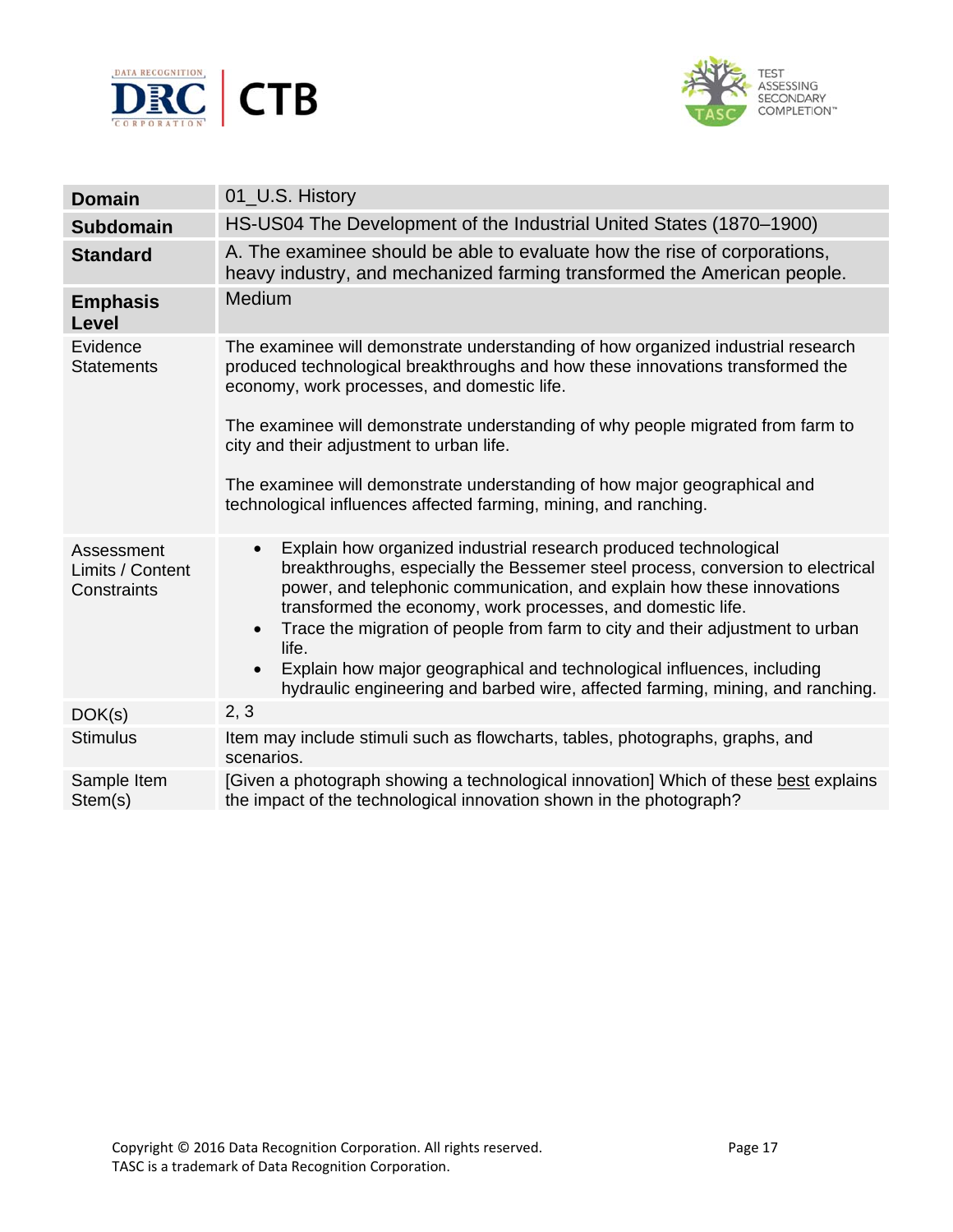



| <b>Domain</b>                                 | 01_U.S. History                                                                                                                                                                                                                                                                                                                                                                                                                                      |
|-----------------------------------------------|------------------------------------------------------------------------------------------------------------------------------------------------------------------------------------------------------------------------------------------------------------------------------------------------------------------------------------------------------------------------------------------------------------------------------------------------------|
| <b>Subdomain</b>                              | HS-US04 The Development of the Industrial United States (1870–1900)                                                                                                                                                                                                                                                                                                                                                                                  |
| <b>Standard</b>                               | B. The examinee should be able to evaluate massive immigration after 1870<br>and how new social patterns, conflicts, and ideas of national unity developed<br>amid growing cultural diversity.                                                                                                                                                                                                                                                       |
| <b>Emphasis</b><br>Level                      | <b>Medium</b>                                                                                                                                                                                                                                                                                                                                                                                                                                        |
| Evidence<br><b>Statements</b>                 | The examinee will demonstrate understanding of the differences between "old" and<br>"new" immigration in terms of its volume and the immigrants' ethnicity, religion,<br>language, place of origin, and motives for emigrating from their homelands.<br>The examinee will demonstrate understanding of the rising racial conflict in different<br>regions, including the anti-Chinese movement in the West and the rise of lynching in<br>the South. |
| Assessment<br>Limits / Content<br>Constraints | Explain the differences between the "old" and "new" immigration in terms of its<br>$\bullet$<br>volume and the immigrants' ethnicity, religion, language, place of origin, and<br>motives for emigrating from their homelands.<br>Explain the rising racial conflict in different regions, including the anti-Chinese<br>$\bullet$<br>movement in the West and the rise of lynching in the South.                                                    |
| DOK(s)                                        | 2                                                                                                                                                                                                                                                                                                                                                                                                                                                    |
| <b>Stimulus</b>                               | Item may include stimuli such as descriptions of 100 words or less, graphs, and<br>political cartoons.                                                                                                                                                                                                                                                                                                                                               |
| Sample Item<br>Stem(s)                        | [Given a political cartoon about the Chinese Exclusion Act] Which of these explains<br>one cause of the conflict shown in the political cartoon?                                                                                                                                                                                                                                                                                                     |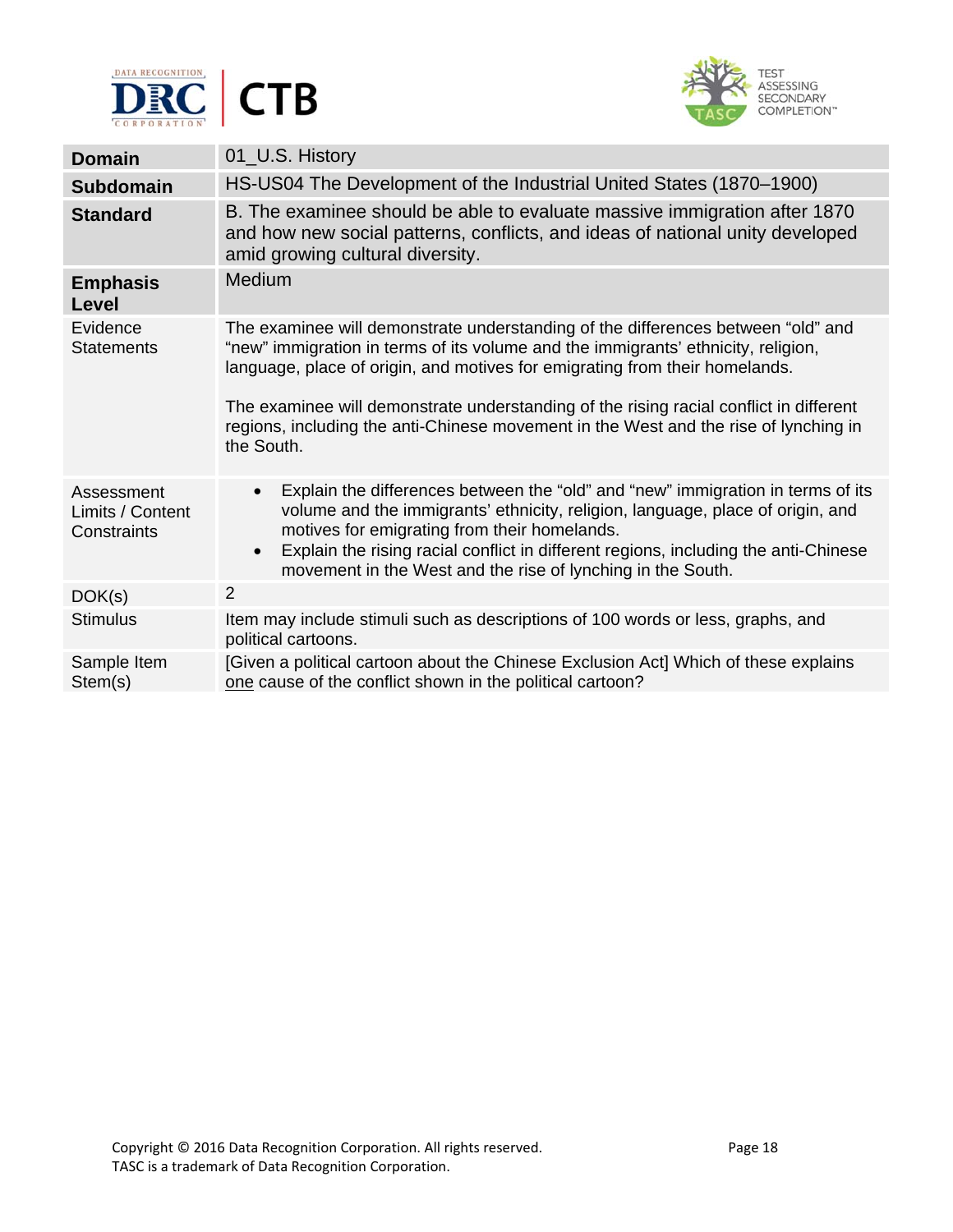



| <b>Domain</b>                                 | 01_U.S. History                                                                                                                                                                                                                                                                                       |
|-----------------------------------------------|-------------------------------------------------------------------------------------------------------------------------------------------------------------------------------------------------------------------------------------------------------------------------------------------------------|
| <b>Subdomain</b>                              | HS-US04 The Development of the Industrial United States (1870–1900)                                                                                                                                                                                                                                   |
| <b>Standard</b>                               | C. The examinee should be able to evaluate the rise of the American labor<br>movement and how political issues reflected social and economic changes.                                                                                                                                                 |
| <b>Emphasis</b><br>Level                      | Medium                                                                                                                                                                                                                                                                                                |
| Evidence<br><b>Statements</b>                 | The examinee will demonstrate understanding of how working conditions changed and<br>how the workers responded to new industrial conditions.                                                                                                                                                          |
|                                               | The examinee will demonstrate understanding of the causes and consequences of the<br>employment of children in industry.                                                                                                                                                                              |
|                                               | The examinee will demonstrate understanding of the causes and effects of the<br>escalating labor conflict.                                                                                                                                                                                            |
| Assessment<br>Limits / Content<br>Constraints | Explain how working conditions changed and how the workers responded to<br>$\bullet$<br>new industrial conditions.<br>Describe the causes and consequences of the industrial employment of<br>$\bullet$<br>children.<br>Explain the causes and effects of the escalating labor conflict.<br>$\bullet$ |
| DOK(s)                                        | $\overline{2}$                                                                                                                                                                                                                                                                                        |
| <b>Stimulus</b>                               | Item may include stimuli such as descriptions of 100 words or less, charts, primary<br>sources, and photographs.                                                                                                                                                                                      |
| Sample Item<br>Stem(s)                        | [Given a stimulus describing industrial working conditions] Which of these best<br>explains how workers responded to the working conditions described in the text?                                                                                                                                    |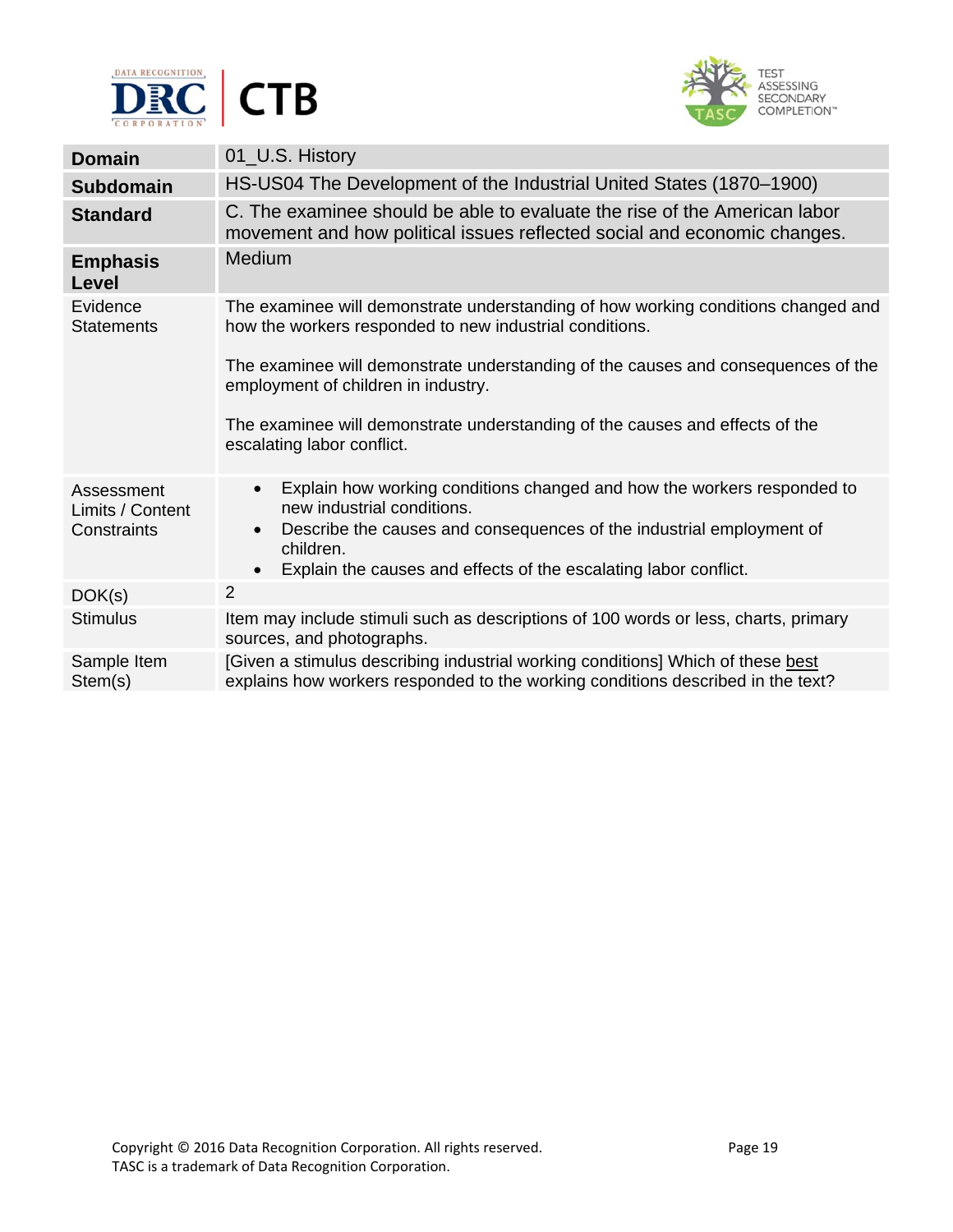



| <b>Domain</b>                                 | 01_U.S. History                                                                                                                                                                                                                                                                                                                                                                                                                                                       |
|-----------------------------------------------|-----------------------------------------------------------------------------------------------------------------------------------------------------------------------------------------------------------------------------------------------------------------------------------------------------------------------------------------------------------------------------------------------------------------------------------------------------------------------|
| <b>Subdomain</b>                              | HS-US05 The Emergence of Modern America (1890-1930)                                                                                                                                                                                                                                                                                                                                                                                                                   |
| <b>Standard</b>                               | A. The examinee should be able to evaluate how Progressives and others<br>addressed problems of industrial capitalism, urbanization, and political<br>corruption.                                                                                                                                                                                                                                                                                                     |
| <b>Emphasis</b><br><b>Level</b>               | Medium                                                                                                                                                                                                                                                                                                                                                                                                                                                                |
| Evidence<br><b>Statements</b>                 | The examinee will demonstrate understanding of the Progressive Era reforms enacted<br>to expand democracy at the local and state levels.                                                                                                                                                                                                                                                                                                                              |
|                                               | The examinee will demonstrate understanding of Progressive efforts to regulate big<br>business, curb labor militancy, and protect the rights of workers and consumers.                                                                                                                                                                                                                                                                                                |
|                                               | The examinee will demonstrate understanding of how the 16th, 17th, 18th, and 19th<br>Amendments reflected the ideals and goals of Progressivism and the continuing<br>attempt to adapt the founding ideals to a modernized society.                                                                                                                                                                                                                                   |
| Assessment<br>Limits / Content<br>Constraints | Describe Progressive reforms enacted to expand democracy at the local and<br>$\bullet$<br>state levels.<br>Explain Progressive efforts to regulate big business, curb labor militancy, and<br>$\bullet$<br>protect the rights of workers and consumers.<br>Describe how the 16th, 17th, 18th, and 19th Amendments reflected the ideals<br>$\bullet$<br>and goals of Progressivism and the continuing attempt to adapt the founding<br>ideals to a modernized society. |
| DOK(s)                                        | 2, 3                                                                                                                                                                                                                                                                                                                                                                                                                                                                  |
| <b>Stimulus</b>                               | Item may include stimuli such as charts; excerpts from the 16th, 17th, 18th, and 19th<br>Amendments; and descriptions of 100 words or less.                                                                                                                                                                                                                                                                                                                           |
| Sample Item<br>Stem(s)                        | [Given an excerpt from The Jungle] Which statement best explains how The Jungle<br>influenced public policy?                                                                                                                                                                                                                                                                                                                                                          |
|                                               | [Given an introductory statement about Progressivism] Explain two ways progressive<br>reformers influenced public policy.                                                                                                                                                                                                                                                                                                                                             |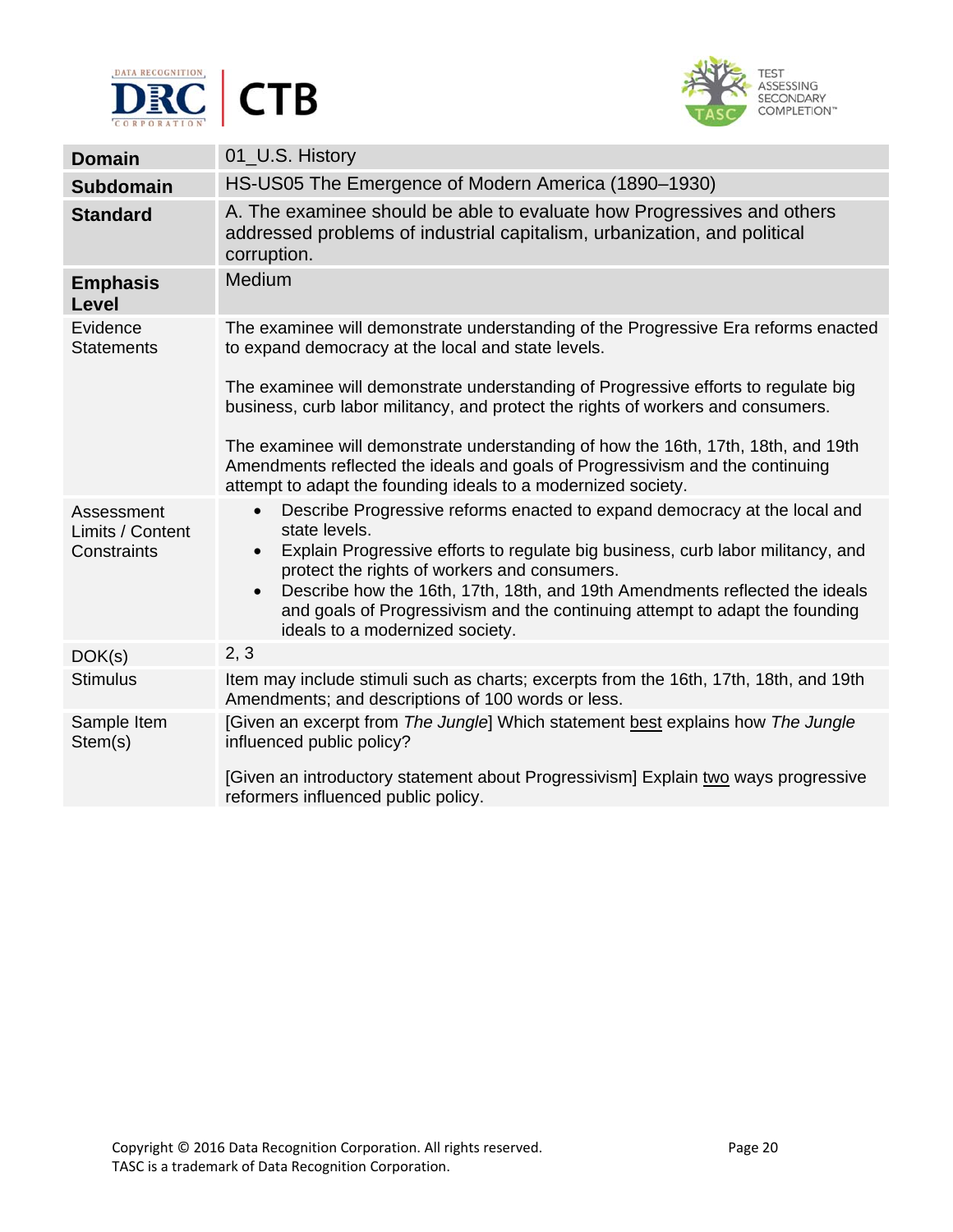



| <b>Domain</b>                                 | 01_U.S. History                                                                                                                                                                                                                                                                                                                                                                                                                                                                                                               |
|-----------------------------------------------|-------------------------------------------------------------------------------------------------------------------------------------------------------------------------------------------------------------------------------------------------------------------------------------------------------------------------------------------------------------------------------------------------------------------------------------------------------------------------------------------------------------------------------|
| <b>Subdomain</b>                              | HS-US05 The Emergence of Modern America (1890-1930)                                                                                                                                                                                                                                                                                                                                                                                                                                                                           |
| <b>Standard</b>                               | B. The examinee should be able to evaluate the changing role of the United<br>States in world affairs through World War I.                                                                                                                                                                                                                                                                                                                                                                                                    |
| <b>Emphasis</b><br>Level                      | Medium                                                                                                                                                                                                                                                                                                                                                                                                                                                                                                                        |
| Evidence<br><b>Statements</b>                 | The examinee will demonstrate understanding of the reasons for the Open Door<br>policy.                                                                                                                                                                                                                                                                                                                                                                                                                                       |
|                                               | The examinee will demonstrate understanding of the causes of World War I and the<br>United States reasons for declaring neutrallity.                                                                                                                                                                                                                                                                                                                                                                                          |
|                                               | The examinee will demonstrate understanding of the U.S. military and economic<br>mobilization for war and explain the role of labor, including women and African<br>Americans.                                                                                                                                                                                                                                                                                                                                                |
|                                               | The examinee will demonstrate understanding of Wilson's Fourteen Points, his<br>negotiations at the Versailles Treaty talks, and the national debate over treaty<br>ratification and the League of Nations.                                                                                                                                                                                                                                                                                                                   |
| Assessment<br>Limits / Content<br>Constraints | Describe the reasons for the Open Door policy.<br>$\bullet$<br>Identify the causes of World War I and the reasons for the declaration of<br>$\bullet$<br>United States neutrality.<br>Describe the U.S. military and economic mobilization for war, explaining the<br>$\bullet$<br>role of labor, including women and African Americans.<br>Explain Wilson's Fourteen Points, his negotiations at the Versailles Treaty<br>$\bullet$<br>talks, and the national debate over treaty ratification and the League of<br>Nations. |
| DOK(s)                                        | $\overline{2}$                                                                                                                                                                                                                                                                                                                                                                                                                                                                                                                |
| <b>Stimulus</b>                               | Item may include stimuli such as descriptions of 100 words or less, political cartoons,<br>and primary sources.                                                                                                                                                                                                                                                                                                                                                                                                               |
| Sample Item<br>Stem(s)                        | Identify three causes of World War I. Select three answers.<br>Which of these was a reason for the Open Door policy?<br>[Given an introductory statement about World War I] Explain two causes of World<br>War I.                                                                                                                                                                                                                                                                                                             |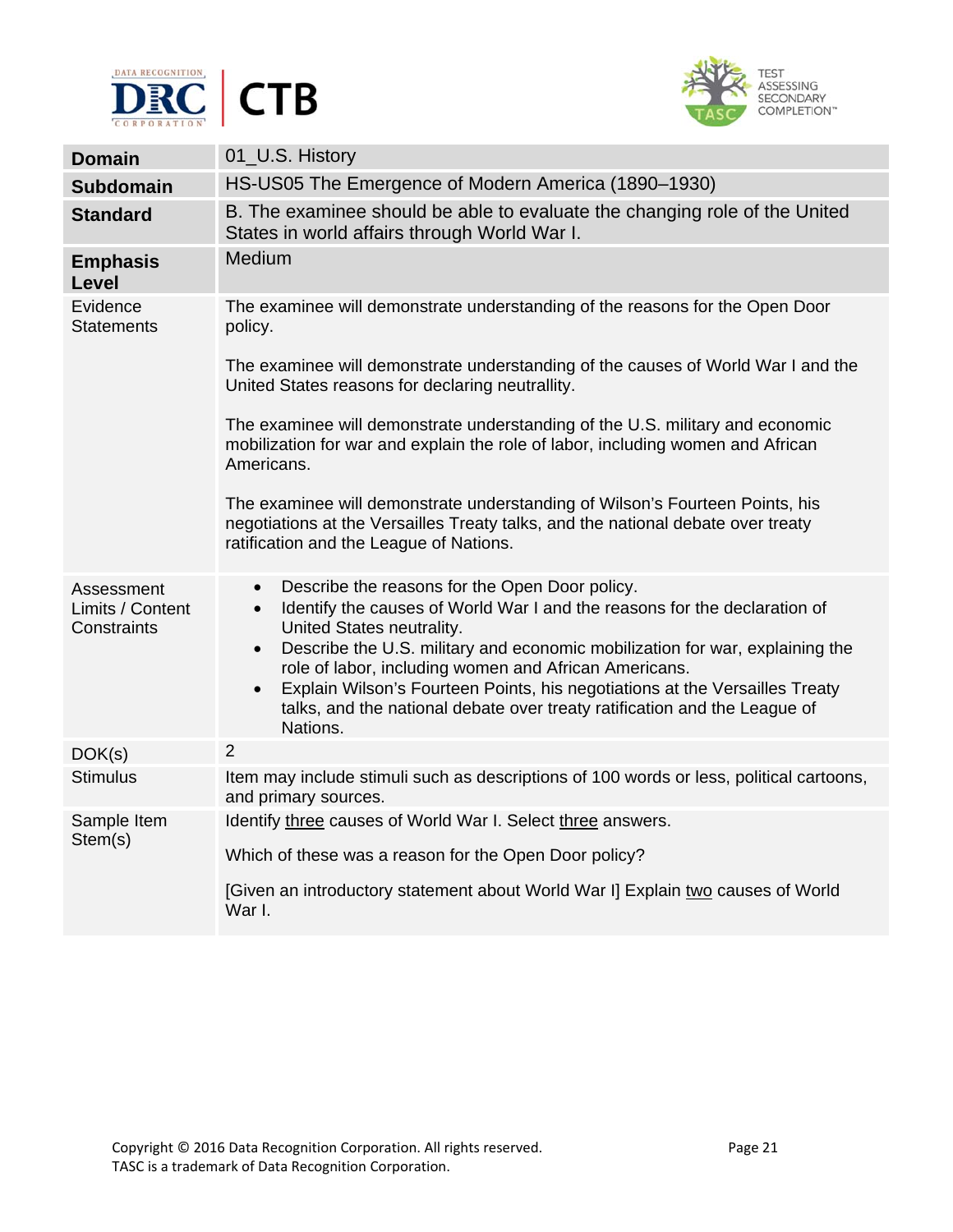



# **Sample Item**

Read the list in the box. Then answer the question.

# **?**

- Ethnic conflicts
- Militarism
- Colonialism
- Imperialism
- Secret alliances

Which of these is the best title for the list in the box?

- A. causes of World War I
- B. causes of the Cold War
- C. causes of the Revolutionary War
- D. causes of the Russian Revolution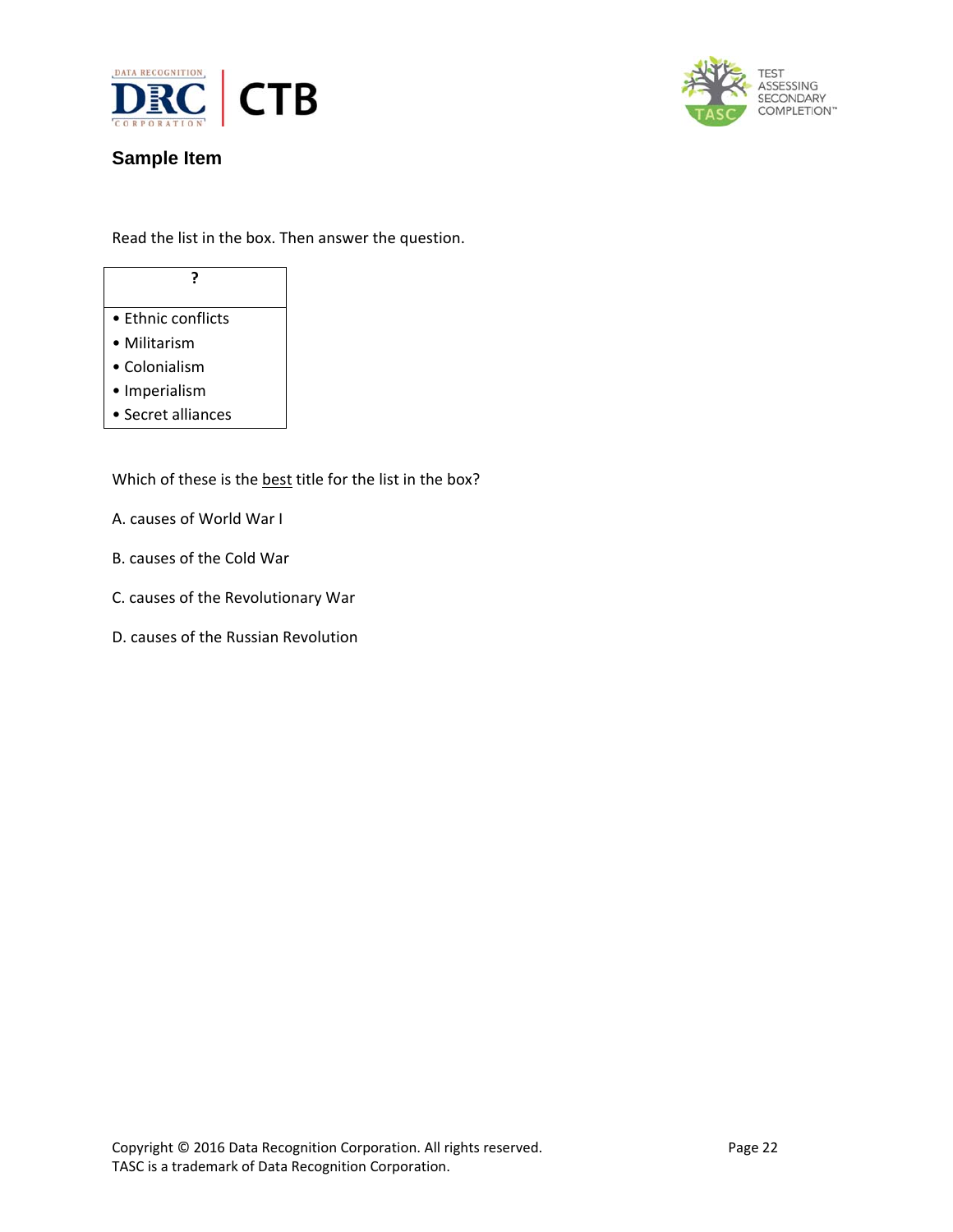



| <b>Domain</b>                                 | 01_U.S. History                                                                                                                                                                                                |
|-----------------------------------------------|----------------------------------------------------------------------------------------------------------------------------------------------------------------------------------------------------------------|
| <b>Subdomain</b>                              | HS-US05 The Emergence of Modern America (1890–1930)                                                                                                                                                            |
| <b>Standard</b>                               | C. The examinee should be able to evaluate how the United States changed<br>from the end of World War I to the eve of the Great Depression.                                                                    |
| <b>Emphasis</b><br>Level                      | <b>Medium</b>                                                                                                                                                                                                  |
| Evidence<br><b>Statements</b>                 | The examinee will demonstrate understanding of the contribututions of artists and<br>writers of the Harlem Renaissance and their impact.                                                                       |
| Assessment<br>Limits / Content<br>Constraints | Explains the contributions of artists and writers of the Harlem Renaissance and<br>$\bullet$<br>their impact.                                                                                                  |
| DOK(s)                                        | 2                                                                                                                                                                                                              |
| <b>Stimulus</b>                               | Item may include stimuli such as a brief lead-in describing the Harlem Renaissance.                                                                                                                            |
| Sample Item<br>Stem(s)                        | Identify three contributions of the Harlem Renaissance. Select three answers.<br>Which statement explains how Langston Hughes contributed to the Harlem<br>Renaissance?                                        |
|                                               | [Given an excerpt from a Langston Hughes poem] Explain how Langston Hughes<br>contributed to the Harlem Renaissance. Then explain one long-term contribution of the<br>Harlem Renaissance to American culture. |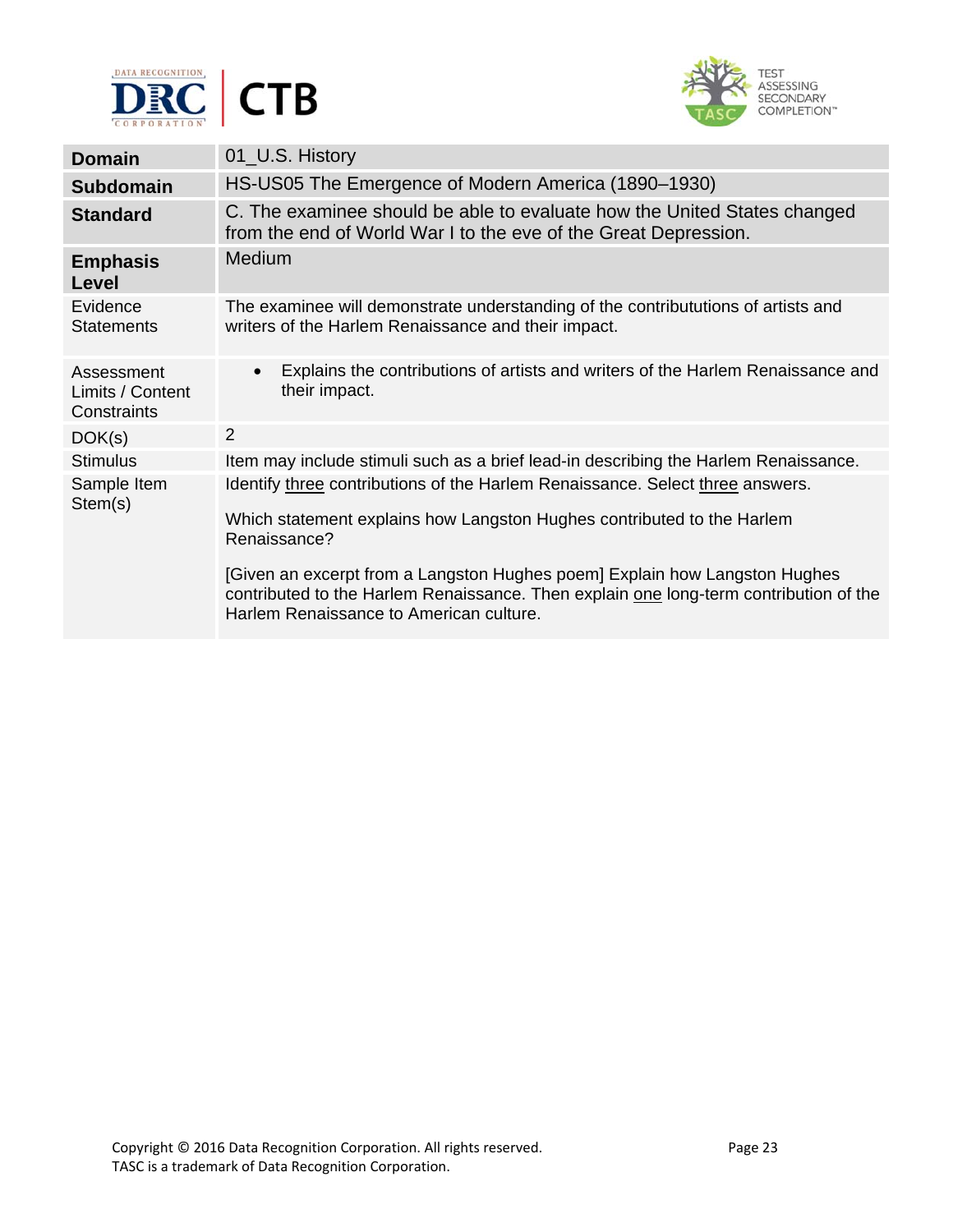



|                                               | 01_U.S. History                                                                                                                                                                                                                                                                                                                                                                                                                                                                                                                                                                             |
|-----------------------------------------------|---------------------------------------------------------------------------------------------------------------------------------------------------------------------------------------------------------------------------------------------------------------------------------------------------------------------------------------------------------------------------------------------------------------------------------------------------------------------------------------------------------------------------------------------------------------------------------------------|
| <b>Domain</b>                                 |                                                                                                                                                                                                                                                                                                                                                                                                                                                                                                                                                                                             |
| <b>Subdomain</b>                              | HS-US05 The Emergence of Modern America (1890-1930)                                                                                                                                                                                                                                                                                                                                                                                                                                                                                                                                         |
| <b>Standard</b>                               | D. The examinee should be able to evaluate the federal Indian policy and<br>United States foreign policy after the Civil War.                                                                                                                                                                                                                                                                                                                                                                                                                                                               |
| <b>Emphasis</b><br>Level                      | Medium                                                                                                                                                                                                                                                                                                                                                                                                                                                                                                                                                                                      |
| Evidence<br><b>Statements</b>                 | The examinee will demonstrate understanding of the provisions of the Dawes<br>Severality Act of 1887 and its effects on tribal identity, land ownership, and<br>assimilation.                                                                                                                                                                                                                                                                                                                                                                                                               |
|                                               | The examinee will demonstrate understanding of the legacy of 19th-century federal<br>Indian policy.                                                                                                                                                                                                                                                                                                                                                                                                                                                                                         |
|                                               | The examinee will demonstrate understanding of how new territories were acquired.                                                                                                                                                                                                                                                                                                                                                                                                                                                                                                           |
|                                               | The examinee will demonstrate understanding of how geopolitics, economic interests,<br>racial ideology, missionary zeal, nationalism, and domestic tensions combined to<br>create an expansionist foreign policy.                                                                                                                                                                                                                                                                                                                                                                           |
|                                               | The examinee will demonstrate understanding of the causes, objectives, character,<br>and outcome of the Spanish-American War.                                                                                                                                                                                                                                                                                                                                                                                                                                                               |
| Assessment<br>Limits / Content<br>Constraints | Explain the provisions of the Dawes Severalty Act of 1887 and its effects on<br>$\bullet$<br>tribal identity, land ownership, and assimilation.<br>Describe the legacy of 19th-century federal Indian policy.<br>$\bullet$<br>Explain the acquisition of new territories.<br>$\bullet$<br>Describe how geopolitics, economic interests, racial ideology, missionary zeal,<br>$\bullet$<br>nationalism, and domestic tensions combined to create an expansionist foreign<br>policy.<br>Describe the causes, objectives, character, and outcome of the Spanish-<br>$\bullet$<br>American War. |
| DOK(s)                                        | 2, 3                                                                                                                                                                                                                                                                                                                                                                                                                                                                                                                                                                                        |
| <b>Stimulus</b>                               | Item may include stimuli such as newspaper headlines, charts, maps, photographs,<br>and political cartoons.                                                                                                                                                                                                                                                                                                                                                                                                                                                                                 |
| Sample Item<br>Stem(s)                        | Which of these explains one effect of the Dawes Severality Act of 1887 on Native<br>Americans?                                                                                                                                                                                                                                                                                                                                                                                                                                                                                              |
|                                               | [Given an introductory statement about the Spanish-American War] Explain two<br>effects of the Spanish American War.                                                                                                                                                                                                                                                                                                                                                                                                                                                                        |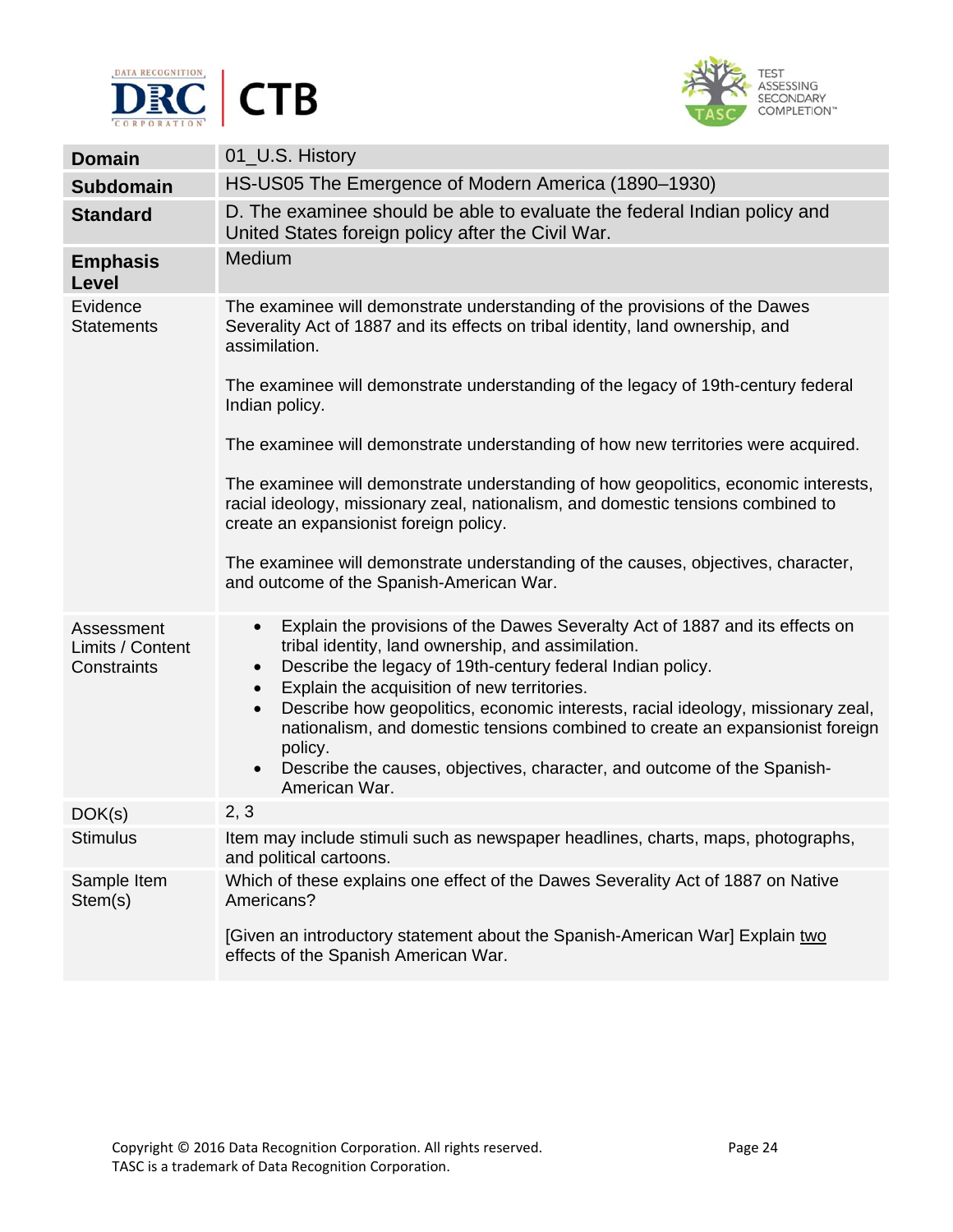



## **Sample Items**

Study the political cartoon. Then answer the questions.



Ten thousand miles from tip to tip. - Philadelphia Press.

The United States acquired some of the island territories shown in the cartoon as a result of a

- A. war with Spain
- B. treaty with France
- C. treaty with Mexico
- D. war with Great Britain

With which statement would the cartoonist most likely agree?

- A. The United States should be cautious when acquiring new territories.
- B. The United States should only add territories that improve the American economy.
- C. The United States should only add territories when the native population needs assistance.
- D. The United States should continue to acquire territories in order to increase American influence.

Copyright © 2016 Data Recognition Corporation. All rights reserved. 
Page 25 TASC is a trademark of Data Recognition Corporation.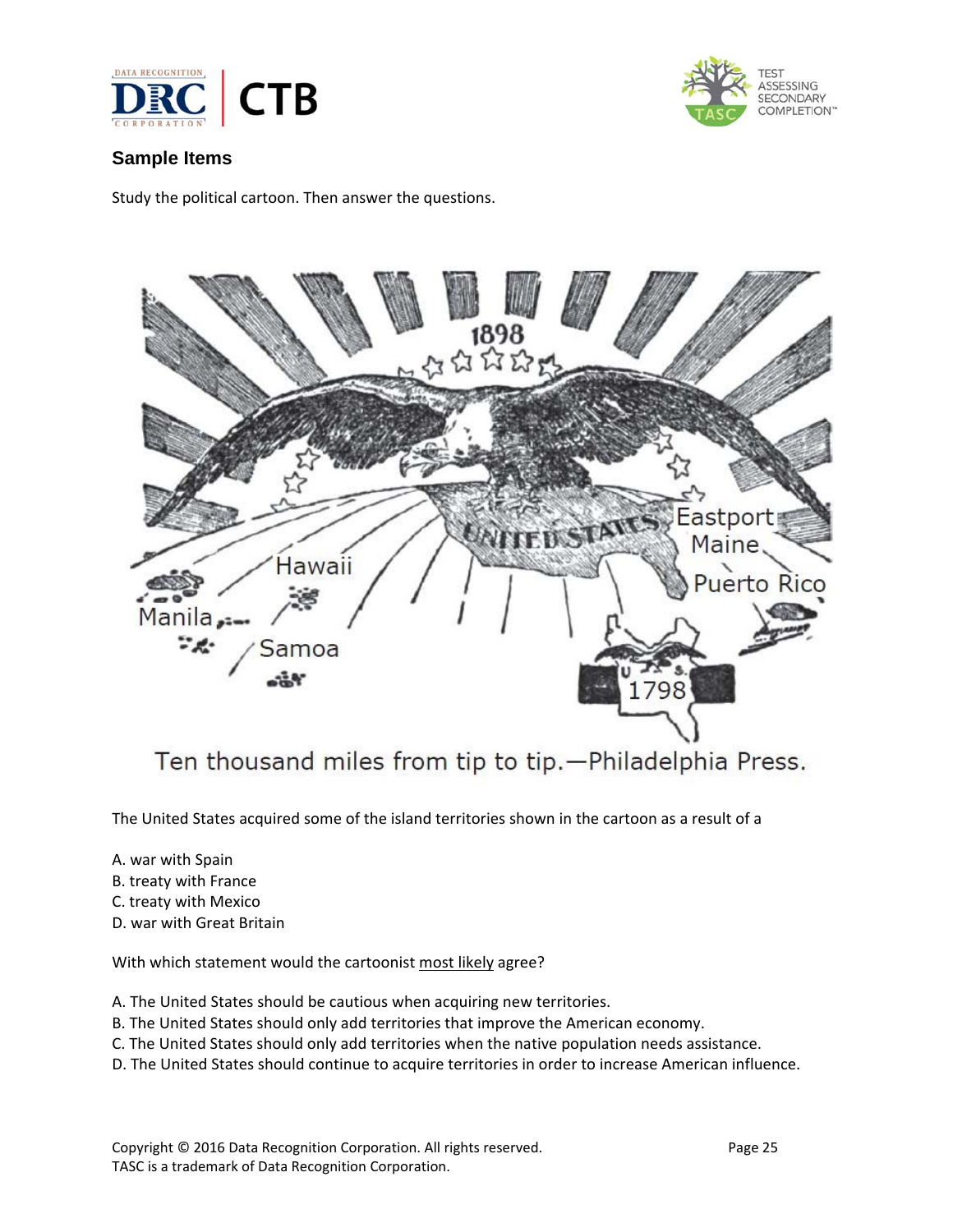



| <b>Domain</b>                                 | 01_U.S. History                                                                                                                                                                                                                                                                                                                             |
|-----------------------------------------------|---------------------------------------------------------------------------------------------------------------------------------------------------------------------------------------------------------------------------------------------------------------------------------------------------------------------------------------------|
|                                               |                                                                                                                                                                                                                                                                                                                                             |
| <b>Subdomain</b>                              | HS-US06 The Great Depression and World War II (1929–1945)                                                                                                                                                                                                                                                                                   |
| <b>Standard</b>                               | A. The examinee should be able to evaluate the causes of the Great<br>Depression and how it affected American society.                                                                                                                                                                                                                      |
| <b>Emphasis</b><br>Level                      | <b>High</b>                                                                                                                                                                                                                                                                                                                                 |
| Evidence<br><b>Statements</b>                 | The examinee will demonstrate understanding of the causes of the Great Depression.                                                                                                                                                                                                                                                          |
|                                               | The examinee will demonstrate understanding of the reasons for the deepening crisis<br>of the Great Depression and how the Hoover adminstration responded.                                                                                                                                                                                  |
|                                               | The examinee will demonstrate understanding of the effects of the Great Depression<br>and the Dust Bowl on American farm owners, tenants, and sharecroppers.                                                                                                                                                                                |
| Assessment<br>Limits / Content<br>Constraints | Explain the causes of the Great Depression.<br>$\bullet$<br>Describe the reasons for the deepening crisis of the Great Depression and<br>$\bullet$<br>evaluate the Hoover administration's responses.<br>Explain the effects of the Great Depression and the Dust Bowl on American<br>$\bullet$<br>farm owners, tenants, and sharecroppers. |
| DOK(s)                                        | 2, 3                                                                                                                                                                                                                                                                                                                                        |
| <b>Stimulus</b>                               | Item may include stimuli such as descriptions of 100 words or less, graphs, and<br>photographs.                                                                                                                                                                                                                                             |
| Sample Item<br>Stem(s)                        | Identify three effects of the Great Depression and the Dust Bowl on American farm<br>owners, tenants, and sharecroppers. Select three answers.                                                                                                                                                                                              |
|                                               | Which statement best explains how the stock market crash contributed to the Great<br>Depression?                                                                                                                                                                                                                                            |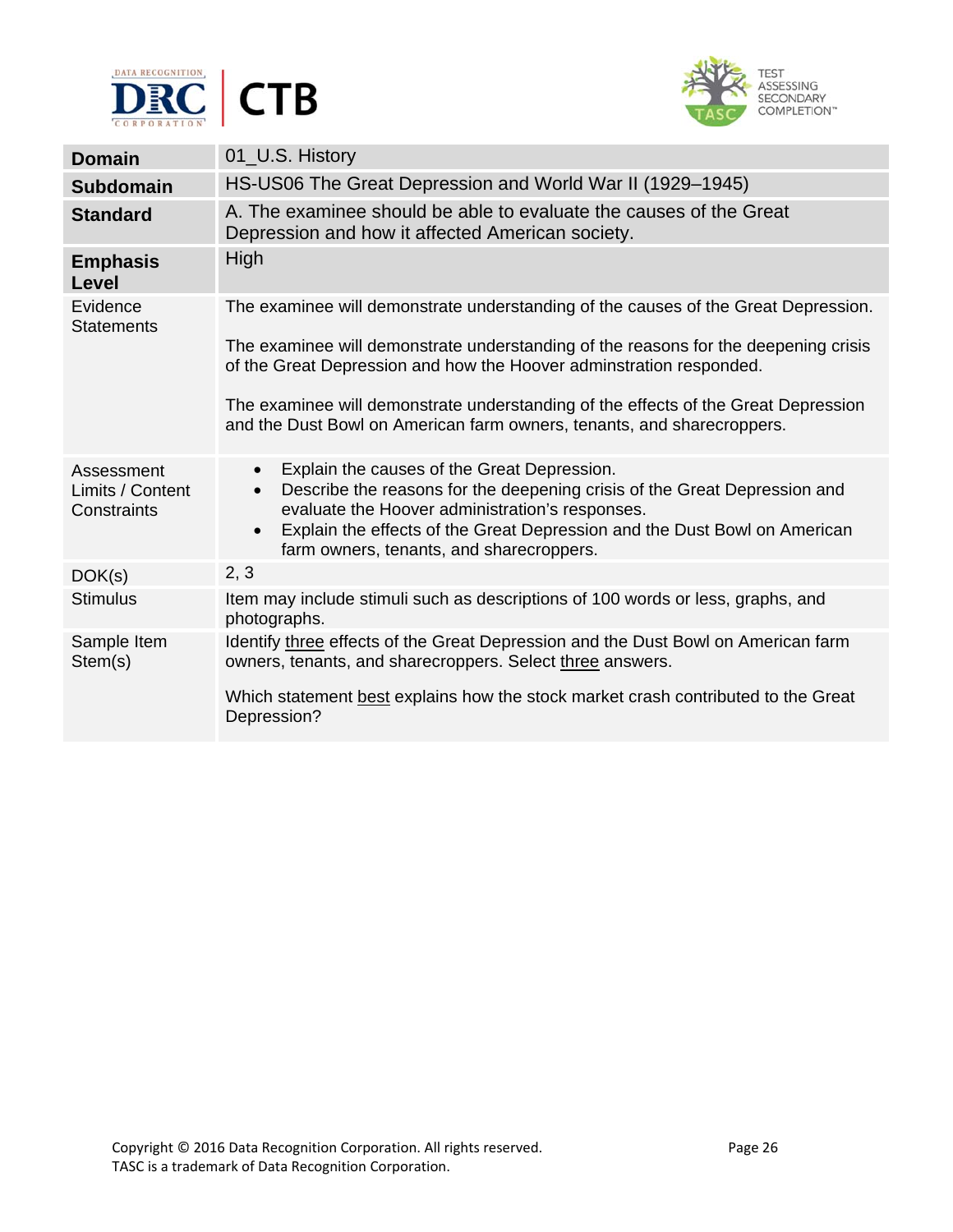



| <b>Domain</b>                  | 01_U.S. History                                                                                                                                                         |
|--------------------------------|-------------------------------------------------------------------------------------------------------------------------------------------------------------------------|
| <b>Subdomain</b>               | HS-US06 The Great Depression and World War II (1929–1945)                                                                                                               |
| <b>Standard</b>                | B. The examinee should be able to evaluate how the New Deal addressed the<br>Great Depression, transformed American federalism, and initiated the welfare<br>state.     |
| <b>Emphasis</b><br>Level       | High                                                                                                                                                                    |
| Evidence<br><b>Statements</b>  | The examinee will demonstrate understanding of how New Deal legislation and<br>policies affected American workers and the labor movement.                               |
|                                | The examinee will demonstrate understanding of the leading opponents of New Deal<br>policies and describe their arguments.                                              |
|                                | The examinee will demonstrate understanding of the significance and legacy of the<br>New Deal.                                                                          |
| Assessment<br>Limits / Content | Explain how New Deal legislation and policies affected American workers and<br>$\bullet$<br>the labor movement.                                                         |
| Constraints                    | Identify the leading opponents of New Deal policies and describe their<br>$\bullet$<br>arguments.<br>Describe the significance and legacy of the New Deal.<br>$\bullet$ |
| DOK(s)                         | 2, 3                                                                                                                                                                    |
| <b>Stimulus</b>                | Item may include stimuli such as charts, descriptions, and primary sources.                                                                                             |
| Sample Item<br>Stem(s)         | Identify three effects of New Deal legislation. Select three answers.<br>Which statement best explains why Huey Long opposed the New Deal?                              |
|                                |                                                                                                                                                                         |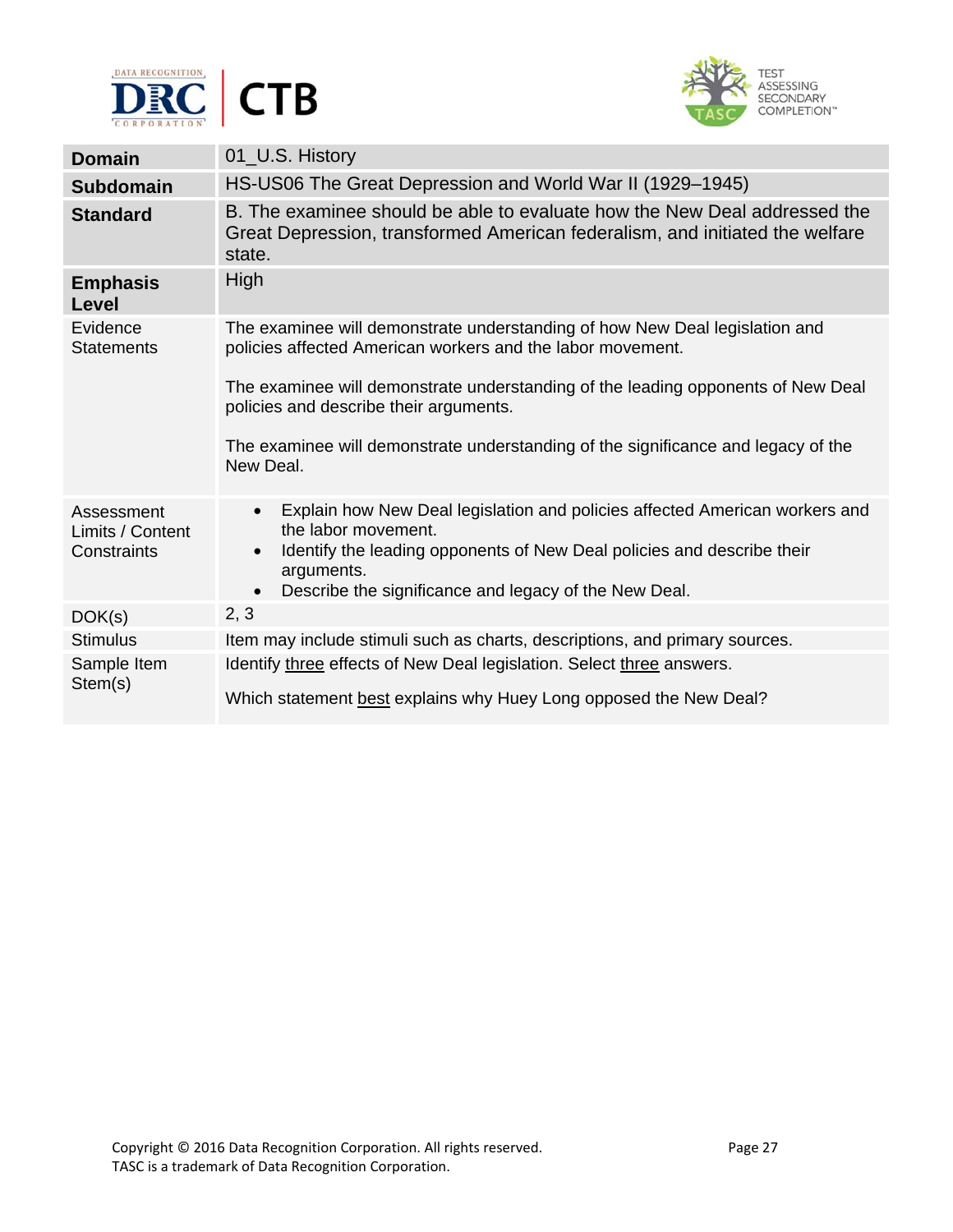



| <b>Domain</b>                 | 01_U.S. History                                                                                                                                                                           |
|-------------------------------|-------------------------------------------------------------------------------------------------------------------------------------------------------------------------------------------|
| <b>Subdomain</b>              | HS-US06 The Great Depression and World War II (1929–1945)                                                                                                                                 |
| <b>Standard</b>               | C. The examinee should be able to evaluate the causes and course of World<br>War II, the character of the war at home and abroad, and its reshaping of the<br>U.S. role in world affairs. |
| <b>Emphasis</b><br>Level      | High                                                                                                                                                                                      |
| Evidence<br><b>Statements</b> | The examinee will demonstrate understanding of the factors contributing to the rise of<br>fascism, national socialism, and communism in the interwar period.                              |
|                               | The examinee will demonstrate understanding of the reasons for American isolationist<br>sentiment in the interwar period and its effects on international relations and<br>diplomacy.     |
|                               | The examinee will demonstrate understanding of the reasons for the growing tensions<br>with Japan, culminating with the bombing of Pearl Harbor.                                          |
|                               | The examinee will demonstrate understanding of the major turning points of the war<br>and the military campaigns in the European and Pacific theaters.                                    |
|                               | The examinee will demonstrate understanding of the decision to employ nuclear<br>weapons against Japan and later controversies over the decision.                                         |
|                               | The examinee will demonstrate understanding of the purposes and organization of the<br><b>United Nations.</b>                                                                             |
|                               | The examinee will will demonstrate understanding of how minorities organized to gain<br>access to wartime jobs and how they confronted discrimination.                                    |
|                               | The examinee will will demonstrate understanding of the internment of Japanese<br>Americans during the war and assess the implication for civil liberties.                                |
|                               | The examinee will will demonstrate understanding of the effects of World War II on<br>gender roles and the American family.                                                               |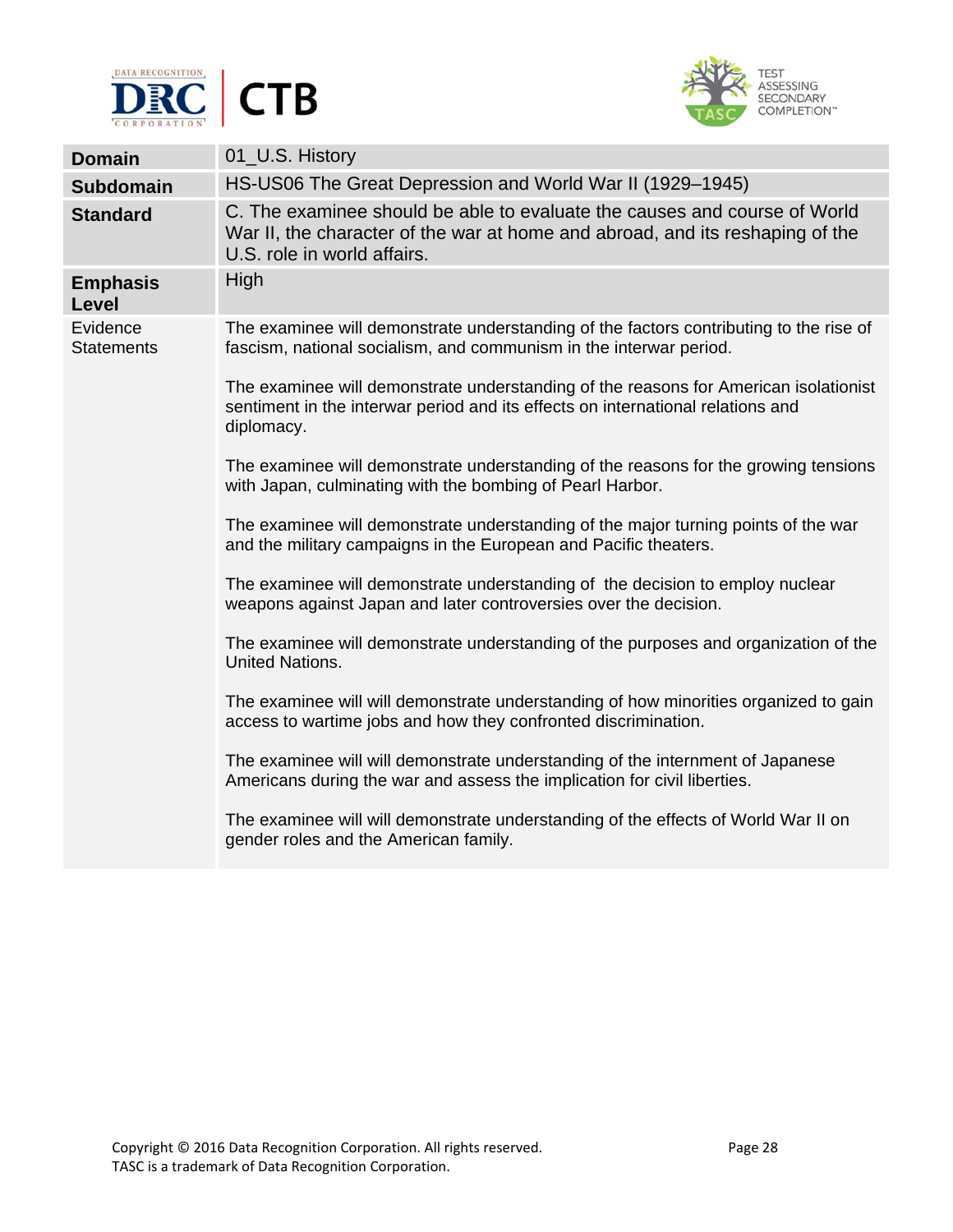



| Assessment<br>Limits / Content<br>Constraints | Explain the factors contributing to the rise of fascism, national socialism, and<br>$\bullet$<br>communism in the interwar period.<br>Describe the reasons for American isolationist sentiment in the interwar period<br>$\bullet$<br>and its effects on international relations and diplomacy.<br>Explain the reasons for the growing tensions with Japan in East Asia<br>$\bullet$<br>culminating with the bombing of Pearl Harbor.<br>Explain the major turning points of the war and contrast military campaigns in<br>$\bullet$<br>the European and Pacific theaters.<br>Describe the decision to employ nuclear weapons against Japan and assess<br>$\bullet$<br>later controversies over the decision.<br>Explain the purposes and organization of the United Nations.<br>Describe how minorities organized to gain access to wartime jobs and how<br>$\bullet$<br>they confronted discrimination.<br>Explain the internment of Japanese Americans during the war and assess the<br>$\bullet$<br>implication for civil liberties.<br>Describe the effects of World War II on gender roles and the American family.<br>$\bullet$ |
|-----------------------------------------------|----------------------------------------------------------------------------------------------------------------------------------------------------------------------------------------------------------------------------------------------------------------------------------------------------------------------------------------------------------------------------------------------------------------------------------------------------------------------------------------------------------------------------------------------------------------------------------------------------------------------------------------------------------------------------------------------------------------------------------------------------------------------------------------------------------------------------------------------------------------------------------------------------------------------------------------------------------------------------------------------------------------------------------------------------------------------------------------------------------------------------------------|
| DOK(s)                                        | 2, 3                                                                                                                                                                                                                                                                                                                                                                                                                                                                                                                                                                                                                                                                                                                                                                                                                                                                                                                                                                                                                                                                                                                                   |
| <b>Stimulus</b>                               | Item may include stimuli such as descriptions and primary source excerpts,<br>newspaper headlines, photographs, political cartoons, and quotations.                                                                                                                                                                                                                                                                                                                                                                                                                                                                                                                                                                                                                                                                                                                                                                                                                                                                                                                                                                                    |
| Sample Item<br>Stem(s)                        | [Given a photograph showing Japanese Americans at an internment camp] Which of<br>these led to the internment of the individuals shown in the photograph?<br>[Given an introductory statement about women in World War II] Explain two ways<br>women contributed to the American effort in World War II.                                                                                                                                                                                                                                                                                                                                                                                                                                                                                                                                                                                                                                                                                                                                                                                                                               |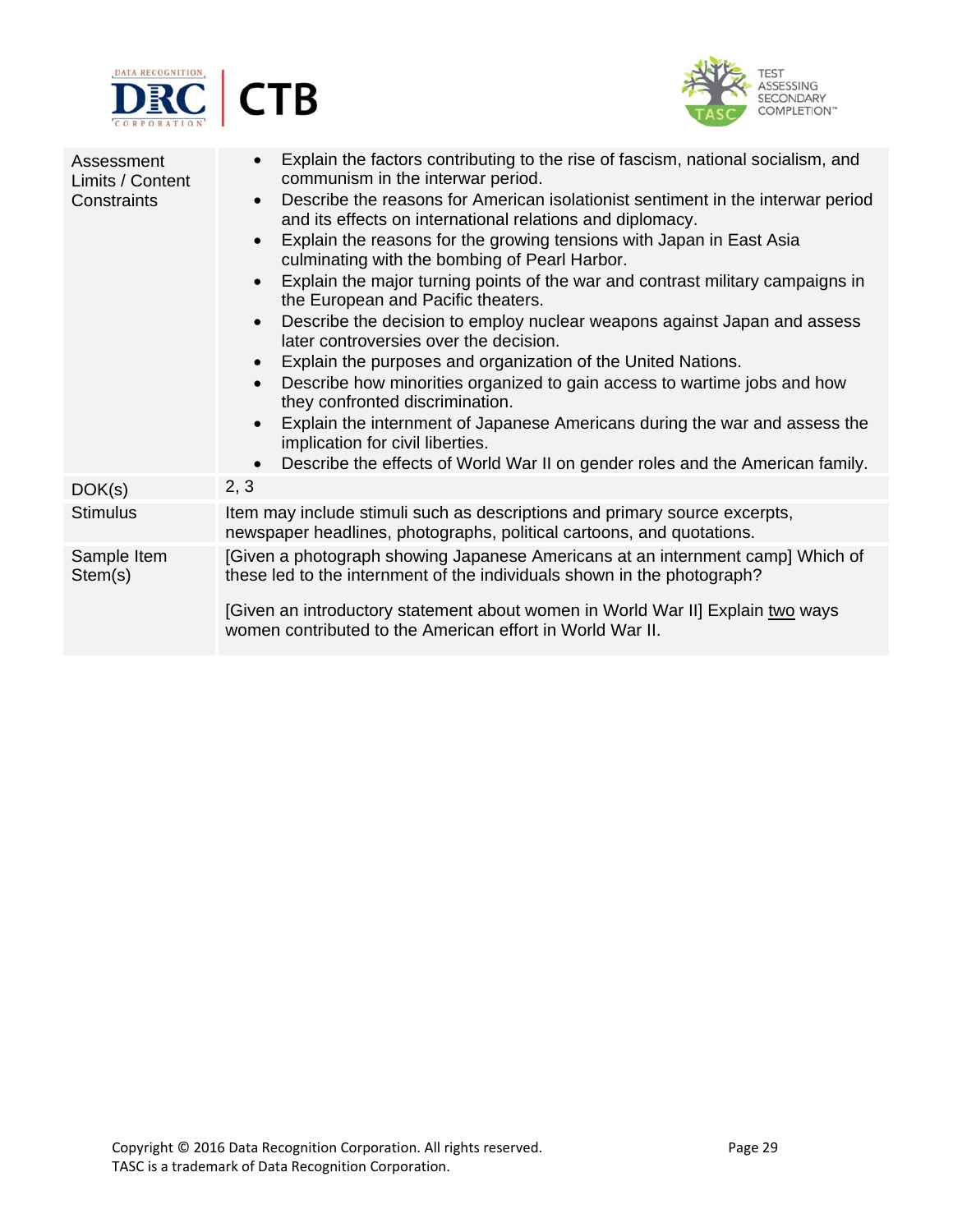



| <b>Domain</b>                                 | 01_U.S. History                                                                                                                                                                                                                                                                                                                                                                                        |
|-----------------------------------------------|--------------------------------------------------------------------------------------------------------------------------------------------------------------------------------------------------------------------------------------------------------------------------------------------------------------------------------------------------------------------------------------------------------|
| <b>Subdomain</b>                              | HS-US07 Postwar United States (1945-1970s)                                                                                                                                                                                                                                                                                                                                                             |
| <b>Standard</b>                               | A. The examinee should be able to evaluate the economic boom and social<br>transformation of postwar United States.                                                                                                                                                                                                                                                                                    |
| <b>Emphasis</b><br>Level                      | Medium                                                                                                                                                                                                                                                                                                                                                                                                 |
| Evidence<br><b>Statements</b>                 | The examinee will demonstrate understanding of the reasons for the sustained growth<br>of the postwar consumer economy.                                                                                                                                                                                                                                                                                |
|                                               | The examinee will demonstrate understanding of the effects of the GI Bill on American<br>society.                                                                                                                                                                                                                                                                                                      |
|                                               | The examinee will demonstrate understanding of the expansion of suburbanization<br>and how it affected American society.                                                                                                                                                                                                                                                                               |
|                                               | The examinee will demonstrate understanding of the influence of popular culture and<br>the role of the mass media in homogenizing American culture.                                                                                                                                                                                                                                                    |
| Assessment<br>Limits / Content<br>Constraints | Explain the reasons for the sustained growth of the postwar consumer<br>$\bullet$<br>economy.<br>Describe the effects of the GI Bill on American society.<br>$\bullet$<br>Explain the expansion of suburbanization and how it affected American<br>$\bullet$<br>society.<br>Describe the influence of popular culture and the role of the mass media in<br>$\bullet$<br>homogenizing American culture. |
| DOK(s)                                        | 2, 3                                                                                                                                                                                                                                                                                                                                                                                                   |
| <b>Stimulus</b>                               | Item may include stimuli such as primary sources, graphs, charts, and descriptions of<br>100 words or less.                                                                                                                                                                                                                                                                                            |
| Sample Item<br>Stem(s)                        | Which of these was an effect of the GI Bill on American society?<br>[Given an introductory statement about postwar World War II suburbanization] Explain<br>two ways suburbanization after World War II affected the United States.                                                                                                                                                                    |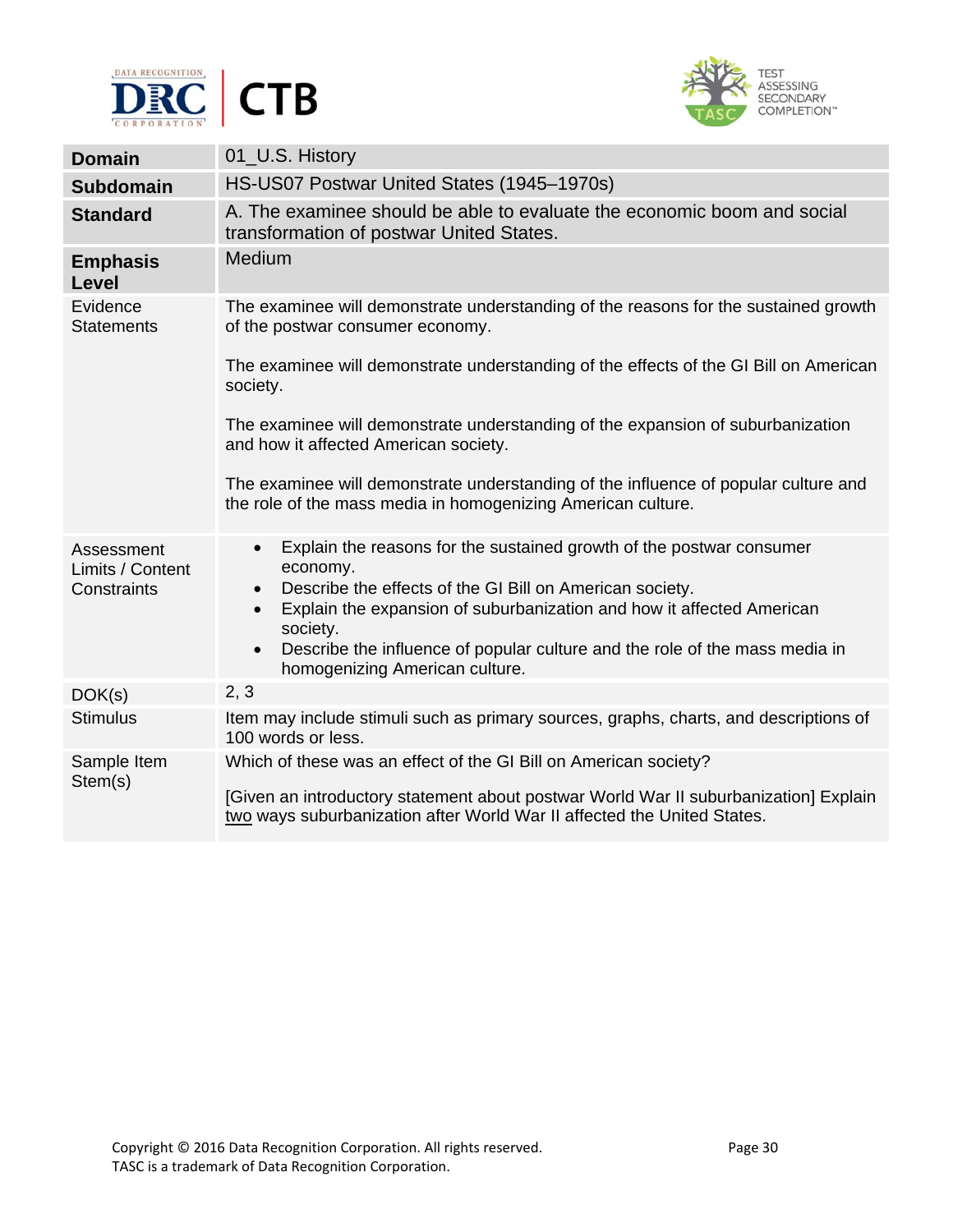



| <b>Domain</b>                                 | 01_U.S. History                                                                                                                                                                                                                                                                                                                                                         |
|-----------------------------------------------|-------------------------------------------------------------------------------------------------------------------------------------------------------------------------------------------------------------------------------------------------------------------------------------------------------------------------------------------------------------------------|
| <b>Subdomain</b>                              | HS-US07 Postwar United States (1945–1970s)                                                                                                                                                                                                                                                                                                                              |
| <b>Standard</b>                               | B. The examinee should be able to evaluate how the Cold War and conflicts in<br>Korea and Vietnam influenced domestic and international politics.                                                                                                                                                                                                                       |
| <b>Emphasis</b><br>Level                      | Medium                                                                                                                                                                                                                                                                                                                                                                  |
| Evidence<br><b>Statements</b>                 | The examinee will demonstrate understanding of the origins of the Cold War and the<br>advent of nuclear politics.                                                                                                                                                                                                                                                       |
|                                               | The examinee will demonstrate understanding of the causes of the Korean War and<br>how a divided Korea remained a source of international tension.                                                                                                                                                                                                                      |
|                                               | The examinee will demonstrate understanding of the rationale, implementation, and<br>effectiveness of the U.S. containment policy.                                                                                                                                                                                                                                      |
|                                               | The examinee will demonstrate understanding of American policies toward<br>independence movements in Africa, Asia, the Caribbean, and the Middle East.                                                                                                                                                                                                                  |
|                                               | The examinee will demonstrate understanding of how Vietnamese and Americans<br>experienced the Vietnam War and how the effects of the war continued to affect<br>postwar politics and culture.                                                                                                                                                                          |
|                                               | The examinee will demonstrate understanding of the constitutional issues involved in<br>the war and explore the legacy of the Vietnam War.                                                                                                                                                                                                                              |
| Assessment<br>Limits / Content<br>Constraints | Explain the origins of the Cold War and the advent of nuclear politics.<br>$\bullet$<br>Describe the causes of the Korean War and how a divided Korea remained a<br>$\bullet$<br>source of international tension.<br>Explain the rationale, implementation, and effectiveness of the U.S.<br>$\bullet$<br>containment policy.                                           |
|                                               | Describe American policies toward independence movements in Africa, Asia,<br>$\bullet$<br>the Caribbean, and the Middle East.<br>Explain how Vietnamese and Americans experienced the Vietnam War and<br>$\bullet$<br>how the war continued to affect postwar politics and culture.<br>Describe the constitutional issues involved in the war and explore the legacy of |
|                                               | the Vietnam War.                                                                                                                                                                                                                                                                                                                                                        |
| DOK(s)                                        | 2, 3                                                                                                                                                                                                                                                                                                                                                                    |
| <b>Stimulus</b>                               | Item may include stimuli such as graphs, maps, and primary and secondary sources.                                                                                                                                                                                                                                                                                       |
| Sample Item<br>Stem(s)                        | Which statement best explains how the Korean War began?                                                                                                                                                                                                                                                                                                                 |
|                                               | [Given an introductory statement about the Vietnam War] Identify one constitutional<br>issue involved with the Vietnam War. Then explain the legacy of the Vietnam War.                                                                                                                                                                                                 |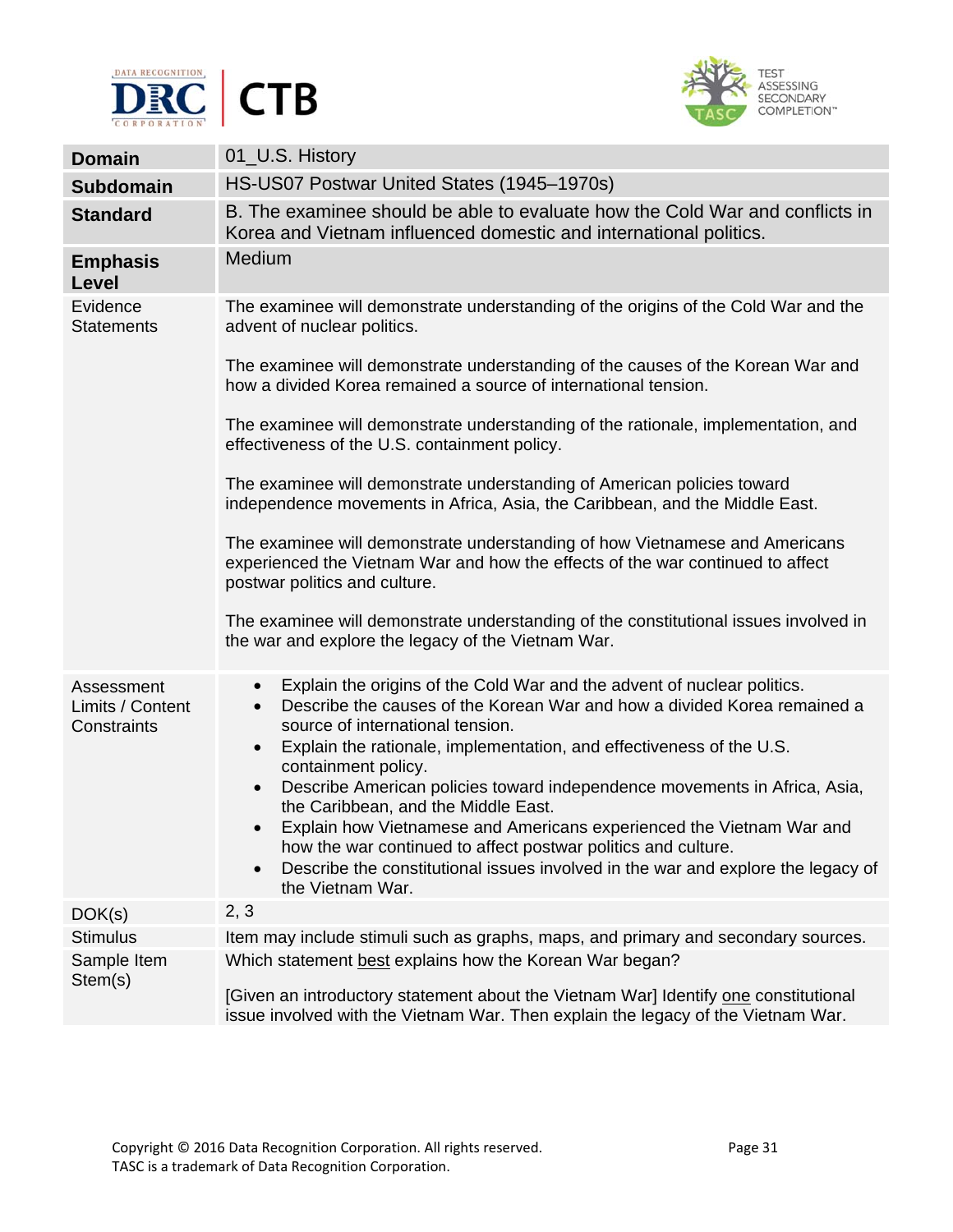



| <b>Domain</b>                                 | 01_U.S. History                                                                                                                                                                                                                                      |
|-----------------------------------------------|------------------------------------------------------------------------------------------------------------------------------------------------------------------------------------------------------------------------------------------------------|
| <b>Subdomain</b>                              | HS-US07 Postwar United States (1945–1970s)                                                                                                                                                                                                           |
| <b>Standard</b>                               | C. The examinee should be able to evaluate domestic policies after World<br>War II.                                                                                                                                                                  |
| <b>Emphasis</b><br><b>Level</b>               | Medium                                                                                                                                                                                                                                               |
| Evidence<br><b>Statements</b>                 | The examinee will demonstrate understanding of the political debates of the post-<br>World War II era.                                                                                                                                               |
|                                               | The examinee will demonstrate understanding of the role of the media in the election<br>of 1960.                                                                                                                                                     |
|                                               | The examinee will demonstrate understanding of the legislation and programs enacted<br>during Lyndon Johnson's presidency.                                                                                                                           |
| Assessment<br>Limits / Content<br>Constraints | Explain the political debates of the post-World War II era.<br>$\bullet$<br>Describe the role of the media in the election of 1960.<br>$\bullet$<br>Explain the legislation and programs enacted during Lyndon Johnson's<br>$\bullet$<br>presidency. |
| DOK(s)                                        | 2, 3                                                                                                                                                                                                                                                 |
| <b>Stimulus</b>                               | Item may include stimuli such as charts and primary and secondary sources.                                                                                                                                                                           |
| Sample Item<br>Stem(s)                        | [Given a photograph of John Kennedy during the 1960 presidential election] Which of<br>these best explains the impact of the media's use of this photograph during the 1960<br>presidential election?                                                |
|                                               | [Given an introductory statement about the Great Society Program] Explain two ways<br>the Great Society Program of President Lyndon Johnson affected the United States.                                                                              |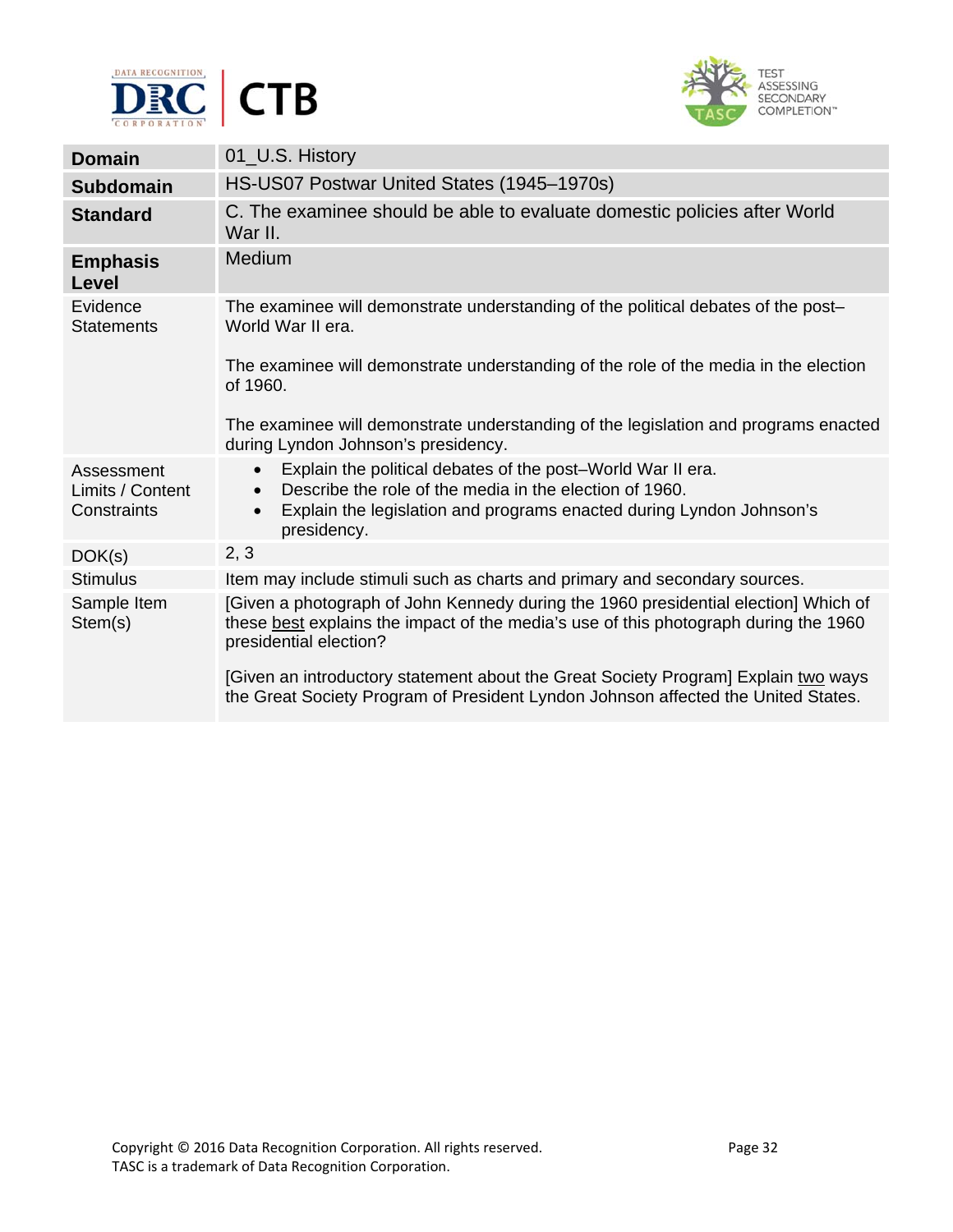



| <b>Domain</b>                                 | 01_U.S. History                                                                                                                                                                                                                                                                                                                                                                                                                                                                                                                                                                                                                                                                                                                                                                                                                                                               |
|-----------------------------------------------|-------------------------------------------------------------------------------------------------------------------------------------------------------------------------------------------------------------------------------------------------------------------------------------------------------------------------------------------------------------------------------------------------------------------------------------------------------------------------------------------------------------------------------------------------------------------------------------------------------------------------------------------------------------------------------------------------------------------------------------------------------------------------------------------------------------------------------------------------------------------------------|
| <b>Subdomain</b>                              | HS-US07 Postwar United States (1945-1970s)                                                                                                                                                                                                                                                                                                                                                                                                                                                                                                                                                                                                                                                                                                                                                                                                                                    |
| <b>Standard</b>                               | D. The examinee should be able to evaluate the struggle for racial and gender<br>equality and for the extension of civil liberties.                                                                                                                                                                                                                                                                                                                                                                                                                                                                                                                                                                                                                                                                                                                                           |
| <b>Emphasis</b><br>Level                      | Medium                                                                                                                                                                                                                                                                                                                                                                                                                                                                                                                                                                                                                                                                                                                                                                                                                                                                        |
| Evidence<br><b>Statements</b>                 | The examinee will demonstrate understanding of the Warren Court's reasoning in<br>Brown v. Board of Education and its significance in advancing civil rights.                                                                                                                                                                                                                                                                                                                                                                                                                                                                                                                                                                                                                                                                                                                 |
|                                               | The examinee will demonstrate understanding of the leadership and ideologies of<br>Martin Luther King, Jr., and Malcolm X in the civil rights movement and their legacies.                                                                                                                                                                                                                                                                                                                                                                                                                                                                                                                                                                                                                                                                                                    |
|                                               | The examinee will demonstrate understanding of the agendas, strategies, and<br>effectiveness of various African Americans, Asian Americans, Latino Americans, and<br>Native Americans, as well as people with disabilities, in the quest for civil rights and<br>equal opportunities.                                                                                                                                                                                                                                                                                                                                                                                                                                                                                                                                                                                         |
|                                               | The examinee will demonstrate understanding of the conflicting perspectives over the<br>Equal Rights Amendment, Title VII, and Roe v. Wade.                                                                                                                                                                                                                                                                                                                                                                                                                                                                                                                                                                                                                                                                                                                                   |
|                                               | The examinee will demonstrate understanding of the expansion of due process rights<br>in such cases as Gideon v. Wainwright and Miranda v. Arizona and the criticism of the<br>extension of these rights for the accused.                                                                                                                                                                                                                                                                                                                                                                                                                                                                                                                                                                                                                                                     |
| Assessment<br>Limits / Content<br>Constraints | Explain the Warren Court's reasoning in Brown v. Board of Education and its<br>$\bullet$<br>significance in advancing civil rights.<br>Describe the leadership and ideologies of Martin Luther King, Jr., and<br>$\bullet$<br>Malcolm X in the civil rights movement and their legacies.<br>Explain the agendas, strategies, and effectiveness of various African<br>$\bullet$<br>Americans, Asian Americans, Latino Americans, and Native Americans, as well<br>as people with disabilities, in the quest for civil rights and equal opportunities.<br>Describe the conflicting perspectives over the Equal Rights Amendment, Title<br>$\bullet$<br>VII, and Roe v. Wade.<br>Explain the expansion of due process rights in such cases as Gideon v.<br>$\bullet$<br>Wainwright and Miranda v. Arizona and the criticism of the extension of these<br>rights for the accused. |
| DOK(s)                                        | 2, 3                                                                                                                                                                                                                                                                                                                                                                                                                                                                                                                                                                                                                                                                                                                                                                                                                                                                          |
| <b>Stimulus</b>                               | Item may include stimuli such as descriptions of 100 words or less, quotes, tables,<br>diagrams, and primary and secondary sources.                                                                                                                                                                                                                                                                                                                                                                                                                                                                                                                                                                                                                                                                                                                                           |
| Sample Item<br>Stem(s)                        | Which of these best explains the significance of the Brown v. Board of Education<br>Supreme Court decision?<br>[Given an introductory statement about the civil rights movement] Explain one way<br>Martin Luther King, Jr., and Malcolm X disagreed over the civil rights movement. Then<br>explain one way Martin Luther King, Jr., and Malcolm X agreed over the civil rights<br>movement.                                                                                                                                                                                                                                                                                                                                                                                                                                                                                 |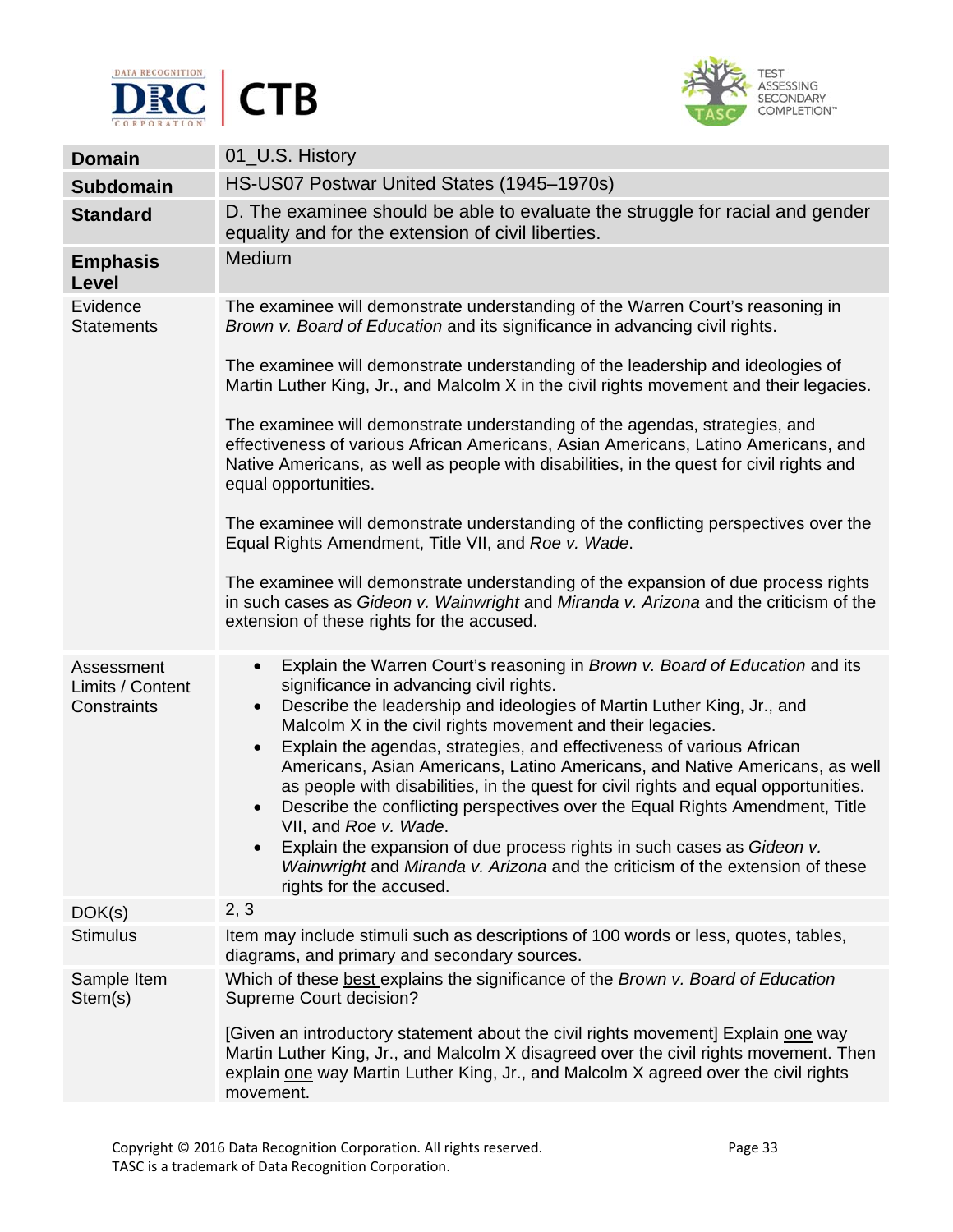



| <b>Domain</b>                                 | 01_U.S. History                                                                                                                                                                                                                                                                                                                                                                                                                                                      |
|-----------------------------------------------|----------------------------------------------------------------------------------------------------------------------------------------------------------------------------------------------------------------------------------------------------------------------------------------------------------------------------------------------------------------------------------------------------------------------------------------------------------------------|
| <b>Subdomain</b>                              | HS-US08 Contemporary United States (1968 to the present)                                                                                                                                                                                                                                                                                                                                                                                                             |
| <b>Standard</b>                               | A. The examinee should be able to evaluate recent developments in foreign<br>policy and domestic politics.                                                                                                                                                                                                                                                                                                                                                           |
| <b>Emphasis</b><br>Level                      | <b>High</b>                                                                                                                                                                                                                                                                                                                                                                                                                                                          |
| Evidence<br><b>Statements</b>                 | The examinee will demonstrate understanding of the constitutional issues raised by<br>the Watergate affair and the effects of Watergate on public opinion.<br>The examinee will demonstrate understanding of the impact of the "Reagan<br>Revolution" on federalism and public perceptions of the role of government.<br>The examinee will demonstrate understanding of the U.S. role in political struggles in<br>the Middle East, Africa, Asia, and Latin America. |
| Assessment<br>Limits / Content<br>Constraints | Describe the constitutional issues raised by the Watergate affair and the<br>$\bullet$<br>effects of Watergate on public opinion.<br>Explain the impact of the "Reagan Revolution" on federalism and public<br>$\bullet$<br>perceptions of the role of government.<br>Describe the U.S. role in political struggles in the Middle East, Africa, Asia, and<br>$\bullet$<br>Latin America.                                                                             |
| DOK(s)                                        | 2, 3                                                                                                                                                                                                                                                                                                                                                                                                                                                                 |
| <b>Stimulus</b>                               | Item may include stimuli such as descriptions of 100 words or less, primary and<br>secondary sources, graphs, and tables.                                                                                                                                                                                                                                                                                                                                            |
| Sample Item<br>Stem(s)                        | Which of these best explains the impact of the "Reagan Revolution" on federalism?<br>[Given an introductory statement about the "Reagan Revolution"] Explain two effects<br>of the "Reagan Revolution" on federalism.                                                                                                                                                                                                                                                |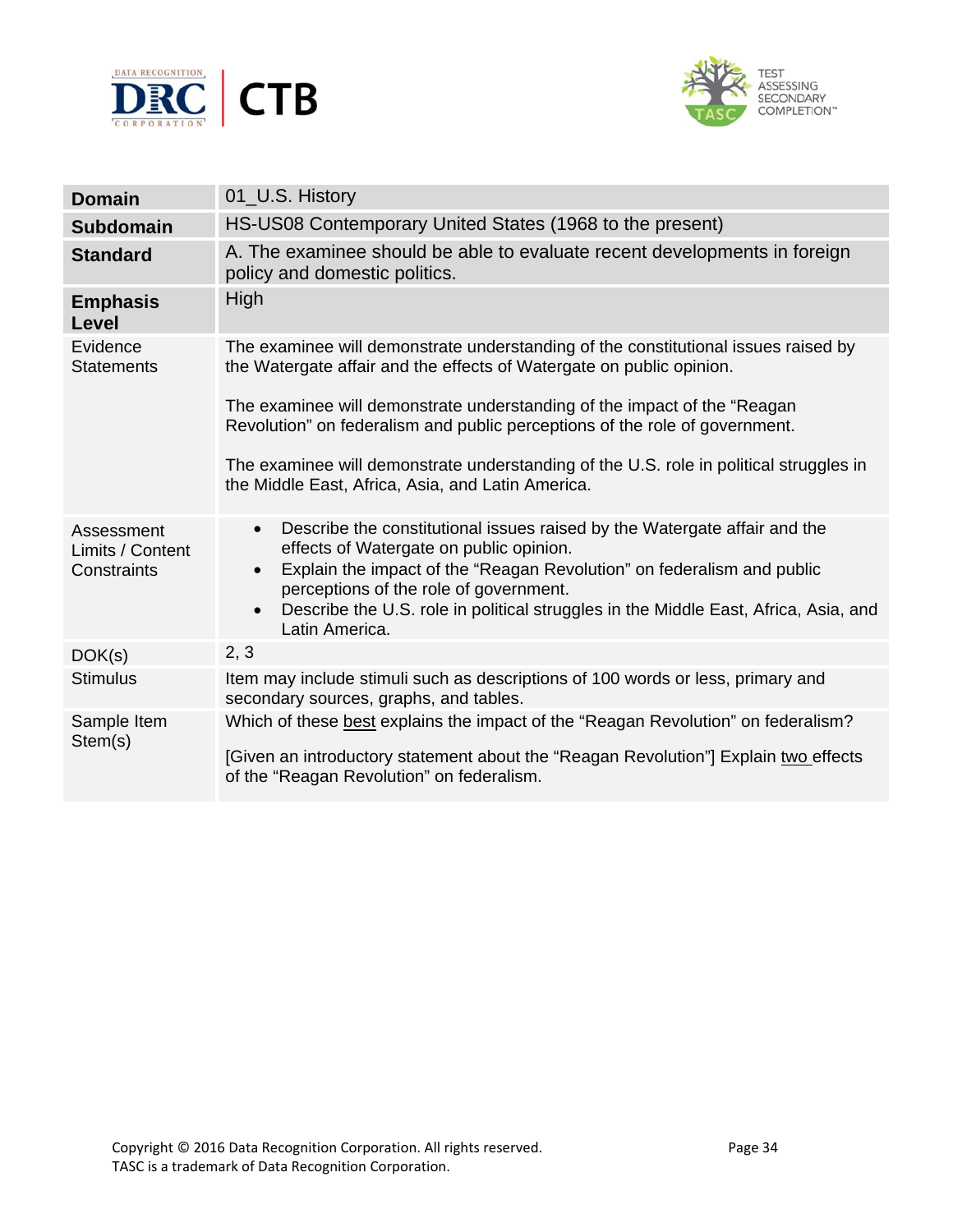



| <b>Domain</b>                                 | 01_U.S. History                                                                                                                                                                                                                                                                                                                                                                                                                         |
|-----------------------------------------------|-----------------------------------------------------------------------------------------------------------------------------------------------------------------------------------------------------------------------------------------------------------------------------------------------------------------------------------------------------------------------------------------------------------------------------------------|
| <b>Subdomain</b>                              | HS-US08 Contemporary United States (1968 to the present)                                                                                                                                                                                                                                                                                                                                                                                |
| <b>Standard</b>                               | B. The examinee should be able to evaluate economic, social, and cultural<br>developments in contemporary United States.                                                                                                                                                                                                                                                                                                                |
| <b>Emphasis</b><br>Level                      | High                                                                                                                                                                                                                                                                                                                                                                                                                                    |
| Evidence<br><b>Statements</b>                 | The examinee will demonstrate understanding of how scientific advances and<br>technological changes such as robotics and the computer revolution affect the<br>economy and the nature of work.<br>The examinee will demonstrate understanding of the effects of international trade,<br>transnational business organization, and overseas competition on the economy.                                                                   |
|                                               | The examinee will demonstrate understanding of the new immigration policies after<br>1965 and the push-pull factors that prompted a new wave of immigrants.                                                                                                                                                                                                                                                                             |
| Assessment<br>Limits / Content<br>Constraints | Explain how scientific advances and technological changes such as robotics<br>$\bullet$<br>and the computer revolution affect the economy and the nature of work.<br>Describe the effects of international trade, transnational business organization,<br>and overseas competition on the economy.<br>Explain the new immigration policies after 1965 and the push-pull factors that<br>$\bullet$<br>prompted a new wave of immigrants. |
| DOK(s)                                        | 2, 3                                                                                                                                                                                                                                                                                                                                                                                                                                    |
| <b>Stimulus</b>                               | Item may include stimuli such as graphs, tables, mock newspaper articles,<br>descriptions of 100 words or less, and primary sources, such as excerpts from the<br>1965 Immigration and Nationality Act.                                                                                                                                                                                                                                 |
| Sample Item<br>Stem(s)                        | [Given a chart showing demographics in the United States] Based on the information<br>in the chart, how did demographics in the United States change after 1965?<br>[Given an introductory statement about immigration after the 1960s] Identify and<br>explain two push-pull factors that prompted a large-scale wave of immigration to the<br><b>United States.</b>                                                                   |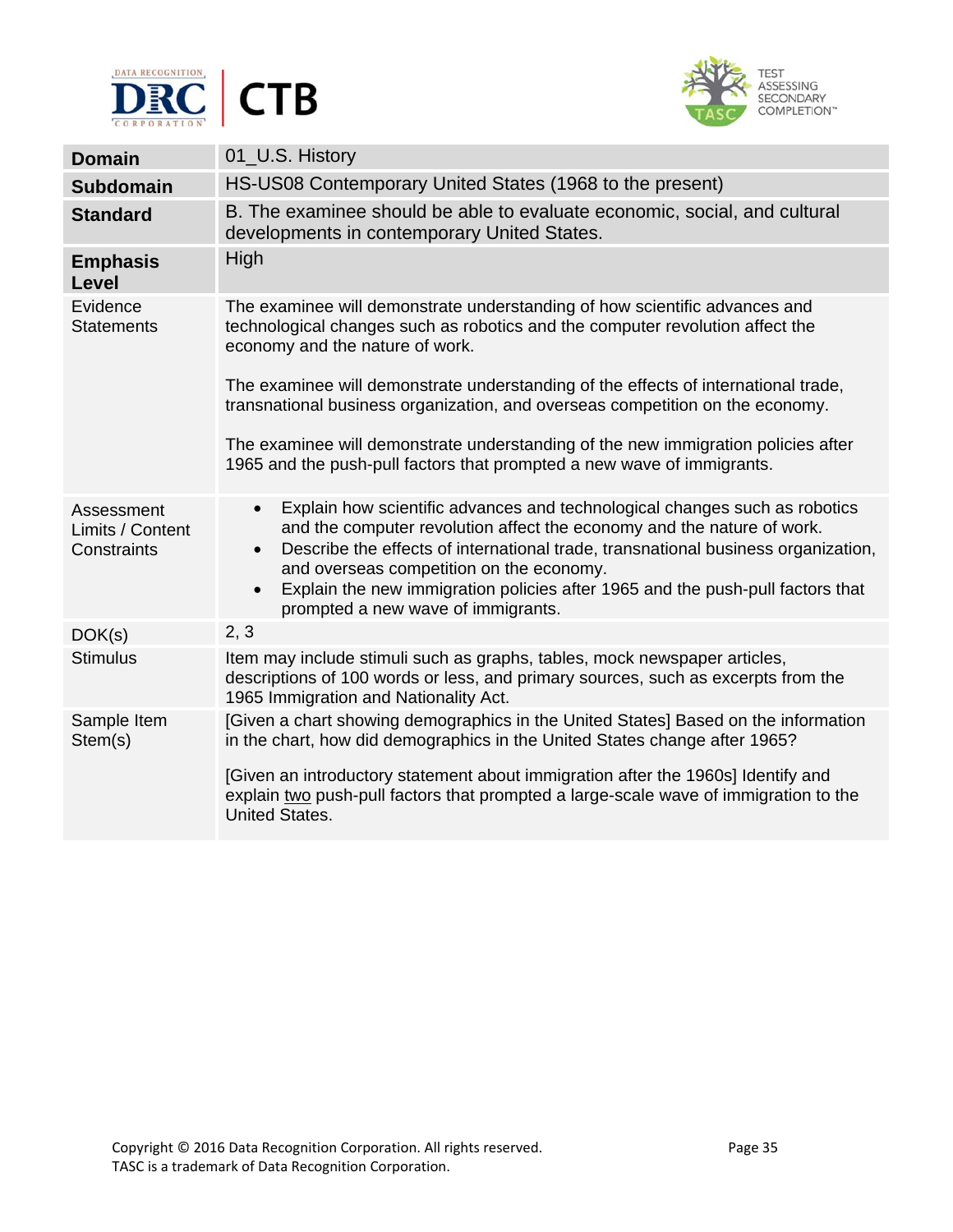



| <b>Domain</b>                                 | 02_World History                                                                                                                                                                                                                                                                                                                                                                                                                       |
|-----------------------------------------------|----------------------------------------------------------------------------------------------------------------------------------------------------------------------------------------------------------------------------------------------------------------------------------------------------------------------------------------------------------------------------------------------------------------------------------------|
| <b>Subdomain</b>                              | HS-WH01 The Beginnings of Human Society                                                                                                                                                                                                                                                                                                                                                                                                |
| <b>Standard</b>                               | A. The examinee understands the processes that gave rise to the earliest<br>human communities and the emergence of agricultural societies around the<br>world.                                                                                                                                                                                                                                                                         |
| <b>Emphasis</b><br>Level                      | Low                                                                                                                                                                                                                                                                                                                                                                                                                                    |
| Evidence<br><b>Statements</b>                 | The examinee will demonstrate understanding of types of evidence and methods of<br>investigation that anthropologists, archaeologists, and other scholars have used to<br>reconstruct early human evolution and cultural development.<br>The examinee will demonstrate understanding of the differences between hunter-<br>gatherer and agrarian communities in terms of their economies, social organization,<br>and quality of life. |
| Assessment<br>Limits / Content<br>Constraints | Describe types of evidence and methods of investigation that anthropologists,<br>$\bullet$<br>archaeologists, and other scholars have used to reconstruct early human<br>evolution and cultural development.<br>Explain the differences between hunter-gatherer and agrarian communities in<br>$\bullet$<br>economy, social organization, and quality of living.                                                                       |
| DOK(s)                                        | 2, 3                                                                                                                                                                                                                                                                                                                                                                                                                                   |
| <b>Stimulus</b>                               | Item may include stimuli such as descriptions of 100 words or less, photographs, and<br>other primary sources. All items for the World History domain should provide a<br>stimulus or short prompt for examinees to use to answer the question.                                                                                                                                                                                        |
| Sample Item<br>Stem(s)                        | Identify three types of evidence or methods used by scholars to explain early human<br>evolution and cultural development. Select three answers.<br>Which of these is a difference between early hunter-gatherer communities and<br>agrarian communities?<br>[Given a scenario about an agrarian community] Describe two characteristics of early<br>agricultural societies that were different from hunter-gatherer societies.        |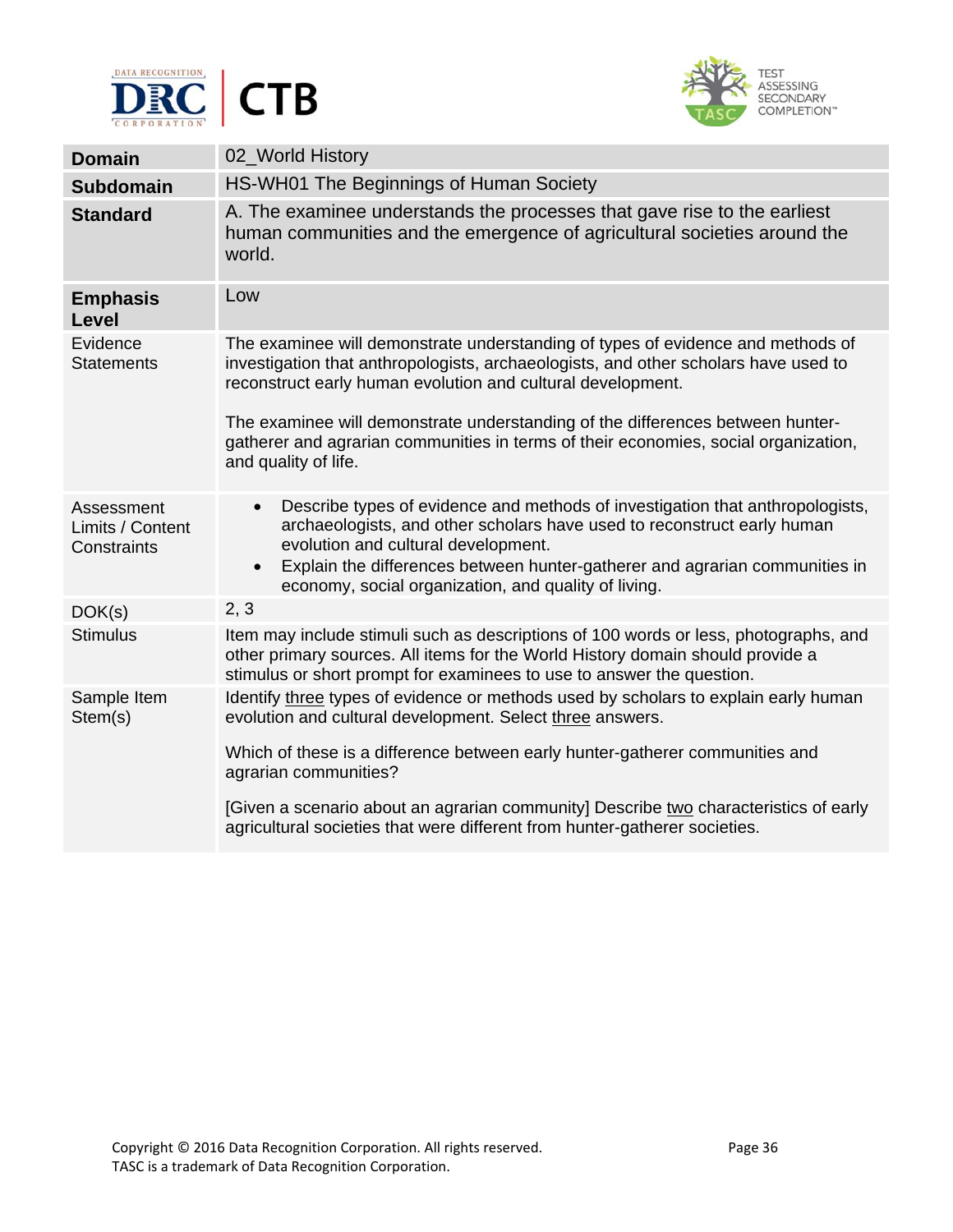



| <b>Domain</b>                                 | 02_World History                                                                                                                                                                                                                                                                                                                                                                                                                                                                                                                                                                                                                                                                                                                                                                |
|-----------------------------------------------|---------------------------------------------------------------------------------------------------------------------------------------------------------------------------------------------------------------------------------------------------------------------------------------------------------------------------------------------------------------------------------------------------------------------------------------------------------------------------------------------------------------------------------------------------------------------------------------------------------------------------------------------------------------------------------------------------------------------------------------------------------------------------------|
| <b>Subdomain</b>                              | HS-WH02 Early Civilizations and the Emergence of Pastoral People, 4000-<br>1000 BCE                                                                                                                                                                                                                                                                                                                                                                                                                                                                                                                                                                                                                                                                                             |
| <b>Standard</b>                               | A. The examinee understands the major trends in Eurasia and Africa from<br>4000-1000 BCE.                                                                                                                                                                                                                                                                                                                                                                                                                                                                                                                                                                                                                                                                                       |
| <b>Emphasis</b><br>Level                      | Low                                                                                                                                                                                                                                                                                                                                                                                                                                                                                                                                                                                                                                                                                                                                                                             |
| Evidence<br><b>Statements</b>                 | The examinee will demonstrate understanding of how the natural environments of the<br>Tigris-Euphrates, Nile, and Indus River Valleys shaped the early development of<br>civilization.                                                                                                                                                                                                                                                                                                                                                                                                                                                                                                                                                                                          |
|                                               | The examinee will demonstrate understanding of the character of urban development<br>in Mesopotamia, Egypt, and the Indus River Valley, including the emergence of social<br>hierarchies and occupational specializations, as well as differences in the tasks that<br>urban women and men performed.                                                                                                                                                                                                                                                                                                                                                                                                                                                                           |
|                                               | The examinee will demonstrate understanding of architectural, artistic, literary,<br>technological, and scientific achievements of these civilizations and the impact of<br>these achievements on the civilizations economic and social life.                                                                                                                                                                                                                                                                                                                                                                                                                                                                                                                                   |
|                                               | The examinee will demonstrate understanding of the climate and geography of the<br>Huang He (Yellow River) Valley with the natural environments of Mesopotamia, Egypt,<br>and the Indus River Valley.                                                                                                                                                                                                                                                                                                                                                                                                                                                                                                                                                                           |
| Assessment<br>Limits / Content<br>Constraints | Explain how the natural environments of the Tigris-Euphrates, Nile, and Indus<br>River Valleys shaped the early development of civilization.<br>Compare the character of urban development in Mesopotamia, Egypt, and the<br>Indus River Valley, including the emergence of social hierarchies and<br>occupational specializations, as well as differences in the tasks that urban<br>women and men performed.<br>Describe architectural, artistic, literary, technological, and scientific<br>$\bullet$<br>achievements of these civilizations and relate these achievements to economic<br>and social life.<br>Compare the climate and geography of the Huang He (Yellow River) Valley<br>with the natural environments of Mesopotamia, Egypt, and the Indus River<br>Valley. |
| DOK(s)                                        | 2, 3                                                                                                                                                                                                                                                                                                                                                                                                                                                                                                                                                                                                                                                                                                                                                                            |
| <b>Stimulus</b>                               | Item may include stimuli such as descriptions of 100 words or less, maps, and<br>photographs. All items for the World History domain should provide a stimulus or short<br>prompt for examinees to use to answer the question.                                                                                                                                                                                                                                                                                                                                                                                                                                                                                                                                                  |
| Sample Item<br>Stem(s)                        | Which of these was a common characteristic of ancient Egyptian and Chinese<br>civilizations?<br>[Given a chart showing characteristics of the climate and geography of the Huang He<br>Valley, Mesopotamia, and the Indus River Valley civilizations] Based on the chart, how<br>did the climate and geography of the Huang He Valley differ from those of<br>Mesopotamia and the Indus River Valley?                                                                                                                                                                                                                                                                                                                                                                           |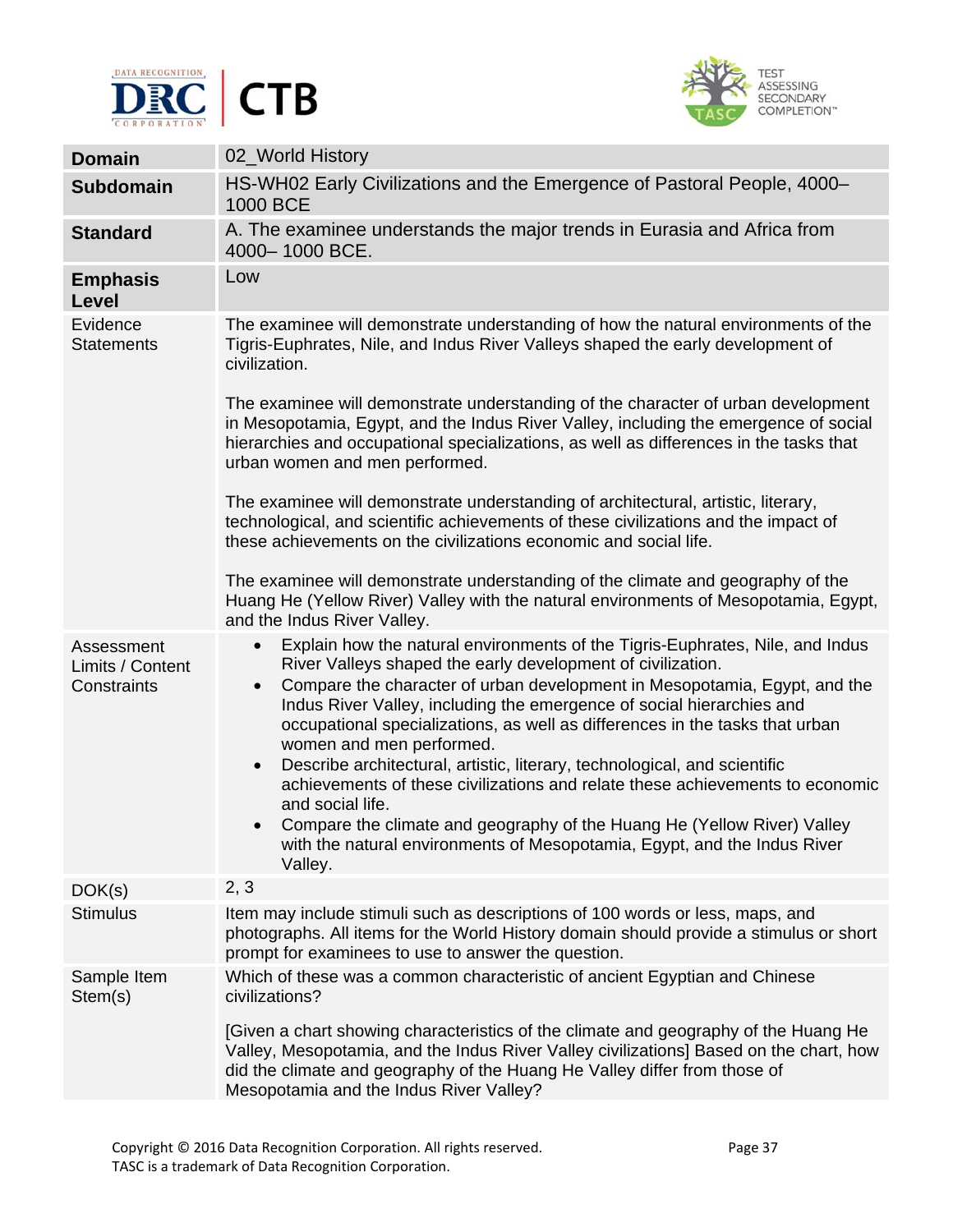



| <b>Domain</b>                                 | 02_World History                                                                                                                                                                                                                                                                                                                                                                                                                                                                                                                                                                                                                                                                                                                                                                                                                                                                                                                                                                                                                                     |
|-----------------------------------------------|------------------------------------------------------------------------------------------------------------------------------------------------------------------------------------------------------------------------------------------------------------------------------------------------------------------------------------------------------------------------------------------------------------------------------------------------------------------------------------------------------------------------------------------------------------------------------------------------------------------------------------------------------------------------------------------------------------------------------------------------------------------------------------------------------------------------------------------------------------------------------------------------------------------------------------------------------------------------------------------------------------------------------------------------------|
| <b>Subdomain</b>                              | HS-WH03 Classical Traditions, Major Religions, and Giant Empires, 1000 BCE<br>$-300$ CE                                                                                                                                                                                                                                                                                                                                                                                                                                                                                                                                                                                                                                                                                                                                                                                                                                                                                                                                                              |
| <b>Standard</b>                               | A. The examinee understands the major global trends from 1000 BCE-300 CE.                                                                                                                                                                                                                                                                                                                                                                                                                                                                                                                                                                                                                                                                                                                                                                                                                                                                                                                                                                            |
| <b>Emphasis</b><br>Level                      | Low                                                                                                                                                                                                                                                                                                                                                                                                                                                                                                                                                                                                                                                                                                                                                                                                                                                                                                                                                                                                                                                  |
| Evidence<br><b>Statements</b>                 | The examinee will demonstrate understanding of comparisons between the Athenian<br>democracy and the military aristocracy of Sparta.                                                                                                                                                                                                                                                                                                                                                                                                                                                                                                                                                                                                                                                                                                                                                                                                                                                                                                                 |
|                                               | The examinee will demonstrate understanding of the importance of Greek ideas about<br>democracy and citizenship to the development of Western political thought and<br>institutions.                                                                                                                                                                                                                                                                                                                                                                                                                                                                                                                                                                                                                                                                                                                                                                                                                                                                 |
|                                               | The examinee will demonstrate understanding of the political and social institutions of<br>the Roman Republic and why Rome was transformed from republic to empire.                                                                                                                                                                                                                                                                                                                                                                                                                                                                                                                                                                                                                                                                                                                                                                                                                                                                                  |
|                                               | The examinee will demonstrate understanding of the major legal, artistic, architectural,<br>technological, and literary achievements of the Romans and the influence of<br>Hellenistic cultural traditions on Roman Europe.                                                                                                                                                                                                                                                                                                                                                                                                                                                                                                                                                                                                                                                                                                                                                                                                                          |
|                                               | The examinee will demonstrate understanding of the commercial and cultural<br>significance of the trans-Eurasian "silk roads" in the period of the Han and Roman<br>empires.                                                                                                                                                                                                                                                                                                                                                                                                                                                                                                                                                                                                                                                                                                                                                                                                                                                                         |
|                                               | The examinee will demonstrate understanding of the life of Confucius and compare<br>the teachings of Confucianism and Daoism.                                                                                                                                                                                                                                                                                                                                                                                                                                                                                                                                                                                                                                                                                                                                                                                                                                                                                                                        |
|                                               | The examinee will demonstrate understanding of the significance of Greek or<br>Hellenistic ideas and cultural styles in the history of the Mediterranean basin, Europe,<br>Southwest Asia, and India.                                                                                                                                                                                                                                                                                                                                                                                                                                                                                                                                                                                                                                                                                                                                                                                                                                                |
| Assessment<br>Limits / Content<br>Constraints | Compare Athenian democracy with the military aristocracy of Sparta.<br>Explain the importance of Greek ideas about democracy and citizenship for the<br>$\bullet$<br>development of Western political thought and institutions.<br>Describe the political and social institutions of the Roman Republic and why<br>$\bullet$<br>Rome was transformed from republic to empire.<br>Explain the major legal, artistic, architectural, technological, and literary<br>$\bullet$<br>achievements of the Romans and the influence of Hellenistic cultural traditions<br>on Roman Europe.<br>Describe the commercial and cultural significance of the trans-Eurasian "silk<br>$\bullet$<br>roads" in the period of the Han and Roman empires.<br>Describe the life of Confucius and explain comparatively the fundamental<br>$\bullet$<br>teachings of Confucianism and Daoism.<br>Explain the significance of Greek or Hellenistic ideas and cultural styles in the<br>$\bullet$<br>history of the Mediterranean basin, Europe, Southwest Asia, and India. |
| DOK(s)                                        | 2, 3                                                                                                                                                                                                                                                                                                                                                                                                                                                                                                                                                                                                                                                                                                                                                                                                                                                                                                                                                                                                                                                 |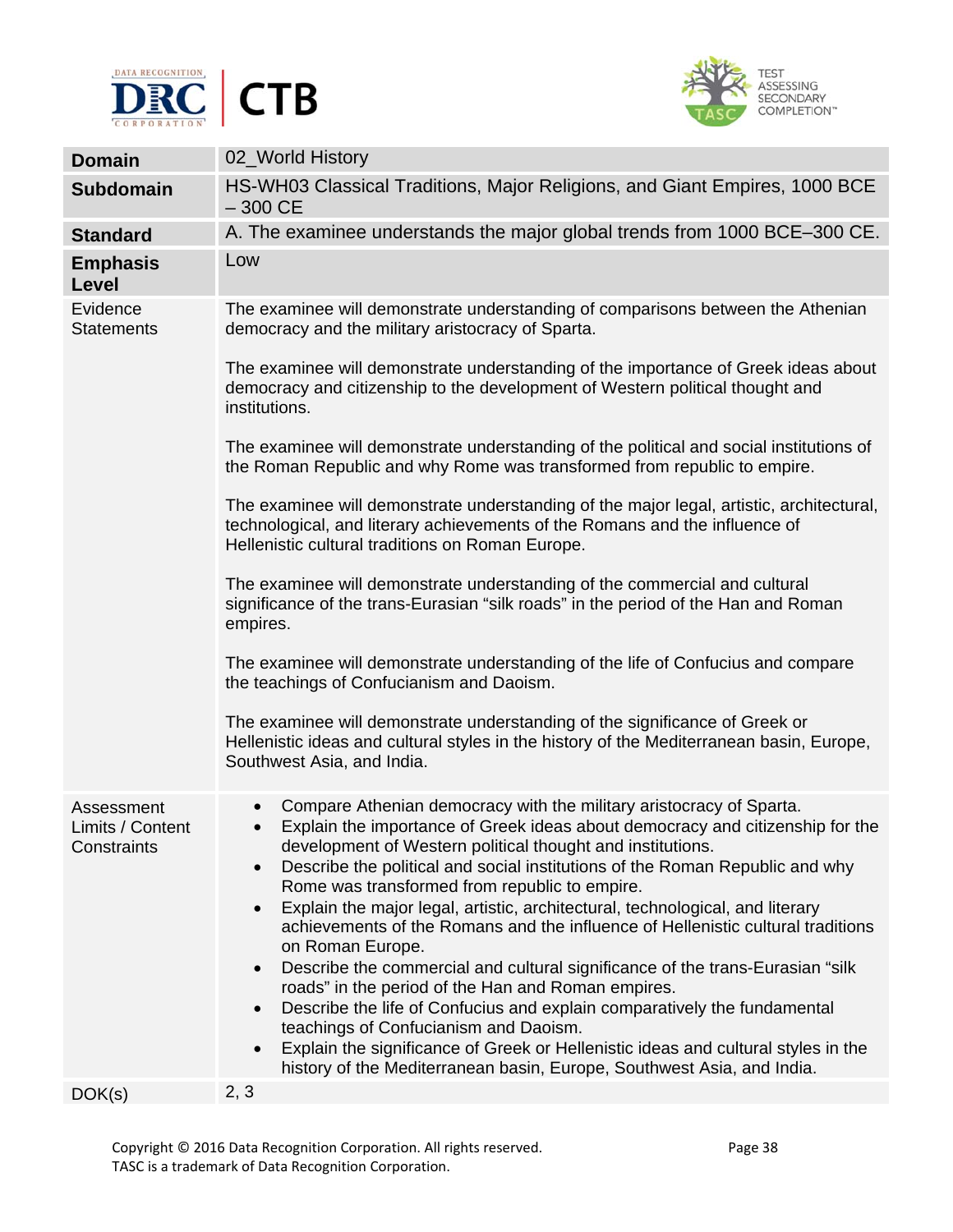



| <b>Stimulus</b>        | Item may include stimuli such as descriptions of 100 words or less, diagrams<br>comparing religions, and maps. All items for the World History domain should provide<br>a stimulus or short prompt for examinees to use to answer the question.                                                  |
|------------------------|--------------------------------------------------------------------------------------------------------------------------------------------------------------------------------------------------------------------------------------------------------------------------------------------------|
| Sample Item<br>Stem(s) | Identify three causes of the decline of the Han and Roman empires. Select three<br>answers.<br>Which of these was a major effect of the "silk roads" between the Han Empire and<br>Roman Empire?<br>How was Judaism different from other religions in Southwest Asia from 1000 BCE to<br>300 CE? |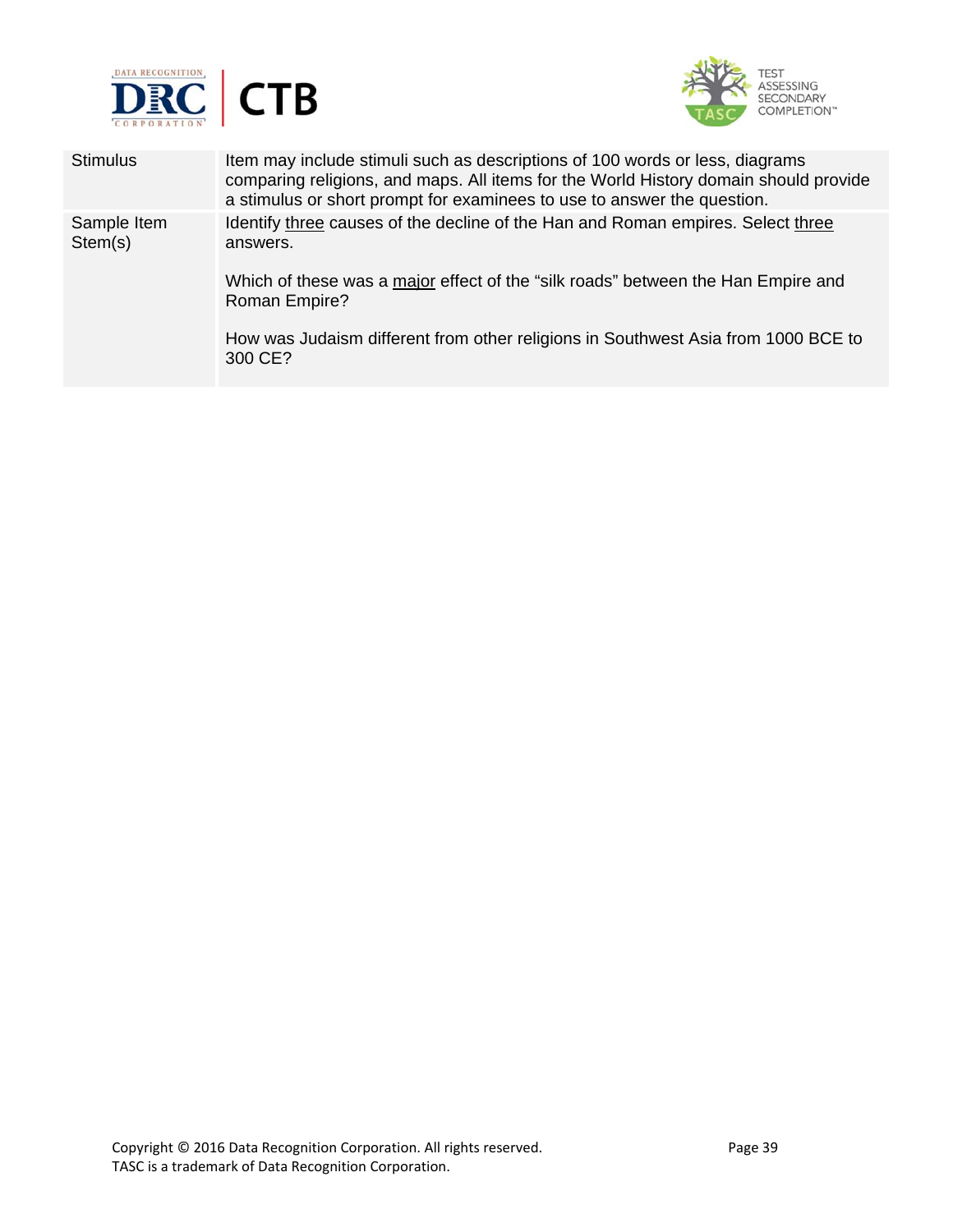



| <b>Domain</b>                                 | 02_World History                                                                                                                                                                                                                                                                                                                                                                                                                                                                                                                                                                                                                                                                                                                                                                       |
|-----------------------------------------------|----------------------------------------------------------------------------------------------------------------------------------------------------------------------------------------------------------------------------------------------------------------------------------------------------------------------------------------------------------------------------------------------------------------------------------------------------------------------------------------------------------------------------------------------------------------------------------------------------------------------------------------------------------------------------------------------------------------------------------------------------------------------------------------|
| <b>Subdomain</b>                              | HS-WH04 Expanding Zones of Exchange and Encounter, 300-1000 CE                                                                                                                                                                                                                                                                                                                                                                                                                                                                                                                                                                                                                                                                                                                         |
| <b>Standard</b>                               | A. The examinee understands the major global trends from 300-1000 CE.                                                                                                                                                                                                                                                                                                                                                                                                                                                                                                                                                                                                                                                                                                                  |
| <b>Emphasis</b><br>Level                      | Low                                                                                                                                                                                                                                                                                                                                                                                                                                                                                                                                                                                                                                                                                                                                                                                    |
| Evidence<br><b>Statements</b>                 | The examinee will demonstrate understanding of various causes that historians have<br>proposed to account for the decline of the Han and Roman empires.                                                                                                                                                                                                                                                                                                                                                                                                                                                                                                                                                                                                                                |
|                                               | The examinee will demonstrate understanding of Abbasid contributions to<br>mathematics, science, medicine, literature, and the preservation of Greek learning.                                                                                                                                                                                                                                                                                                                                                                                                                                                                                                                                                                                                                         |
|                                               | The examinee will demonstrate understanding of major changes in the religious map<br>of Eurasia and Africa between 300 and 1000 and account for the success of<br>Christianity, Buddhism, Hinduism, and Islam in making converts among peoples of<br>differing ethnic and cultural traditions.                                                                                                                                                                                                                                                                                                                                                                                                                                                                                         |
|                                               | The examinee will demonstrate understanding of how Islam spread in Southwest Asia<br>and the Mediterranean region.                                                                                                                                                                                                                                                                                                                                                                                                                                                                                                                                                                                                                                                                     |
|                                               | The examinee will demonstrate understanding of the life of Muhammad, the<br>development of the early Musllim community, and the basic teachings and practices of<br>Islam.                                                                                                                                                                                                                                                                                                                                                                                                                                                                                                                                                                                                             |
| Assessment<br>Limits / Content<br>Constraints | Describe various causes that historians have proposed to account for the<br>$\bullet$<br>decline of the Han and Roman empires.<br>Explain Abbasid contributions to mathematics, science, medicine, literature,<br>$\bullet$<br>and the preservation of Greek learning.<br>Trace major changes in the religious map of Eurasia and Africa between 300<br>$\bullet$<br>and 1000 and account for the success of Christianity, Buddhism, Hinduism,<br>and Islam in making converts among peoples of differing ethnic and cultural<br>traditions.<br>Explain how Islam spread in Southwest Asia and the Mediterranean region.<br>$\bullet$<br>Describe the life of Muhammad, the development of the early Muslim<br>$\bullet$<br>community, and the basic teachings and practices of Islam. |
| DOK(s)                                        | 2, 3                                                                                                                                                                                                                                                                                                                                                                                                                                                                                                                                                                                                                                                                                                                                                                                   |
| <b>Stimulus</b>                               | Item may include stimuli such as charts, descriptions of 100 words or less, thematic<br>maps, and primary sources. All items for the World History domain should provide a<br>stimulus or short prompt for examinees to use to answer the question.                                                                                                                                                                                                                                                                                                                                                                                                                                                                                                                                    |
| Sample Item<br>Stem(s)                        | Identify three fundamental teachings and practices of Judaism. Select three answers.<br>[Given a stimulus showing contributions of the Abbasids] Which of these is a<br>contribution of the Abbasids?<br>[Given an introductory statement about Islam] Identify and describe two of the five<br>pillars of Islam.                                                                                                                                                                                                                                                                                                                                                                                                                                                                      |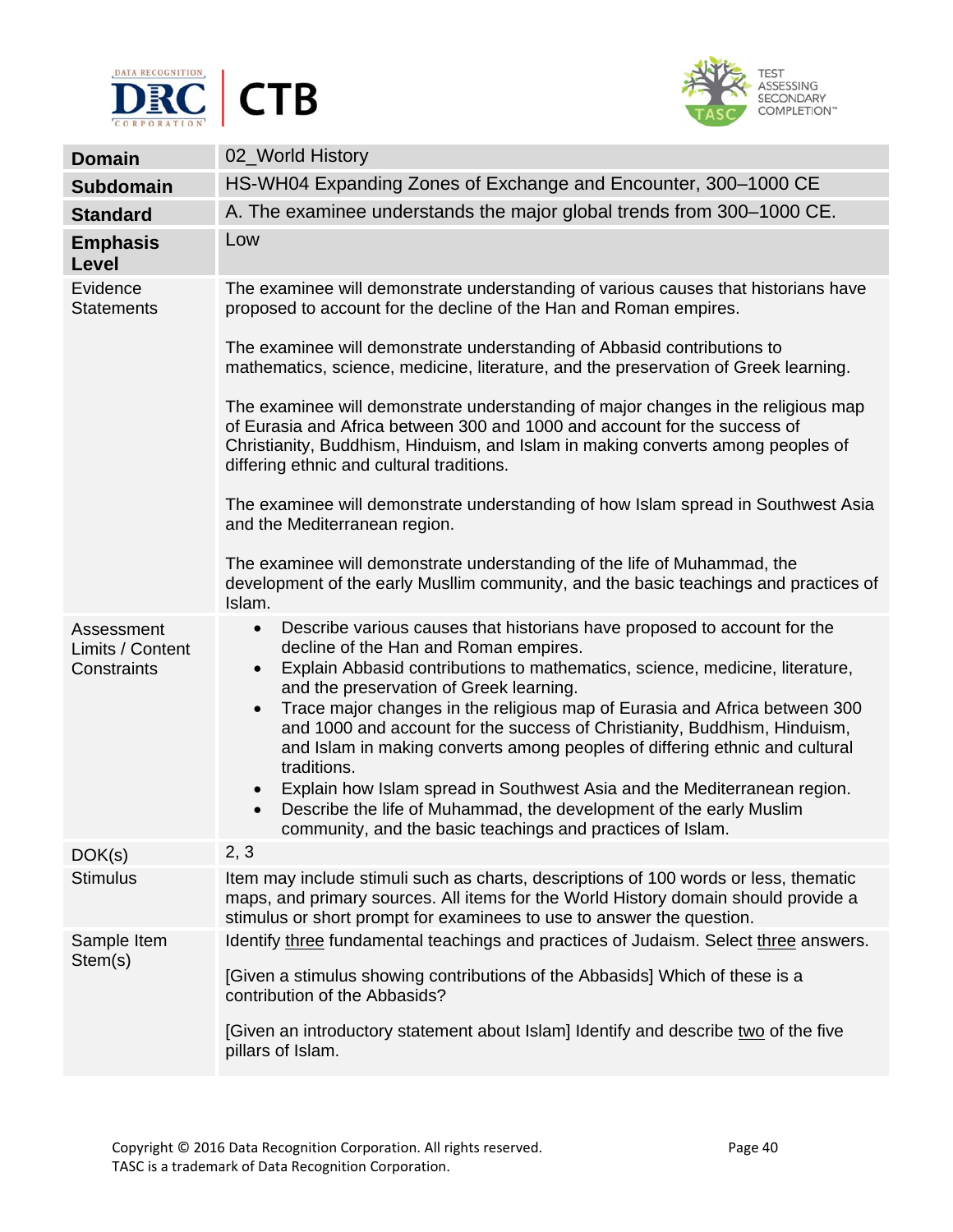



| <b>Domain</b>                                 | 02_World History                                                                                                                                                                                                                                                                                                                                                                                                                                     |
|-----------------------------------------------|------------------------------------------------------------------------------------------------------------------------------------------------------------------------------------------------------------------------------------------------------------------------------------------------------------------------------------------------------------------------------------------------------------------------------------------------------|
| <b>Subdomain</b>                              | HS-WH05 Intensified Hemispheric Interactions, 1000-1500 CE                                                                                                                                                                                                                                                                                                                                                                                           |
| <b>Standard</b>                               | A. The examinee understands the major global trends, 1000-1500 CE.                                                                                                                                                                                                                                                                                                                                                                                   |
| <b>Emphasis</b><br>Level                      | Low                                                                                                                                                                                                                                                                                                                                                                                                                                                  |
| Evidence<br><b>Statements</b>                 | The examinee will demonstrate understanding of the causes and consequences of the<br>European Crusades against Syria and Palestine.                                                                                                                                                                                                                                                                                                                  |
|                                               | The examinee will demonstrate understanding of the origins and characteristics of the<br>plague pandemic of the mid-14th century and its spread across Eurasia and North<br>Africa.                                                                                                                                                                                                                                                                  |
|                                               | The examinee will demonstrate understanding of the demographic, economic, social,<br>and political effects of the plague pandemic in Eurasia and North Africa in the second<br>half of the 14th century.                                                                                                                                                                                                                                             |
| Assessment<br>Limits / Content<br>Constraints | Describe the causes and consequences of the European Crusades against<br>$\bullet$<br>Syria and Palestine.<br>Explain the origins and characteristics of the plague pandemic of the mid-14th<br>$\bullet$<br>century and its spread across Eurasia and North Africa.<br>Describe the demographic, economic, social, and political effects of the plague<br>$\bullet$<br>pandemic in Eurasia and North Africa in the second half of the 14th century. |
| DOK(s)                                        | 2, 3                                                                                                                                                                                                                                                                                                                                                                                                                                                 |
| <b>Stimulus</b>                               | Item may include stimuli such as descriptions of 100 words or less, thematic maps,<br>charts, and primary sources. All items for the World History domain should provide a<br>stimulus or short prompt for examinees to use to answer the question.                                                                                                                                                                                                  |
| Sample Item<br>Stem(s)                        | Identify three effects of the plague pandemic in Eurasia and North Africa during the<br>second half of the 14th century. Select three answers.                                                                                                                                                                                                                                                                                                       |
|                                               | Which of these describes a major cause of the European Crusades in the Middle<br>East?                                                                                                                                                                                                                                                                                                                                                               |
|                                               | [Given a scenario about the bubonic plague] Explain two major effects of the bubonic<br>plague in Europe after the 14th century.                                                                                                                                                                                                                                                                                                                     |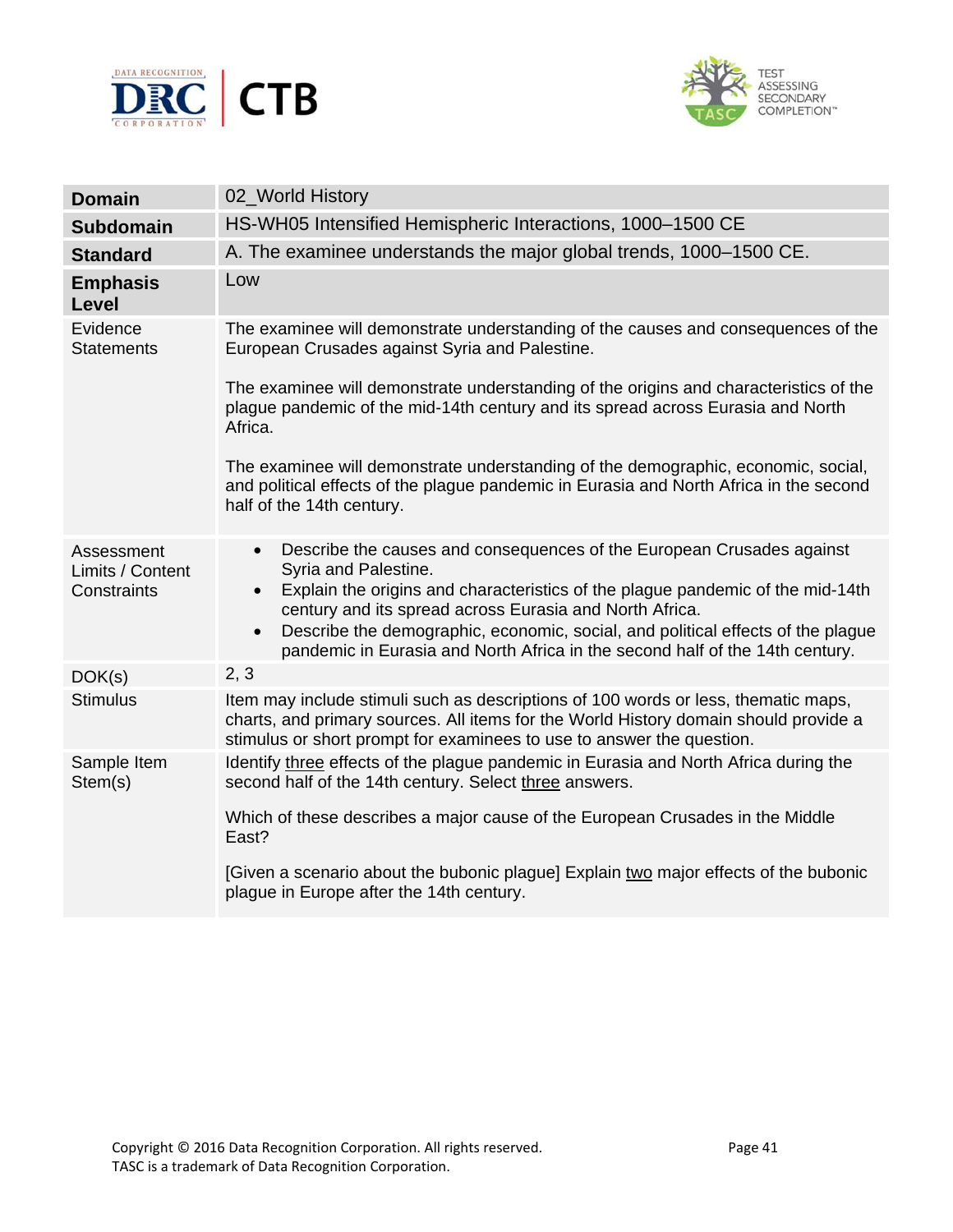



| <b>Domain</b>                 | 02_World History                                                                                                                                                                                                                              |
|-------------------------------|-----------------------------------------------------------------------------------------------------------------------------------------------------------------------------------------------------------------------------------------------|
| <b>Subdomain</b>              | HS-WH06 The Emergence of the First Global Age, 1450-1770                                                                                                                                                                                      |
| <b>Standard</b>               | A. The examinee understands the major global trends from 1450 to 1770.                                                                                                                                                                        |
| <b>Emphasis</b><br>Level      | Medium                                                                                                                                                                                                                                        |
| Evidence<br><b>Statements</b> | The examinee will demonstrate understanding of the major social, economic, political,<br>and cultural features of European society, and in particular of Spain and Portugal, that<br>stimulated exploration and conquest overseas.            |
|                               | The examinee will demonstrate understanding of the political and military collision<br>between the Spanish and the Aztec and Inca empires and why these empires<br>collapsed.                                                                 |
|                               | The examinee will demonstrate understanding of ways in which the exchange of<br>plants and animals around the world in the late 15th and the 16th centuries affected<br>European, Asian, African, and American Indian societies and commerce. |
|                               | The examinee will demonstrate understanding of why the introduction of new disease<br>microorganisms in the Americas after 1492 had such devastating demographic and<br>social effects on Native American populations.                        |
|                               | The examinee will demonstrate understanding of major achievements in literature,<br>music, painting, sculpture, and architecture in 16th-century Europe.                                                                                      |
|                               | The examinee will demonstrate understanding of the discontent among Europeans<br>with the late medieval Church and of the the beliefs and ideas of the leading<br>Protestant reformers.                                                       |
|                               | The examinee will demonstrate understanding of principal Enlightenment ideas,<br>including rationalism, secularism, progress, toleration, empiricism, natural rights,<br>contractual government, and new theories of education.               |
|                               | The examinee will demonstrate understanding of major types of European activity and<br>control in the Americas: large territorial empires, plantation colonies, and settler<br>colonies.                                                      |
|                               |                                                                                                                                                                                                                                               |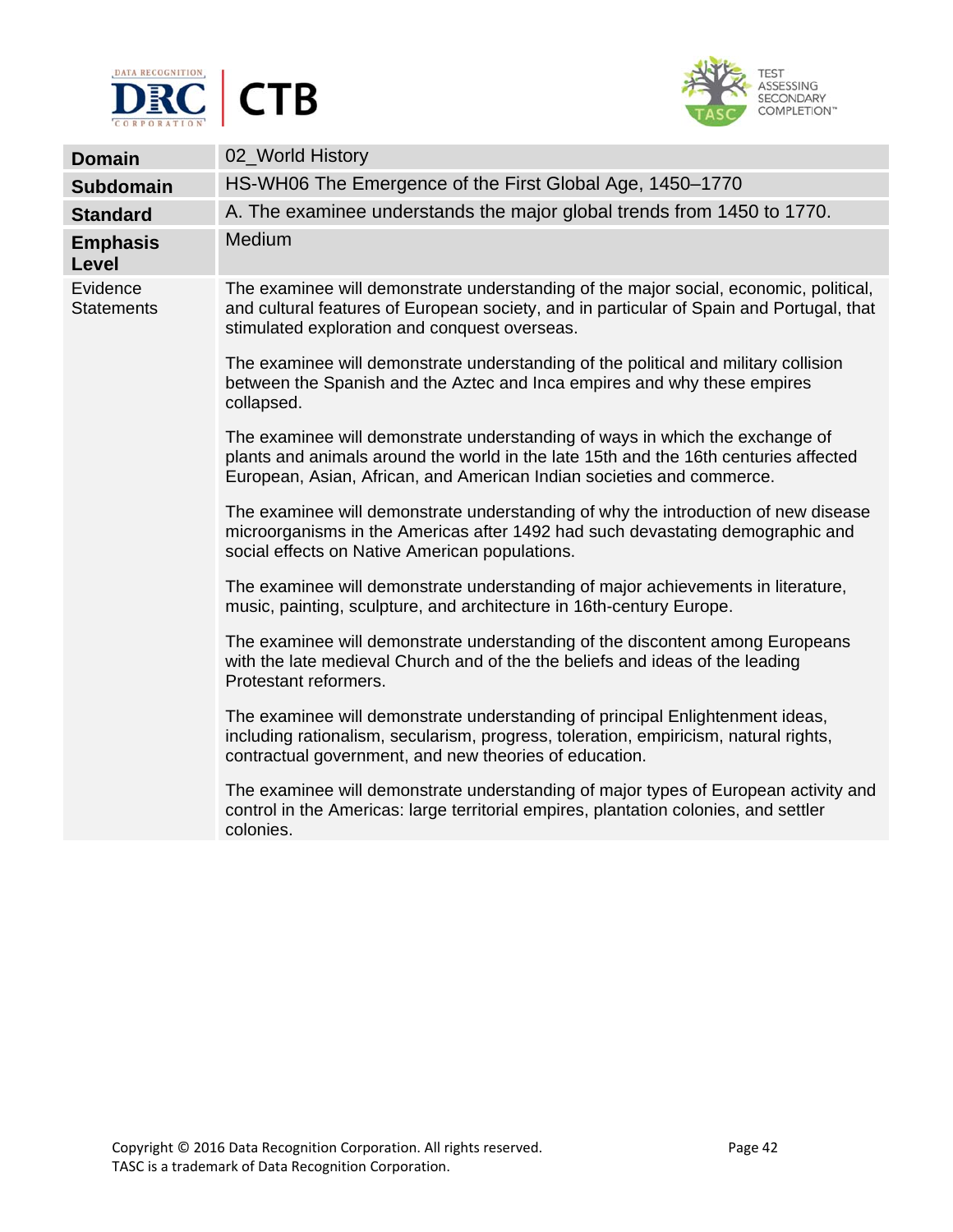



| Assessment<br>Limits / Content<br>Constraints | Explain the major social, economic, political, and cultural features of European<br>$\bullet$<br>society, and in particular of Spain and Portugal, that stimulated exploration and<br>conquest overseas.<br>Describe the political and military collision between the Spanish and the Aztec<br>$\bullet$<br>and Inca empires, and explain why these empires collapsed.<br>Explain ways in which the exchange of plants and animals around the world in<br>$\bullet$<br>the late 15th and the 16th centuries affected European, Asian, African, and<br>American Indian societies and commerce.<br>Describe why the introduction of new disease microorganisms in the Americas<br>$\bullet$<br>after 1492 had such devastating demographic and social effects on Native<br>American populations.<br>Explain major achievements in literature, music, painting, sculpture, and<br>$\bullet$<br>architecture in 16th-century Europe.<br>Describe discontent among Europeans with the late medieval Church, and<br>$\bullet$<br>describe the beliefs and ideas of the leading Protestant reformers.<br>Explain principal ideas of the Enlightenment, including rationalism, secularism,<br>$\bullet$<br>progress, toleration, empiricism, natural rights, contractual government, and<br>new theories of education.<br>Describe and compare major types of European activity and control in the<br>$\bullet$<br>Americas: large territorial empires, plantation colonies, and settler colonies. |
|-----------------------------------------------|--------------------------------------------------------------------------------------------------------------------------------------------------------------------------------------------------------------------------------------------------------------------------------------------------------------------------------------------------------------------------------------------------------------------------------------------------------------------------------------------------------------------------------------------------------------------------------------------------------------------------------------------------------------------------------------------------------------------------------------------------------------------------------------------------------------------------------------------------------------------------------------------------------------------------------------------------------------------------------------------------------------------------------------------------------------------------------------------------------------------------------------------------------------------------------------------------------------------------------------------------------------------------------------------------------------------------------------------------------------------------------------------------------------------------------------------------------------------------------------------|
| DOK(s)                                        | 2, 3                                                                                                                                                                                                                                                                                                                                                                                                                                                                                                                                                                                                                                                                                                                                                                                                                                                                                                                                                                                                                                                                                                                                                                                                                                                                                                                                                                                                                                                                                       |
| <b>Stimulus</b>                               | Item may include stimuli such as diagrams, descriptions of 100 words or less, and<br>thematic maps. All items for the World History domain should provide a stimulus or<br>short prompt for examinees to use to answer the question.                                                                                                                                                                                                                                                                                                                                                                                                                                                                                                                                                                                                                                                                                                                                                                                                                                                                                                                                                                                                                                                                                                                                                                                                                                                       |
| Sample Item<br>Stem(s)                        | Which statement best describes the Colombian Exchange between Europe and the<br>Americas?<br>[Given a scenario about the Enlightenment] Explain two major ideas that emerged                                                                                                                                                                                                                                                                                                                                                                                                                                                                                                                                                                                                                                                                                                                                                                                                                                                                                                                                                                                                                                                                                                                                                                                                                                                                                                               |
|                                               | from the Enlightenment.                                                                                                                                                                                                                                                                                                                                                                                                                                                                                                                                                                                                                                                                                                                                                                                                                                                                                                                                                                                                                                                                                                                                                                                                                                                                                                                                                                                                                                                                    |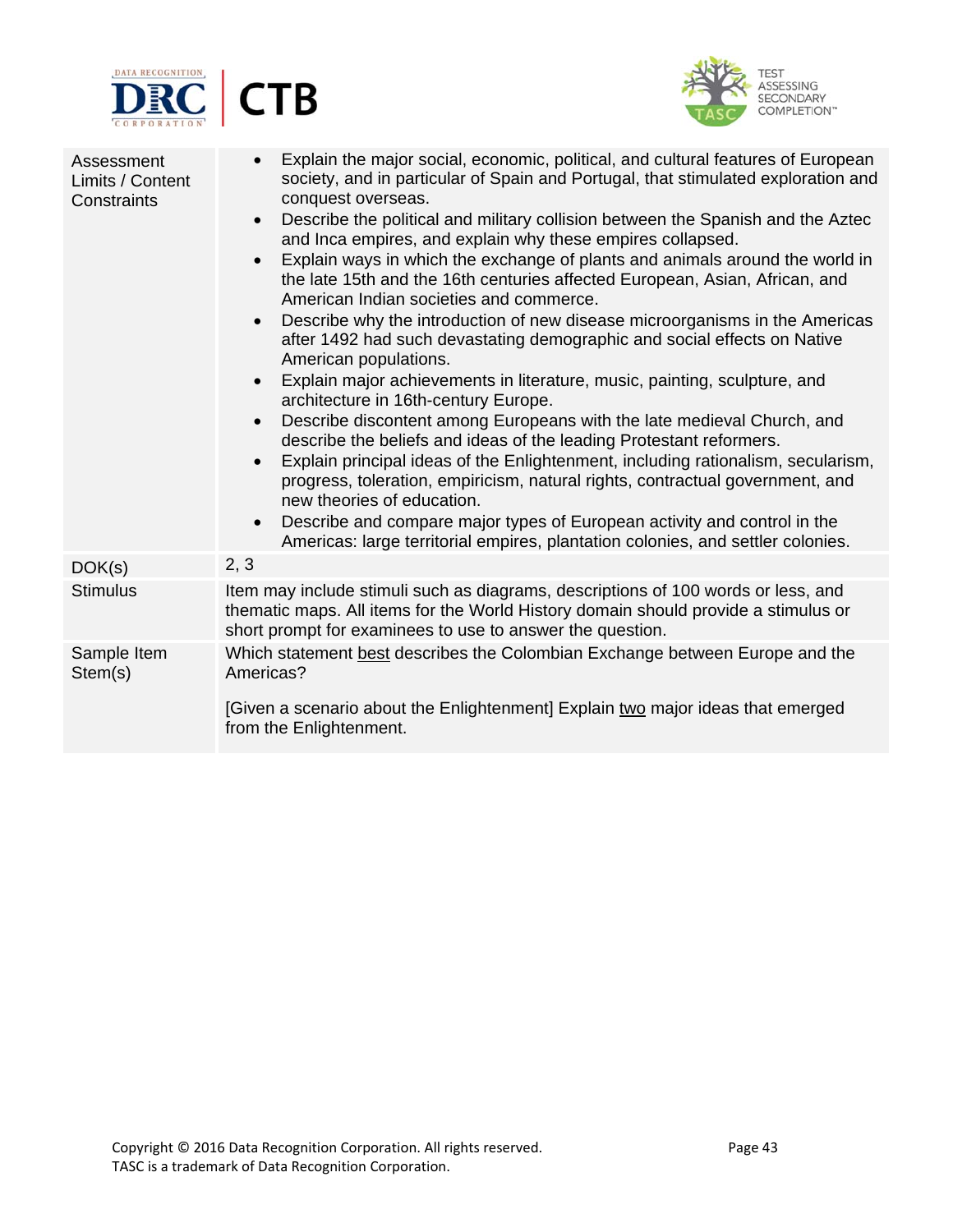



## **Sample Item**

Enlightenment philosophy in the 18th century challenged traditional authority and called for a society based on liberty, equality, and human reason. Which statement describes an effect of the Enlightenment in Europe?

- A. It led to increased restrictions on individual rights.
- B. It led many countries to introduce democracy to their colonies.
- C. It led to increased peacetime cooperation between governments.
- D. It led many citizens to demand more rights from their government.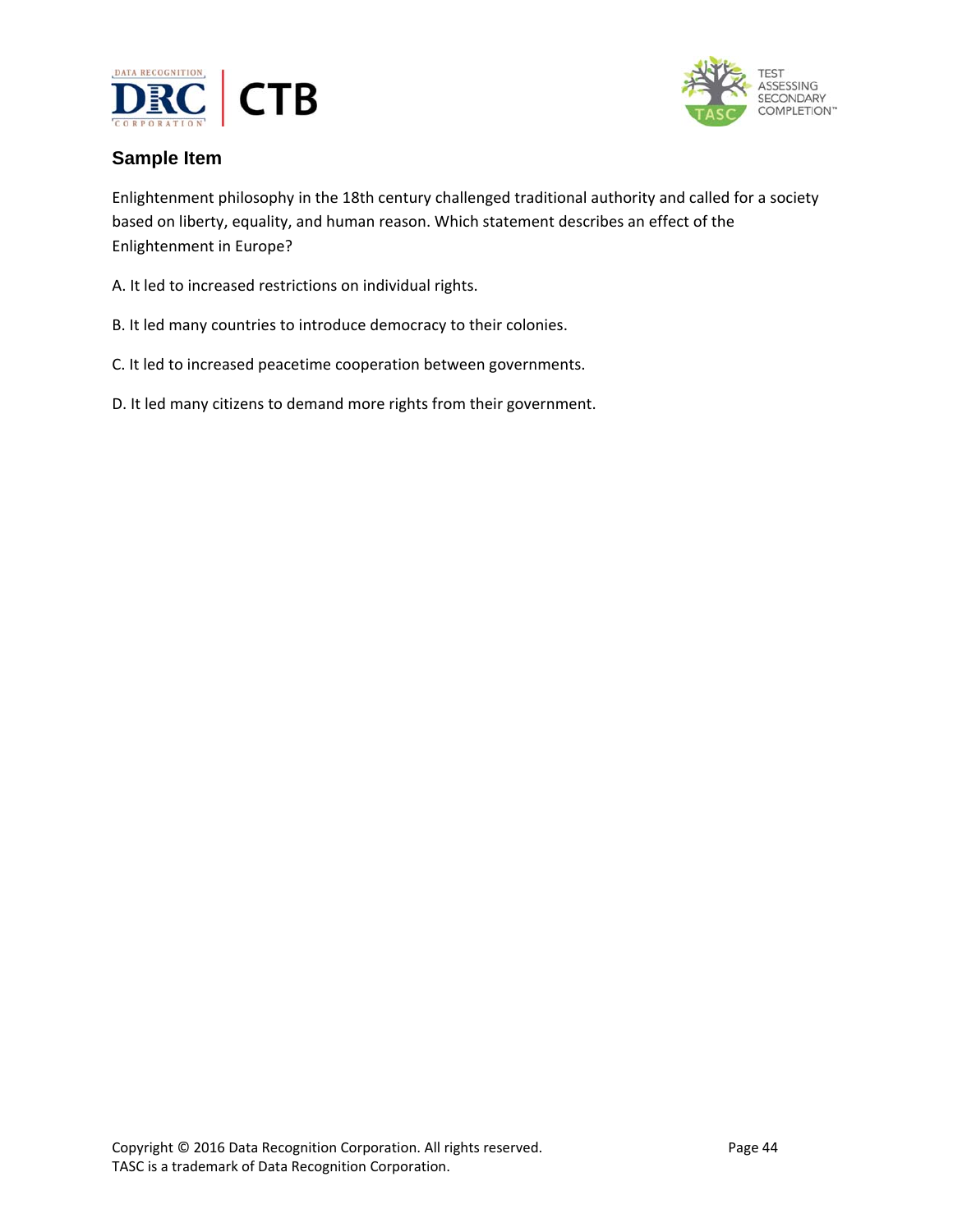



| <b>Domain</b>                 | 02_World History                                                                                                                                                                                                                                                               |
|-------------------------------|--------------------------------------------------------------------------------------------------------------------------------------------------------------------------------------------------------------------------------------------------------------------------------|
| <b>Subdomain</b>              | HS-WH07 An Age of Revolutions, 1750-1914                                                                                                                                                                                                                                       |
| <b>Standard</b>               | A. The examinee understands the major global trends from 1750–1914.                                                                                                                                                                                                            |
| <b>Emphasis</b><br>Level      | Medium                                                                                                                                                                                                                                                                         |
| Evidence<br><b>Statements</b> | The examinee will demonstrate understanding of how the Seven Years War,<br>Enlightenment thought, the American Revolution, and growing internal economic crisis<br>affected social and political conditions in Old Regime France.                                              |
|                               | The examinee will demonstrate understanding of the causes, character, and<br>consequences of the American and French revolutions.                                                                                                                                              |
|                               | The examinee will demonstrate understanding of leading ideas of the revolution<br>concerning social equality, democracy, human rights, constitutionalism, and<br>nationalism and the importance of these ideas for democratic thought and institutions<br>in the 20th century. |
|                               | The examinee will demonstrate understanding of the influence of the American,<br>French, and Haitian revolutions, as well as late 18th-century South American<br>rebellions, on the development of independence movements in Latin America.                                    |
|                               | The examinee will demonstrate understanding of the characteristics of the "agricultural"<br>revolution" that occurred in England and Western Europe and its effects on population<br>growth, industrialization, and patterns of land-holding.                                  |
|                               | The examinee will demonstrate understanding of the connections among population<br>growth, industrialization, urbanization and the quality of life in early 19th-century cities.                                                                                               |
|                               | The examinee will demonstrate understanding of the goals and policies of the Meiji<br>state and their impact on Japan's modernization.                                                                                                                                         |
|                               | The examinee will demonstrate understanding of the unification of Germany and Italy<br>and why these movements succeeded.                                                                                                                                                      |
|                               | The examinee will demonstrate understanding of the leading ideas of Karl Marx and<br>the impact of Marxist beliefs and programs on politics, industry, and labor relations in<br>later 19th-century Europe.                                                                    |
|                               | The examinee will demonstrate understanding of interconnections among labor<br>movements, various forms of socialism, and political or social changes in Europe in<br>the second half of the 19th century.                                                                     |
|                               | The examinee will demonstrate understanding of advances in transportation,<br>medicine, and weapons technology in Europe in the later 19th century and the<br>importance of these factors in the success of imperial expansion.                                                |
|                               | The examinee will demonstrate understanding of the social, economic, and intellectual<br>sources of Indian nationalism, and the reactions of the British government to it.                                                                                                     |
|                               |                                                                                                                                                                                                                                                                                |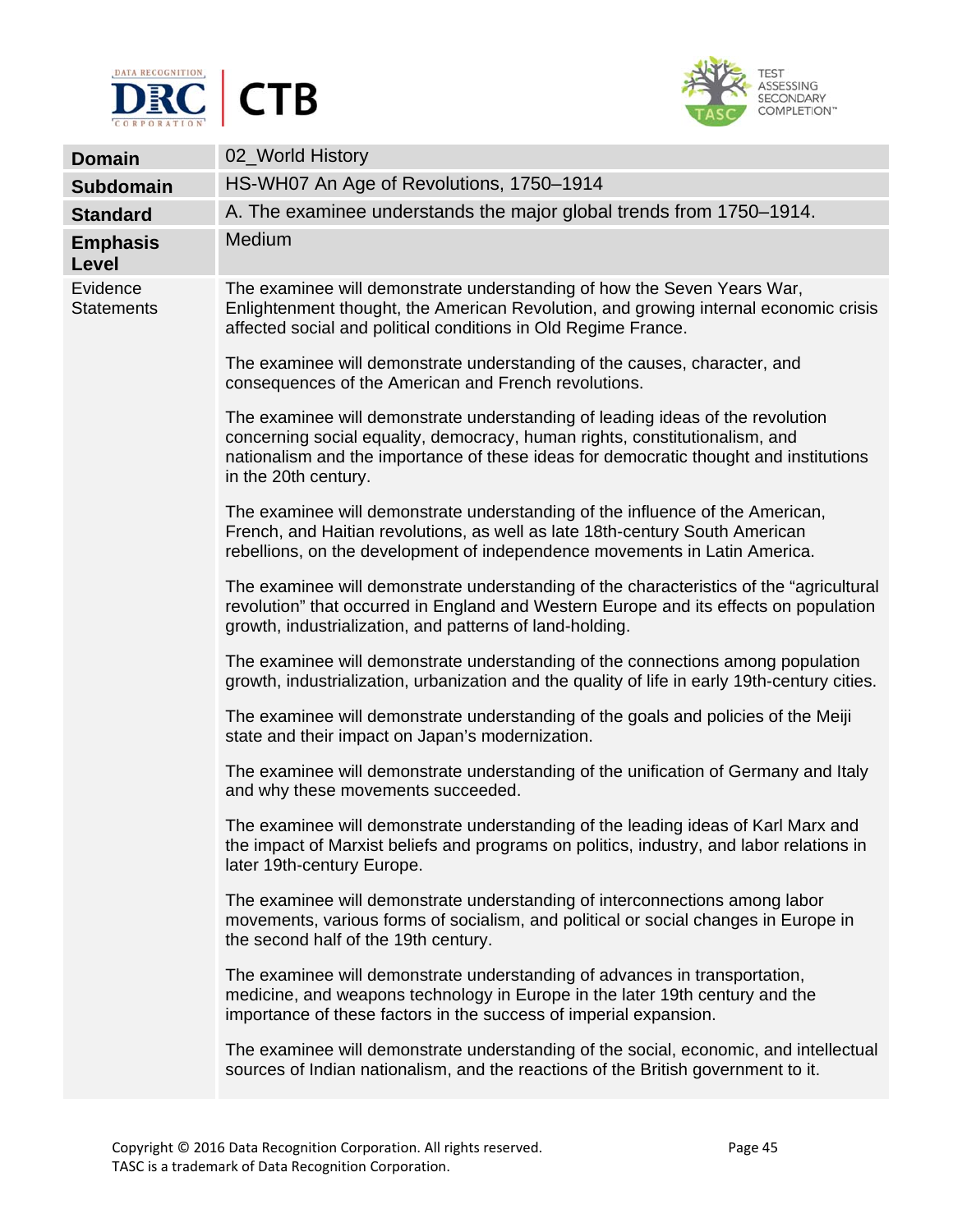



| Assessment<br>Limits / Content<br>Constraints | Explain how the Seven Years War, Enlightenment thought, the American<br>$\bullet$<br>Revolution, and growing internal economic crisis affected social and political<br>conditions in Old Regime France.<br>Compare the causes, character, and consequences of the American and<br>$\bullet$<br>French revolutions.<br>Explain leading ideas of the revolution concerning social equality, democracy,<br>$\bullet$<br>human rights, constitutionalism, and nationalism and the importance of these<br>ideas for democratic thought and institutions in the 20th century.<br>Describe the influence of the American, French, and Haitian revolutions, as<br>$\bullet$<br>well as late 18th-century South American rebellions, on the development of<br>independence movements in Latin America.<br>Describe the characteristics of the "agricultural revolution" that occurred in<br>$\bullet$<br>England and Western Europe, and its effects on population growth,<br>industrialization, and patterns of land-holding.<br>Explain connections among population growth, industrialization, urbanization<br>$\bullet$<br>and the quality of life in early 19th-century cities.<br>Explain the goals and policies of the Meiji state and their impact on Japan's<br>$\bullet$<br>modernization.<br>Describe the unification of Germany and Italy, and why these movements<br>succeeded.<br>Explain the leading ideas of Karl Marx and the impact of Marxist beliefs and<br>$\bullet$<br>programs on politics, industry, and labor relations in later 19th-century Europe.<br>Describe interconnections among labor movements, various forms of<br>$\bullet$<br>socialism, and political or social changes in Europe in the second half of the<br>19th century.<br>Describe advances in transportation, medicine, and weapons technology in<br>$\bullet$<br>Europe in the later 19th century and the importance of these factors in the<br>success of imperial expansion.<br>Explain the social, economic, and intellectual sources of Indian nationalism<br>$\bullet$<br>and the reactions of the British government to it. |
|-----------------------------------------------|-------------------------------------------------------------------------------------------------------------------------------------------------------------------------------------------------------------------------------------------------------------------------------------------------------------------------------------------------------------------------------------------------------------------------------------------------------------------------------------------------------------------------------------------------------------------------------------------------------------------------------------------------------------------------------------------------------------------------------------------------------------------------------------------------------------------------------------------------------------------------------------------------------------------------------------------------------------------------------------------------------------------------------------------------------------------------------------------------------------------------------------------------------------------------------------------------------------------------------------------------------------------------------------------------------------------------------------------------------------------------------------------------------------------------------------------------------------------------------------------------------------------------------------------------------------------------------------------------------------------------------------------------------------------------------------------------------------------------------------------------------------------------------------------------------------------------------------------------------------------------------------------------------------------------------------------------------------------------------------------------------------------------------------------------------------------------------------------------------------------------|
| DOK(s)                                        | 2, 3                                                                                                                                                                                                                                                                                                                                                                                                                                                                                                                                                                                                                                                                                                                                                                                                                                                                                                                                                                                                                                                                                                                                                                                                                                                                                                                                                                                                                                                                                                                                                                                                                                                                                                                                                                                                                                                                                                                                                                                                                                                                                                                    |
| <b>Stimulus</b>                               | Item may include stimuli such as charts, graphs, maps showing population shifts,<br>cause-and-effect diagrams, and primary sources. All items for the World History<br>domain should provide a stimulus or short prompt for examinees to use to answer the<br>question.                                                                                                                                                                                                                                                                                                                                                                                                                                                                                                                                                                                                                                                                                                                                                                                                                                                                                                                                                                                                                                                                                                                                                                                                                                                                                                                                                                                                                                                                                                                                                                                                                                                                                                                                                                                                                                                 |
| Sample Item                                   | Identify three major ideas of the French Revolution. Select three answers.                                                                                                                                                                                                                                                                                                                                                                                                                                                                                                                                                                                                                                                                                                                                                                                                                                                                                                                                                                                                                                                                                                                                                                                                                                                                                                                                                                                                                                                                                                                                                                                                                                                                                                                                                                                                                                                                                                                                                                                                                                              |
| Stem(s)                                       | Which of these was a cause of the French Revolution?                                                                                                                                                                                                                                                                                                                                                                                                                                                                                                                                                                                                                                                                                                                                                                                                                                                                                                                                                                                                                                                                                                                                                                                                                                                                                                                                                                                                                                                                                                                                                                                                                                                                                                                                                                                                                                                                                                                                                                                                                                                                    |
|                                               | [Given a scenario about Karl Marx] Explain two ways the beliefs of Karl Marx affected<br>European society.                                                                                                                                                                                                                                                                                                                                                                                                                                                                                                                                                                                                                                                                                                                                                                                                                                                                                                                                                                                                                                                                                                                                                                                                                                                                                                                                                                                                                                                                                                                                                                                                                                                                                                                                                                                                                                                                                                                                                                                                              |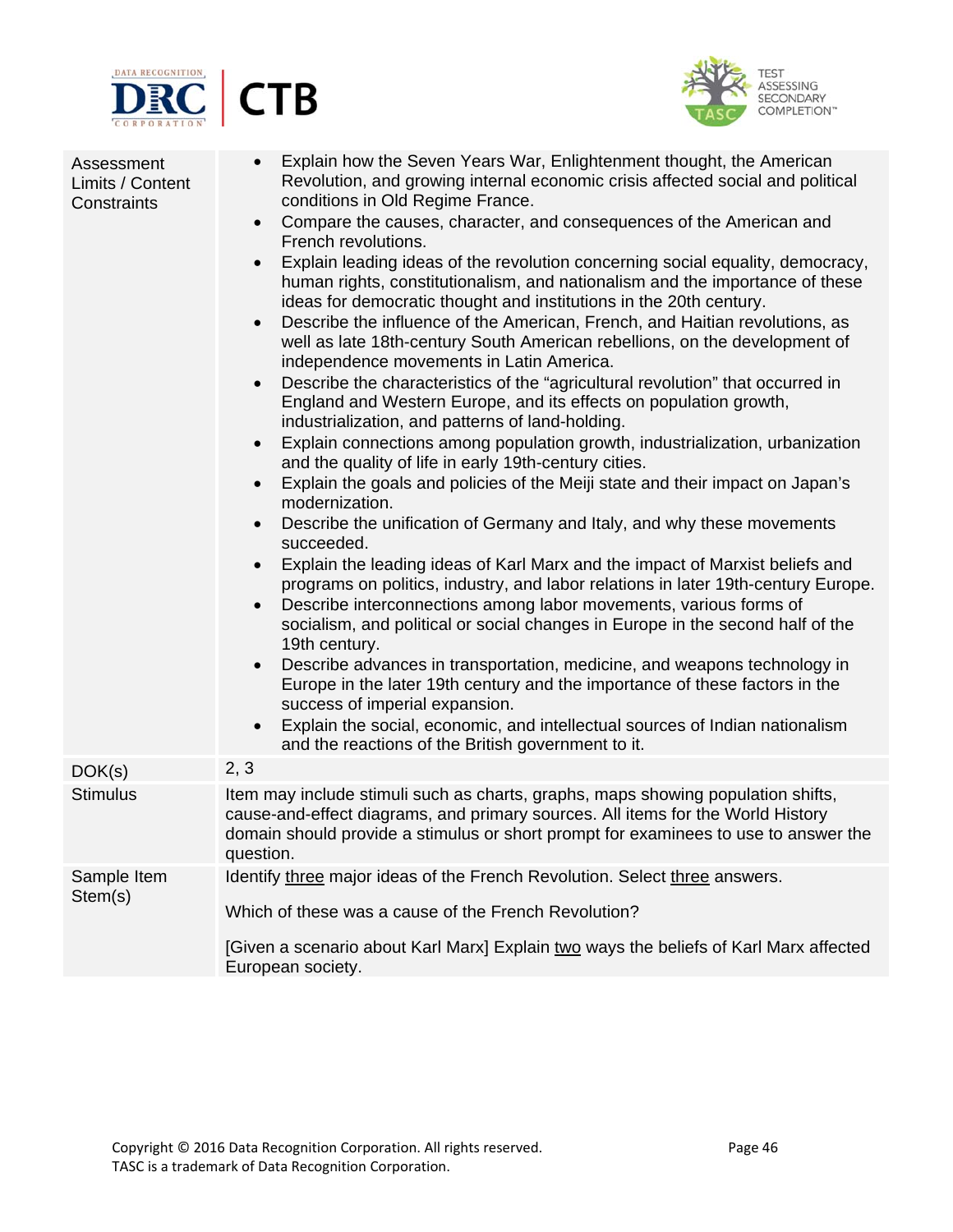



| <b>Domain</b>                 | 02_World History                                                                                                                                                                                                                        |
|-------------------------------|-----------------------------------------------------------------------------------------------------------------------------------------------------------------------------------------------------------------------------------------|
| <b>Subdomain</b>              | HS-WH08 A Half-Century of Crisis and Achievement, 1900–1945                                                                                                                                                                             |
| <b>Standard</b>               | A. The examinee understands the major global trends from 1900 to the end of<br>World War II.                                                                                                                                            |
| <b>Emphasis</b><br>Level      | High                                                                                                                                                                                                                                    |
| Evidence<br><b>Statements</b> | The examinee will demonstrate understanding of the relative importance of economic<br>and political rivalries, ethnic and ideological conflicts, militarism, and imperialism as<br>underlying causes of World War I.                    |
|                               | The examinee will demonstrate understanding of the role of nationalism and<br>propaganda in mobilizing civilian populations in support of "total war" during World<br>War I.                                                            |
|                               | The examinee will demonstrate understanding of how massive industrial production<br>and innovations in military technology affected strategy, tactics, and scale and<br>duration of World War I.                                        |
|                               | The examinee will demonstrate understanding of the short-term demographic, social,<br>economic, and environmental consequences of World War I's unprecedented violence<br>and destruction.                                              |
|                               | The examinee will demonstrate understanding of the causes of the Russian<br>Revolution of 1917 and why the revolutionary government progressed from moderate<br>to radical.                                                             |
|                               | The examinee will demonstrate understanding of Leninist political ideology and how<br>the Bolsheviks adapted Marxist ideas to conditions peculiar to Russia.                                                                            |
|                               | The examinee will demonstrate understanding of how the collapse of the German,<br>Hapsburg, and Ottoman empires following World War I and the creation of new states<br>affected international relations in Europe and the Middle East. |
|                               | The examinee will demonstrate understanding of how the League of Nations was<br>founded and its promise and limitations as a vehicle for achieving lasting peace.                                                                       |
|                               | The examinee will demonstrate understanding of how the governments of Britain,<br>France, Germany, and Italy responded to the economic and political challenges of the<br>postwar decade.                                               |
|                               | The examinee will demonstrate understanding of the ideologies of fascism and<br>Nazism and how fascist and authoritarian regimes seized power and gained mass<br>support in Italy, Germany, Spain, and Japan.                           |
|                               | The examinee will demonstrate understanding of the precipitating causes of the war<br>and the reasons for early German and Japanese victories.                                                                                          |
|                               |                                                                                                                                                                                                                                         |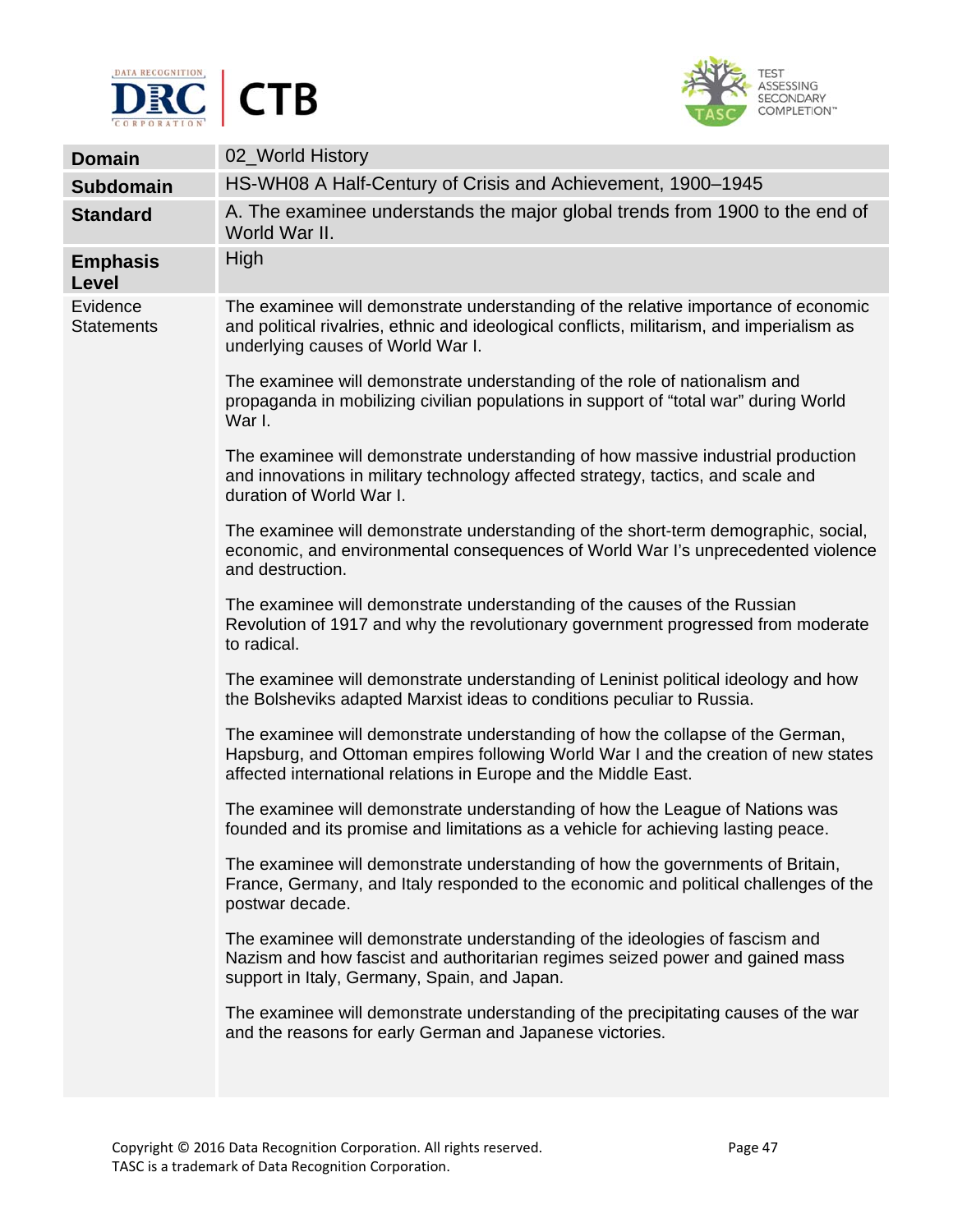



The examinee will demonstrate understanding of how and why the Nazi regime perpetrated a "war against the Jews" and the devastation suffered by Jews and other groups in the Nazi Holocaust.

| Assessment<br>Limits / Content<br>Constraints | Explain the relative importance of economic and political rivalries, ethnic and<br>$\bullet$<br>ideological conflicts, militarism, and imperialism as underlying causes of World<br>War I.<br>Describe the role of nationalism and propaganda in mobilizing civilian<br>$\bullet$<br>populations in support of "total war" during World War I.<br>Explain how massive industrial production and innovations in military<br>$\bullet$<br>technology affected strategy, tactics, and scale and duration of World War I.<br>Describe the short-term demographic, social, economic, and environmental<br>$\bullet$<br>consequences of World War I's unprecedented violence and destruction.<br>Explain the causes of the Russian Revolution of 1917, and why the<br>$\bullet$<br>revolutionary government progressed from moderate to radical.<br>Describe Leninist political ideology, and how the Bolsheviks adapted Marxist<br>$\bullet$<br>ideas to conditions peculiar to Russia.<br>Explain how the collapse of the German, Hapsburg, and Ottoman empires<br>$\bullet$<br>following World War I and the creation of new states affected international<br>relations in Europe and the Middle East.<br>Describe how the League of Nations was founded, and its promise and<br>$\bullet$<br>limitations as a vehicle for achieving lasting peace.<br>Explain how the governments of Britain, France, Germany, and Italy<br>$\bullet$<br>responded to the economic and political challenges of the postwar decade.<br>Explain the ideologies of fascism and Nazism, and how fascist and<br>$\bullet$<br>authoritarian regimes seized power and gained mass support in Italy,<br>Germany, Spain, and Japan.<br>Describe the precipitating causes of the war and the reasons for early German<br>$\bullet$<br>and Japanese victories.<br>Explain how and why the Nazi regime perpetrated a "war against the Jews,"<br>$\bullet$<br>and describe the devastation suffered by Jews and other groups in the Nazi<br>Holocaust. |
|-----------------------------------------------|-------------------------------------------------------------------------------------------------------------------------------------------------------------------------------------------------------------------------------------------------------------------------------------------------------------------------------------------------------------------------------------------------------------------------------------------------------------------------------------------------------------------------------------------------------------------------------------------------------------------------------------------------------------------------------------------------------------------------------------------------------------------------------------------------------------------------------------------------------------------------------------------------------------------------------------------------------------------------------------------------------------------------------------------------------------------------------------------------------------------------------------------------------------------------------------------------------------------------------------------------------------------------------------------------------------------------------------------------------------------------------------------------------------------------------------------------------------------------------------------------------------------------------------------------------------------------------------------------------------------------------------------------------------------------------------------------------------------------------------------------------------------------------------------------------------------------------------------------------------------------------------------------------------------------------------------------------------------------------------------------------------------------|
| DOK(s)                                        | 2, 3                                                                                                                                                                                                                                                                                                                                                                                                                                                                                                                                                                                                                                                                                                                                                                                                                                                                                                                                                                                                                                                                                                                                                                                                                                                                                                                                                                                                                                                                                                                                                                                                                                                                                                                                                                                                                                                                                                                                                                                                                    |
| <b>Stimulus</b>                               | Item may include stimuli such as charts, descriptions of 100 words or less, diagrams,<br>and political cartoons, and primary sources. All items for the World History domain<br>should provide a stimulus or short prompt for examinees to use to answer the<br>question.                                                                                                                                                                                                                                                                                                                                                                                                                                                                                                                                                                                                                                                                                                                                                                                                                                                                                                                                                                                                                                                                                                                                                                                                                                                                                                                                                                                                                                                                                                                                                                                                                                                                                                                                               |
| Sample Item<br>Stem(s)                        | Identify three main causes of World War I. Select three answers.<br>Which of these was a cause of the Russian Revolution?<br>[Given an introductory statement about World War I] Explain two long-term effects of<br>World War I.                                                                                                                                                                                                                                                                                                                                                                                                                                                                                                                                                                                                                                                                                                                                                                                                                                                                                                                                                                                                                                                                                                                                                                                                                                                                                                                                                                                                                                                                                                                                                                                                                                                                                                                                                                                       |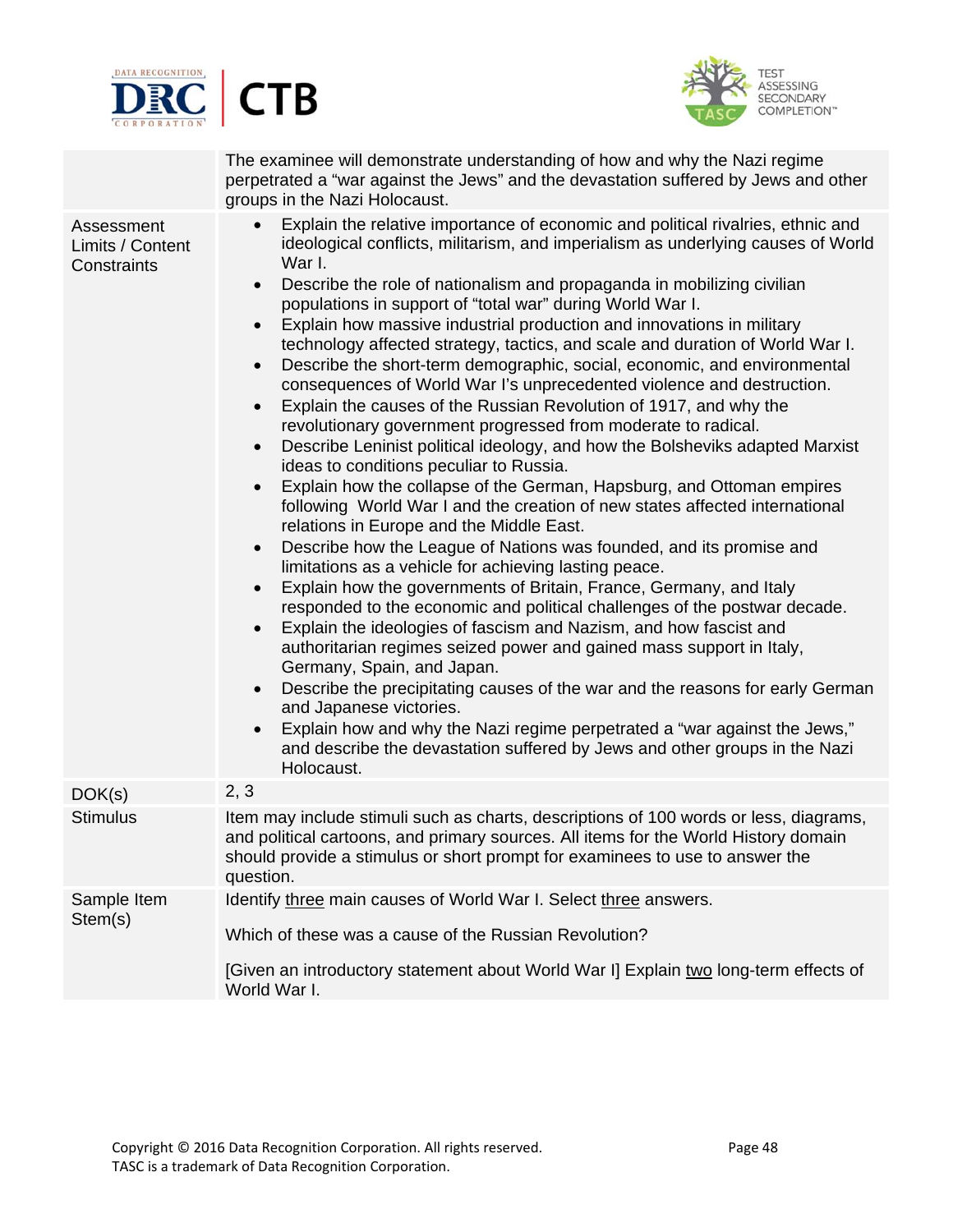



| <b>Domain</b>                                 | 02_World History                                                                                                                                                                                                                                                                                                                                                                                                                                                                                                                                                                   |
|-----------------------------------------------|------------------------------------------------------------------------------------------------------------------------------------------------------------------------------------------------------------------------------------------------------------------------------------------------------------------------------------------------------------------------------------------------------------------------------------------------------------------------------------------------------------------------------------------------------------------------------------|
| <b>Subdomain</b>                              | HS-WH09 The 20th Century Since 1945: Promises and Paradoxes                                                                                                                                                                                                                                                                                                                                                                                                                                                                                                                        |
| <b>Standard</b>                               | A. The examinee understands the major global trends from World War II to<br>1999.                                                                                                                                                                                                                                                                                                                                                                                                                                                                                                  |
| <b>Emphasis</b><br>Level                      | High                                                                                                                                                                                                                                                                                                                                                                                                                                                                                                                                                                               |
| Evidence<br><b>Statements</b>                 | The examinee will demonstrate understanding of how Western European countries<br>and Japan achieved rapid economic recovery after World War II.                                                                                                                                                                                                                                                                                                                                                                                                                                    |
|                                               | The examinee will demonstrate understanding of connections between the political<br>stabilization of Western European societies and the Marshall Plan, the European<br>Economic Community, government planning, and the growth of welfare states.                                                                                                                                                                                                                                                                                                                                  |
|                                               | The examinee will demonstrate understanding of how the Communist Party rose to<br>power in China between 1936 and 1949, and the benefits and costs of Communist<br>policies under Mao Zedong, including the Great Leap Forward and the Cultural<br>Revolution.                                                                                                                                                                                                                                                                                                                     |
|                                               | The examinee will demonstrate understanding of the impact of World War II and<br>postwar global politics on the rise of mass nationalist movements in Africa and<br>Southeast Asia.                                                                                                                                                                                                                                                                                                                                                                                                |
|                                               | The examinee will demonstrate understanding of the continuing growth of mass<br>consumption of commodities and resources since World War II.                                                                                                                                                                                                                                                                                                                                                                                                                                       |
|                                               | The examinee will demonstrate understanding of how the oil crisis and its aftermath in<br>the early 1970s revealed the extent and complexity of global economic<br>interdependence.                                                                                                                                                                                                                                                                                                                                                                                                |
|                                               | The examinee will demonstrate understanding of why the Soviet and other communist<br>governments collapsed and the Soviet Union splintered into numerous states in the<br>1980s and early 1990s.                                                                                                                                                                                                                                                                                                                                                                                   |
|                                               | The examinee will demonstrate understanding of the social and cultural implications of<br>late 20 <sup>th</sup> -century medical successes.                                                                                                                                                                                                                                                                                                                                                                                                                                        |
|                                               | The examinee will demonstrate understanding of connections among electronic<br>communications, international marketing, and the emergence of popular "global"<br>culture" in the late 20th century.                                                                                                                                                                                                                                                                                                                                                                                |
| Assessment<br>Limits / Content<br>Constraints | Explain how Western European countries and Japan achieved rapid economic<br>recovery after World War II.<br>Describe connections between the political stabilization of Western European<br>$\bullet$<br>societies and the Marshall Plan, the European Economic Community,<br>government planning, and the growth of welfare states.<br>Explain how the Communist Party rose to power in China between 1936 and<br>$\bullet$<br>1949, and describe the benefits and costs of Communist policies under Mao<br>Zedong, including the Great Leap Forward and the Cultural Revolution. |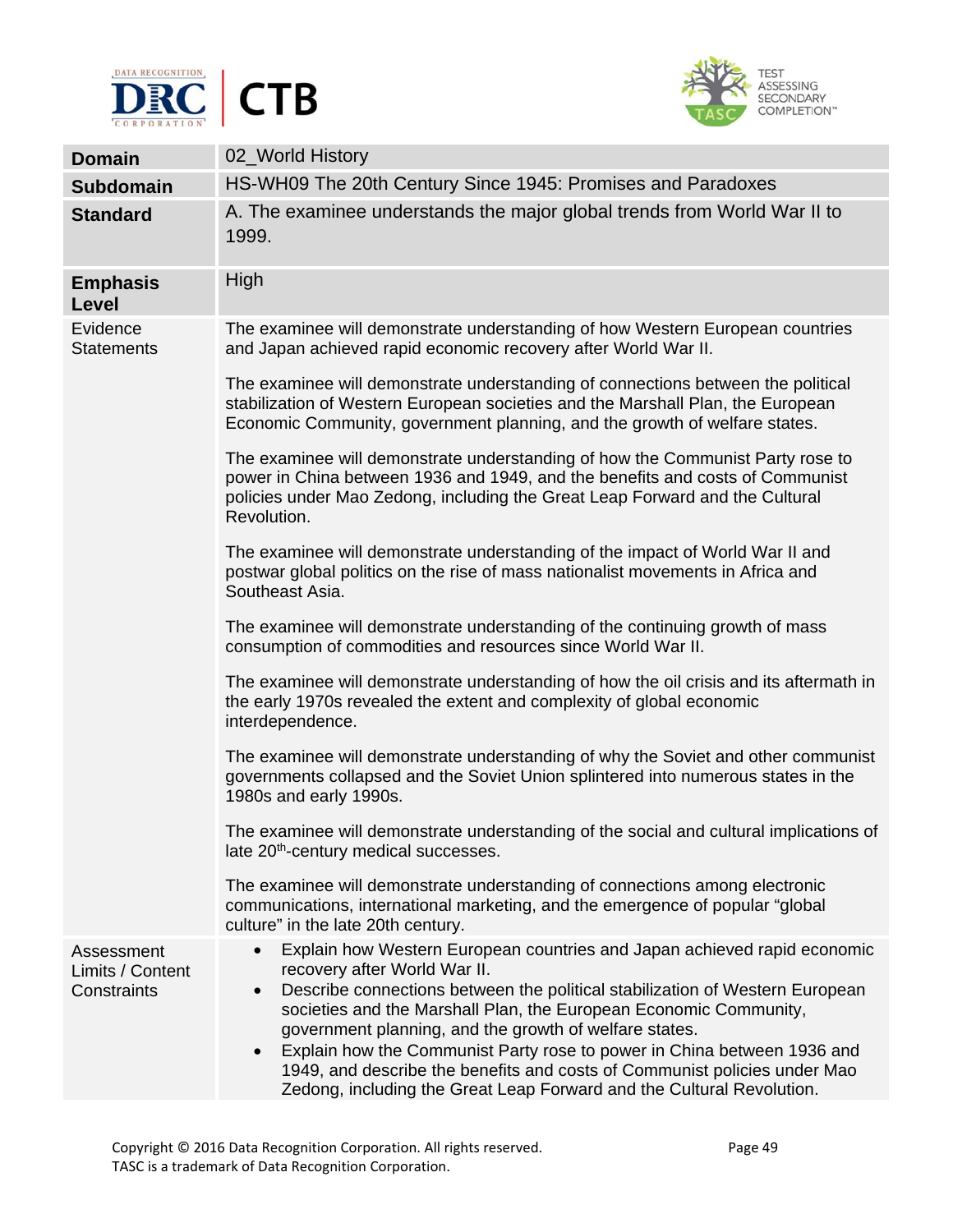



|                        | Describe the impact of World War II and postwar global politics on the rise of<br>$\bullet$<br>mass nationalist movements in Africa and Southeast Asia.<br>Explain the continuing growth of mass consumption of commodities and<br>$\bullet$<br>resources since World War II.<br>Describe how the oil crisis and its aftermath in the early 1970s revealed the<br>$\bullet$<br>extent and complexity of global economic interdependence.<br>Explain why the Soviet and other communist governments collapsed and the<br>$\bullet$<br>Soviet Union splintered into numerous states in the 1980s and early 1990s.<br>Describe the social and cultural implications of recent medical successes such<br>$\bullet$<br>as the development of antibiotics and vaccines and the eradication of<br>smallpox.<br>Explain connections among electronic communications, international<br>$\bullet$<br>marketing, and the emergence of popular "global culture" in the late 20th<br>century. |
|------------------------|----------------------------------------------------------------------------------------------------------------------------------------------------------------------------------------------------------------------------------------------------------------------------------------------------------------------------------------------------------------------------------------------------------------------------------------------------------------------------------------------------------------------------------------------------------------------------------------------------------------------------------------------------------------------------------------------------------------------------------------------------------------------------------------------------------------------------------------------------------------------------------------------------------------------------------------------------------------------------------|
| DOK(s)                 | 2, 3                                                                                                                                                                                                                                                                                                                                                                                                                                                                                                                                                                                                                                                                                                                                                                                                                                                                                                                                                                             |
| <b>Stimulus</b>        | Item may include stimuli such as charts, primary sources, descriptions of 100 words or<br>less, and graphs. All items for the World History domain should provide a stimulus or<br>short prompt for examinees to use to answer the question.                                                                                                                                                                                                                                                                                                                                                                                                                                                                                                                                                                                                                                                                                                                                     |
| Sample Item<br>Stem(s) | Identify three factors that led to economic and political stability in post-World War II<br>Europe. Select three answers.<br>Which statement best explains how the end of World War II affected mass nationalist<br>movements in Africa?                                                                                                                                                                                                                                                                                                                                                                                                                                                                                                                                                                                                                                                                                                                                         |
|                        | [Given an introductory statement about the collapse of the Soviet Union] Explain two<br>reasons for the collapse of the Soviet Union.                                                                                                                                                                                                                                                                                                                                                                                                                                                                                                                                                                                                                                                                                                                                                                                                                                            |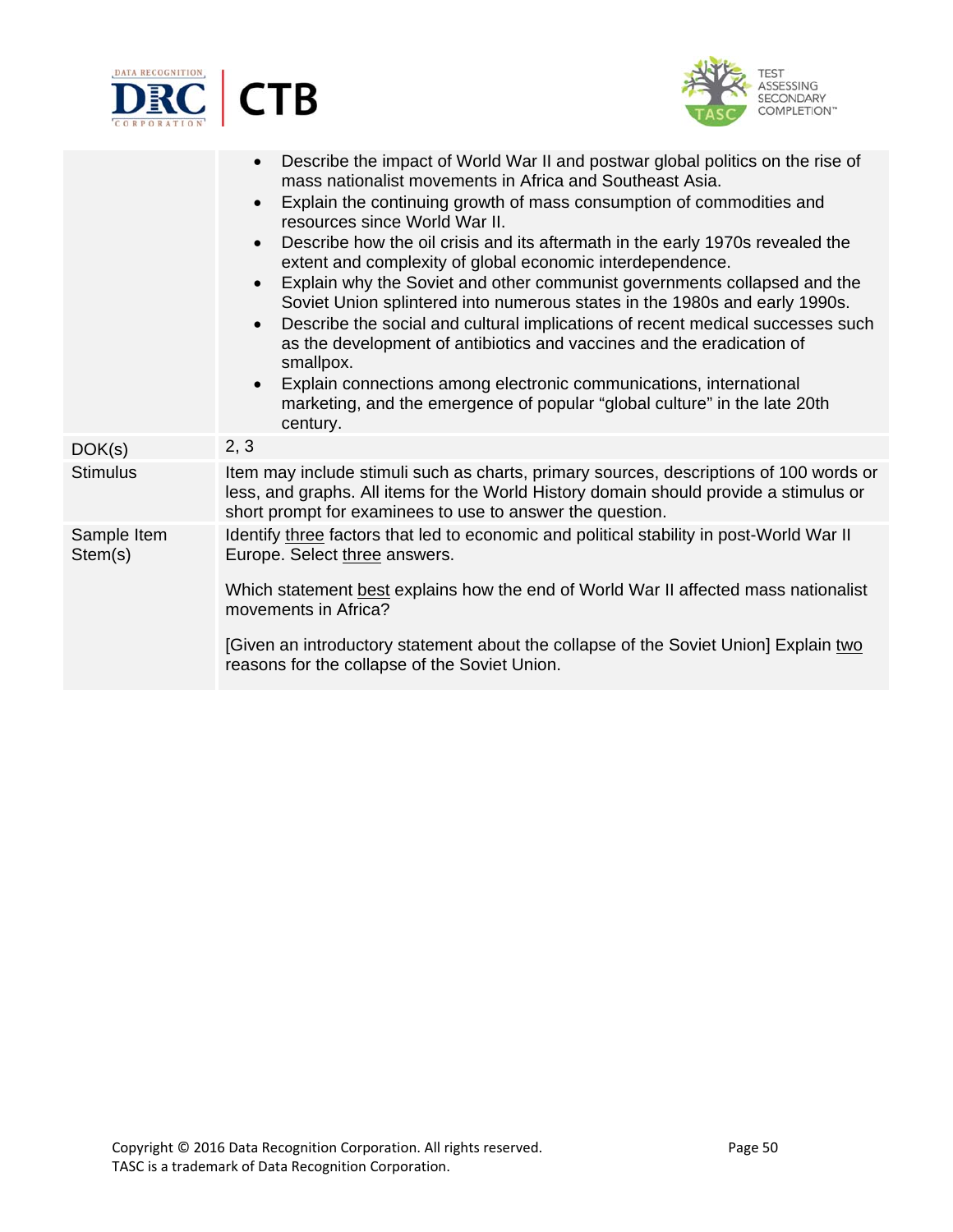



| <b>Domain</b>                                 | 02_World History                                                                                                                                                                                                                                                                                                                                                         |
|-----------------------------------------------|--------------------------------------------------------------------------------------------------------------------------------------------------------------------------------------------------------------------------------------------------------------------------------------------------------------------------------------------------------------------------|
| <b>Subdomain</b>                              | HS-WH10 The 21 <sup>st</sup> Century: Challenges in a Global World                                                                                                                                                                                                                                                                                                       |
| <b>Standard</b>                               | A. The examinee understands the major global trends since 2000.                                                                                                                                                                                                                                                                                                          |
| <b>Emphasis</b><br><b>Level</b>               | High                                                                                                                                                                                                                                                                                                                                                                     |
| Evidence<br><b>Statements</b>                 | The examinee will demonstrate understanding of current global issues such as<br>terrorism, genocide, and environmental issues.                                                                                                                                                                                                                                           |
|                                               | The examinee will demonstrate understanding of how technological changes have<br>resulted in a more interconnected world.                                                                                                                                                                                                                                                |
|                                               | The examinee will demonstrate understanding of the effects that infections diseases<br>have had on the world.                                                                                                                                                                                                                                                            |
| Assessment<br>Limits / Content<br>Constraints | Explain current global issues such as terrorism, genocide, and environmental<br>$\bullet$<br>issues.<br>Explain how technological changes have resulted in a more interconnected<br>$\bullet$<br>world, affecting economic and political relationships.<br>Explain the effects that infectious diseases (e.g., malaria, HIV/AIDS) have had<br>$\bullet$<br>on the world. |
| DOK(s)                                        | 2, 3                                                                                                                                                                                                                                                                                                                                                                     |
| <b>Stimulus</b>                               | Item may include stimuli such as descriptions of 100 words or less, thematic maps,<br>charts, and primary sources. All items for the World History domain should provide a<br>stimulus or short prompt for examinees to use to answer the question.                                                                                                                      |
| Sample Item<br>Stem(s)                        | Which of these is an example of genocide?<br>Identify one major technological change that has resulted in a more interconnected<br>world. Explain how that change has affected the economy or politics.                                                                                                                                                                  |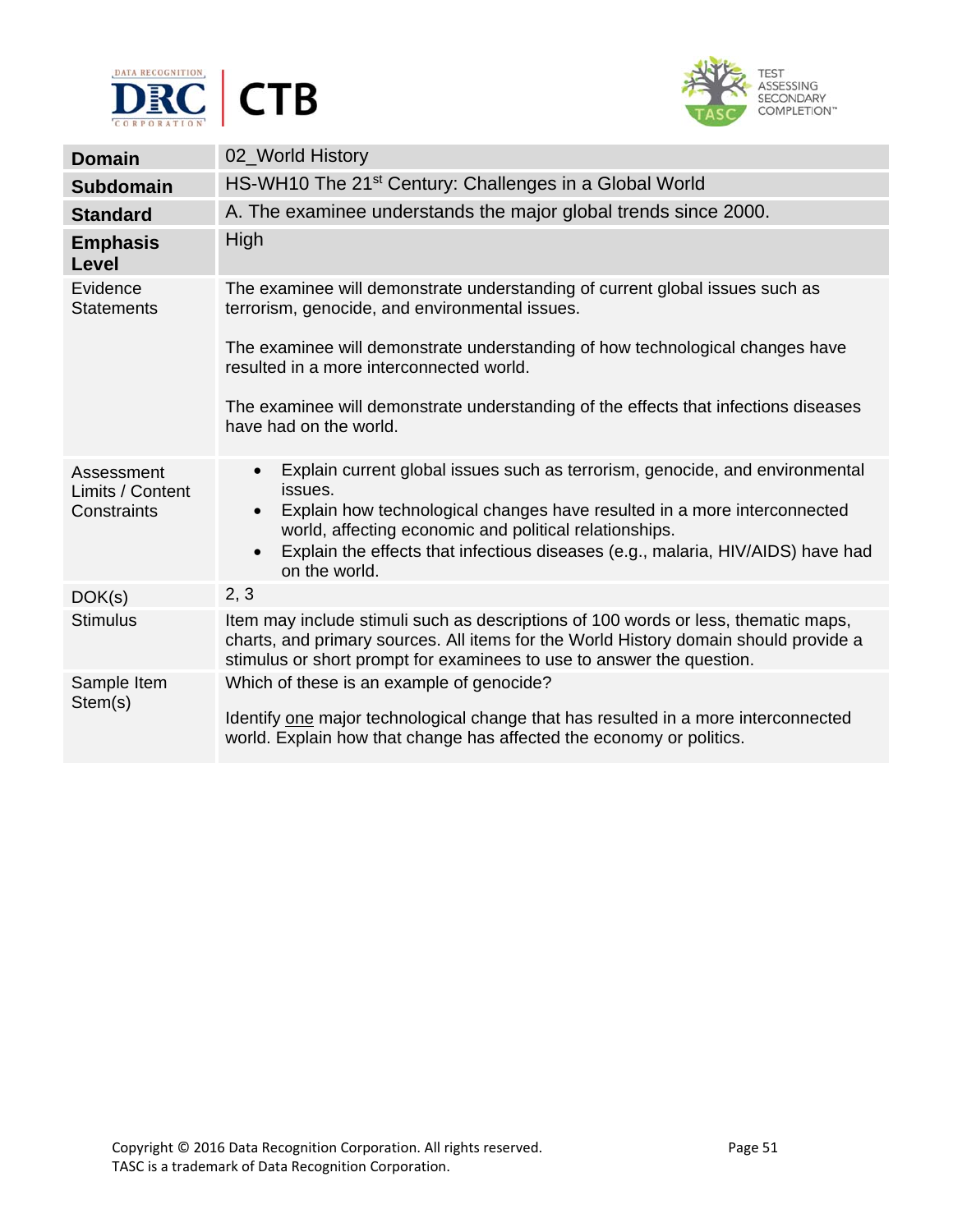



| <b>Domain</b>                                 | 03_Civics and Government                                                                                                                                                                                                                                                                                                                                                                                                                                                           |
|-----------------------------------------------|------------------------------------------------------------------------------------------------------------------------------------------------------------------------------------------------------------------------------------------------------------------------------------------------------------------------------------------------------------------------------------------------------------------------------------------------------------------------------------|
| <b>Subdomain</b>                              | HS-CG01 Civic Life, Politics, and Government                                                                                                                                                                                                                                                                                                                                                                                                                                       |
| <b>Standard</b>                               | A. The examinee should be able to explain the meaning of the terms civic life,<br>politics, and government.                                                                                                                                                                                                                                                                                                                                                                        |
| <b>Emphasis</b><br>Level                      | High                                                                                                                                                                                                                                                                                                                                                                                                                                                                               |
| Evidence<br><b>Statements</b>                 | The examinee will demonstrate understanding that governments are the formal<br>institutions with the authority to make and implement binding decisions.<br>The examinee will demonstrate the ability to identify examples of formal institutions<br>with the authority to control and direct the behaviour of people in a society.                                                                                                                                                 |
| Assessment<br>Limits / Content<br>Constraints | Describe government as the formal institutions with the authority to make and<br>$\bullet$<br>implement binding decisions about such matters as the distribution of<br>resources, the allocation of benefits and burdens, and the management of<br>conflicts.<br>Identify examples of formal institutions with the authority to control and direct<br>$\bullet$<br>the behavior of people in a society, e.g., tribal councils, courts, monarchies,<br>and democratic legislatures. |
| DOK(s)                                        | 2, 3                                                                                                                                                                                                                                                                                                                                                                                                                                                                               |
| <b>Stimulus</b>                               | Item may include stimuli such as scenarios and descriptions of 100 words or less.                                                                                                                                                                                                                                                                                                                                                                                                  |
| Sample Item<br>Stem(s)                        | Identify three formal institutions with the power to control and direct the behavior of<br>people in a society. Select three answers.<br>In which form of government do rulers inherit their power and rule without being limited                                                                                                                                                                                                                                                  |
|                                               | by a constitution?<br>Which of these is a similiarity between monarchies and democratic legislatures?                                                                                                                                                                                                                                                                                                                                                                              |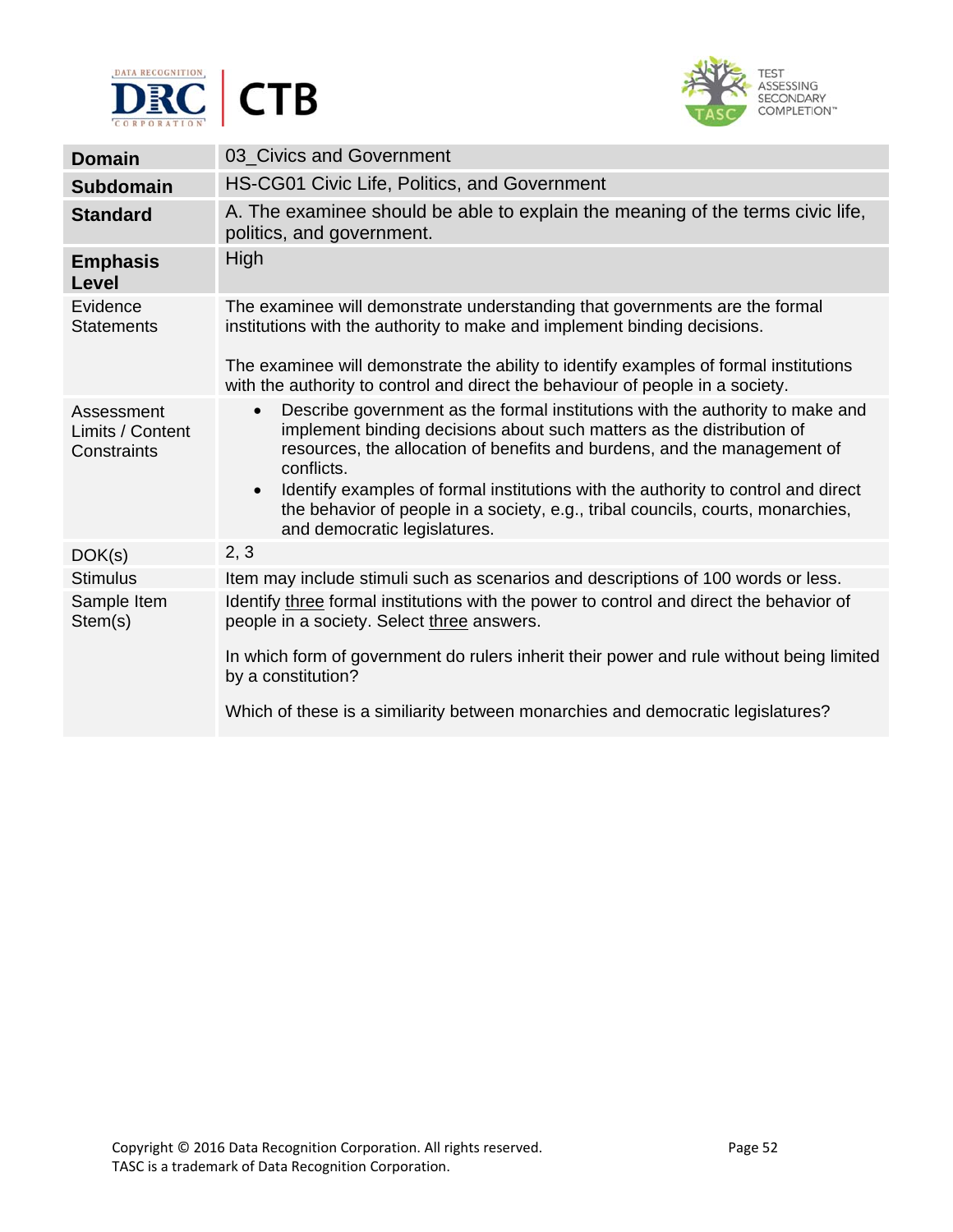



| <b>Domain</b>                                 | 03_Civics and Government                                                                                                                                                                                                          |
|-----------------------------------------------|-----------------------------------------------------------------------------------------------------------------------------------------------------------------------------------------------------------------------------------|
| <b>Subdomain</b>                              | HS-CG01 Civic Life, Politics, and Government                                                                                                                                                                                      |
| <b>Standard</b>                               | B. The examinee should be able to explain the major arguments advanced for<br>the necessity of politics and government.                                                                                                           |
| <b>Emphasis</b><br>Level                      | High                                                                                                                                                                                                                              |
| Evidence<br><b>Statements</b>                 | The examinee will demonstrate understanding of historical and contemporary ways in<br>which governments have resolved major arguments.                                                                                            |
| Assessment<br>Limits / Content<br>Constraints | Describe historical and contemporary examples of how governments have<br>$\bullet$<br>resolved major arguments such as the distribution of resources, the allocation<br>of benefits and burdens, and the management of conflicts. |
| DOK(s)                                        | 2                                                                                                                                                                                                                                 |
| <b>Stimulus</b>                               | Item may include stimuli such as a description of 100 words or less describing a major<br>argument for the necessity of government (e.g. work collectively to achieve goals) and<br>primary sources.                              |
| Sample Item<br>Stem(s)                        | Which of these is a way democratic governments manage domestic disputes?<br>[Given a scenario about a domestic conflict] Explain two ways a democratic<br>government can resolve the domestic conflict.                           |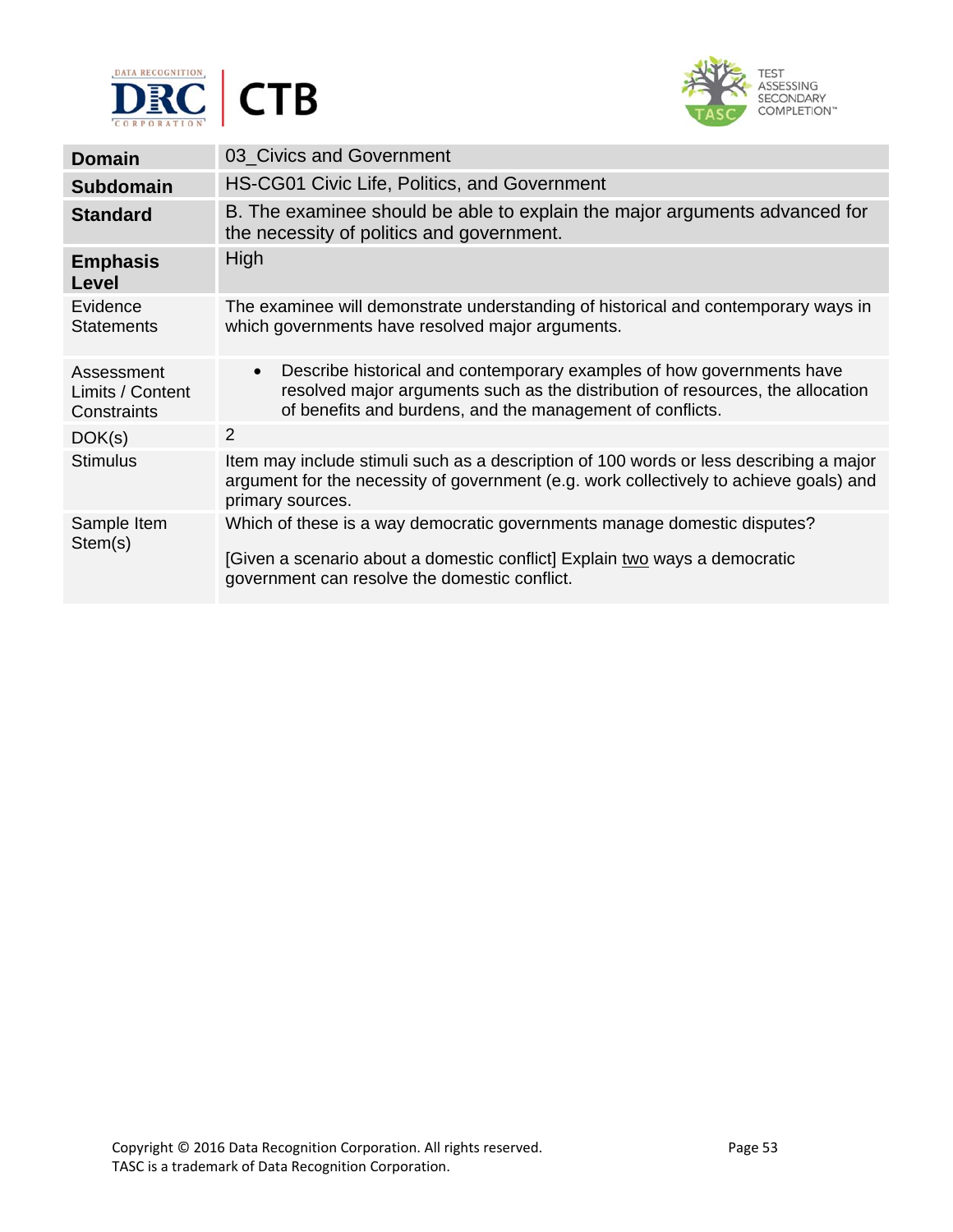



| <b>Domain</b>                                 | 03_Civics and Government                                                                                                                                                                                                                        |
|-----------------------------------------------|-------------------------------------------------------------------------------------------------------------------------------------------------------------------------------------------------------------------------------------------------|
| <b>Subdomain</b>                              | HS-CG01 Civic Life, Politics, and Government                                                                                                                                                                                                    |
| <b>Standard</b>                               | C. The examinee should be able to explain the essential characteristics of<br>limited and unlimited governments.                                                                                                                                |
| <b>Emphasis</b><br>Level                      | High                                                                                                                                                                                                                                            |
| Evidence<br><b>Statements</b>                 | The examinee will demonstrate understanding of the essential characteristics of<br>limited and unlimited governments.                                                                                                                           |
| Assessment<br>Limits / Content<br>Constraints | Describe the essential characteristics of limited and unlimited governments<br>$\bullet$<br>(e.g. absolute monarchy, totalitarian state, democracy).                                                                                            |
| DOK(s)                                        | 2                                                                                                                                                                                                                                               |
| <b>Stimulus</b>                               | Item may include stimuli such as charts, scenarios, or descriptions of 100 words or<br>less.                                                                                                                                                    |
| Sample Item<br>Stem(s)                        | Which of these is a characteristic of limited governments?<br>[Given an introductory statement] Explain one similiarity between limited and unlimited<br>governments. Then explain one difference between limited and unlimited<br>governments. |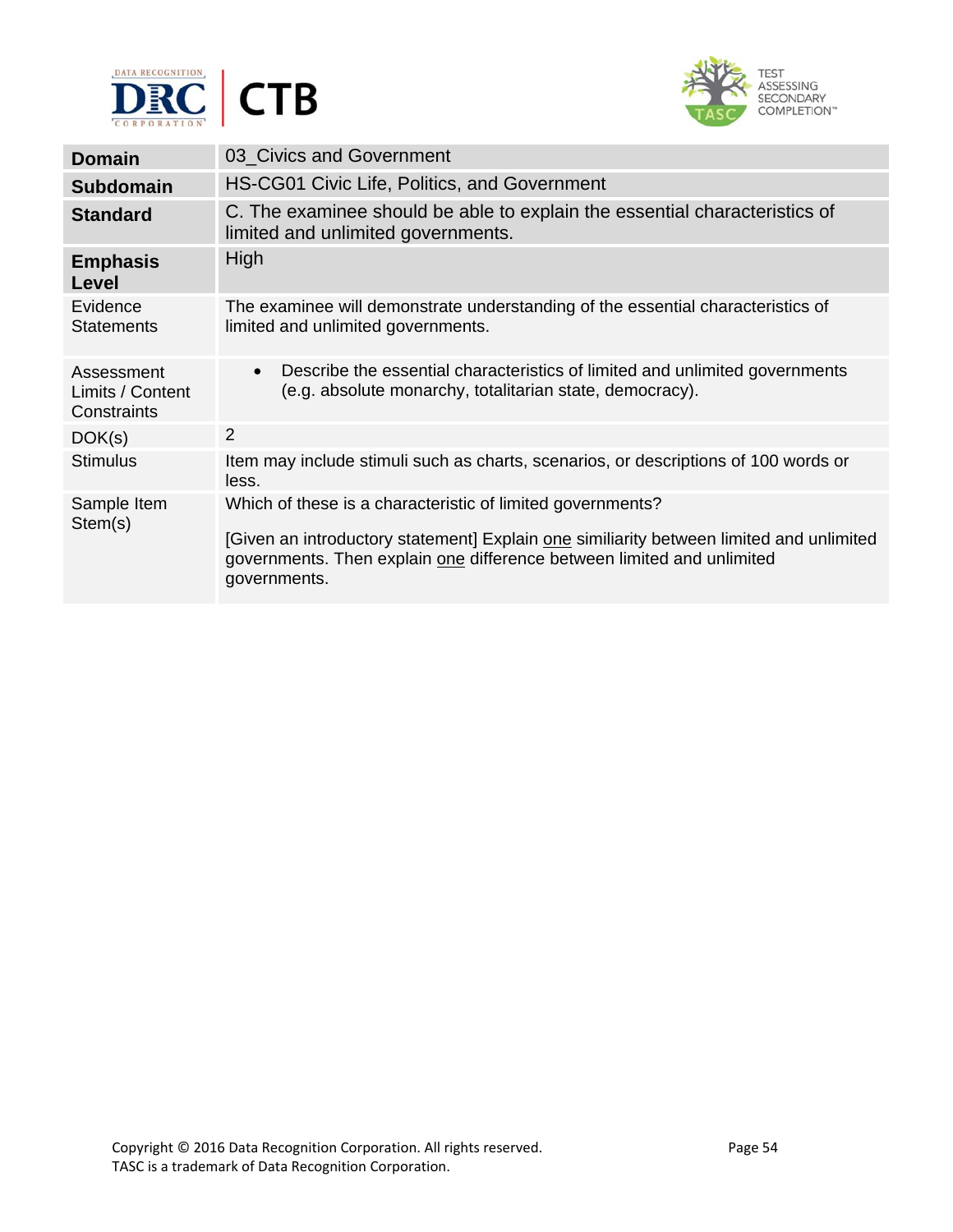



| <b>Domain</b>                                 | 03 Civics and Government                                                                                                                                                                                                                                                                                                                                                             |
|-----------------------------------------------|--------------------------------------------------------------------------------------------------------------------------------------------------------------------------------------------------------------------------------------------------------------------------------------------------------------------------------------------------------------------------------------|
| <b>Subdomain</b>                              | HS-CG01 Civic Life, Politics, and Government                                                                                                                                                                                                                                                                                                                                         |
| <b>Standard</b>                               | D. The examinee should be able to explain the various purposes served by<br>constitutions.                                                                                                                                                                                                                                                                                           |
| <b>Emphasis</b><br>Level                      | High                                                                                                                                                                                                                                                                                                                                                                                 |
| Evidence<br><b>Statements</b>                 | The examinee will demonstrate understanding of how constitutuions set forth the<br>structure of government, give the government power, and establish the relationship<br>between the people and their government.<br>The examinee will demonstrate understanding of how constitutions may limit a<br>government's power in order to protect individual rights and promote the common |
|                                               | good.                                                                                                                                                                                                                                                                                                                                                                                |
| Assessment<br>Limits / Content<br>Constraints | Explain how constitutions set forth the structure of government, give the<br>$\bullet$<br>government power, and establish the relationship between the people and their<br>government.<br>Explain how constitutions may limit government's power in order to protect<br>$\bullet$<br>individual rights and promote the common good, giving historical and<br>contemporary examples.  |
| DOK(s)                                        | $\overline{2}$                                                                                                                                                                                                                                                                                                                                                                       |
| <b>Stimulus</b>                               | Item may include stimuli such as text from primary sources, such as the Preamble to<br>the U.S. Constitution, which establishes consent of the governed.                                                                                                                                                                                                                             |
| Sample Item<br>Stem(s)                        | Which of these describes one way constitutions may limit a government's power in<br>order to protect individual rights?                                                                                                                                                                                                                                                              |
|                                               | [Given an introductory statement about limited governments and constitutions] Explain<br>one way constitutions protect individual rights. Then explain one way constitutions<br>promote the common good.                                                                                                                                                                             |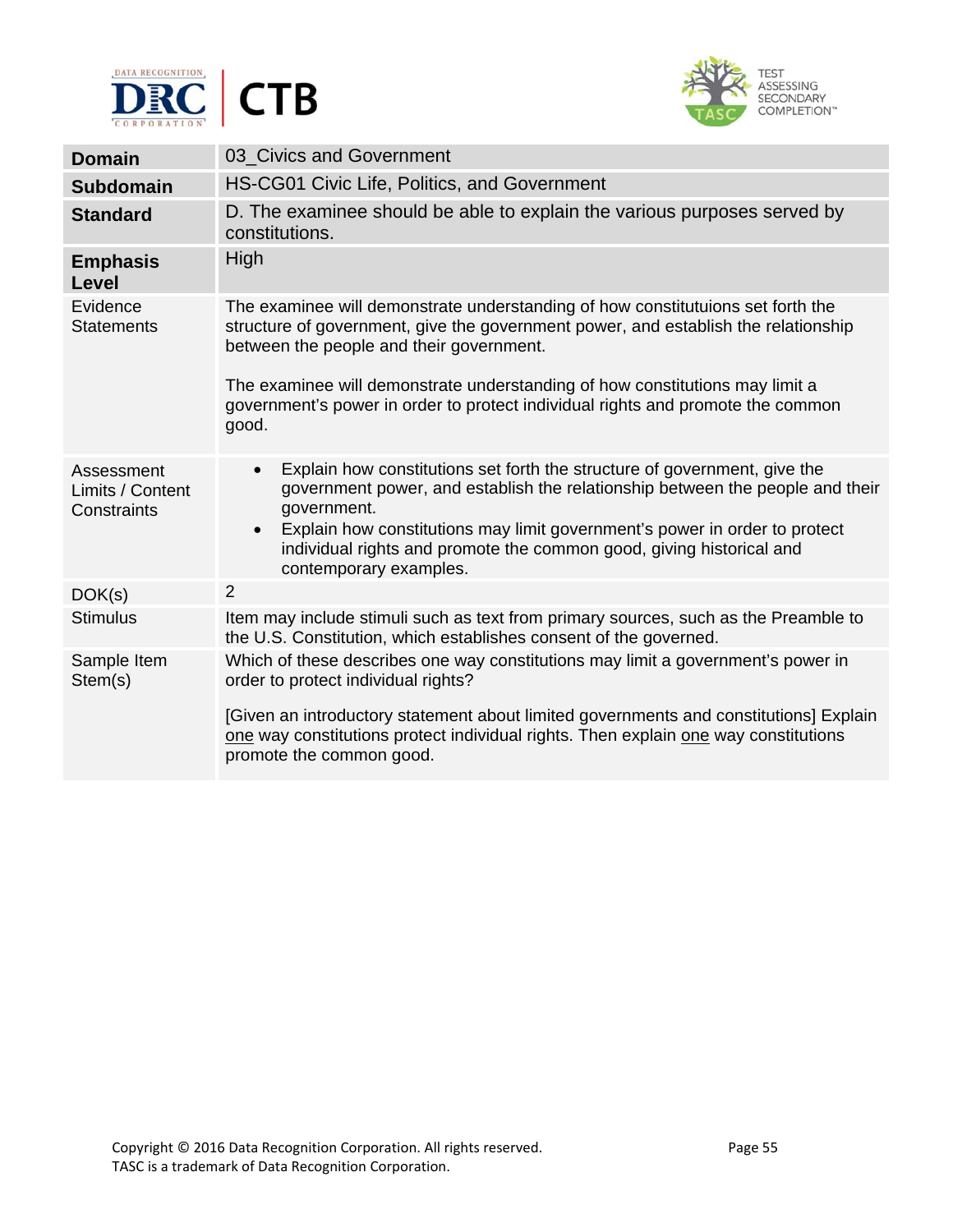



| <b>Domain</b>                                 | 03_Civics and Government                                                                                                                                                                                                                                                                                                                                                                                                                                                                                                                                                                                                                                                                                                                                                                                                                                                                                                                        |
|-----------------------------------------------|-------------------------------------------------------------------------------------------------------------------------------------------------------------------------------------------------------------------------------------------------------------------------------------------------------------------------------------------------------------------------------------------------------------------------------------------------------------------------------------------------------------------------------------------------------------------------------------------------------------------------------------------------------------------------------------------------------------------------------------------------------------------------------------------------------------------------------------------------------------------------------------------------------------------------------------------------|
| <b>Subdomain</b>                              | HS-CG01 Civic Life, Politics, and Government                                                                                                                                                                                                                                                                                                                                                                                                                                                                                                                                                                                                                                                                                                                                                                                                                                                                                                    |
| <b>Standard</b>                               | E. The examinee should be able to describe the major characteristics of<br>systems of shared powers (presidential) and of parliamentary systems.                                                                                                                                                                                                                                                                                                                                                                                                                                                                                                                                                                                                                                                                                                                                                                                                |
| <b>Emphasis</b><br>Level                      | High                                                                                                                                                                                                                                                                                                                                                                                                                                                                                                                                                                                                                                                                                                                                                                                                                                                                                                                                            |
| Evidence<br><b>Statements</b>                 | The examinee will demonstrate understanding of the major characteristics of systems<br>of shared powers.<br>The examinee will demonstrate the ability to identify historical and contemporary<br>examples of parliamentary systems and systems of shared powers.<br>The examinee will demonstrate understanding of the advantages and disadvantages<br>of systems of shared powers and parliamentary systems.                                                                                                                                                                                                                                                                                                                                                                                                                                                                                                                                   |
| Assessment<br>Limits / Content<br>Constraints | Describe the major characteristics of systems of shared powers, e.g., in the<br>$\bullet$<br>United States and Brazil, powers are separated among branches; each branch<br>has primary responsibility for certain functions (legislative, executive, and<br>judicial). Each branch also shares some of the powers and functions of the<br>other branches (e.g., legislatures may pass laws, but the executive may veto<br>them; the executive nominates certain public officials, but the legislature must<br>approve them; legislatures may pass laws, but in many countries the judiciary<br>may declare them unconstitutional).<br>Identify historical and contemporary examples of parliamentary systems and<br>$\bullet$<br>systems of shared powers.<br>Explain the relative advantages and disadvantages of systems of shared<br>$\bullet$<br>powers and parliamentary systems in terms of the purposes of constitutional<br>government. |
| DOK(s)                                        | $\overline{2}$                                                                                                                                                                                                                                                                                                                                                                                                                                                                                                                                                                                                                                                                                                                                                                                                                                                                                                                                  |
| <b>Stimulus</b>                               | Item may include stimuli such as descriptions of 100 words or less, scenarios,<br>diagrams, and flowcharts.                                                                                                                                                                                                                                                                                                                                                                                                                                                                                                                                                                                                                                                                                                                                                                                                                                     |
| Sample Item<br>Stem(s)                        | Which statement best describes one way the executive branch can check the power of<br>the legislative branch?                                                                                                                                                                                                                                                                                                                                                                                                                                                                                                                                                                                                                                                                                                                                                                                                                                   |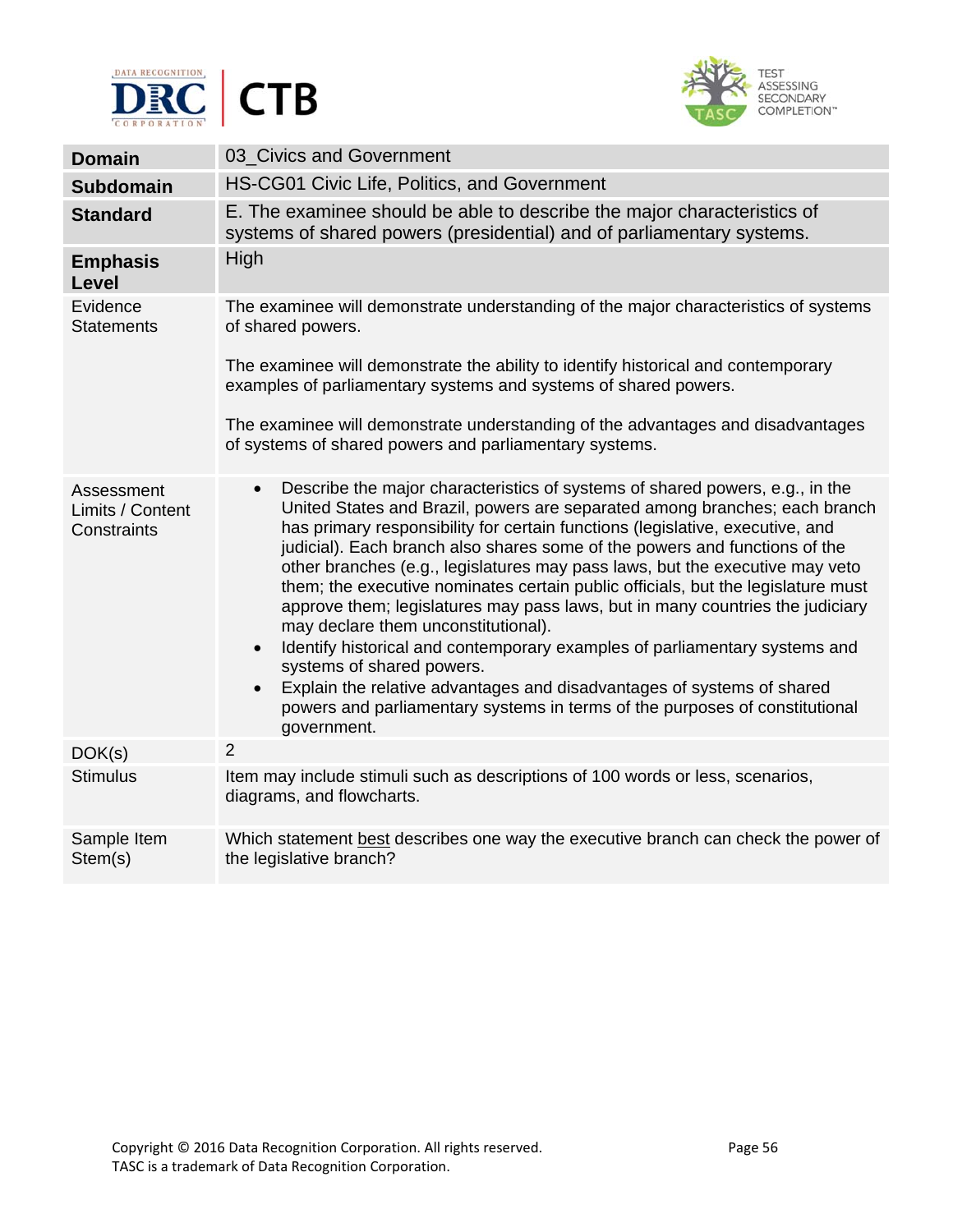



| <b>Domain</b>                                 | 03_Civics and Government                                                                                                                                                                                                                                                                                                                                                                                                                                                                                                                                                                                                                                                                                                                                                                                                                                                                                                                                                                                                                                                                                                                                                                                                                                                                                                                                                                                                                                                                                                                                                                                                                                                                                                                                                                                                                                                                                                                                                                                                                            |
|-----------------------------------------------|-----------------------------------------------------------------------------------------------------------------------------------------------------------------------------------------------------------------------------------------------------------------------------------------------------------------------------------------------------------------------------------------------------------------------------------------------------------------------------------------------------------------------------------------------------------------------------------------------------------------------------------------------------------------------------------------------------------------------------------------------------------------------------------------------------------------------------------------------------------------------------------------------------------------------------------------------------------------------------------------------------------------------------------------------------------------------------------------------------------------------------------------------------------------------------------------------------------------------------------------------------------------------------------------------------------------------------------------------------------------------------------------------------------------------------------------------------------------------------------------------------------------------------------------------------------------------------------------------------------------------------------------------------------------------------------------------------------------------------------------------------------------------------------------------------------------------------------------------------------------------------------------------------------------------------------------------------------------------------------------------------------------------------------------------------|
| <b>Subdomain</b>                              | HS-CG02 Foundations of the American Political System                                                                                                                                                                                                                                                                                                                                                                                                                                                                                                                                                                                                                                                                                                                                                                                                                                                                                                                                                                                                                                                                                                                                                                                                                                                                                                                                                                                                                                                                                                                                                                                                                                                                                                                                                                                                                                                                                                                                                                                                |
| <b>Standard</b>                               | A. The examinee should be able to explain the central ideas of American<br>constitutional government and their history.                                                                                                                                                                                                                                                                                                                                                                                                                                                                                                                                                                                                                                                                                                                                                                                                                                                                                                                                                                                                                                                                                                                                                                                                                                                                                                                                                                                                                                                                                                                                                                                                                                                                                                                                                                                                                                                                                                                             |
| <b>Emphasis</b><br>Level                      | High                                                                                                                                                                                                                                                                                                                                                                                                                                                                                                                                                                                                                                                                                                                                                                                                                                                                                                                                                                                                                                                                                                                                                                                                                                                                                                                                                                                                                                                                                                                                                                                                                                                                                                                                                                                                                                                                                                                                                                                                                                                |
| Evidence<br><b>Statements</b>                 | The examinee will demonstrate understanding of major historical events that led to the<br>creation of limited government in the United States.<br>The examinee will demonstrate understanding of the importance of the central ideas<br>of natural rights in the creation of American constitutional government.<br>The examinee will demonstrate understanding of the major ideas about republican<br>government that influenced the development of the United States Constitution.                                                                                                                                                                                                                                                                                                                                                                                                                                                                                                                                                                                                                                                                                                                                                                                                                                                                                                                                                                                                                                                                                                                                                                                                                                                                                                                                                                                                                                                                                                                                                                |
|                                               | The examinee will demonstrate understanding of the central ideas of American<br>constitutional government.<br>The examinee will demonstrate understanding of how major features of the<br>Constitution have helped shape American society.                                                                                                                                                                                                                                                                                                                                                                                                                                                                                                                                                                                                                                                                                                                                                                                                                                                                                                                                                                                                                                                                                                                                                                                                                                                                                                                                                                                                                                                                                                                                                                                                                                                                                                                                                                                                          |
| Assessment<br>Limits / Content<br>Constraints | Describe major historical events that led to the creation of limited government<br>$\bullet$<br>in the United States, e.g., in England, Magna Carta (1215), common law, and<br>the Bill of Rights (1689); in the United States, colonial experience, Declaration<br>of Independence (1776), Articles of Confederation (1781), state constitutions<br>and charters, United States Constitution (1787), and Bill of Rights (1791).<br>Explain the importance of the central ideas of natural rights in the creation of<br>$\bullet$<br>American constitutional government, e.g., that all persons have the right to life,<br>liberty, property, and the pursuit of happiness just because they are human<br>beings, and that the major purpose of government is to protect those rights.<br>Explain the major ideas about republican government that influenced the<br>$\bullet$<br>development of the United States Constitution, e.g., the concept of<br>representative government, the importance of civic virtue or concern for the<br>common good.<br>Explain the central ideas of American constitutional government such as<br>$\bullet$<br>popular sovereignty, i.e., the people as the ultimate source of the power to<br>create, alter, or abolish governments; the necessity for a written constitution to<br>set forth the organization of government and to grant and distribute its powers<br>among different branches of the national government, between the national<br>government and the states, and between the people and the government; the<br>Constitution as a "higher law" that authorizes and legitimizes an "energetic"<br>and effective government of limited powers; and the Constitution as<br>legitimizing majority rule in certain key areas of decision making, while limiting<br>the power of these majorities in order to protect the rights of individuals.<br>Explain how major features of the Constitution, such as federalism and the Bill<br>$\bullet$<br>of Rights, have helped to shape American society. |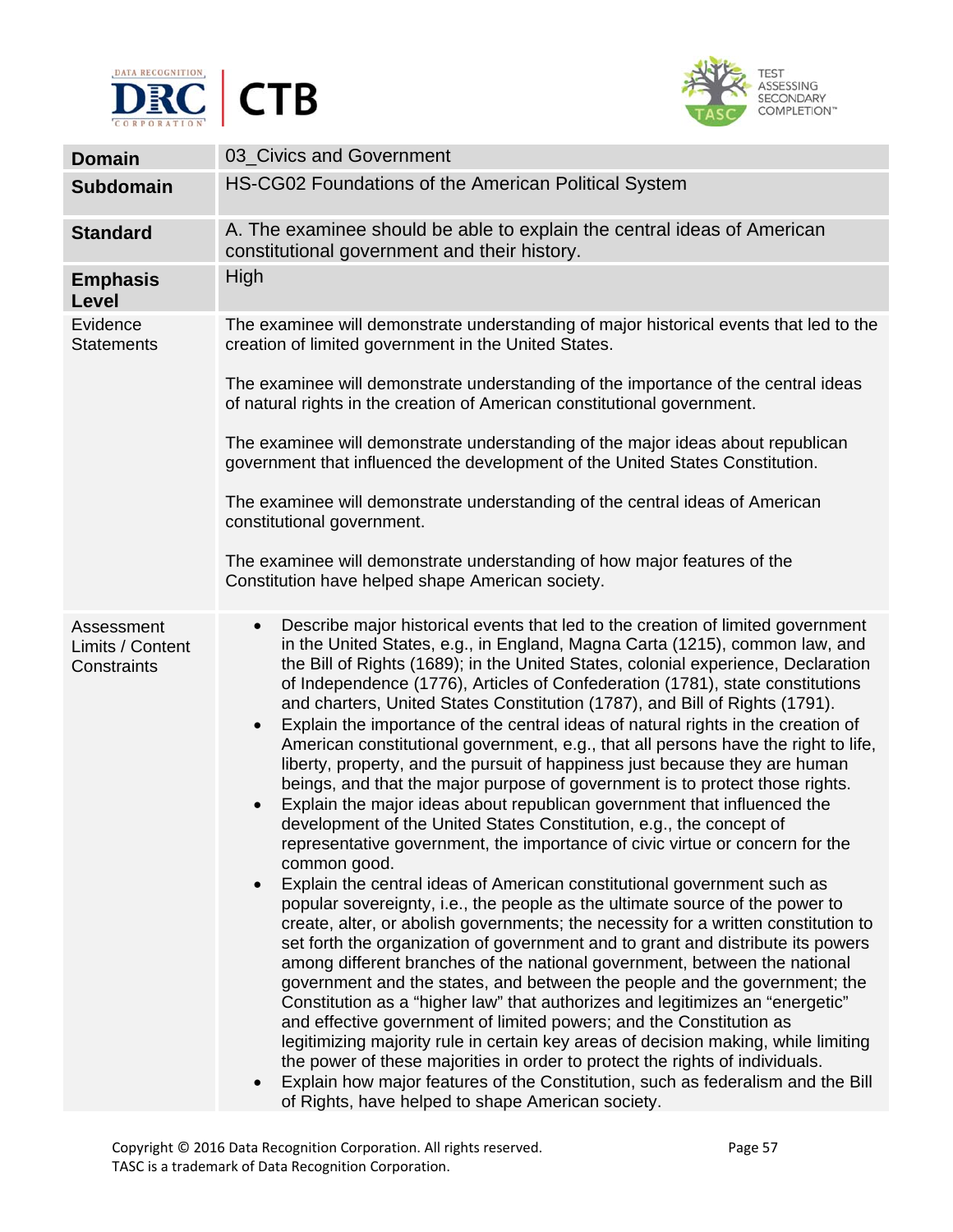



| Item may include stimuli such as a list of constitutional amendments that protect                                                                                                                                                                                                                                         |
|---------------------------------------------------------------------------------------------------------------------------------------------------------------------------------------------------------------------------------------------------------------------------------------------------------------------------|
| natural rights, excerpts from primary source documents, scenarios, and photographs<br>showing someone demonstrating a right.                                                                                                                                                                                              |
| Which of these led to the creation of limited government in the United States?<br>[Given an introductory statement about the American colonial experience and the<br>creation of limited government] Explain two ways the American colonial experience led<br>to the creation of limited government in the United States. |
|                                                                                                                                                                                                                                                                                                                           |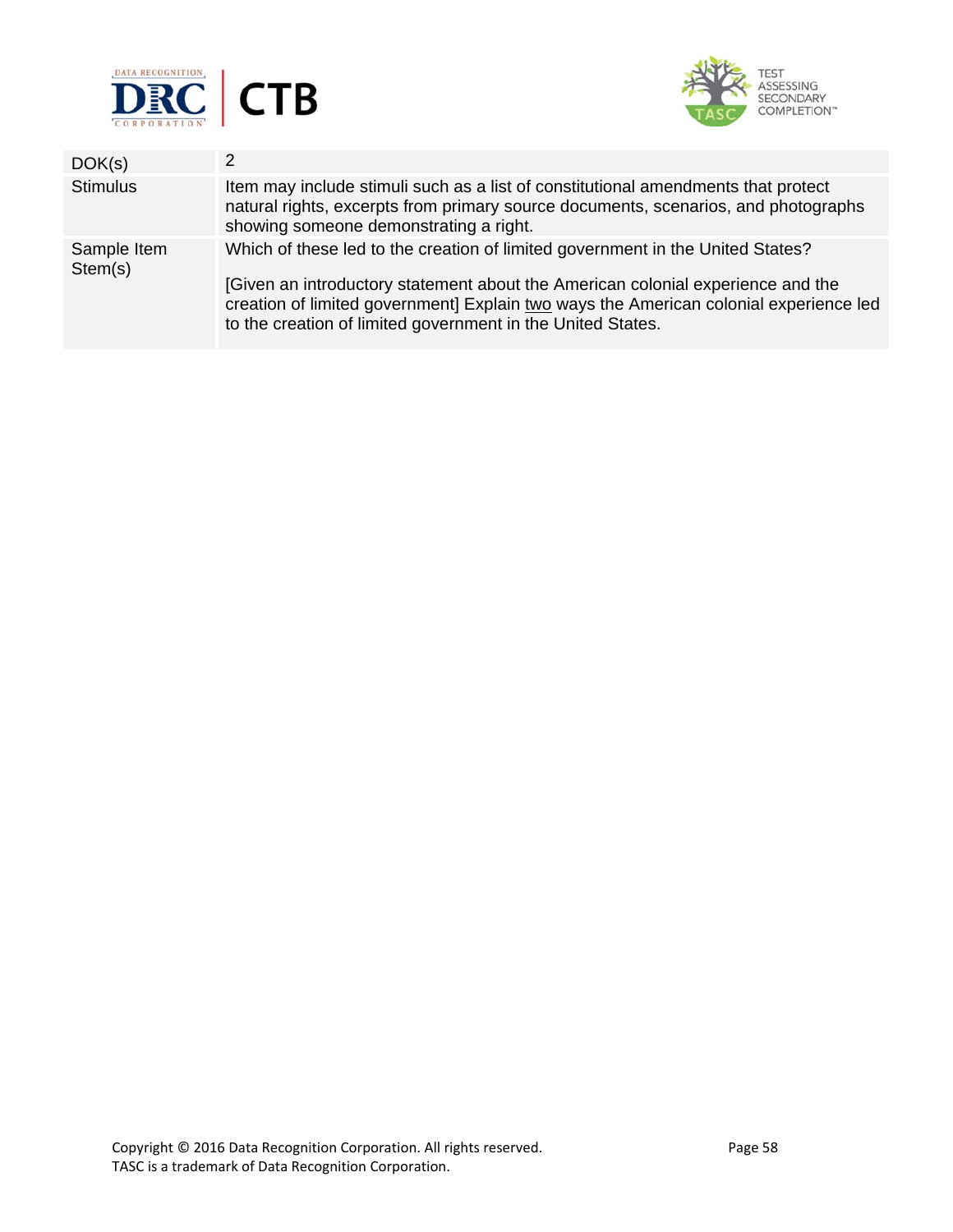



| <b>Domain</b>                                 | 03_Civics and Government                                                                                                                                                                                                                                                                                                                                                                                                                                                                                                                          |
|-----------------------------------------------|---------------------------------------------------------------------------------------------------------------------------------------------------------------------------------------------------------------------------------------------------------------------------------------------------------------------------------------------------------------------------------------------------------------------------------------------------------------------------------------------------------------------------------------------------|
| <b>Subdomain</b>                              | HS-CG02 Foundations of the American Political System                                                                                                                                                                                                                                                                                                                                                                                                                                                                                              |
| <b>Standard</b>                               | B. The examinee should be able to explain how the following characteristics<br>tend to distinguish American society from most other societies.                                                                                                                                                                                                                                                                                                                                                                                                    |
| <b>Emphasis</b><br>Level                      | High                                                                                                                                                                                                                                                                                                                                                                                                                                                                                                                                              |
| Evidence<br><b>Statements</b>                 | The examinee will demonstrate understanding of important factors that have helped<br>shape American society, such as religion, social structure, geography, economics, and<br>education.                                                                                                                                                                                                                                                                                                                                                          |
| Assessment<br>Limits / Content<br>Constraints | Explain important factors that have helped shape American society, such as<br>$\bullet$<br>absence of a nobility or an inherited caste system; religious freedom; a history<br>of slavery; the Judeo-Christian ethic; relative geographic isolation; abundance<br>of land and widespread ownership of property; social, economic, and<br>geographic mobility; effects of a frontier; large-scale immigration; diversity of<br>the population; individualism; work ethic; market economy; relative social<br>equality; universal public education. |
| DOK(s)                                        | $\overline{2}$                                                                                                                                                                                                                                                                                                                                                                                                                                                                                                                                    |
| <b>Stimulus</b>                               | Item may include stimuli such as a lead-in statement that briefly explains that there are<br>many characteristics that distinguish American society from other societies. Item may<br>include additional stimuli such as primary or secondary sources.                                                                                                                                                                                                                                                                                            |
| Sample Item<br>Stem(s)                        | Which statement best explains how universal public education affected American<br>political culture?<br>Identify one important characteristic that helped distinguish American society from<br>other societies in the late 18th century. Then explain how that characteristic helped<br>shape American society.                                                                                                                                                                                                                                   |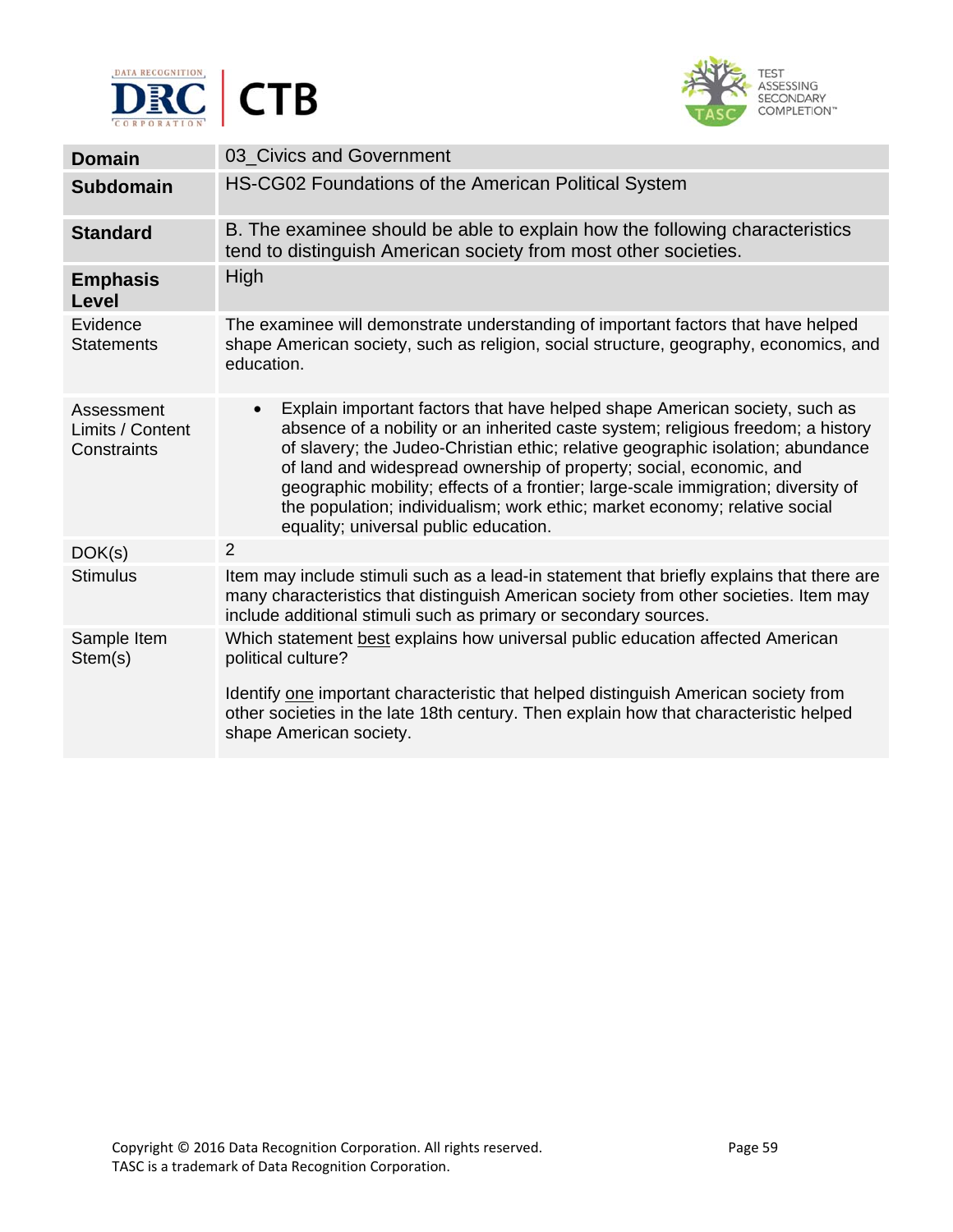



| <b>Domain</b>                                 | 03_Civics and Government                                                                                                                                                                                                                                                                                                                                                                                                                                                                                                                                                                                                     |
|-----------------------------------------------|------------------------------------------------------------------------------------------------------------------------------------------------------------------------------------------------------------------------------------------------------------------------------------------------------------------------------------------------------------------------------------------------------------------------------------------------------------------------------------------------------------------------------------------------------------------------------------------------------------------------------|
| <b>Subdomain</b>                              | HS-CG02 Foundations of the American Political System                                                                                                                                                                                                                                                                                                                                                                                                                                                                                                                                                                         |
| <b>Standard</b>                               | C. The examinee should be able to explain the importance of shared political<br>and civic beliefs and values to the maintenance of constitutional democracy in<br>an increasingly diverse American society.                                                                                                                                                                                                                                                                                                                                                                                                                  |
| <b>Emphasis</b><br><b>Level</b>               | High                                                                                                                                                                                                                                                                                                                                                                                                                                                                                                                                                                                                                         |
| Evidence<br><b>Statements</b>                 | The examinee will demonstrate understanding of the shared ideas and values of<br>American political culture as set forth in historical American documents and landmark<br>Supreme Court cases.                                                                                                                                                                                                                                                                                                                                                                                                                               |
| Assessment<br>Limits / Content<br>Constraints | Explain the shared ideas and values of American political culture as set forth in<br>$\bullet$<br>basic documents such as the Declaration of Independence, the United States<br>Constitution and Bill of Rights, as well as other sources such as Federalist and<br>Anti-Federalist writings, the Declaration of Sentiments of the Seneca Falls<br>Convention of 1848, Abraham Lincoln's "Gettysburg Address," Woodrow<br>Wilson's "Fourteen Points," Franklin Roosevelt's "Four Freedoms," Martin<br>Luther King's "Letter from Birmingham Jail," and many landmark decisions of<br>the Supreme Court of the United States. |
| DOK(s)                                        | 2, 3                                                                                                                                                                                                                                                                                                                                                                                                                                                                                                                                                                                                                         |
| <b>Stimulus</b>                               | Item may include stimuli such as an excerpt or description of one of the documents<br>listed in the assessment limits. Note: Speeches written by Martin Luther King, Jr.,<br>should be avoided due to permissions issues.                                                                                                                                                                                                                                                                                                                                                                                                    |
| Sample Item<br>Stem(s)                        | Which shared American political idea is set forth in the Preamble to the Constitution of<br>the United States?<br>[Given an excerpt from the Declaration of Sentiments of the Seneca Falls Convention]<br>Explain one way natural rights is expressed in the Declaration of Sentiments of the<br>Seneca Falls Convention. Then explain one way that natural rights were violated by<br>the United States in the 19th century.                                                                                                                                                                                                |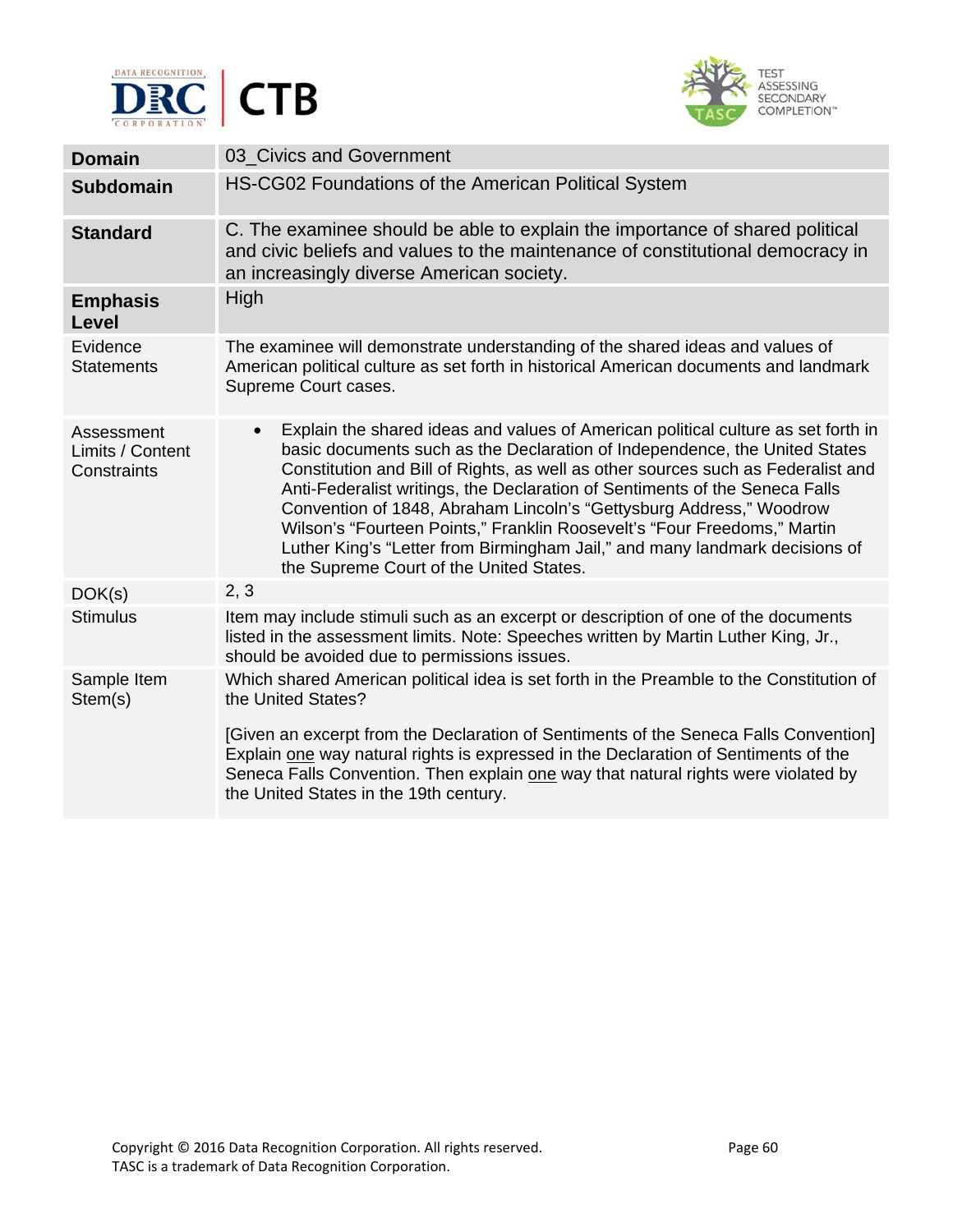



| <b>Domain</b>                                 | 03 Civics and Government                                                                                                                                                                                                                                                                                                                                                                                                                                                                                                                                    |
|-----------------------------------------------|-------------------------------------------------------------------------------------------------------------------------------------------------------------------------------------------------------------------------------------------------------------------------------------------------------------------------------------------------------------------------------------------------------------------------------------------------------------------------------------------------------------------------------------------------------------|
| <b>Subdomain</b>                              | HS-CG02 Foundations of the American Political System                                                                                                                                                                                                                                                                                                                                                                                                                                                                                                        |
| <b>Standard</b>                               | D. The examinee should be able to explain how and why ideas of classical<br>republicanism are reflected in the values and principles of American<br>constitutional democracy.                                                                                                                                                                                                                                                                                                                                                                               |
| <b>Emphasis</b><br>Level                      | High                                                                                                                                                                                                                                                                                                                                                                                                                                                                                                                                                        |
| Evidence                                      | The examinee will demonstrate understanding of what defines a republic.                                                                                                                                                                                                                                                                                                                                                                                                                                                                                     |
| <b>Statements</b>                             | The examinee will demonstrate understanding of the major ideas of republicanism.                                                                                                                                                                                                                                                                                                                                                                                                                                                                            |
| Assessment<br>Limits / Content<br>Constraints | Define a republic as a state in which the citizenry as a whole is considered<br>$\bullet$<br>sovereign but which is governed by elected representatives rather than directly<br>by the people, as in direct democracy.<br>Explain major ideas of republicanism, e.g., government of a republic seeks the<br>$\bullet$<br>public or common good rather than the good of a particular group or class of<br>society; "civic virtue" of citizens is essential; civic virtue means that citizens put<br>the public or common good above their private interests. |
| DOK(s)                                        | $\overline{2}$                                                                                                                                                                                                                                                                                                                                                                                                                                                                                                                                              |
| <b>Stimulus</b>                               | Item may include stimuli such as a list of characteristics of republics or an example of<br>a citizen displaying civic virtue.                                                                                                                                                                                                                                                                                                                                                                                                                              |
| Sample Item<br>Stem(s)                        | Which of these is an example of a citizen displaying civic virtue?                                                                                                                                                                                                                                                                                                                                                                                                                                                                                          |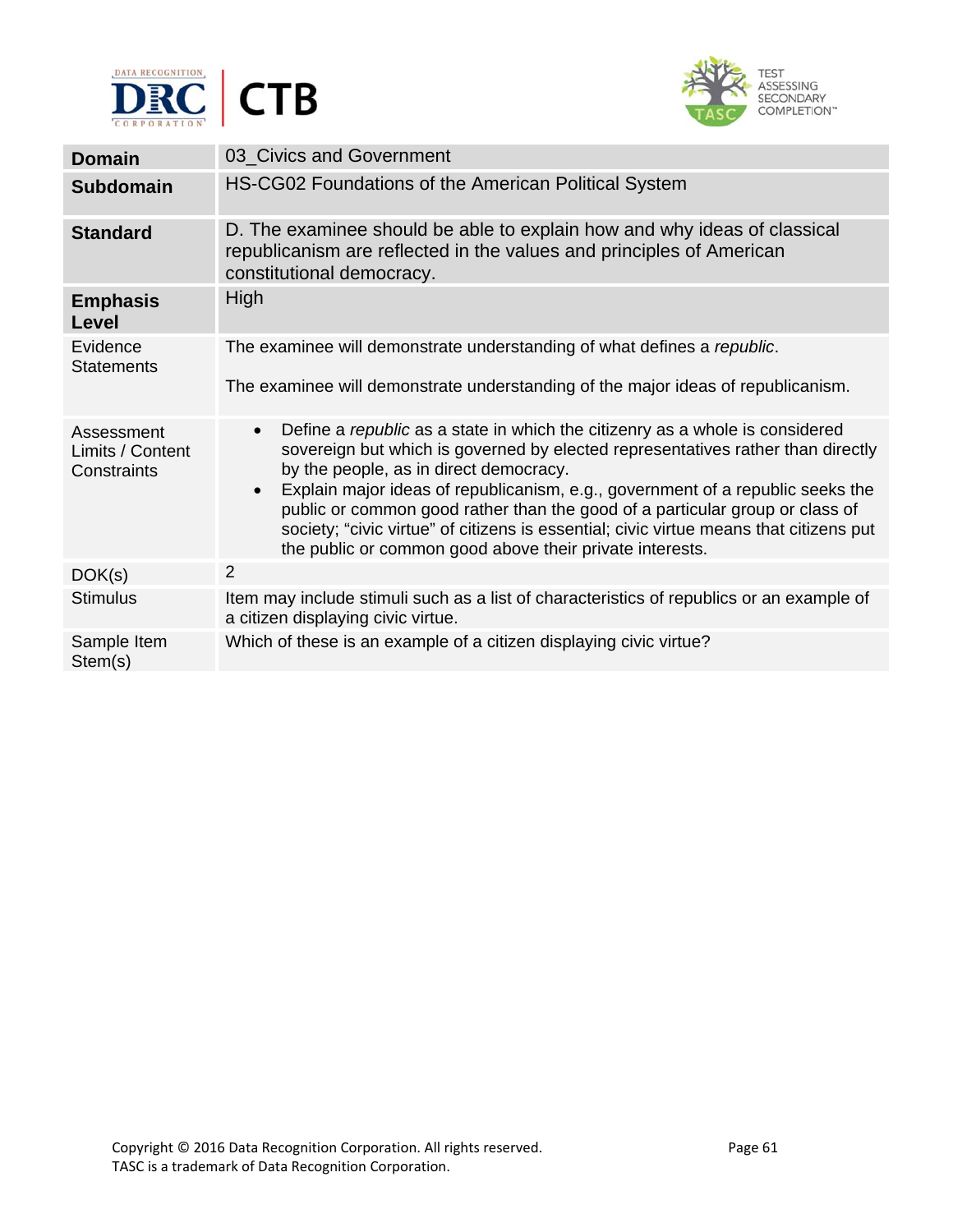



| <b>Domain</b>                                 | 03 Civics and Government                                                                                                                                                                                                                                                                                                                                                                                                                                                                                                                                                                                            |
|-----------------------------------------------|---------------------------------------------------------------------------------------------------------------------------------------------------------------------------------------------------------------------------------------------------------------------------------------------------------------------------------------------------------------------------------------------------------------------------------------------------------------------------------------------------------------------------------------------------------------------------------------------------------------------|
| <b>Subdomain</b>                              | HS-CG02 Foundations of the American Political System                                                                                                                                                                                                                                                                                                                                                                                                                                                                                                                                                                |
| <b>Standard</b>                               | E. The examinee should be able to evaluate, take, and defend positions on<br>what the fundamental values and principles of American political life are and<br>their importance to the maintenance of constitutional democracy and in which<br>fundamental values and principles may be in conflict.                                                                                                                                                                                                                                                                                                                 |
| <b>Emphasis</b><br><b>Level</b>               | High                                                                                                                                                                                                                                                                                                                                                                                                                                                                                                                                                                                                                |
| Evidence<br><b>Statements</b>                 | The examinee will demonstrate understanding of the fundamental values that are<br>widely considered to be essential to American civic life.                                                                                                                                                                                                                                                                                                                                                                                                                                                                         |
|                                               | The examinee will demonstrate understanding of historical and contemporary issues<br>that involve conflicts among fundamental values and principles.                                                                                                                                                                                                                                                                                                                                                                                                                                                                |
| Assessment<br>Limits / Content<br>Constraints | Explain the following values that are widely considered to be fundamental to<br>$\bullet$<br>American civic life: individual rights (e.g., life, liberty, property, and the pursuit<br>of happiness), the public or common good, self government, justice, equality,<br>diversity, openness and free inquiry, truth, patriotism.<br>Describe historical and contemporary issues that involve conflicts among<br>$\bullet$<br>fundamental values and principles, and explain how these conflicts might be<br>resolved (e.g., liberty and equality, liberty and authority, individual rights and<br>the common good). |
| DOK(s)                                        | 2                                                                                                                                                                                                                                                                                                                                                                                                                                                                                                                                                                                                                   |
| <b>Stimulus</b>                               | Item may include stimuli such as diagrams, charts, political cartoons, and primary<br>sources.                                                                                                                                                                                                                                                                                                                                                                                                                                                                                                                      |
| Sample Item<br>Stem(s)                        | Identify three principles of American constitutional democracy. Select three answers.<br>Which statement best explains why civic virtue is important in a republic?                                                                                                                                                                                                                                                                                                                                                                                                                                                 |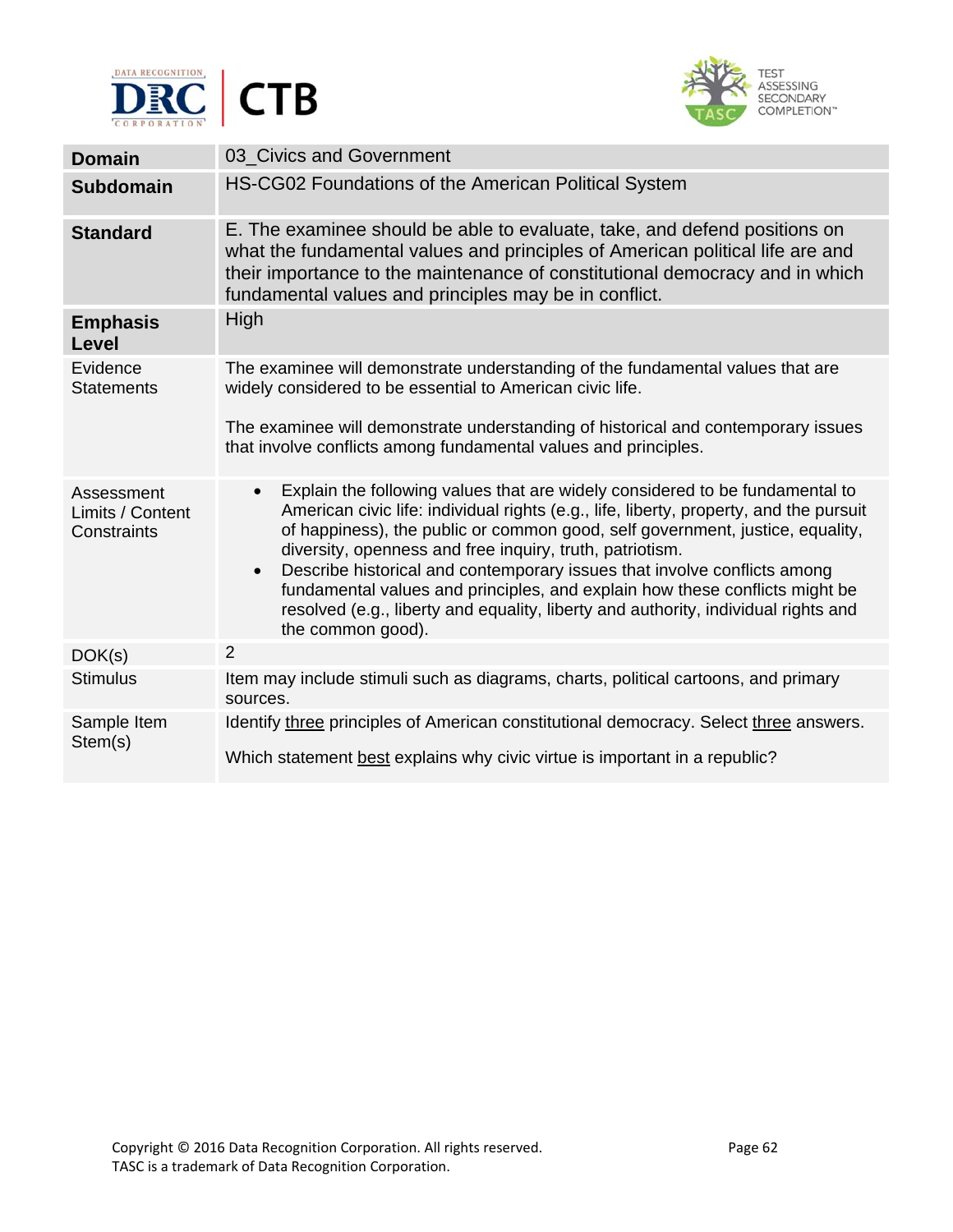



| <b>Domain</b>                                 | 03 Civics and Government                                                                                                                                                                                                                                                                                                                                                                                                                                                                                                                                                                                                                                                                            |
|-----------------------------------------------|-----------------------------------------------------------------------------------------------------------------------------------------------------------------------------------------------------------------------------------------------------------------------------------------------------------------------------------------------------------------------------------------------------------------------------------------------------------------------------------------------------------------------------------------------------------------------------------------------------------------------------------------------------------------------------------------------------|
| <b>Subdomain</b>                              | HS-CG03 U.S. Constitution: Embodies Purpose, Values, and Principles of<br><b>American Democracy</b>                                                                                                                                                                                                                                                                                                                                                                                                                                                                                                                                                                                                 |
| <b>Standard</b>                               | A. The examinee should be able to explain how the United States Constitution<br>grants and distributes power to national and state government and how it<br>seeks to prevent the abuse of power.                                                                                                                                                                                                                                                                                                                                                                                                                                                                                                    |
| <b>Emphasis</b><br>Level                      | High                                                                                                                                                                                                                                                                                                                                                                                                                                                                                                                                                                                                                                                                                                |
| Evidence<br><b>Statements</b>                 | The examinee will demonstrate understanding of how the overall design and specific<br>features of the Constitution are intended to disperse power among different levels,<br>allowing for a responsive and effective government.                                                                                                                                                                                                                                                                                                                                                                                                                                                                    |
| Assessment<br>Limits / Content<br>Constraints | Explain how the overall design and specific features of the Constitution are<br>$\bullet$<br>intended to aggregate power at different levels to allow government to be<br>responsive and effective, e.g., powers granted to Congress in Article I, Section<br>8, disperse power among different levels of government to reduce chances of<br>its abuse, protect individual rights and promote the common good, and balance<br>and check powers to prevent their abuse; separated institutions with shared<br>powers; provisions for veto and impeachment; federalism; judicial review;<br>separation of church and state; subordination of the military to civilian control,<br>the Bill of Rights. |
| DOK(s)                                        | 2, 3                                                                                                                                                                                                                                                                                                                                                                                                                                                                                                                                                                                                                                                                                                |
| <b>Stimulus</b>                               | Item may include stimuli such as charts and primary sources.                                                                                                                                                                                                                                                                                                                                                                                                                                                                                                                                                                                                                                        |
| Sample Item<br>Stem(s)                        | Which of these best explains why the U.S. Constitution distributes power between the<br>national and states governments?                                                                                                                                                                                                                                                                                                                                                                                                                                                                                                                                                                            |
|                                               | [Given an excerpt from Article I of the U.S. Constitution] Identify one example of<br>checks and balances in the excerpt. Then explain why checks and balances are<br>important in American political system.                                                                                                                                                                                                                                                                                                                                                                                                                                                                                       |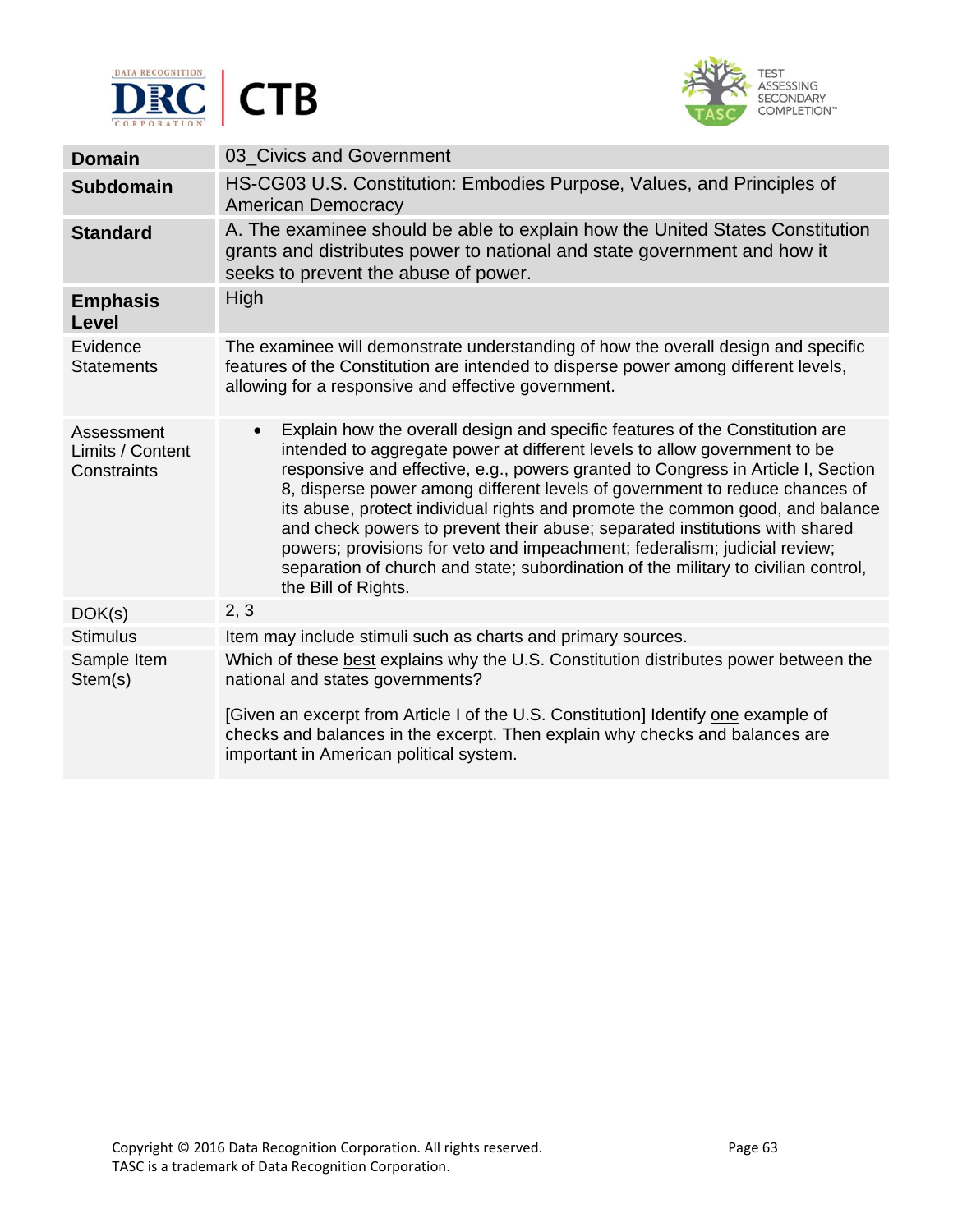



## **Sample Item**

Read the excerpt. Then answer the question.

When the legislative and executive powers are united in the same person, or in the same body of magistrates, there can be no liberty. There is no liberty, if the power of judging be not separated from the legislative and executive powers.

—Baron de Montesquieu, *The Spirit of the Laws*, 1748

Which principle of the United States government is described by the excerpt?

- A. individual rights
- B. popular sovereignty
- C. separation of powers
- D. separation of church and state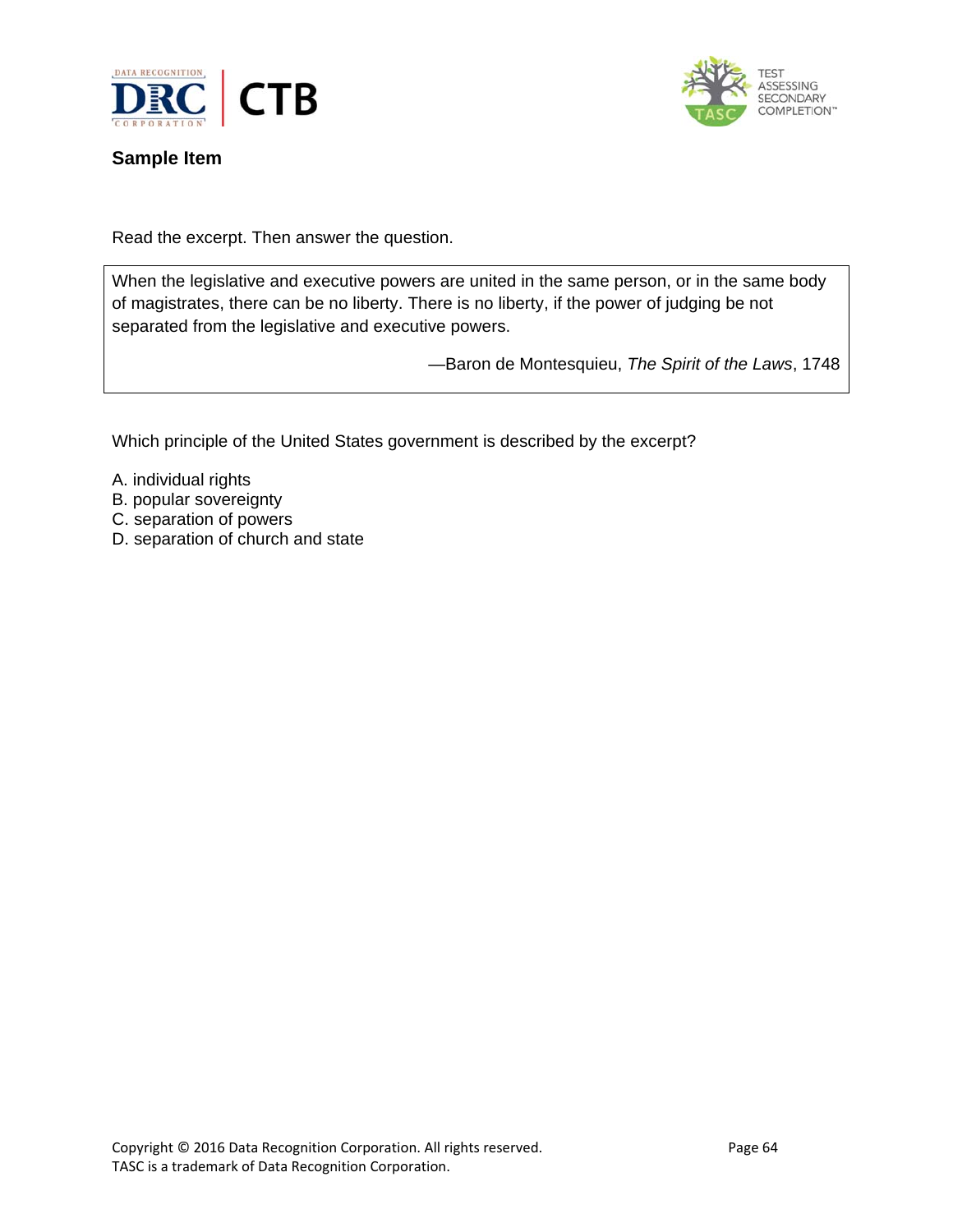



| <b>Domain</b>                                 | 03 Civics and Government                                                                                                                                                                                                                                                                                                                                                                                                                                                                                                              |
|-----------------------------------------------|---------------------------------------------------------------------------------------------------------------------------------------------------------------------------------------------------------------------------------------------------------------------------------------------------------------------------------------------------------------------------------------------------------------------------------------------------------------------------------------------------------------------------------------|
| <b>Subdomain</b>                              | HS-CG03 U.S. Constitution: Embodies Purpose, Values, and Principles of<br><b>American Democracy</b>                                                                                                                                                                                                                                                                                                                                                                                                                                   |
| <b>Standard</b>                               | B. The examinee should be able to evaluate, take, and defend positions on<br>issues regarding the distribution of powers and responsibilities within the<br>federal system.                                                                                                                                                                                                                                                                                                                                                           |
| <b>Emphasis</b><br>Level                      | High                                                                                                                                                                                                                                                                                                                                                                                                                                                                                                                                  |
| Evidence<br><b>Statements</b>                 | The examinee will demonstrate understanding of how the Constitution's design and<br>features were intended to limit the power of the federal and state governments.                                                                                                                                                                                                                                                                                                                                                                   |
|                                               | The examinee will demonstrate understanding of how federalism is designed to<br>protect individual rights.                                                                                                                                                                                                                                                                                                                                                                                                                            |
| Assessment<br>Limits / Content<br>Constraints | Explain how the Constitution's overall design and specific features were<br>$\bullet$<br>intended to place limitations on both the federal and state governments, e.g.,<br>states cannot restrict interstate commerce.<br>Explain ways in which federalism is designed to protect individual rights to life,<br>$\bullet$<br>liberty, and property and how it has at times made it possible for states to deny<br>the rights of certain groups, e.g., states' rights and slavery, denial of suffrage to<br>women and minority groups. |
| DOK(s)                                        | 2, 3                                                                                                                                                                                                                                                                                                                                                                                                                                                                                                                                  |
| <b>Stimulus</b>                               | Item may include stimuli such as excerpts from the U.S. Constitution.                                                                                                                                                                                                                                                                                                                                                                                                                                                                 |
| Sample Item<br>Stem(s)                        | Identify three features from the Constitution that reflect federalism. Select three<br>answers.<br>Which of these is an example of federalism protecting individual rights?<br>[Given an excerpt from the U.S. Constitution, Article I] Explain two ways the U.S.                                                                                                                                                                                                                                                                     |
|                                               | Constitution places limitations on state governments.                                                                                                                                                                                                                                                                                                                                                                                                                                                                                 |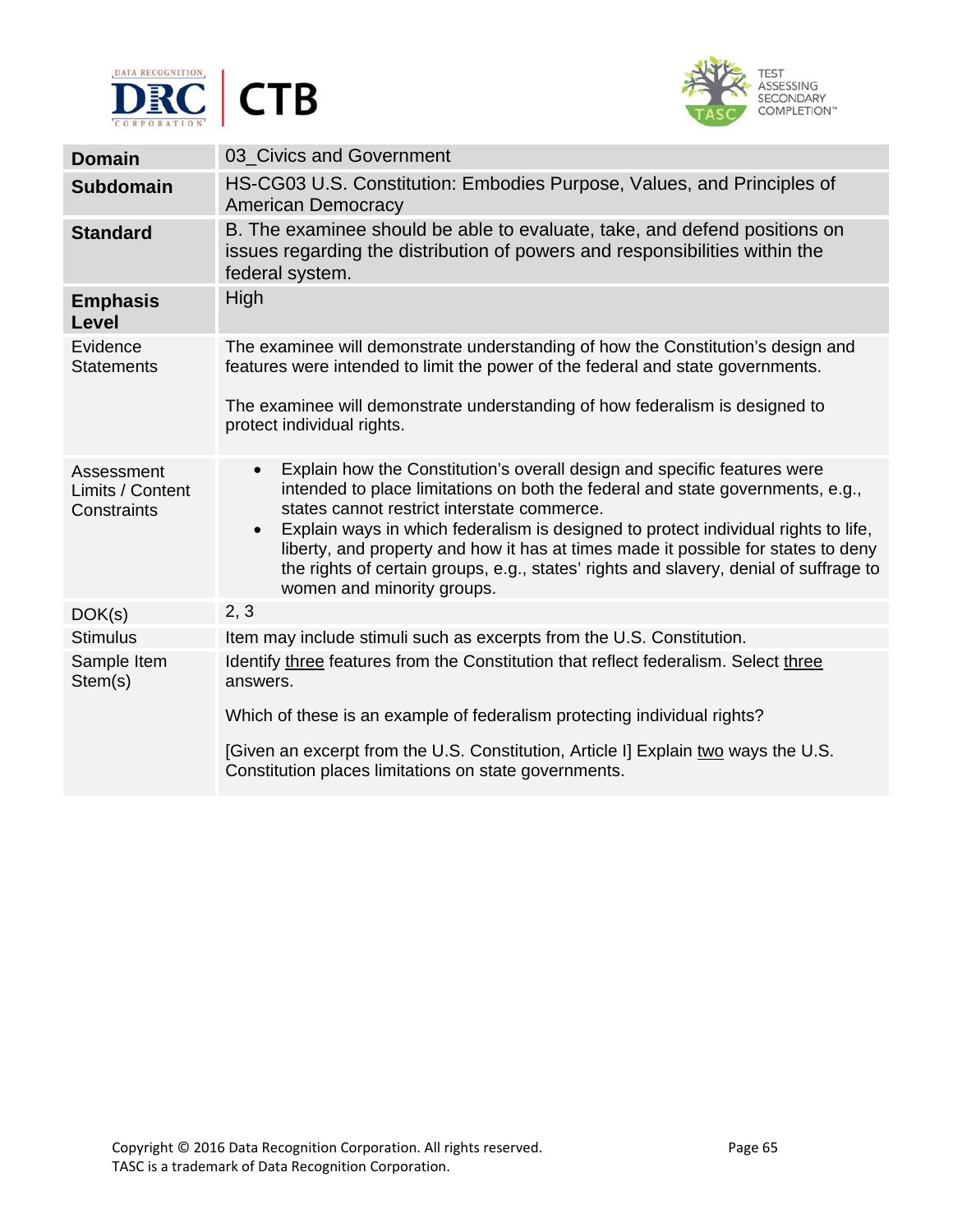



| <b>Domain</b>                                 | 03_Civics and Government                                                                                                                                                                                                                                                                                                                                                                                                                                                                                                                                                                                                                                                                                                                                                                                                                                                                                                                                              |
|-----------------------------------------------|-----------------------------------------------------------------------------------------------------------------------------------------------------------------------------------------------------------------------------------------------------------------------------------------------------------------------------------------------------------------------------------------------------------------------------------------------------------------------------------------------------------------------------------------------------------------------------------------------------------------------------------------------------------------------------------------------------------------------------------------------------------------------------------------------------------------------------------------------------------------------------------------------------------------------------------------------------------------------|
| <b>Subdomain</b>                              | HS-CG03 U.S. Constitution: Embodies Purpose, Values, and Principles of<br><b>American Democracy</b>                                                                                                                                                                                                                                                                                                                                                                                                                                                                                                                                                                                                                                                                                                                                                                                                                                                                   |
| <b>Standard</b>                               | C. The examinee should be able to evaluate, take, and defend positions on<br>issues regarding the purposes, organization, and functions of the institutions of<br>the national government.                                                                                                                                                                                                                                                                                                                                                                                                                                                                                                                                                                                                                                                                                                                                                                            |
| <b>Emphasis</b><br>Level                      | High                                                                                                                                                                                                                                                                                                                                                                                                                                                                                                                                                                                                                                                                                                                                                                                                                                                                                                                                                                  |
| Evidence<br><b>Statements</b>                 | The examinee will demonstrate understanding of the purposes, organization, and<br>functions of the three branches of the national government.<br>The examinee will demonstrate understanding of why certain constitutional provisions<br>result in tensions among the three branches of government.                                                                                                                                                                                                                                                                                                                                                                                                                                                                                                                                                                                                                                                                   |
| Assessment<br>Limits / Content<br>Constraints | Describe the purposes, organization, and functions of the three branches of<br>$\bullet$<br>the national government: legislative, i.e., Congress, composed of the House of<br>Representatives and Senate, including their committees, staffs and most<br>prominent auxiliary agencies, e.g., the Congressional Budget Office, Library of<br>Congress; executive, including its most prominent agencies, e.g., State,<br>Defense, Health and Human Services, Justice, Education; and judicial,<br>including the Supreme Court of the United States and the federal court<br>system, and independent regulatory agencies, e.g., Federal Reserve Board,<br>Food and Drug Administration, Federal Communications Commission.<br>Explain why certain provisions of the Constitution result in tensions among the<br>$\bullet$<br>three branches of government, e.g., the power of the purse, the power of<br>impeachment, advice and consent, veto power, judicial review. |
| DOK(s)                                        | $\overline{2}$                                                                                                                                                                                                                                                                                                                                                                                                                                                                                                                                                                                                                                                                                                                                                                                                                                                                                                                                                        |
| <b>Stimulus</b>                               | Item may include stimuli such as charts, diagrams, and primary sources.                                                                                                                                                                                                                                                                                                                                                                                                                                                                                                                                                                                                                                                                                                                                                                                                                                                                                               |
| Sample Item<br>Stem(s)                        | Which statement best explains a function of (insert branch of government)?                                                                                                                                                                                                                                                                                                                                                                                                                                                                                                                                                                                                                                                                                                                                                                                                                                                                                            |
|                                               | [Given a scenario about conflict between the executive branch and the legislative<br>branch] Explain how the executive branch can check the legislative branch in this<br>scenario. Then explain why it is constitutionally important for the executive branch to<br>check the legislative branch.                                                                                                                                                                                                                                                                                                                                                                                                                                                                                                                                                                                                                                                                    |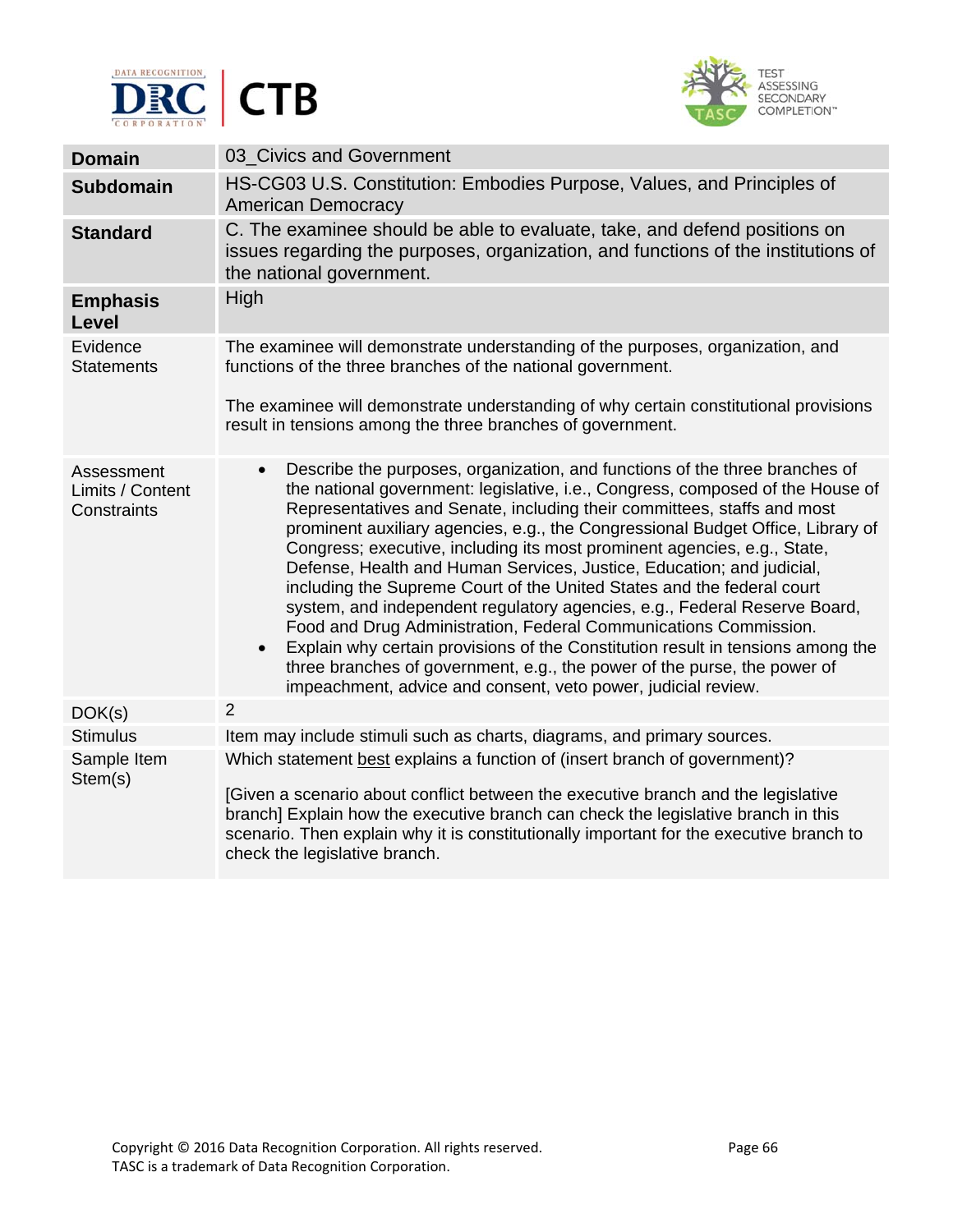



| <b>Domain</b>                                 | 03 Civics and Government                                                                                                                                                                                                                                                                                                                         |
|-----------------------------------------------|--------------------------------------------------------------------------------------------------------------------------------------------------------------------------------------------------------------------------------------------------------------------------------------------------------------------------------------------------|
| <b>Subdomain</b>                              | HS-CG03 U.S. Constitution: Embodies Purpose, Values, and Principles of<br><b>American Democracy</b>                                                                                                                                                                                                                                              |
| <b>Standard</b>                               | D. The examinee should be able to evaluate, take, and defend positions on<br>issues regarding the relationships between state and local governments and<br>citizen access to those governments. The examinee should also be able to<br>identify the major responsibilities of their state and local governments.                                 |
| <b>Emphasis</b><br>Level                      | High                                                                                                                                                                                                                                                                                                                                             |
| Evidence<br><b>Statements</b>                 | The examinee will demonstrate understanding of the limits the Constitution places on<br>state powers.                                                                                                                                                                                                                                            |
|                                               | The examinee will demonstrate understanding of the limits the Constitution places on<br>national powers.                                                                                                                                                                                                                                         |
|                                               | The examinee will demonstrate understanding of the powers reserved for national<br>governments.                                                                                                                                                                                                                                                  |
|                                               | The examinee will demonstrate understanding of the responsibilities assigned to state<br>and local governments.                                                                                                                                                                                                                                  |
| Assessment<br>Limits / Content<br>Constraints | Describe the limits the United States Constitution places on the powers of the<br>$\bullet$<br>states, e.g., coining money, prohibitions against impairing interstate commerce,<br>making treaties with foreign governments, restrictions imposed by the<br>Fourteenth Amendment and the Bill of Rights through the process of<br>incorporation. |
|                                               | Describe the limits the United States Constitution places on the powers of the<br>$\bullet$<br>national government over state governments, e.g., the national government<br>cannot abolish a state, the Tenth Amendment to the Constitution reserves<br>certain powers to the states.                                                            |
|                                               | Identify powers most commonly associated with state governments (reserved<br>$\bullet$<br>powers and concurrent powers.                                                                                                                                                                                                                          |
|                                               | Identify the major responsibilities of state and local governments, and explain<br>$\bullet$<br>how those governments affect citizens' lives.                                                                                                                                                                                                    |
| DOK(s)                                        | 1, 2                                                                                                                                                                                                                                                                                                                                             |
| <b>Stimulus</b>                               | Item may include stimuli such as excerpts from Article I, Section 8, of the U.S.<br>Constitution, the Bill of Rights, and the Fourteenth Amendment, as well as tables<br>indicating which level of government has which powers.                                                                                                                  |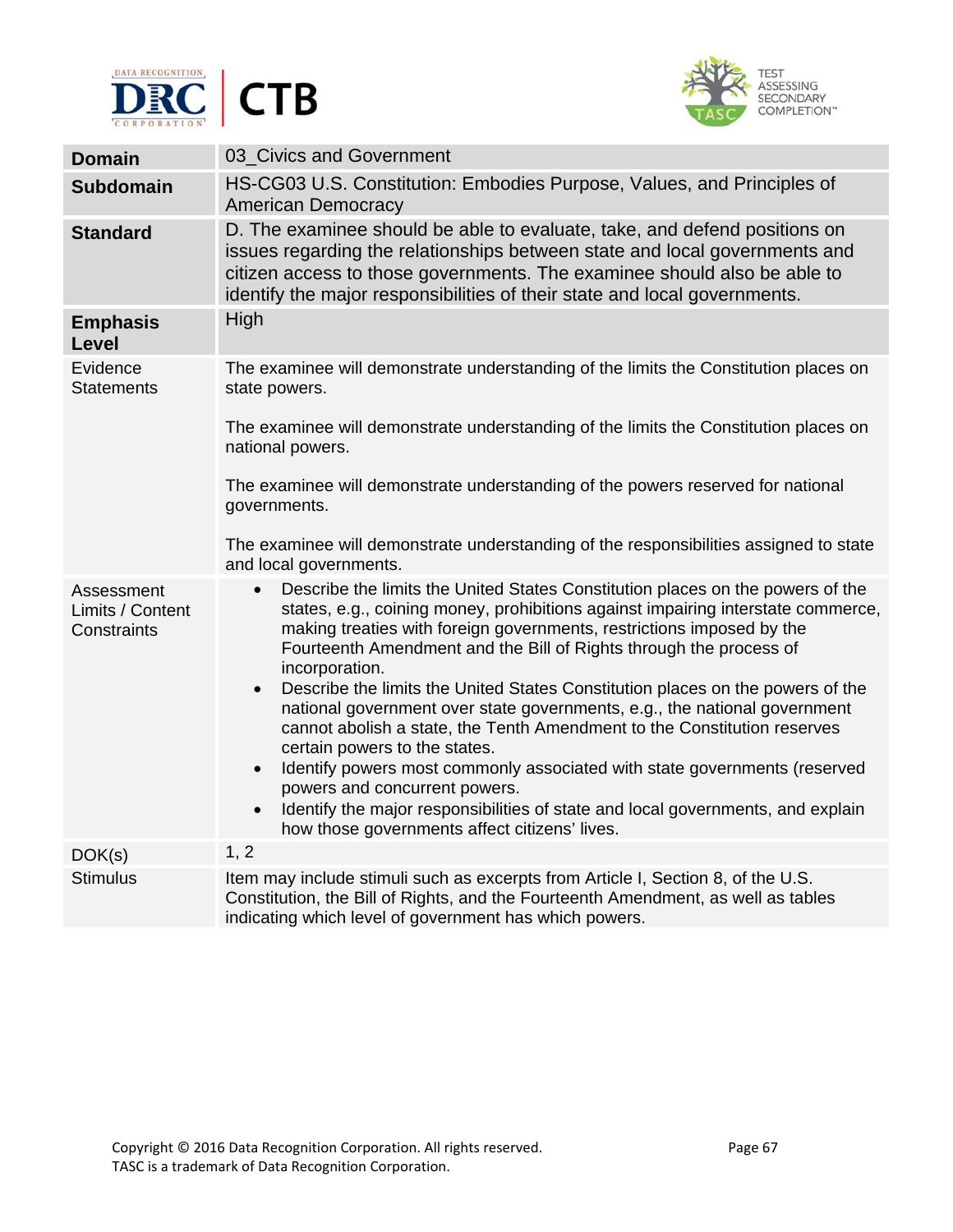



Sample Item Stem(s) Which statement describes why there are limits on state powers? Identify and describe two limits the Constitution of the United States places on the powers of the states. [Given an introductory statement about reserved powers] Identify one power reserved for the state governments. Then explain why it is important for states to have reserved powers.

## **Sample Item**

Read the information in the box. Then answer the question.

The powers not delegated to the United States by the Constitution, nor prohibited by it to the States, are reserved to the States respectively, or to the people. —Tenth Amendment to the United States Constitution

Which of these describes why the Tenth Amendment was added to the United States Constitution?

- A. to restrict state power over the people
- B. to limit the power of the federal government
- C. to allow citizens to participate in a direct democracy during local elections
- D. to allow states to invalidate federal laws that they felt were unconstitutional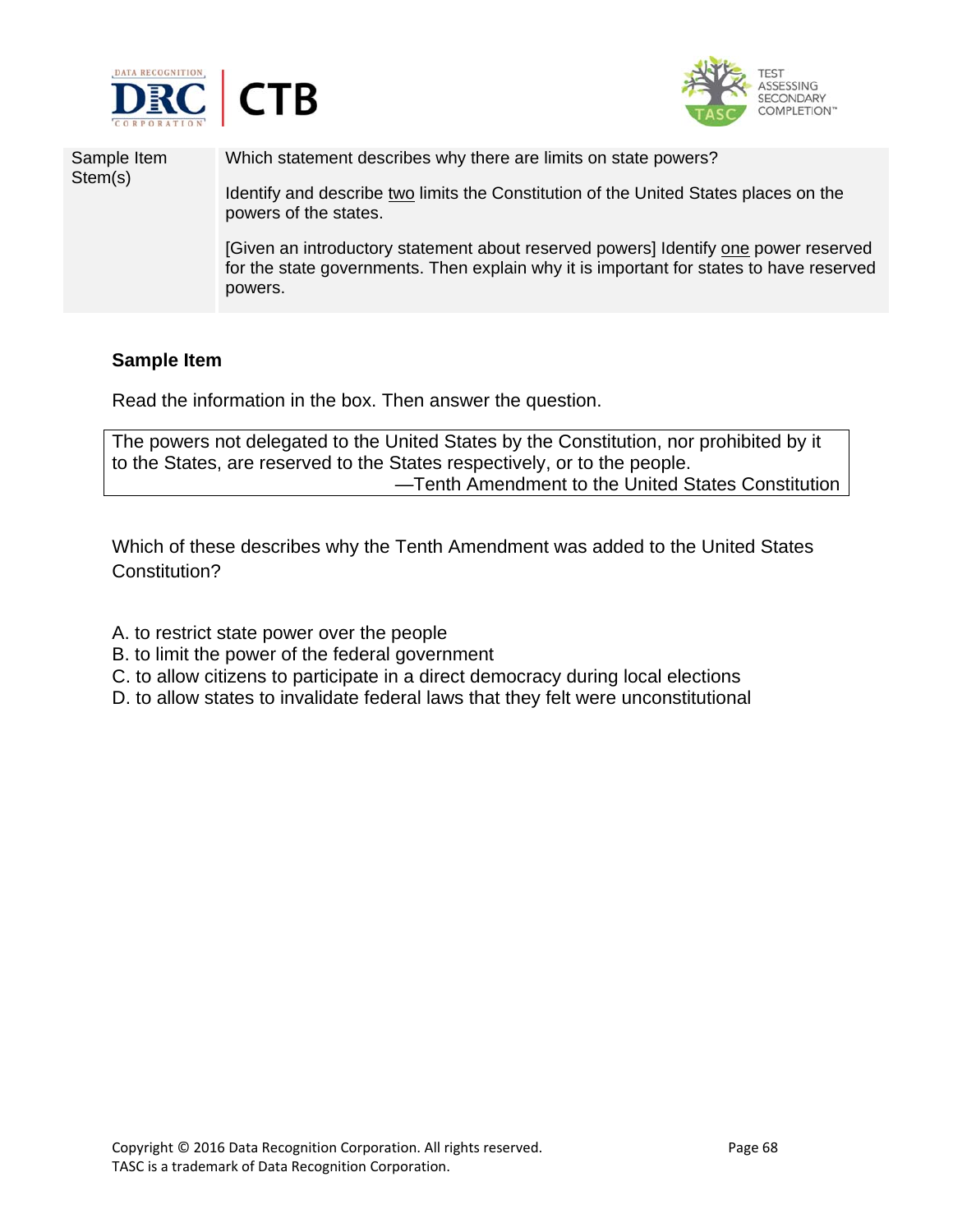



| <b>Domain</b>                                 | 03_Civics and Government                                                                                                                                                                                                                                                                                                                                                                                                                                                                                                                                                                                                                                                                                                                                        |
|-----------------------------------------------|-----------------------------------------------------------------------------------------------------------------------------------------------------------------------------------------------------------------------------------------------------------------------------------------------------------------------------------------------------------------------------------------------------------------------------------------------------------------------------------------------------------------------------------------------------------------------------------------------------------------------------------------------------------------------------------------------------------------------------------------------------------------|
| <b>Subdomain</b>                              | HS-CG03 U.S. Constitution: Embodies Purpose, Values, and Principles of<br><b>American Democracy</b>                                                                                                                                                                                                                                                                                                                                                                                                                                                                                                                                                                                                                                                             |
| <b>Standard</b>                               | E. The examinee should be able to evaluate, take, and defend positions on the<br>role and importance of law in the American political system.                                                                                                                                                                                                                                                                                                                                                                                                                                                                                                                                                                                                                   |
| <b>Emphasis</b><br><b>Level</b>               | <b>High</b>                                                                                                                                                                                                                                                                                                                                                                                                                                                                                                                                                                                                                                                                                                                                                     |
| Evidence<br><b>Statements</b>                 | The examinee will demonstrate understanding of historical and contemporary events<br>and practices that illustrate the rule of law.                                                                                                                                                                                                                                                                                                                                                                                                                                                                                                                                                                                                                             |
|                                               | The examinee will demonstrate understanding of how individual rights are protected<br>by the judicial process.                                                                                                                                                                                                                                                                                                                                                                                                                                                                                                                                                                                                                                                  |
| Assessment<br>Limits / Content<br>Constraints | Describe historical and contemporary events and practices that illustrate the<br>$\bullet$<br>central place of the rule of law, e.g., events (U.S. Supreme Court cases such<br>as Marbury v. Madison, Brown v. Board of Education, U.S. v. Nixon), and<br>practices (submitting bills to legal counsel to insure congressional compliance<br>with constitutional limitations, higher court review of lower court compliance<br>with the law, executive branch compliance with laws enacted by Congress).<br>Explain how the individual's rights to life, liberty, and property are protected by<br>$\bullet$<br>the trial and appellate levels of the judicial process and by the principal<br>varieties of law, i.e., constitutional, criminal, and civil law. |
| DOK(s)                                        | 2, 3                                                                                                                                                                                                                                                                                                                                                                                                                                                                                                                                                                                                                                                                                                                                                            |
| <b>Stimulus</b>                               | Items will provide examinees with the definition of the rule of law. Item may include<br>additional stimuli such as political cartoons, descriptions of landmark Supreme Court<br>decisions, and scenarios.                                                                                                                                                                                                                                                                                                                                                                                                                                                                                                                                                     |
| Sample Item<br>Stem(s)                        | Which scenario describes an example of the rule of law in action?                                                                                                                                                                                                                                                                                                                                                                                                                                                                                                                                                                                                                                                                                               |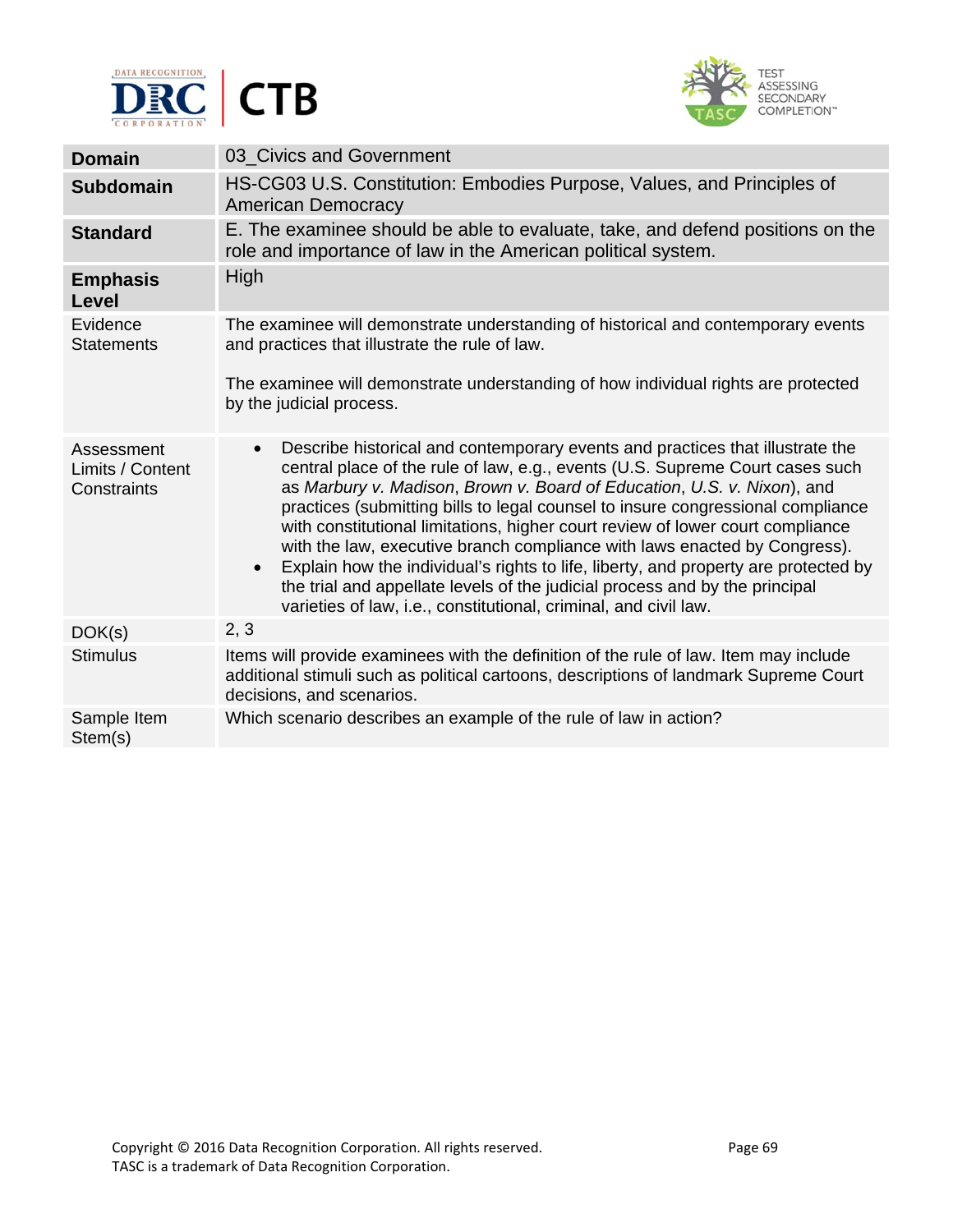



| <b>Domain</b>                                 | 03 Civics and Government                                                                                                                                                                                                                                                                                      |
|-----------------------------------------------|---------------------------------------------------------------------------------------------------------------------------------------------------------------------------------------------------------------------------------------------------------------------------------------------------------------|
| <b>Subdomain</b>                              | HS-CG03 U.S. Constitution: Embodies Purpose, Values, and Principles of<br>American Democracy                                                                                                                                                                                                                  |
| <b>Standard</b>                               | F. The examinee should be able to evaluate, take, and defend positions on<br>current issues regarding the judicial protection of individual rights.                                                                                                                                                           |
| <b>Emphasis</b><br>Level                      | High                                                                                                                                                                                                                                                                                                          |
| Evidence<br><b>Statements</b>                 | The examinee will demonstrate understanding of the importance of the right to due<br>process of law for individuals accused of crimes.                                                                                                                                                                        |
| Assessment<br>Limits / Content<br>Constraints | Explain the importance of the right to due process of law for individuals<br>$\bullet$<br>accused of crimes, e.g., habeas corpus, presumption of innocence, impartial<br>tribunal, trial by jury, right to counsel, right against self-incrimination, protection<br>against double jeopardy, right of appeal. |
| DOK(s)                                        | 2                                                                                                                                                                                                                                                                                                             |
| <b>Stimulus</b>                               | Items will provide examinees with the definition of due process. Item may include<br>additional stimuli such as primary sources and scenarios.                                                                                                                                                                |
| Sample Item<br>Stem(s)                        | Identify three rights of an individual accused of a crime. Select three answers.                                                                                                                                                                                                                              |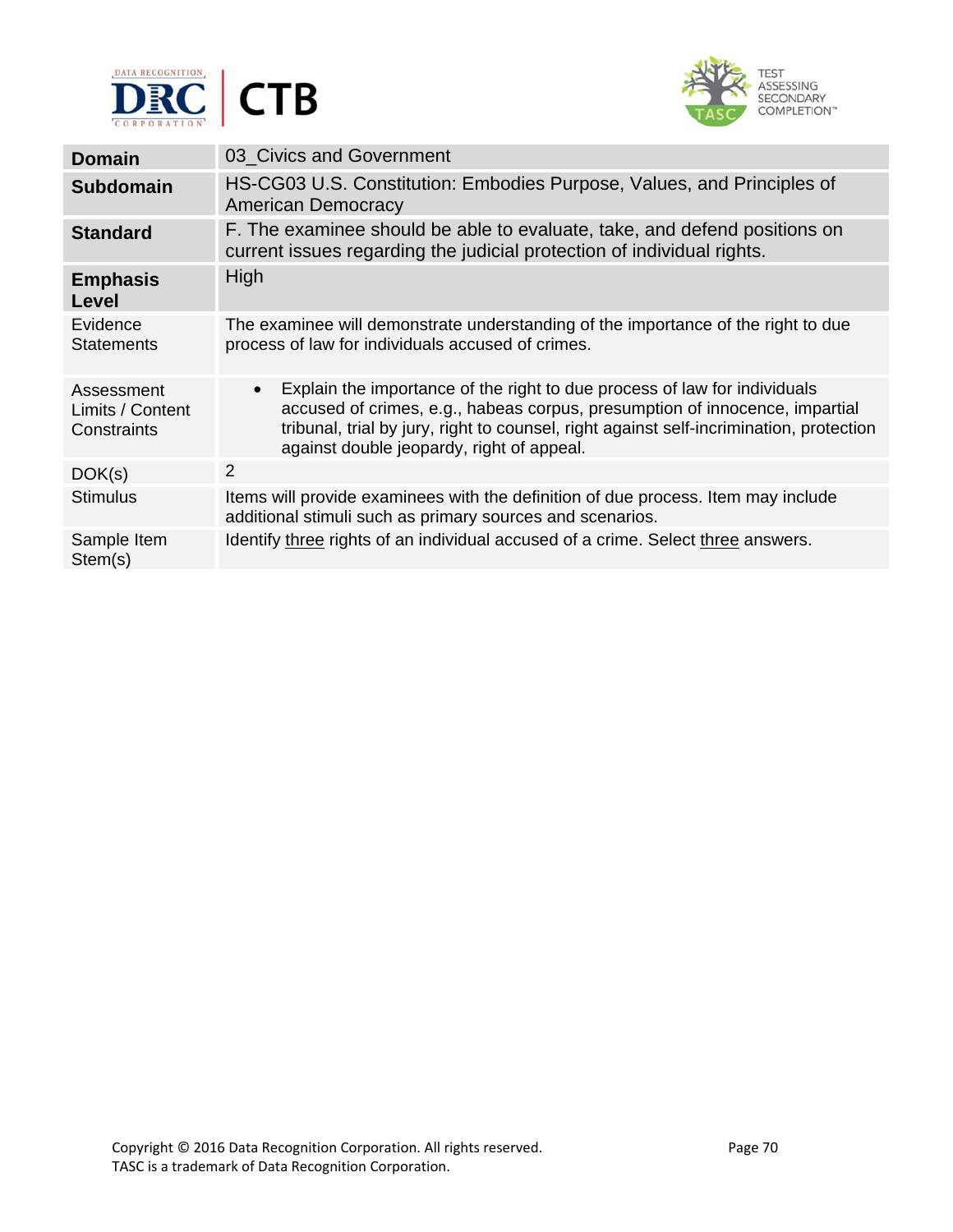



| <b>Domain</b>                                 | 03 Civics and Government                                                                                                                                                                                                                                                                                                                                                                                                        |
|-----------------------------------------------|---------------------------------------------------------------------------------------------------------------------------------------------------------------------------------------------------------------------------------------------------------------------------------------------------------------------------------------------------------------------------------------------------------------------------------|
| <b>Subdomain</b>                              | HS-CG03 U.S. Constitution: Embodies Purpose, Values, and Principles of<br><b>American Democracy</b>                                                                                                                                                                                                                                                                                                                             |
| <b>Standard</b>                               | G. The examinee should be able to evaluate, take, and defend positions about<br>how the public agenda is set.                                                                                                                                                                                                                                                                                                                   |
| <b>Emphasis</b><br>Level                      | High                                                                                                                                                                                                                                                                                                                                                                                                                            |
| Evidence<br><b>Statements</b>                 | The examinee will demonstrate understanding of ways in which the public agenda is<br>shaped by groups and individuals.                                                                                                                                                                                                                                                                                                          |
|                                               | The examinee will demonstrate understanding of ways in which individual citizens help<br>shape the public agenda.                                                                                                                                                                                                                                                                                                               |
| Assessment<br>Limits / Content<br>Constraints | Describe how the public agenda is shaped by political leaders, political<br>$\bullet$<br>institutions, political parties, interest groups, the media, and individual citizens.<br>Explain how individuals can help to shape the public agenda, e.g., by joining<br>$\bullet$<br>interest groups or political parties, by making presentations at public meetings,<br>by writing letters to newspapers and government officials. |
| DOK(s)                                        | 2                                                                                                                                                                                                                                                                                                                                                                                                                               |
| <b>Stimulus</b>                               | Item may include stimuli such as scenarios.                                                                                                                                                                                                                                                                                                                                                                                     |
| Sample Item<br>Stem(s)                        | Identify three ways individuals can shape the public agenda. Select three answers.                                                                                                                                                                                                                                                                                                                                              |
|                                               | Which statement best explains how the media influences public policy?                                                                                                                                                                                                                                                                                                                                                           |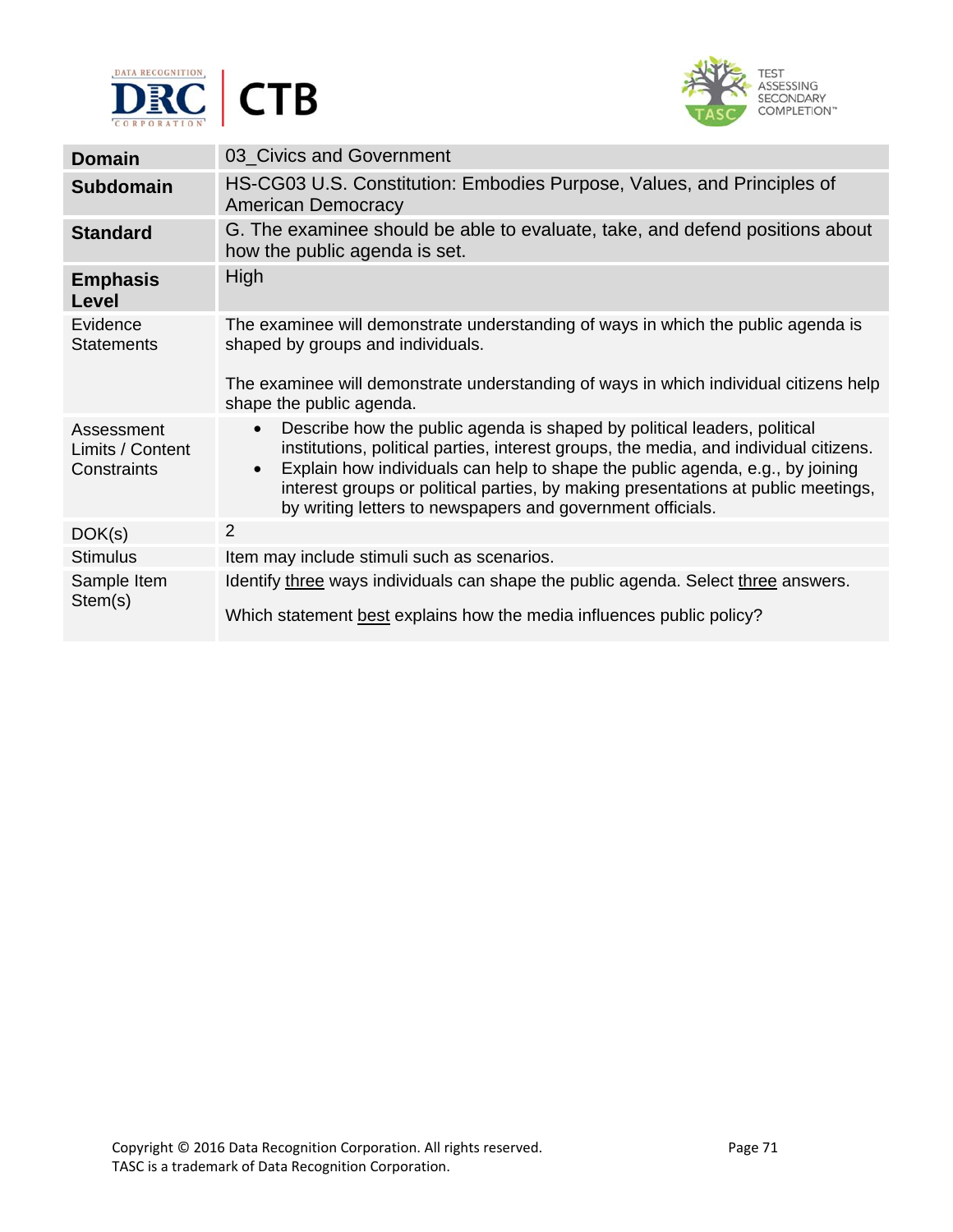



| <b>Domain</b>                                 | 03_Civics and Government                                                                                                                                                                                                                                                                   |
|-----------------------------------------------|--------------------------------------------------------------------------------------------------------------------------------------------------------------------------------------------------------------------------------------------------------------------------------------------|
| <b>Subdomain</b>                              | HS-CG03 U.S. Constitution: Embodies Purpose, Values, and Principles of<br><b>American Democracy</b>                                                                                                                                                                                        |
| <b>Standard</b>                               | H. The examinee should be able to evaluate, take, and defend positions about<br>the role of public opinion in American politics.                                                                                                                                                           |
| <b>Emphasis</b><br>Level                      | High                                                                                                                                                                                                                                                                                       |
| Evidence<br><b>Statements</b>                 | The examinee will demonstrate understanding of ways in which the media and<br>government influence public opinion.                                                                                                                                                                         |
| Assessment<br>Limits / Content<br>Constraints | Describe ways that government and the media influence public opinion.<br>$\bullet$                                                                                                                                                                                                         |
| DOK(s)                                        | 2, 3                                                                                                                                                                                                                                                                                       |
| <b>Stimulus</b>                               | Item may include stimuli such as primary sources and scenarios.                                                                                                                                                                                                                            |
| Sample Item<br>Stem(s)                        | Which statement describes an example of a way in which the media may influence<br>public opinion?                                                                                                                                                                                          |
|                                               | [Given a scenario about the media influencing public opinion on a political issue]<br>Explain how the media may influence public opinion on the issue described in the<br>scenario. Then explain how the media affecting public opinion on a policy issue could<br>have a negative effect. |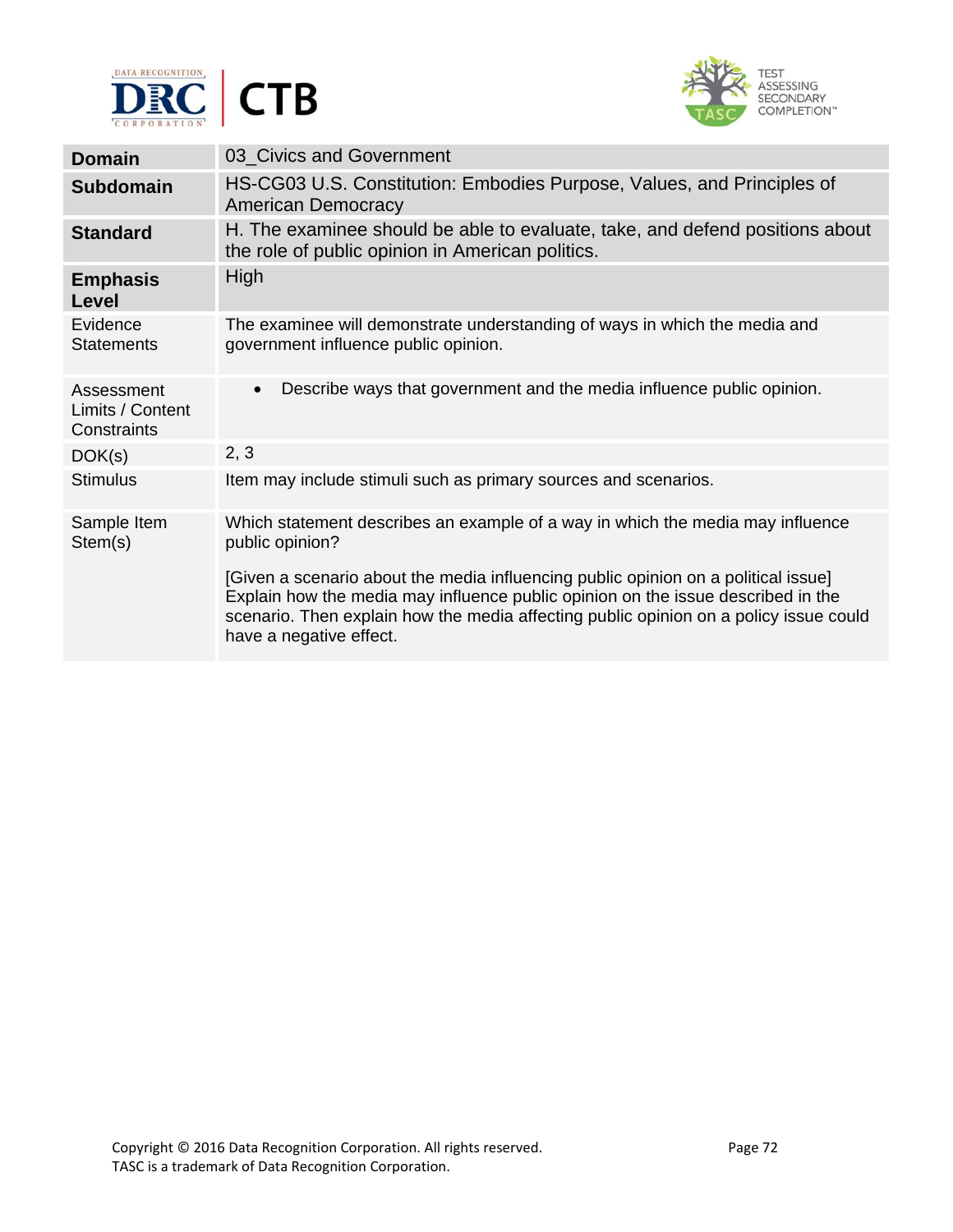



| <b>Domain</b>                                 | 03 Civics and Government                                                                                                                                                                                                                                                                                                                                                                                                                                                                                                                                                                                                                                                                                                                                                                                                    |
|-----------------------------------------------|-----------------------------------------------------------------------------------------------------------------------------------------------------------------------------------------------------------------------------------------------------------------------------------------------------------------------------------------------------------------------------------------------------------------------------------------------------------------------------------------------------------------------------------------------------------------------------------------------------------------------------------------------------------------------------------------------------------------------------------------------------------------------------------------------------------------------------|
| <b>Subdomain</b>                              | HS-CG03 U.S. Constitution: Embodies Purpose, Values, and Principles of<br><b>American Democracy</b>                                                                                                                                                                                                                                                                                                                                                                                                                                                                                                                                                                                                                                                                                                                         |
| <b>Standard</b>                               | I. The examinee should be able to evaluate, take, and defend positions on the<br>influence of the media on American political life.                                                                                                                                                                                                                                                                                                                                                                                                                                                                                                                                                                                                                                                                                         |
| <b>Emphasis</b><br>Level                      | High                                                                                                                                                                                                                                                                                                                                                                                                                                                                                                                                                                                                                                                                                                                                                                                                                        |
| Evidence<br><b>Statements</b>                 | The examinee will demonstrate understanding of the role the media plays in American<br>politics.                                                                                                                                                                                                                                                                                                                                                                                                                                                                                                                                                                                                                                                                                                                            |
|                                               | The examinee will demonstrate understanding of how national, state, and local<br>officials use the media to communicate with citizens.                                                                                                                                                                                                                                                                                                                                                                                                                                                                                                                                                                                                                                                                                      |
|                                               | The examinee will demonstrate understanding of how to evaluate historical and<br>contemorary political communication using criteria such as logical validity, factual<br>accuracy, emotional appeal, distorted evidence, and appeals to bias or prejudice.                                                                                                                                                                                                                                                                                                                                                                                                                                                                                                                                                                  |
| Assessment<br>Limits / Content<br>Constraints | Describe the role of television, radio, the press, newsletters, and emerging<br>$\bullet$<br>means of communication in American politics.<br>Explain how Congress, the president, and state and local public officials use<br>$\bullet$<br>the media to communicate with the citizenry.<br>Evaluate historical and contemporary political communication using such<br>$\bullet$<br>criteria as logical validity, factual accuracy, emotional appeal, distorted<br>evidence, appeals to bias or prejudice, e.g., speeches such as Lincoln's<br>"House Divided," Sojourner Truth's "Ain't I a Woman?," Chief Joseph's "I Shall<br>Fight No More Forever," Roosevelt's "Four Freedoms," Martin Luther King Jr.'s<br>"I Have a Dream"; government wartime information programs; campaign<br>advertisements; political cartoons. |
| DOK(s)                                        | 2, 3                                                                                                                                                                                                                                                                                                                                                                                                                                                                                                                                                                                                                                                                                                                                                                                                                        |
| <b>Stimulus</b>                               | Item may include stimuli such as primary sources such as those listed in the<br>assessment limits and scenarios.                                                                                                                                                                                                                                                                                                                                                                                                                                                                                                                                                                                                                                                                                                            |
| Sample Item<br>Stem(s)                        | Which of these is one way Congress uses the media to communicate with citizens?<br>Explain two ways in which the president uses the media to communicate with citizens.                                                                                                                                                                                                                                                                                                                                                                                                                                                                                                                                                                                                                                                     |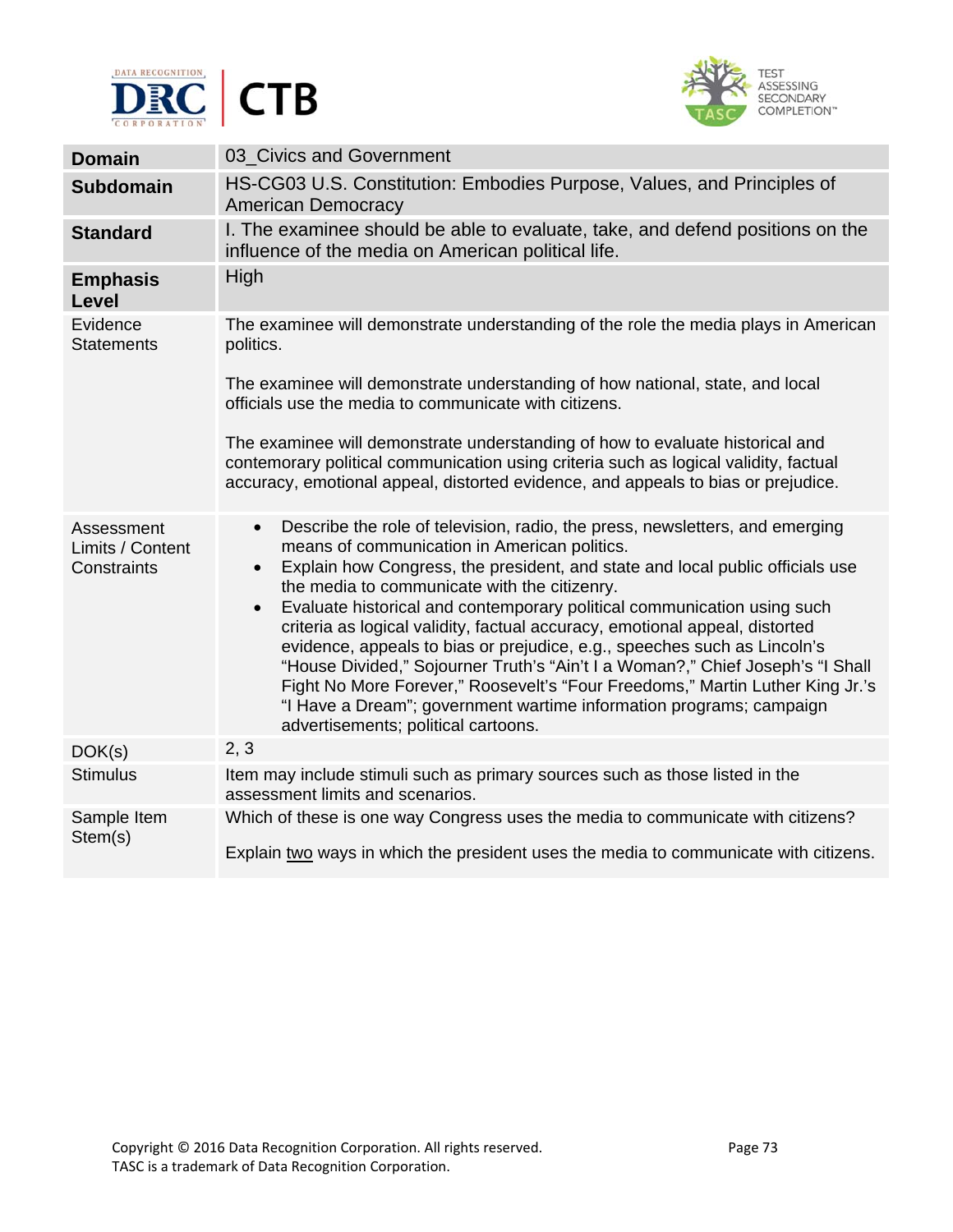



T,

| <b>Domain</b>                                 | 03_Civics and Government                                                                                                                                                                                                                                                                                                                                                                                                                                                                                                                      |
|-----------------------------------------------|-----------------------------------------------------------------------------------------------------------------------------------------------------------------------------------------------------------------------------------------------------------------------------------------------------------------------------------------------------------------------------------------------------------------------------------------------------------------------------------------------------------------------------------------------|
| <b>Subdomain</b>                              | HS-CG03 U.S. Constitution: Embodies Purpose, Values, and Principles of<br><b>American Democracy</b>                                                                                                                                                                                                                                                                                                                                                                                                                                           |
| <b>Standard</b>                               | J. The examinee should be able to evaluate, take, and defend positions about<br>the roles of political parties, campaigns, and elections in American politics.                                                                                                                                                                                                                                                                                                                                                                                |
| <b>Emphasis</b><br>Level                      | High                                                                                                                                                                                                                                                                                                                                                                                                                                                                                                                                          |
| Evidence<br><b>Statements</b>                 | The examinee will demonstrate understanding of the origins and development of the<br>two-party political system in the United States.                                                                                                                                                                                                                                                                                                                                                                                                         |
|                                               | The examinee will demonstrate understanding of the role of political parties in the<br><b>United States.</b>                                                                                                                                                                                                                                                                                                                                                                                                                                  |
|                                               | The examinee will demonstrate understanding of why political parties in the United<br>States are weaker today than at times in the past.                                                                                                                                                                                                                                                                                                                                                                                                      |
|                                               | The examinee will demonstrate understanding of the various types of elections.                                                                                                                                                                                                                                                                                                                                                                                                                                                                |
| Assessment<br>Limits / Content<br>Constraints | Describe the origins and development of the two-party system in the United<br>$\bullet$<br>States.<br>Describe the role of political parties in channeling public opinion, allowing<br>$\bullet$<br>people to act jointly, nominating candidates, conducting campaigns, and<br>training future leaders.<br>Explain why political parties in the United States are weaker today than they<br>$\bullet$<br>have been at some times in the past.<br>Describe varied types of elections, e.g., primary and general, local and state,<br>$\bullet$ |
|                                               | congressional and presidential, initiative, referendum, recall.<br>2, 3                                                                                                                                                                                                                                                                                                                                                                                                                                                                       |
| DOK(s)                                        |                                                                                                                                                                                                                                                                                                                                                                                                                                                                                                                                               |
| <b>Stimulus</b>                               | Item may include stimuli such as a scenario in which a political party is channeling<br>public opinion, primary and secondary sources, and tables.                                                                                                                                                                                                                                                                                                                                                                                            |
| Sample Item<br>Stem(s)                        | Which statement best explains why political parties in the United States are weaker<br>today than they have been at some times in the past?                                                                                                                                                                                                                                                                                                                                                                                                   |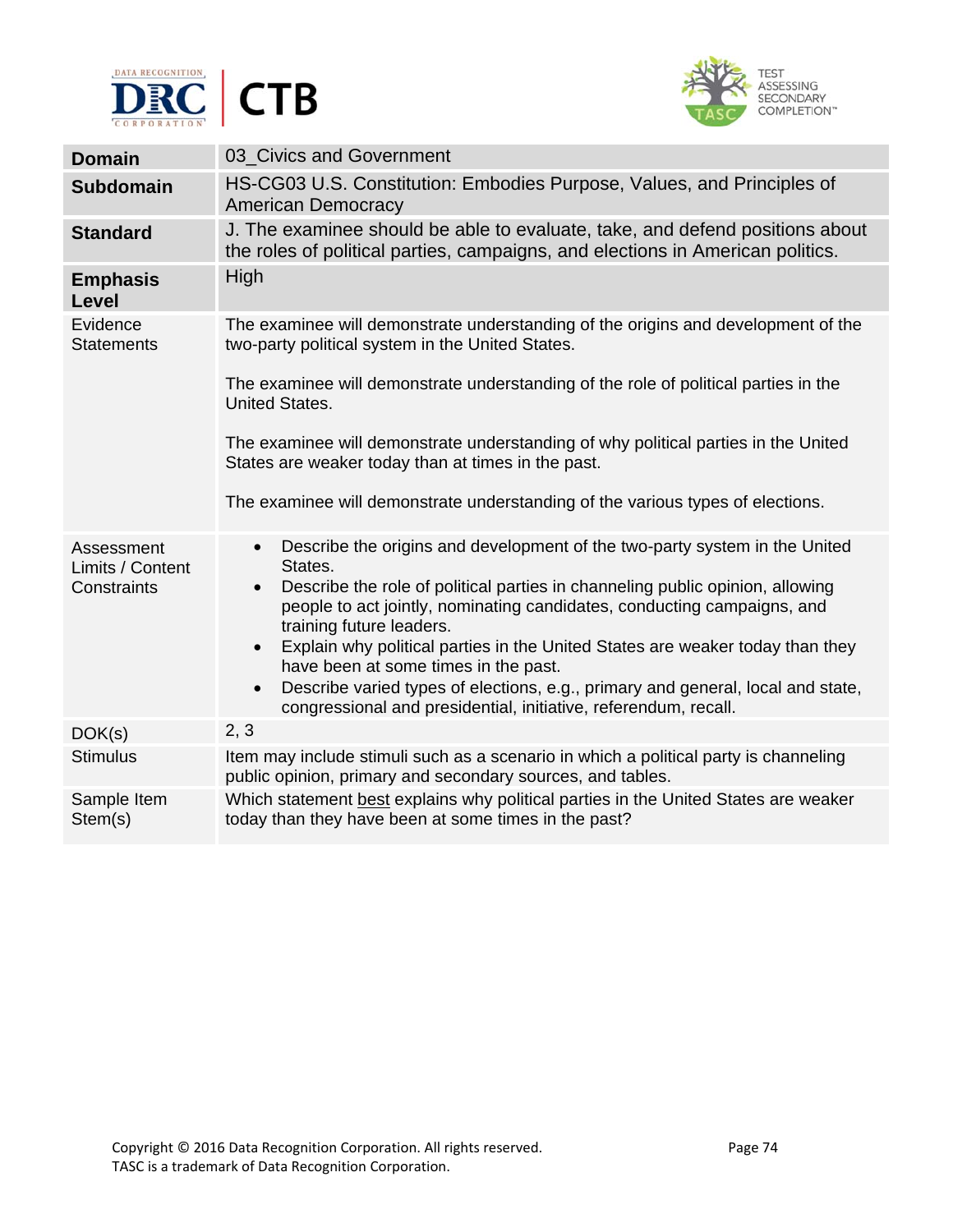



In the United States, eligible voters cast ballots in a number of different types of elections. Which scenario describes an individual voting in a primary election?

- A. A woman votes for candidates to fill a variety of public offices.
- B. A woman votes on whether to remove a public official from office.
- C. A woman votes on a proposed law that was suggested by voters in a voter petition drive.
- D. A woman votes for a slate of candidates who will represent her political party in an upcoming election.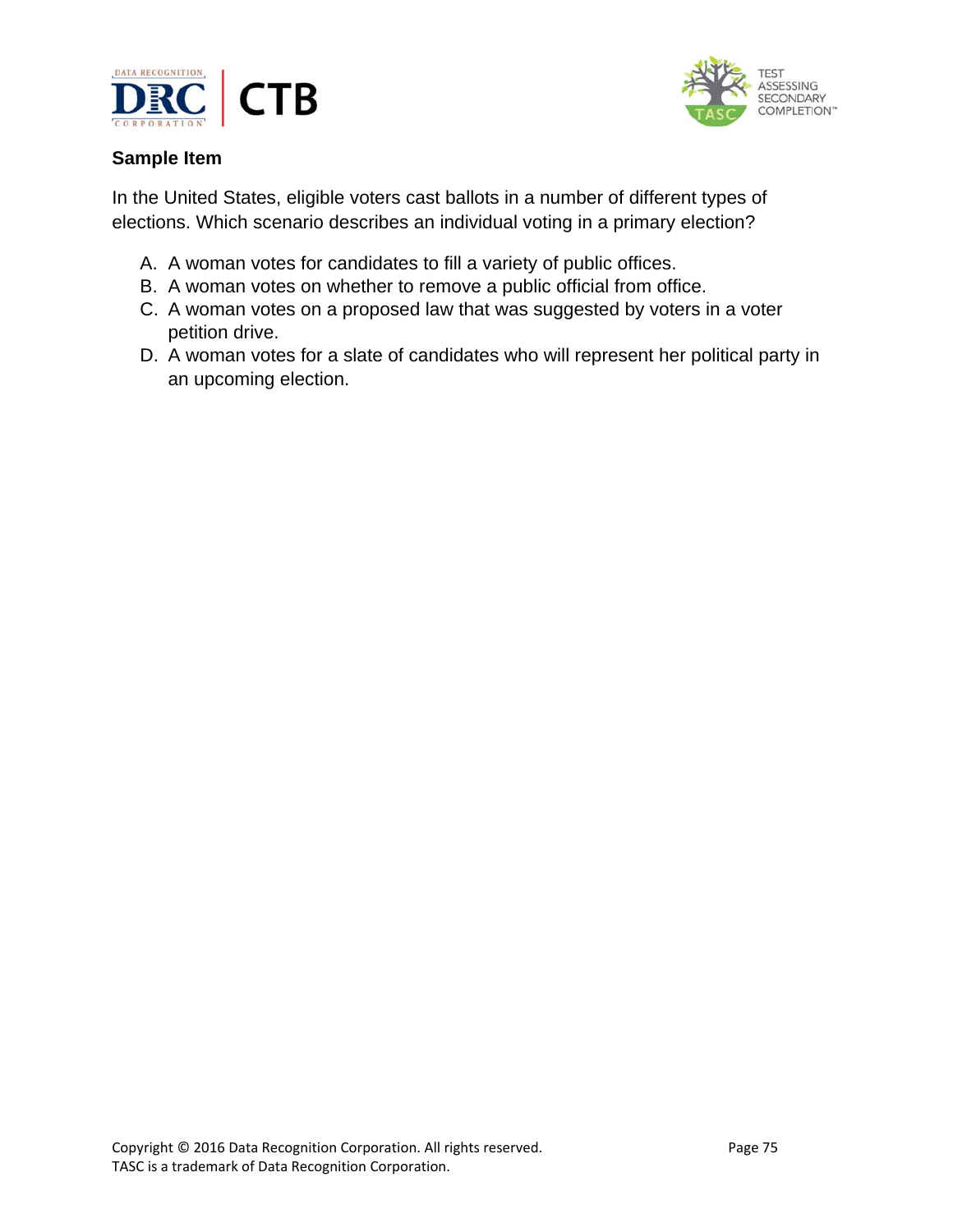



| <b>Domain</b>                                 | 03 Civics and Government                                                                                                                                                                                                                                                                                                                                                                        |
|-----------------------------------------------|-------------------------------------------------------------------------------------------------------------------------------------------------------------------------------------------------------------------------------------------------------------------------------------------------------------------------------------------------------------------------------------------------|
| <b>Subdomain</b>                              | HS-CG03 U.S. Constitution: Embodies Purpose, Values, and Principles of<br><b>American Democracy</b>                                                                                                                                                                                                                                                                                             |
| <b>Standard</b>                               | K. The examinee should be able to evaluate, take, and defend positions about<br>the formation and implementation of public policy.                                                                                                                                                                                                                                                              |
| <b>Emphasis</b><br>Level                      | High                                                                                                                                                                                                                                                                                                                                                                                            |
| Evidence<br><b>Statements</b>                 | The examinee will demonstrate understanding of a current public policy issue at the<br>local, state, or national level.                                                                                                                                                                                                                                                                         |
| Assessment<br>Limits / Content<br>Constraints | Describe a current issue of public policy at local, state, or national level, and<br>$\bullet$<br>identify the major groups interested in that issue and explain their positions;<br>identify the points at which citizens can monitor or influence the process of<br>public policy formation; explain the processes by which public policy<br>concerning that issue is formed and carried out. |
| DOK(s)                                        | 2, 3                                                                                                                                                                                                                                                                                                                                                                                            |
| <b>Stimulus</b>                               | Item may include stimuli such as diagrams, flow charts, and mock newspaper articles.                                                                                                                                                                                                                                                                                                            |
| Sample Item<br>Stem(s)                        | [Given a newspaper article about a public policy] Based on the newspaper article, at<br>what point would citizens be most likely to influence public policy formation?                                                                                                                                                                                                                          |
|                                               | [Given a scenario about a public policy issue] Explain two ways citizens can influence<br>the development of the public policy in the scenario.                                                                                                                                                                                                                                                 |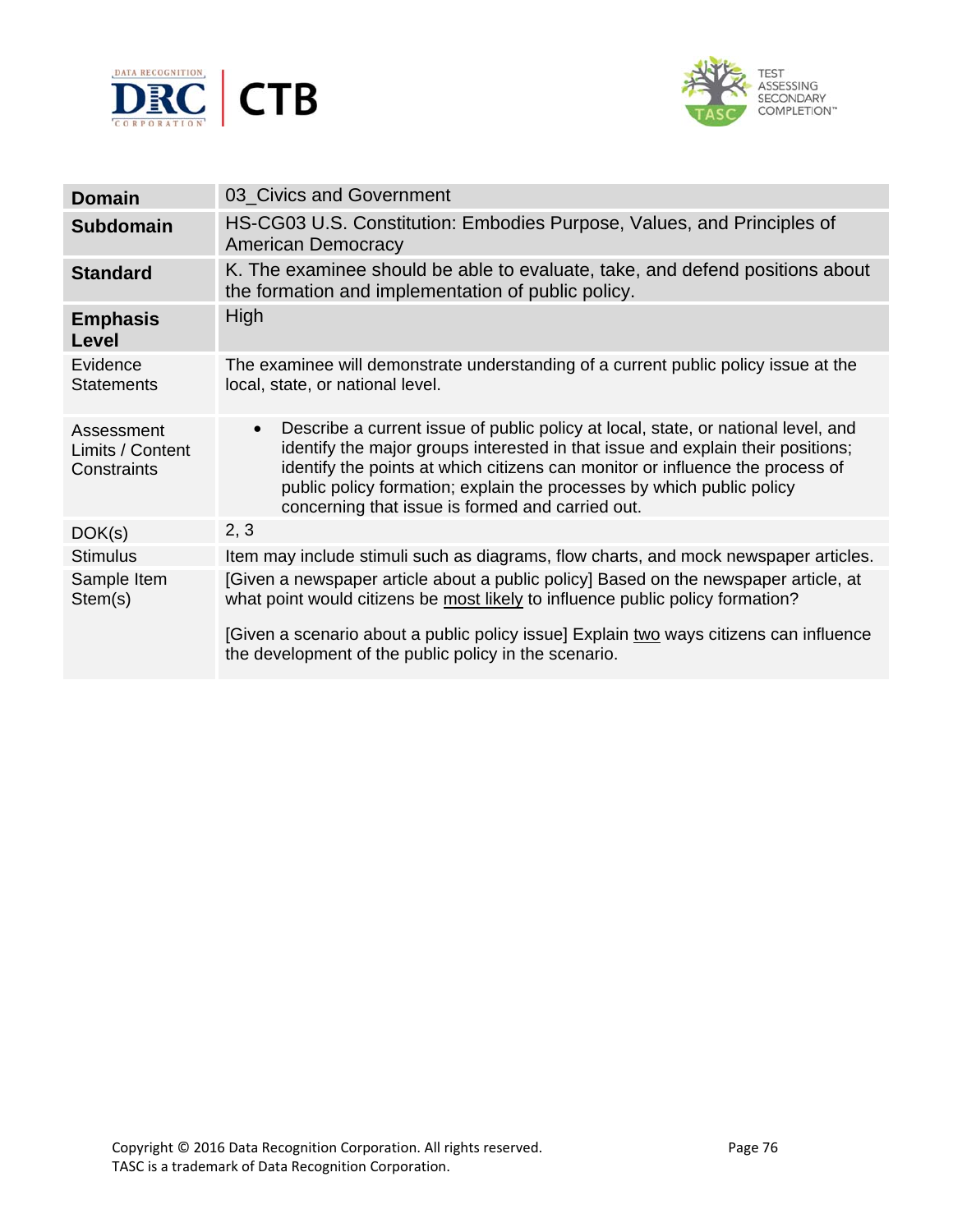



| <b>Domain</b>                                 | 03 Civics and Government                                                                                                                                                                                                                       |
|-----------------------------------------------|------------------------------------------------------------------------------------------------------------------------------------------------------------------------------------------------------------------------------------------------|
| <b>Subdomain</b>                              | HS-CG04 Relationship of the United States to Other Nations and to World<br><b>Affairs</b>                                                                                                                                                      |
| <b>Standard</b>                               | A. The examinee should be able to explain how nation-states interact with each<br>other.                                                                                                                                                       |
| <b>Emphasis</b><br>Level                      | Medium                                                                                                                                                                                                                                         |
| Evidence<br><b>Statements</b>                 | The examinee will demonstrate understanding of the most important means used by<br>nation-states to interact with one another.                                                                                                                 |
| Assessment<br>Limits / Content<br>Constraints | Describe the most important means nation-states use to interact with one<br>$\bullet$<br>another: trade, diplomacy, treaties, agreements, international law, economic<br>incentives and sanctions, and military force and the threat of force. |
| DOK(s)                                        | 2                                                                                                                                                                                                                                              |
| <b>Stimulus</b>                               | Item may include stimuli such as scenarios and primary sources.                                                                                                                                                                                |
| Sample Item<br>Stem(s)                        | Identify three methods used by nation-states to interact with one another. Select three<br>answers.<br>Which statement best explains why international law is important in how countries<br>interact with one another?                         |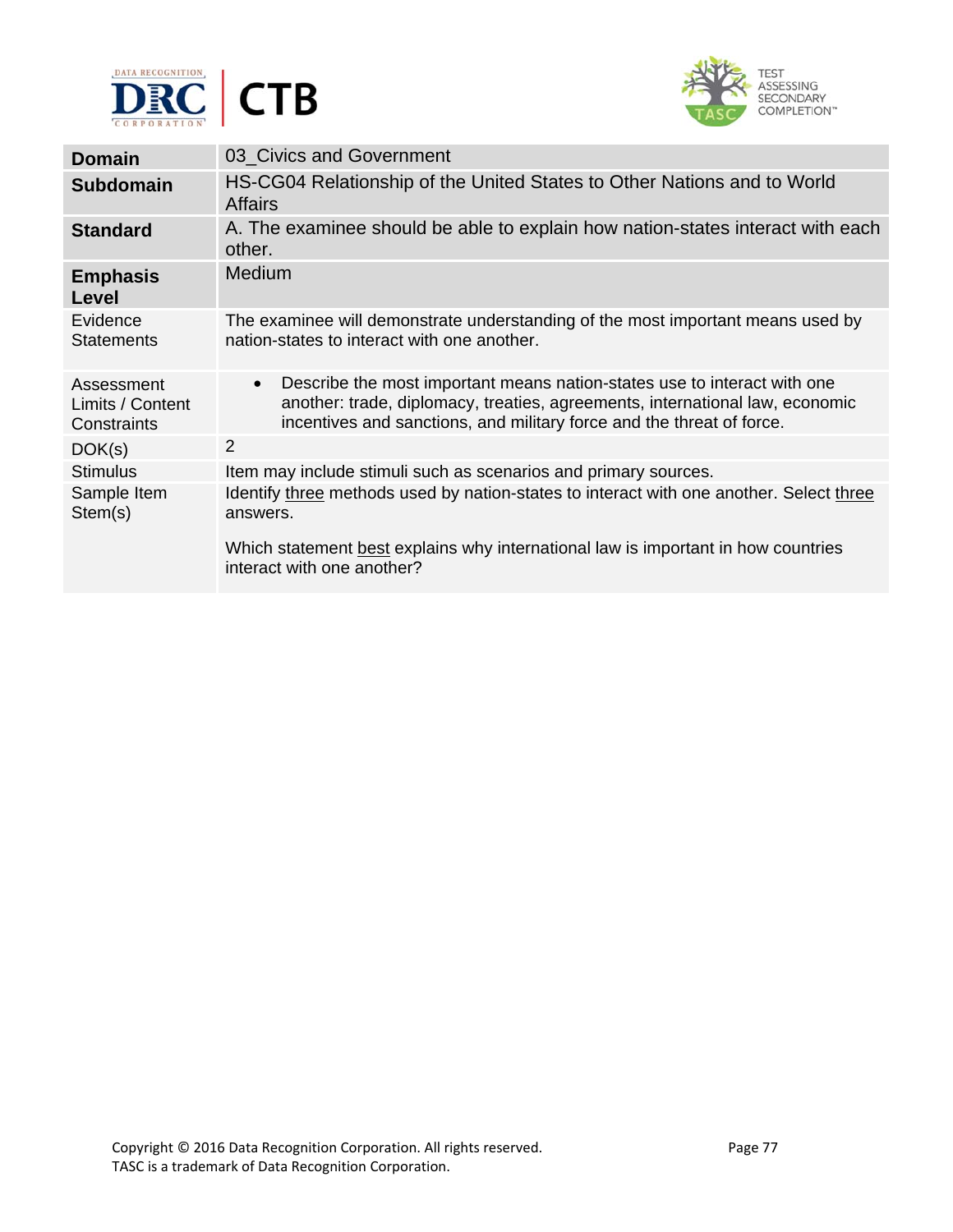



| <b>Domain</b>                                 | 03 Civics and Government                                                                                                                                                                                                                                                      |
|-----------------------------------------------|-------------------------------------------------------------------------------------------------------------------------------------------------------------------------------------------------------------------------------------------------------------------------------|
| <b>Subdomain</b>                              | HS-CG04 Relationship of the United States to Other Nations and to World<br><b>Affairs</b>                                                                                                                                                                                     |
| <b>Standard</b>                               | B. The examinee should be able to evaluate, take, and defend positions on the<br>purposes and functions of international organizations in the world today.                                                                                                                    |
| <b>Emphasis</b><br>Level                      | <b>Medium</b>                                                                                                                                                                                                                                                                 |
| Evidence<br><b>Statements</b>                 | The examinee will demonstrate understanding of the purposes and functions of major<br>governmental international organizations.                                                                                                                                               |
| Assessment<br>Limits / Content<br>Constraints | Describe the purposes and functions of the major governmental international<br>$\bullet$<br>organizations (e.g., United Nations, NATO, World Court, Organization of<br>American States), and identify which organization would most likely intervene<br>in various scenarios. |
| DOK(s)                                        | 2, 3                                                                                                                                                                                                                                                                          |
| <b>Stimulus</b>                               | Item may include stimuli such as a scenario in which a governmental international<br>organization would need to intervene; charters from the organizations listed in the<br>assessment limits; tables, lists, and mock newspaper articles.                                    |
| Sample Item<br>Stem(s)                        | Which of these organizations was formed to prevent a common threat?                                                                                                                                                                                                           |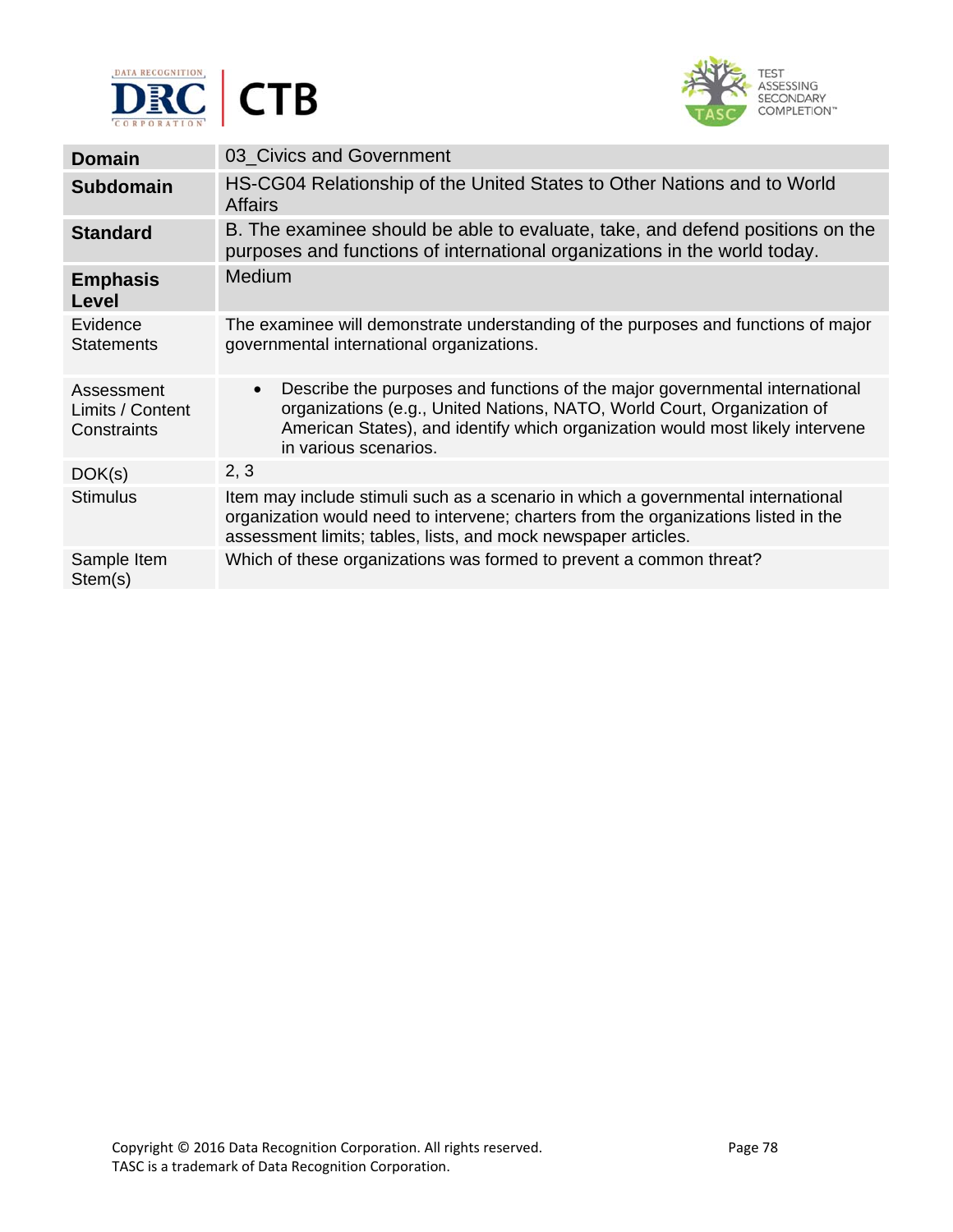



#### Look at the chart. Then answer the questions.

| Organization                                                   | <b>Functions</b>                                                                                                                                                                     |
|----------------------------------------------------------------|--------------------------------------------------------------------------------------------------------------------------------------------------------------------------------------|
| United Nations (UN)                                            | An international organization established to maintain global<br>peace and to promote social progress and human rights                                                                |
| North Atlantic Treaty<br>Organization (NATO)                   | A military and political alliance of countries in Europe and<br>North America formed to counter Soviet expansion by<br>agreeing to act together in the defense of all member nations |
| Organization of the<br>Petroleum Exporting<br>Countries (OPEC) | A group of mostly Arab nations that sell oil to other nations<br>and work together to regulate the price and supply of oil                                                           |
| European Union (EU)                                            | A group of European nations established to coordinate<br>monetary and economic policies                                                                                              |
| World Trade<br>Organization (WTO)                              | An international organization dealing with the rules of trade<br>among nations                                                                                                       |

### Which of these organizations was formed to prevent a common threat?

- A. NATO
- B. OPEC
- C. EU
- D. WTO

Which of these would be the best title for the chart?

- A. International Defense Organizations
- B. International Economic Organizations
- C. Examples of Ways Nations Cooperate
- D. Examples of Ways Nations Combat Poverty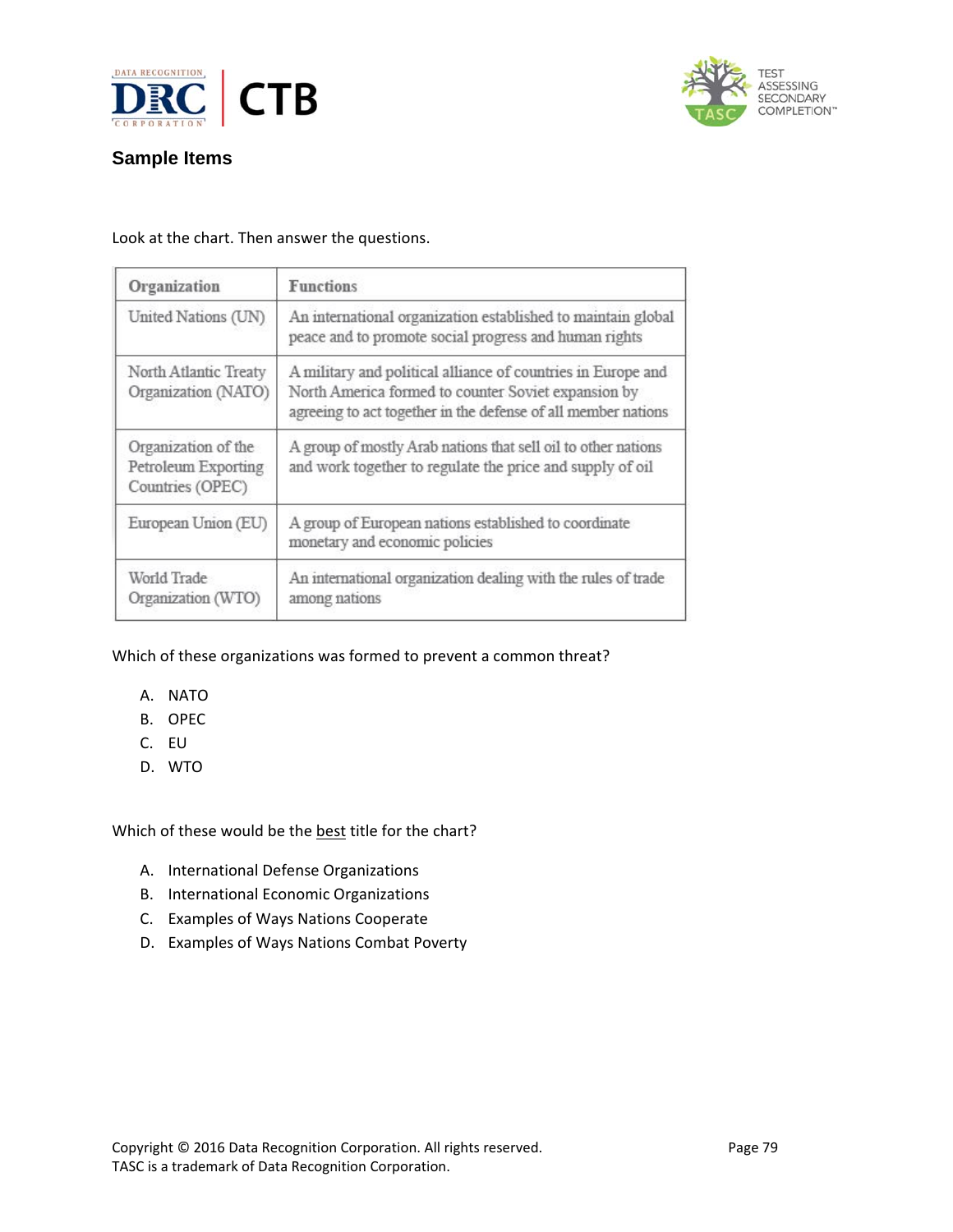



| <b>Domain</b>                                 | 03 Civics and Government                                                                                                                                                                                                                                             |
|-----------------------------------------------|----------------------------------------------------------------------------------------------------------------------------------------------------------------------------------------------------------------------------------------------------------------------|
| <b>Subdomain</b>                              | HS-CG04 Relationship of the United States to Other Nations and to World<br><b>Affairs</b>                                                                                                                                                                            |
| <b>Standard</b>                               | C. The examinee should be able to evaluate, take, and defend positions about<br>how United States foreign policy is made and the means by which it is carried<br>out.                                                                                                |
| <b>Emphasis</b><br><b>Level</b>               | Medium                                                                                                                                                                                                                                                               |
| Evidence<br><b>Statements</b>                 | The examinee will demonstrate understanding of the process by which United States<br>foreign policy is made.                                                                                                                                                         |
|                                               | The examinee will demonstrate understanding of how and why domestic politics may<br>impose constraints or obligations on the ways in which the United States acts in the<br>world.                                                                                   |
| Assessment<br>Limits / Content<br>Constraints | Describe the process by which United States foreign policy is made, including<br>$\bullet$<br>the roles of federal agencies, domestic interest groups, the public, and the<br>media.                                                                                 |
|                                               | Explain how and why domestic politics may impose constraints or obligations<br>$\bullet$<br>on the ways in which the United States acts in the world, e.g., long-standing<br>commitments to certain nations, lobbying efforts of domestic groups, economic<br>needs. |
| DOK(s)                                        | $\overline{2}$                                                                                                                                                                                                                                                       |
| <b>Stimulus</b>                               | Item may include stimuli such as primary and secondary sources.                                                                                                                                                                                                      |
| Sample Item<br>Stem(s)                        | Which of these is an example of domestic politics interfering with the ability of the<br>United States to act in the world?                                                                                                                                          |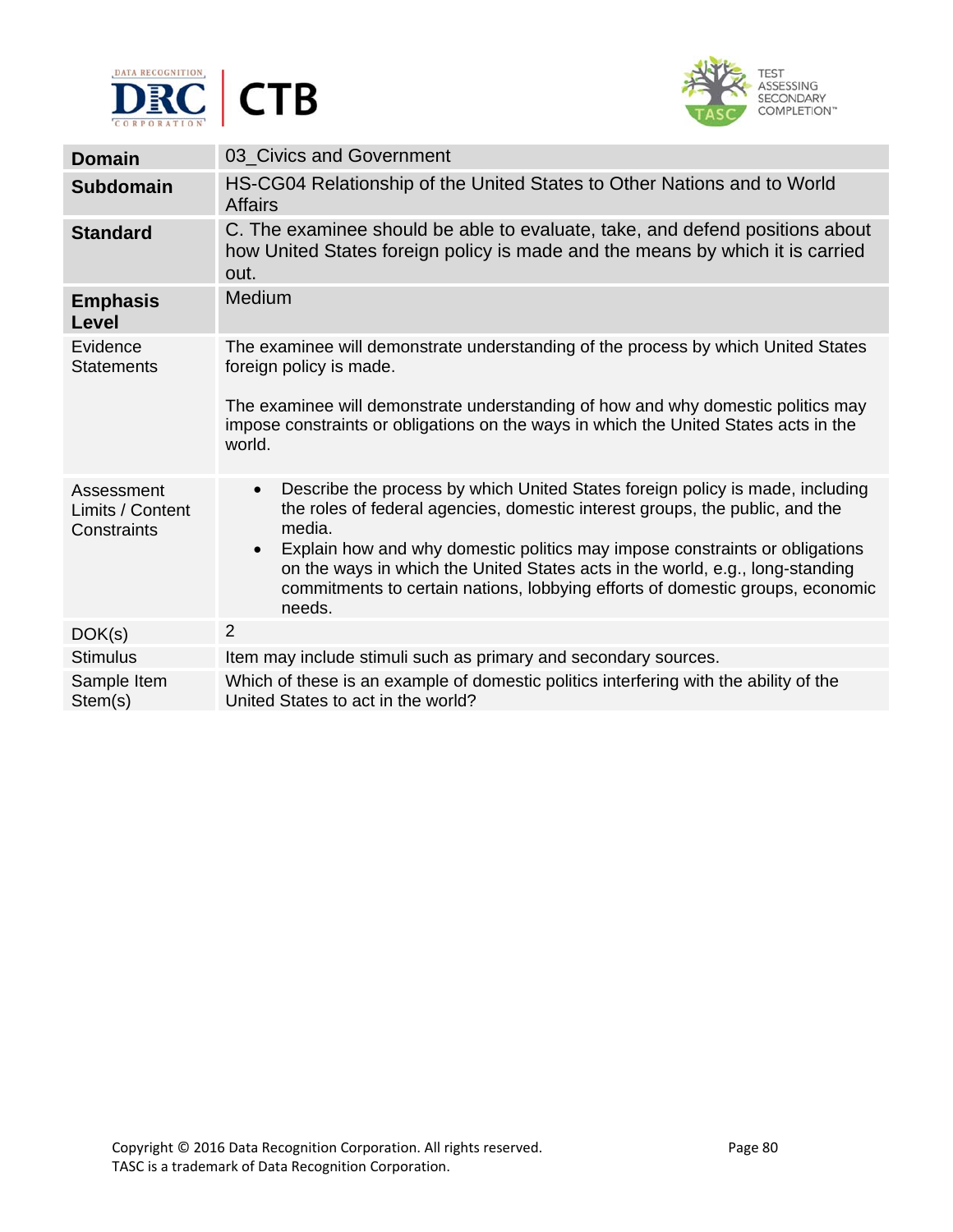



| <b>Domain</b>                                 | 03 Civics and Government                                                                                                                                                                                                                         |
|-----------------------------------------------|--------------------------------------------------------------------------------------------------------------------------------------------------------------------------------------------------------------------------------------------------|
| <b>Subdomain</b>                              | HS-CG04 Relationship of the United States to Other Nations and to World<br><b>Affairs</b>                                                                                                                                                        |
| <b>Standard</b>                               | D. The examinee should be able to evaluate, take, and defend positions about<br>the effects of significant international political developments on the United<br>States and other nations.                                                       |
| <b>Emphasis</b><br>Level                      | <b>Medium</b>                                                                                                                                                                                                                                    |
| Evidence<br><b>Statements</b>                 | The examinee will demonstrate understanding of the effects that significant American<br>political developments have on other countries.                                                                                                          |
| Assessment<br>Limits / Content<br>Constraints | Explain the effects on other nations of significant American political<br>$\bullet$<br>developments, e.g., immigration policies; opposition to communism; promotion<br>of human rights; foreign trade; economic, military, and humanitarian aid. |
| DOK(s)                                        | 2                                                                                                                                                                                                                                                |
| <b>Stimulus</b>                               | Item may include stimuli such as primary and secondary sources or a scenario<br>showing an example of an American political development that impacts other nations.                                                                              |
| Sample Item<br>Stem(s)                        | Which statement explains how changes to United States immigration policies affect<br>other nations?                                                                                                                                              |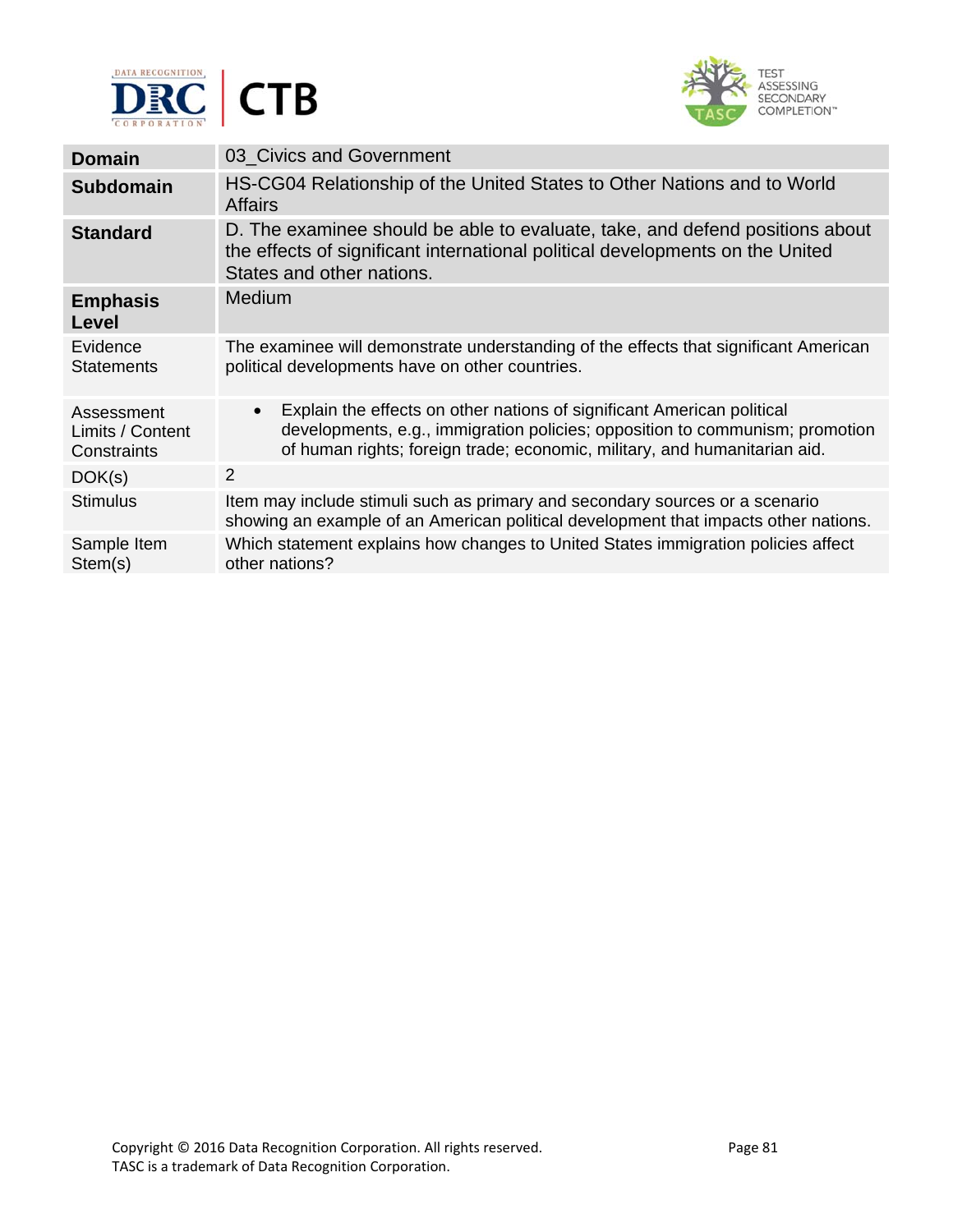



| 03 Civics and Government                                                                                                                                                                                                                                                                                                                                                                                                                                                                                                                          |
|---------------------------------------------------------------------------------------------------------------------------------------------------------------------------------------------------------------------------------------------------------------------------------------------------------------------------------------------------------------------------------------------------------------------------------------------------------------------------------------------------------------------------------------------------|
| HS-CG05 Role of the Citizen in American Democracy                                                                                                                                                                                                                                                                                                                                                                                                                                                                                                 |
| A. The examinee should be able to explain the meaning of citizenship in the<br><b>United States.</b>                                                                                                                                                                                                                                                                                                                                                                                                                                              |
| High                                                                                                                                                                                                                                                                                                                                                                                                                                                                                                                                              |
| The examinee will demonstrate understanding of the meaning and rights of citizenship<br>in the United States.                                                                                                                                                                                                                                                                                                                                                                                                                                     |
| Explain the idea that citizenship is a legally recognized membership in a self-<br>$\bullet$<br>governing community; confers full membership in a self-governing community;<br>has no degrees of citizenship nor tolerates legally recognized states of inferior<br>citizenship; confers equal rights under the law; is not dependent on inherited,<br>involuntary groupings such as race, ethnicity, or ancestral religion; and confers<br>certain rights and privileges, e.g., the right to vote, to hold public office, to<br>serve on juries. |
| $\overline{2}$                                                                                                                                                                                                                                                                                                                                                                                                                                                                                                                                    |
| Stimulus may include mock newspaper articles, scenarios, and primary sourrces                                                                                                                                                                                                                                                                                                                                                                                                                                                                     |
| Which of these is a right of citizens in the United States?                                                                                                                                                                                                                                                                                                                                                                                                                                                                                       |
|                                                                                                                                                                                                                                                                                                                                                                                                                                                                                                                                                   |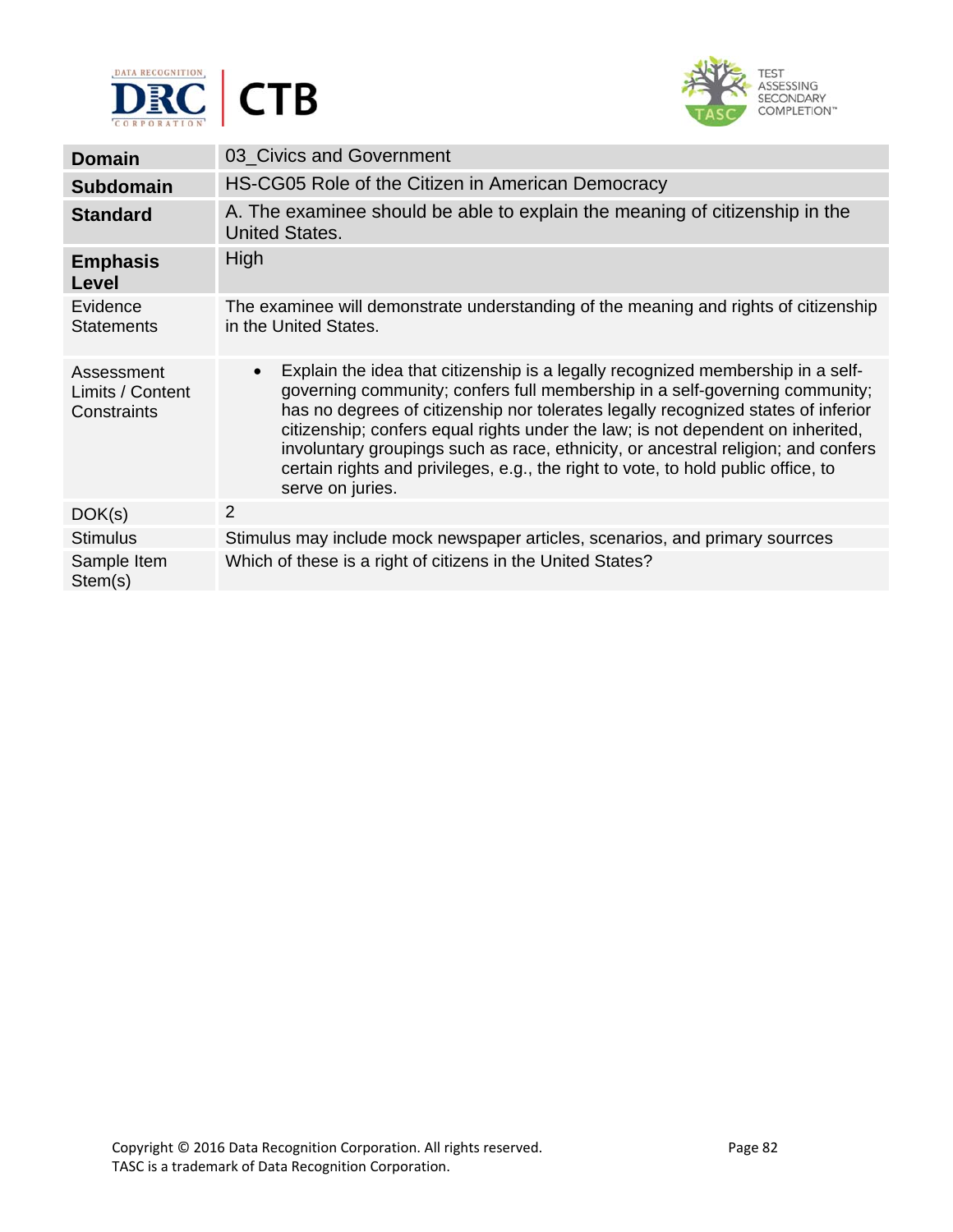



| <b>Domain</b>                                 | 03 Civics and Government                                                                                                                                                                                                                                                                                                                                                                                                                                                                                              |
|-----------------------------------------------|-----------------------------------------------------------------------------------------------------------------------------------------------------------------------------------------------------------------------------------------------------------------------------------------------------------------------------------------------------------------------------------------------------------------------------------------------------------------------------------------------------------------------|
| <b>Subdomain</b>                              | HS-CG05 Role of the Citizen in American Democracy                                                                                                                                                                                                                                                                                                                                                                                                                                                                     |
| <b>Standard</b>                               | B. The examinee should be able to evaluate, take, and defend positions on<br>issues regarding the criteria used for naturalization.                                                                                                                                                                                                                                                                                                                                                                                   |
| <b>Emphasis</b><br>Level                      | High                                                                                                                                                                                                                                                                                                                                                                                                                                                                                                                  |
| Evidence<br><b>Statements</b>                 | The examinee will demonstrate understanding of the differences between citizens and<br>noncitizens and the process by which noncitizens may become citizens.                                                                                                                                                                                                                                                                                                                                                          |
|                                               | The examinee will demonstrate understanding of the process used to admit individuals<br>to citizenship.                                                                                                                                                                                                                                                                                                                                                                                                               |
| Assessment<br>Limits / Content<br>Constraints | Explain the distinction between citizens and noncitizens and the process by<br>$\bullet$<br>which noncitizens may become citizens.<br>Explain the criteria used for admission to citizenship in the United States:<br>$\bullet$<br>residence in the United States for five years; ability to read, write, and speak<br>English; proof of good moral character; knowledge of the history of the United<br>States; and knowledge of and support for the values and principles of<br>American constitutional government. |
| DOK(s)                                        | $\overline{2}$                                                                                                                                                                                                                                                                                                                                                                                                                                                                                                        |
| <b>Stimulus</b>                               | Item may include stimuli such as flow charts detailing part(s) of the naturalization<br>process or lists of the criteria for adminssion to citizenship in the United States.                                                                                                                                                                                                                                                                                                                                          |
| Sample Item<br>Stem(s)                        | Identify three steps that must be met in the United States naturalization process.<br>Select three answers.<br>Which of these is a distinction between citizens and noncitizens (aliens) in the United<br>States?                                                                                                                                                                                                                                                                                                     |
|                                               | What are the requirements for becoming a naturalized citizen of the United States?                                                                                                                                                                                                                                                                                                                                                                                                                                    |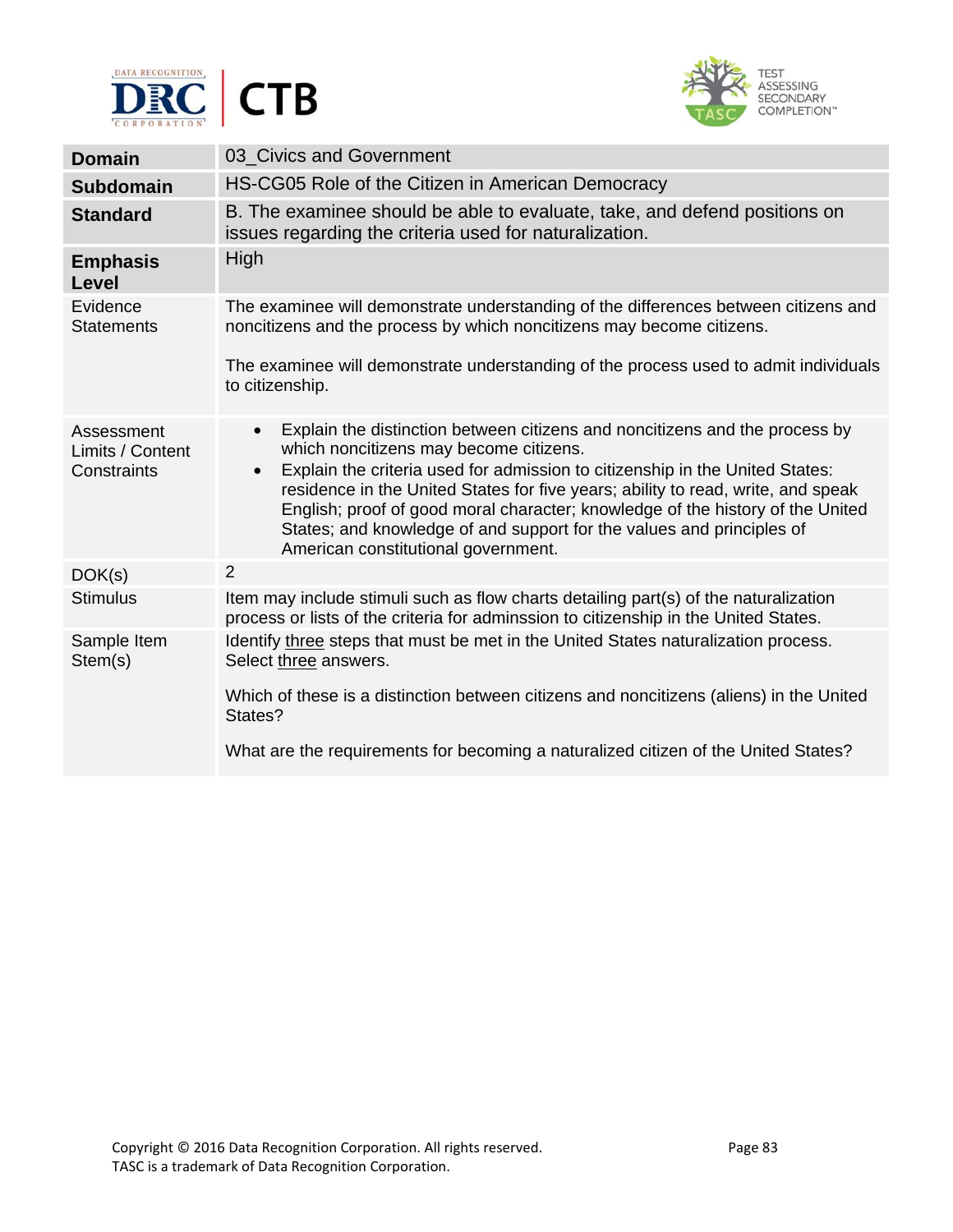



| <b>Domain</b>                                 | 03_Civics and Government                                                                                                                                                                                                                                                                                                  |
|-----------------------------------------------|---------------------------------------------------------------------------------------------------------------------------------------------------------------------------------------------------------------------------------------------------------------------------------------------------------------------------|
| <b>Subdomain</b>                              | HS-CG05 Role of the Citizen in American Democracy                                                                                                                                                                                                                                                                         |
| <b>Standard</b>                               | C. The examinee should be able to evaluate, take, and defend positions on<br>issues regarding personal rights.                                                                                                                                                                                                            |
| <b>Emphasis</b><br>Level                      | High                                                                                                                                                                                                                                                                                                                      |
| Evidence<br><b>Statements</b>                 | The examinee will demonstrate understanding of the importance to individuals and to<br>society of personal rights.                                                                                                                                                                                                        |
| Assessment<br>Limits / Content<br>Constraints | Explain the importance to the individual and to society of such personal rights<br>$\bullet$<br>as freedom of thought and conscience; privacy and personal autonomy;<br>freedom of expression and association; freedom of movement and residence;<br>and the right to due process of law and equal protection of the law. |
| DOK(s)                                        | 2, 3                                                                                                                                                                                                                                                                                                                      |
| <b>Stimulus</b>                               | Item may include stimuli such as primary sources (including quotes) and scenarios.                                                                                                                                                                                                                                        |
| Sample Item<br>Stem(s)                        | Which statement best explains why the right of due process is important in a<br>democracy?                                                                                                                                                                                                                                |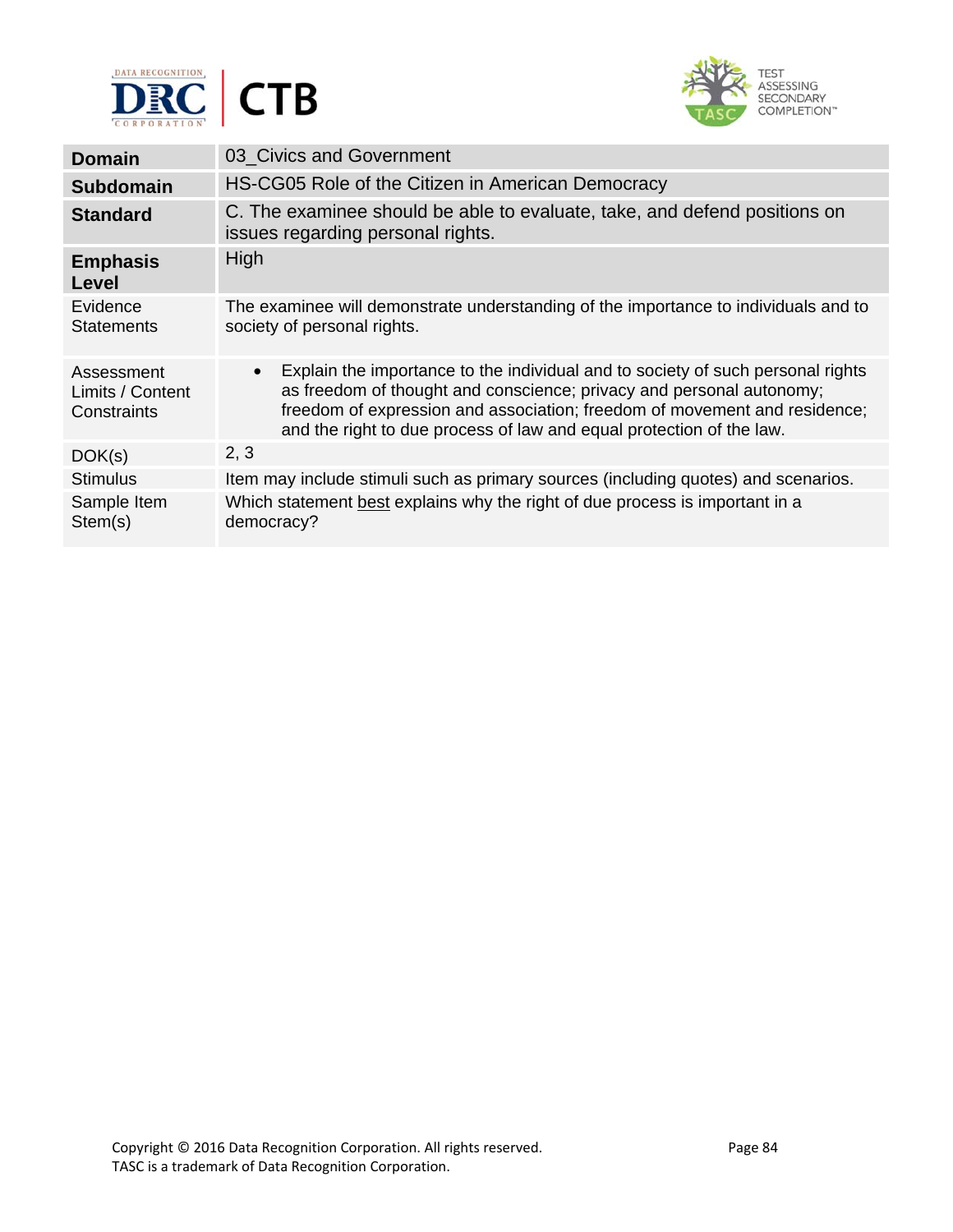



| <b>Domain</b>                                 | 03_Civics and Government                                                                                                                                                                                                                                                                                                                                                                                                                                                                                                                                                                                                                                                                          |
|-----------------------------------------------|---------------------------------------------------------------------------------------------------------------------------------------------------------------------------------------------------------------------------------------------------------------------------------------------------------------------------------------------------------------------------------------------------------------------------------------------------------------------------------------------------------------------------------------------------------------------------------------------------------------------------------------------------------------------------------------------------|
| <b>Subdomain</b>                              | HS-CG05 Role of the Citizen in American Democracy                                                                                                                                                                                                                                                                                                                                                                                                                                                                                                                                                                                                                                                 |
| <b>Standard</b>                               | D. The examinee should be able to evaluate, take, and defend positions on<br>issues regarding political rights.                                                                                                                                                                                                                                                                                                                                                                                                                                                                                                                                                                                   |
| <b>Emphasis</b><br>Level                      | High                                                                                                                                                                                                                                                                                                                                                                                                                                                                                                                                                                                                                                                                                              |
| Evidence<br><b>Statements</b>                 | The examinee will demonstrate understanding of major documentary statements of<br>political rights.                                                                                                                                                                                                                                                                                                                                                                                                                                                                                                                                                                                               |
|                                               | The examinee will demonstrate understanding of the importance of political rights to<br>the individual and society.                                                                                                                                                                                                                                                                                                                                                                                                                                                                                                                                                                               |
|                                               | The examinee will demonstrate understanding of how political rights are secured by<br>the Constitution, rule of law, checks and balances, an independent judiciary, and a<br>vigilant citizenry.                                                                                                                                                                                                                                                                                                                                                                                                                                                                                                  |
| Assessment<br>Limits / Content<br>Constraints | Identify the major documentary statements of political rights: the Declaration of<br>$\bullet$<br>Independence, the Northwest Ordinance, the United States Constitution<br>including the Bill of Rights, state constitutions and bills of rights, civil rights<br>legislation, and court decisions.<br>Explain the importance to the individual and society of such political rights as<br>$\bullet$<br>freedom of speech, press, assembly, and petition; and the right to vote and run<br>for public office.<br>Explain how political rights are secured by constitutional government, the rule<br>$\bullet$<br>of law, checks and balances, an independent judiciary, and a vigilant citizenry. |
| DOK(s)                                        | 1, 2                                                                                                                                                                                                                                                                                                                                                                                                                                                                                                                                                                                                                                                                                              |
| <b>Stimulus</b>                               | A brief lead-in could explain that several documents include statements of political<br>rights, primary sources, or images depicting people exercising a right.                                                                                                                                                                                                                                                                                                                                                                                                                                                                                                                                   |
| Sample Item                                   | Identify three major documentary statements of political rights. Select three answers.                                                                                                                                                                                                                                                                                                                                                                                                                                                                                                                                                                                                            |
| Stem(s)                                       | Which statement describes how political rights are secured in the United States?                                                                                                                                                                                                                                                                                                                                                                                                                                                                                                                                                                                                                  |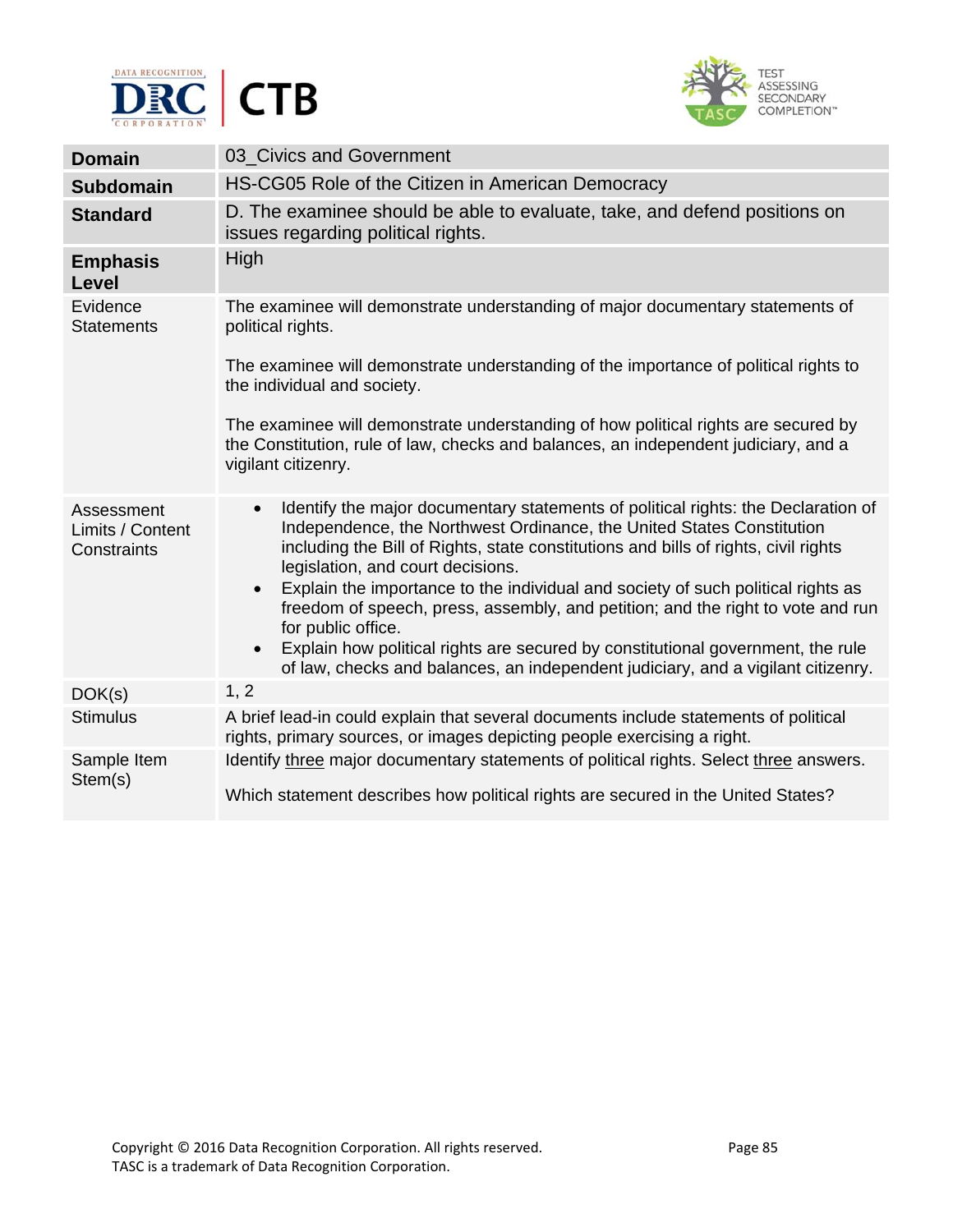



| <b>Domain</b>                                 | 03_Civics and Government                                                                                                                                                                             |
|-----------------------------------------------|------------------------------------------------------------------------------------------------------------------------------------------------------------------------------------------------------|
| <b>Subdomain</b>                              | HS-CG05 Role of the Citizen in American Democracy                                                                                                                                                    |
| <b>Standard</b>                               | E. The examinee should be able to evaluate, take, and defend positions on<br>issues regarding economic rights.                                                                                       |
| <b>Emphasis</b><br>Level                      | High                                                                                                                                                                                                 |
| Evidence<br><b>Statements</b>                 | The examinee will demonstrate understanding of contemporary issues that involve<br>economic rights.                                                                                                  |
| Assessment<br>Limits / Content<br>Constraints | Explain contemporary issues that involve economic rights, e.g., minimum<br>$\bullet$<br>wages, consumer product safety, taxation, affirmative action, eminent domain,<br>zoning, copyright, patents. |
| DOK(s)                                        | 2, 3                                                                                                                                                                                                 |
| <b>Stimulus</b>                               | Item may include stimuli such as primary and secondary sources, scenarios, or<br>descriptions of 100 words or less.                                                                                  |
| Sample Item<br>Stem(s)                        | Which statement best explains why copyrights are important?<br>Explain two ways the minimum wage involves economic rights.                                                                           |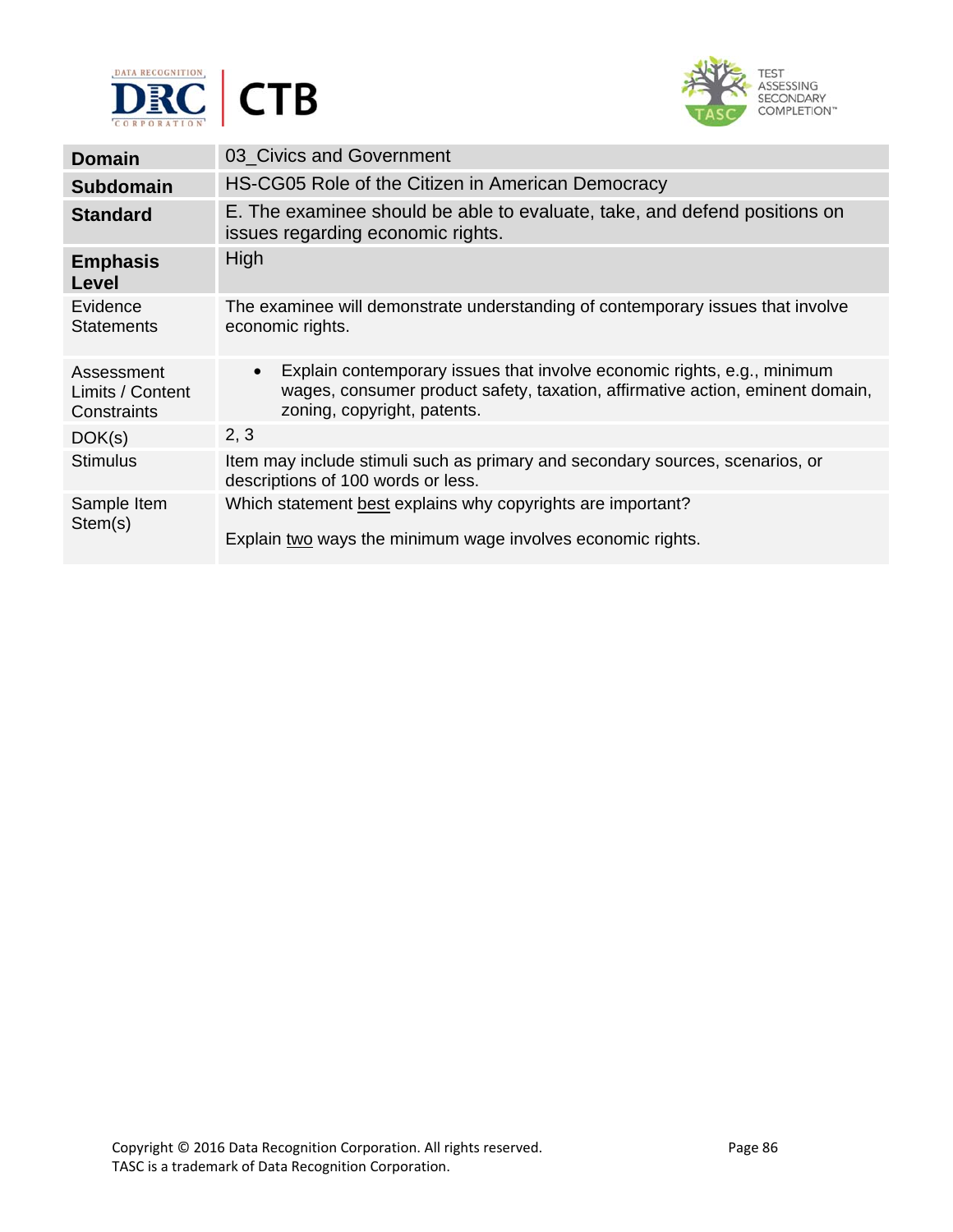



| <b>Domain</b>                                 | 03 Civics and Government                                                                                                                                                                                                                                                                                                                                                       |
|-----------------------------------------------|--------------------------------------------------------------------------------------------------------------------------------------------------------------------------------------------------------------------------------------------------------------------------------------------------------------------------------------------------------------------------------|
| <b>Subdomain</b>                              | HS-CG05 Role of the Citizen in American Democracy                                                                                                                                                                                                                                                                                                                              |
| <b>Standard</b>                               | F. The examinee should be able to evaluate, take, and defend positions on<br>issues regarding the proper scope and limits of rights.                                                                                                                                                                                                                                           |
| <b>Emphasis</b><br>Level                      | High                                                                                                                                                                                                                                                                                                                                                                           |
| Evidence<br><b>Statements</b>                 | The examinee will demonstrate understanding of the argument that all rights have<br>limits.                                                                                                                                                                                                                                                                                    |
| Assessment<br>Limits / Content<br>Constraints | Explain the argument that all rights have limits.<br>$\bullet$                                                                                                                                                                                                                                                                                                                 |
| DOK(s)                                        | 2                                                                                                                                                                                                                                                                                                                                                                              |
| <b>Stimulus</b>                               | Item may include stimuli such as primary and secondary sources or a scenario<br>showing an example of a right that has limits.                                                                                                                                                                                                                                                 |
| Sample Item<br>Stem(s)                        | Which statement best explains a reason that rights may be limited?<br>[Given a scenario about limiting rights (e.g., private property rights)] Explain one<br>reason that the country has private property rights. Then explain one reason that a<br>person wanting to build on his property should have restrictions on his right to use his<br>private property as he wants. |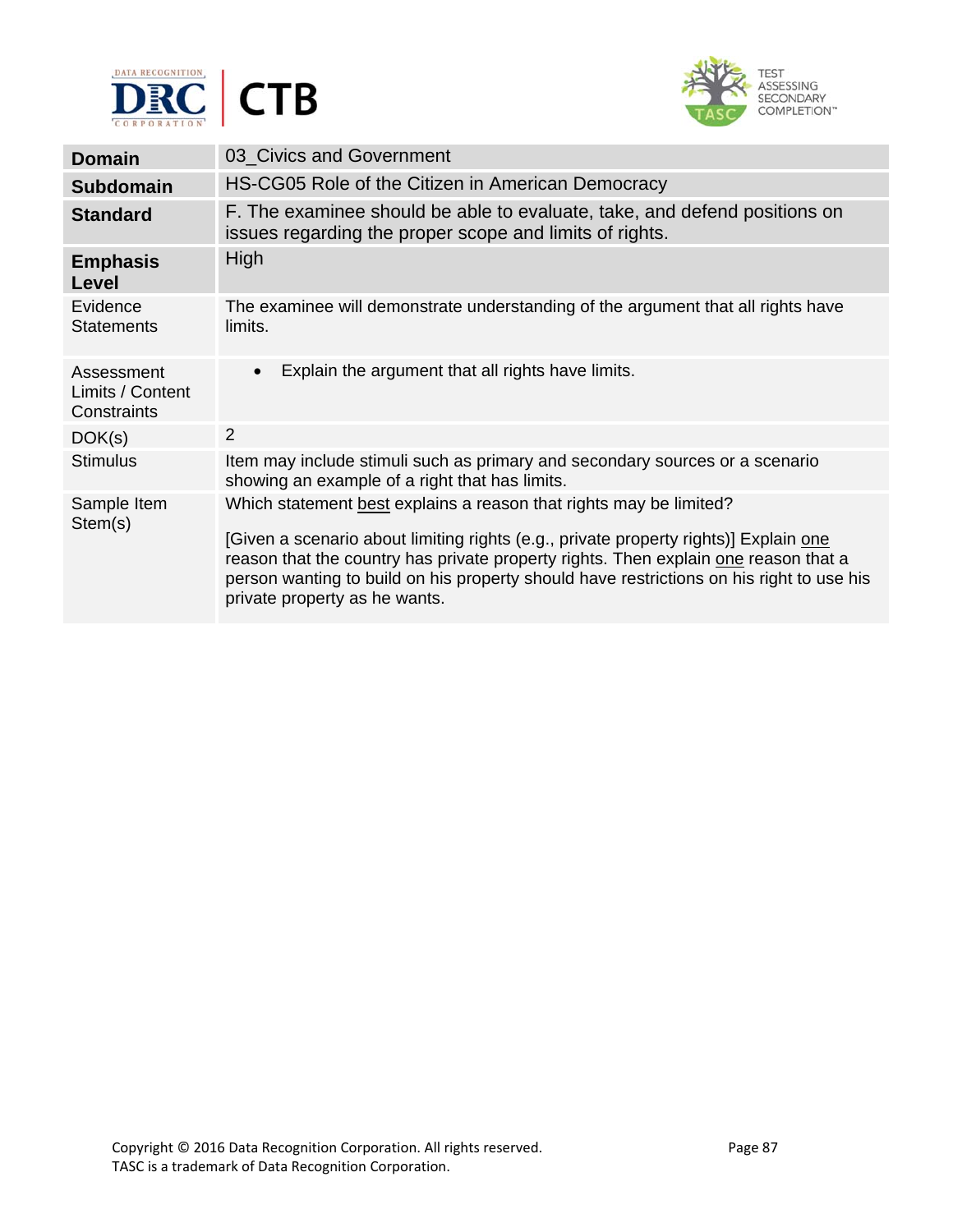



| <b>Domain</b>                                 | 03 Civics and Government                                                                                                                                                                                                        |
|-----------------------------------------------|---------------------------------------------------------------------------------------------------------------------------------------------------------------------------------------------------------------------------------|
| <b>Subdomain</b>                              | HS-CG05 Role of the Citizen in American Democracy                                                                                                                                                                               |
| <b>Standard</b>                               | G. The examinee should be able to evaluate, take, and defend positions on<br>issues regarding the personal responsibilities of citizens in American<br>constitutional democracy.                                                |
| <b>Emphasis</b><br>Level                      | High                                                                                                                                                                                                                            |
| Evidence<br><b>Statements</b>                 | The examinee will demonstrate understanding of the difference between personal and<br>civic responsibilities and the tensions that may arise between them.                                                                      |
| Assessment<br>Limits / Content<br>Constraints | Explain the distinction between personal and civic responsibilities, as well as<br>$\bullet$<br>the tensions that may arise between them.                                                                                       |
| DOK(s)                                        | 2                                                                                                                                                                                                                               |
| <b>Stimulus</b>                               | Item may include stimuli such as primary and secondary sources, as well as<br>scenarios.                                                                                                                                        |
| Sample Item<br>Stem(s)                        | Which statement best describes the difference between personal responsibilities and<br>civic responsibilities?                                                                                                                  |
|                                               | [Given an introductory statement about the differences between personal and civic<br>responsibilities] Identify one civic responsibility. Then explain why this is a civic<br>responsibility and not a personal responsibility. |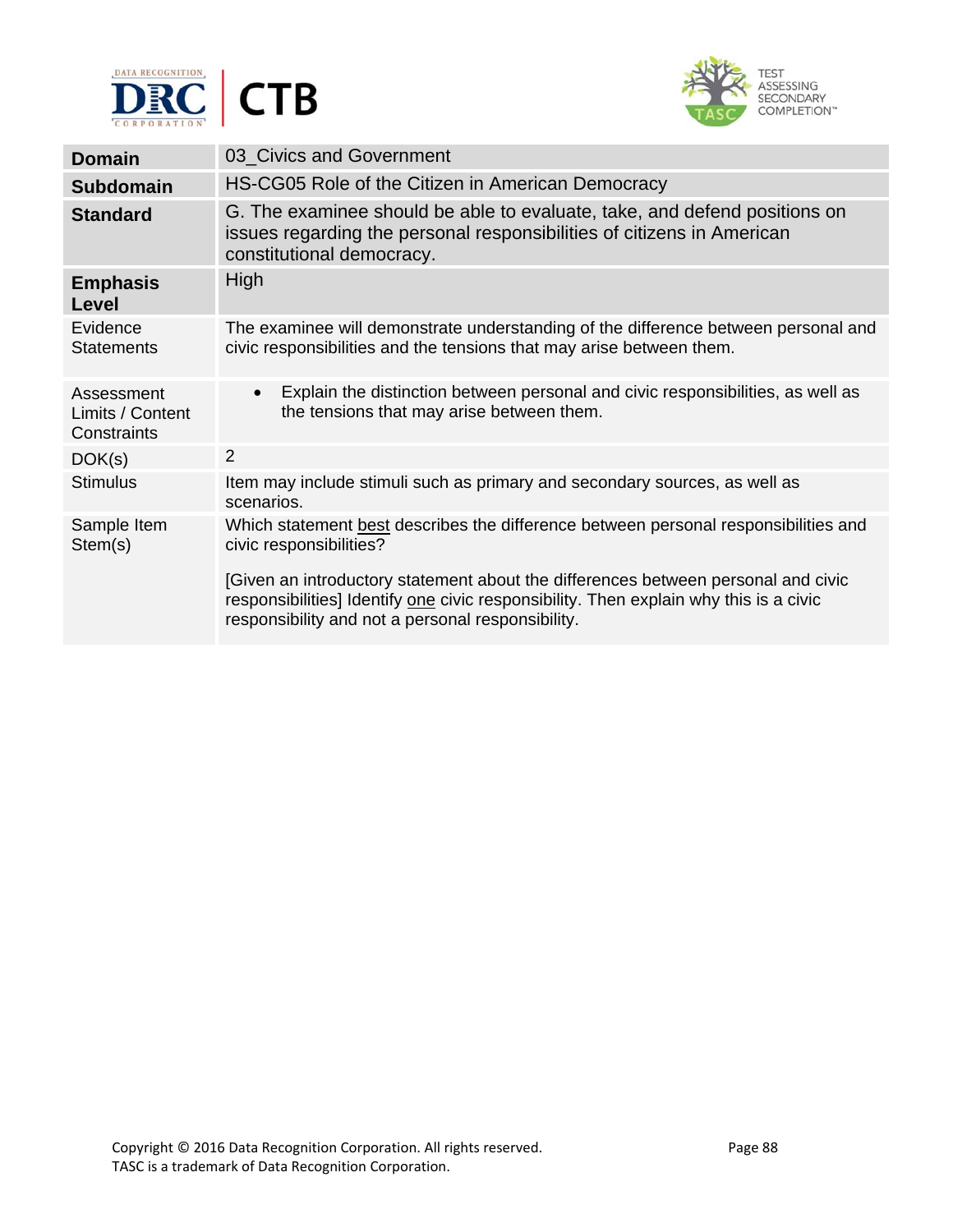



| <b>Domain</b>                                 | 03 Civics and Government                                                                                                                                                                                                                                                                                                                                                                                                                                                                                                            |
|-----------------------------------------------|-------------------------------------------------------------------------------------------------------------------------------------------------------------------------------------------------------------------------------------------------------------------------------------------------------------------------------------------------------------------------------------------------------------------------------------------------------------------------------------------------------------------------------------|
| <b>Subdomain</b>                              | HS-CG05 Role of the Citizen in American Democracy                                                                                                                                                                                                                                                                                                                                                                                                                                                                                   |
| <b>Standard</b>                               | H. The examinee should be able to evaluate, take, and defend positions on<br>issues regarding civic responsibilities of citizens in American constitutional<br>democracy.                                                                                                                                                                                                                                                                                                                                                           |
| <b>Emphasis</b><br>Level                      | High                                                                                                                                                                                                                                                                                                                                                                                                                                                                                                                                |
| Evidence<br><b>Statements</b>                 | The examinee will demonstrate understanding of the importance of civic<br>responsibilities for the individual and society in American constitutional democracy.                                                                                                                                                                                                                                                                                                                                                                     |
| Assessment<br>Limits / Content<br>Constraints | Explain the importance for the individual and society of obeying the law, being<br>$\bullet$<br>informed and attentive to public issues, monitoring the adherence of political<br>leaders and governmental agencies to constitutional principles and taking<br>appropriate action if that adherence is lacking, assuming leadership when<br>appropriate, paying taxes, registering to vote and voting knowledgeably on<br>candidates and issues, serving as a juror, serving in the armed forces, and<br>performing public service. |
| DOK(s)                                        | 2                                                                                                                                                                                                                                                                                                                                                                                                                                                                                                                                   |
| <b>Stimulus</b>                               | Item may include stimuli such as primary and secondary sources, as well as<br>scenarios.                                                                                                                                                                                                                                                                                                                                                                                                                                            |
| Sample Item<br>Stem(s)                        | Which of these explains why it is important for individuals to obey the law?<br>[Given a scenario about citizens being informed about a public issue] Explain two<br>reasons that it is important for citizens to be informed about the public issue in the<br>scenario.                                                                                                                                                                                                                                                            |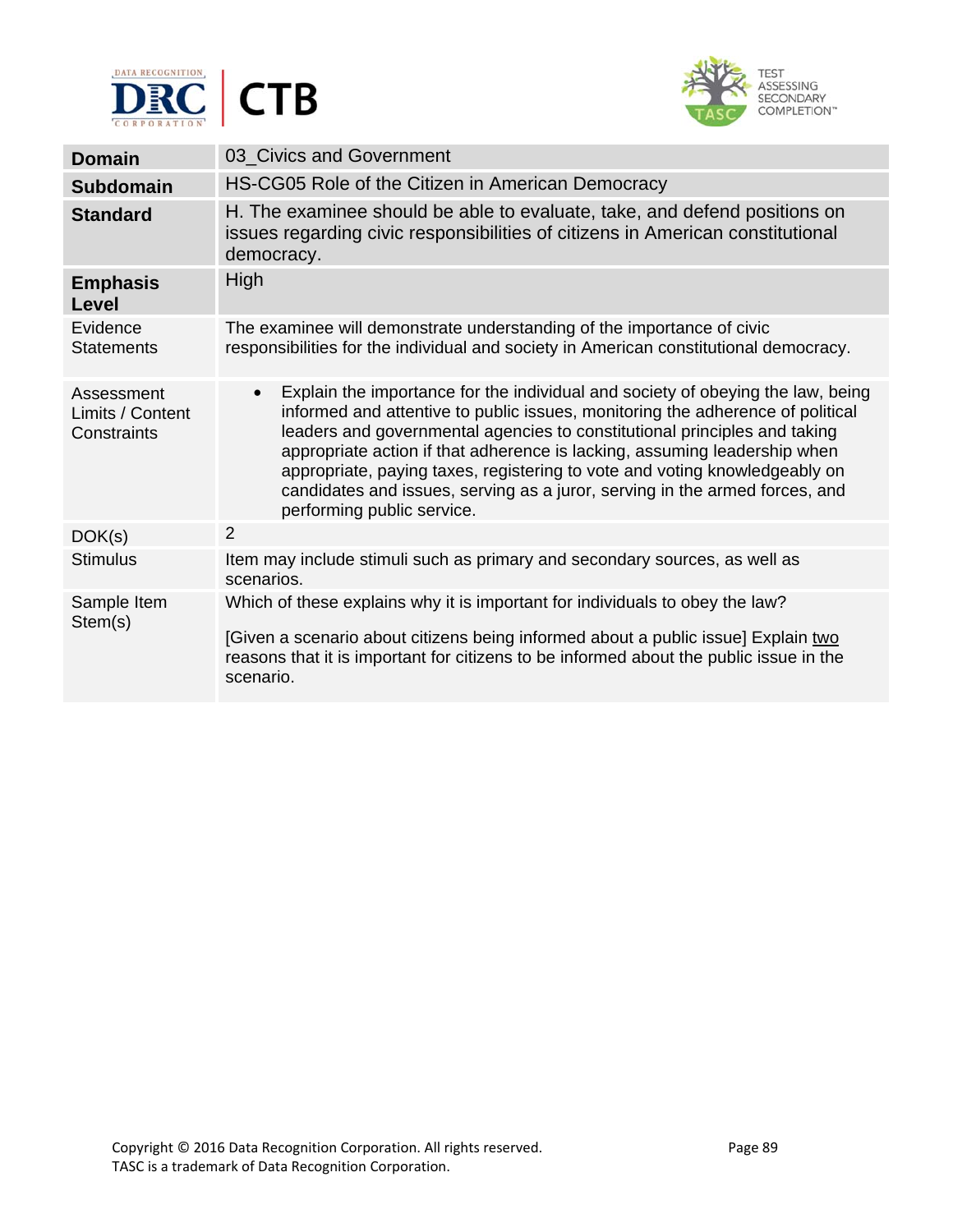



| <b>Domain</b>                                 | 03_Civics and Government                                                                                                                                                                                                                                                                                                                                                          |
|-----------------------------------------------|-----------------------------------------------------------------------------------------------------------------------------------------------------------------------------------------------------------------------------------------------------------------------------------------------------------------------------------------------------------------------------------|
| <b>Subdomain</b>                              | HS-CG05 Role of the Citizen in American Democracy                                                                                                                                                                                                                                                                                                                                 |
| <b>Standard</b>                               | I. The examinee should be able to evaluate, take, and defend positions on the<br>importance to American constitutional democracy of dispositions that foster<br>respect for individual worth and human dignity.                                                                                                                                                                   |
| <b>Emphasis</b><br>Level                      | High                                                                                                                                                                                                                                                                                                                                                                              |
| Evidence<br><b>Statements</b>                 | The examinee will demonstrate understanding of the importance of respecting the<br>rights and choices of other individuals.                                                                                                                                                                                                                                                       |
| Assessment<br>Limits / Content<br>Constraints | Explain the meaning and importance of respect for the rights and choices of<br>$\bullet$<br>individuals—even beyond the legally enforceable rights guaranteed by the<br>Constitution—such as holding and advocating differing ideas and joining<br>associations to advance their views.                                                                                           |
| DOK(s)                                        | 2, 3                                                                                                                                                                                                                                                                                                                                                                              |
| <b>Stimulus</b>                               | Item may include stimuli such as primary and secondary sources or scenarios.                                                                                                                                                                                                                                                                                                      |
| Sample Item<br>Stem(s)                        | Which statement explains one reason it is important to respect the choices of others?<br>[Given a scenario about an action of joining an association supporting political<br>opposition to government policies] Explain why this action is guaranteed by the U.S.<br>Constitution. Then explain why it is important for this action to be guaranteed by the<br>U.S. Constitution. |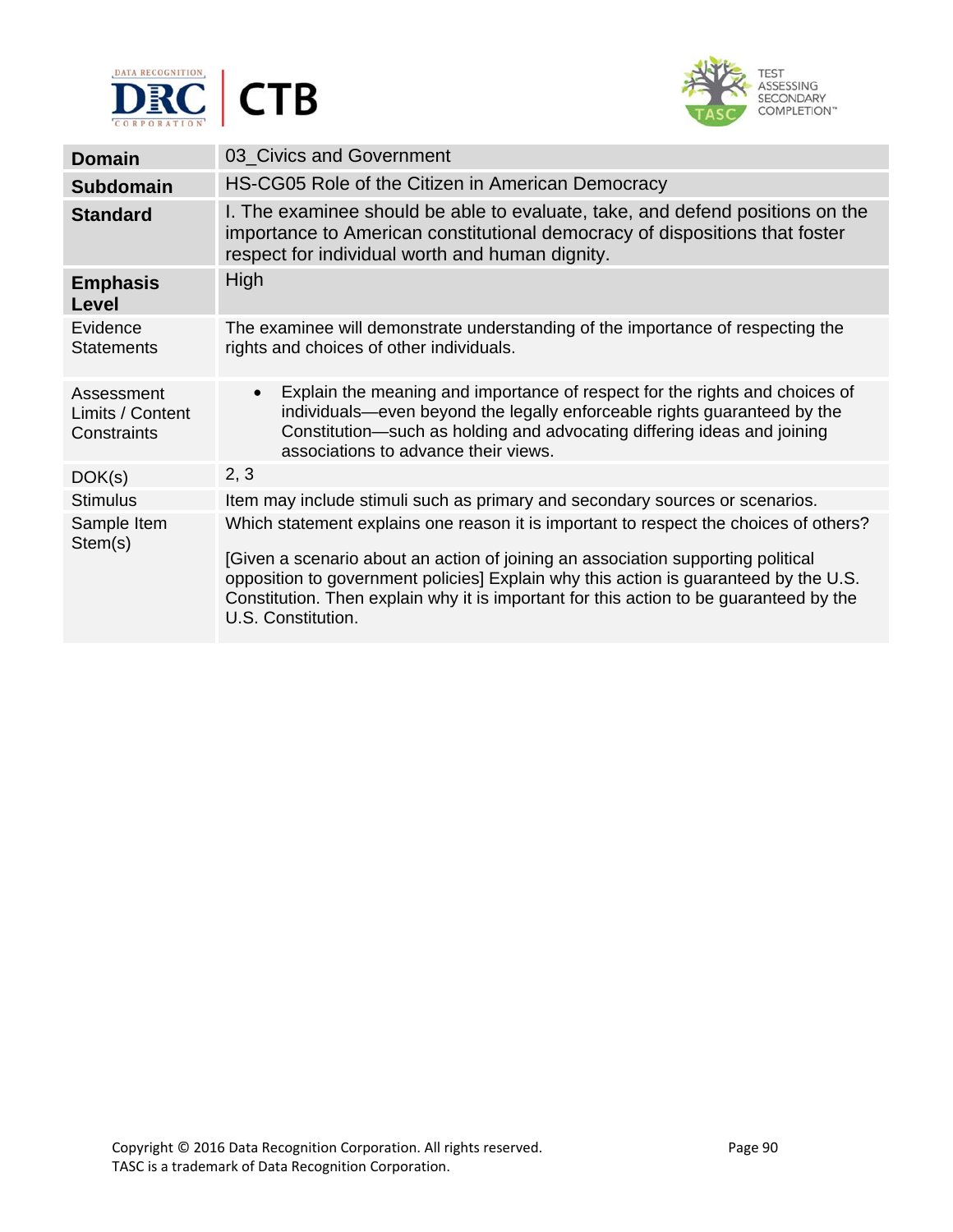



| <b>Domain</b>                                 | 03 Civics and Government                                                                                                                                                                                                                                                                  |
|-----------------------------------------------|-------------------------------------------------------------------------------------------------------------------------------------------------------------------------------------------------------------------------------------------------------------------------------------------|
| <b>Subdomain</b>                              | HS-CG05 Role of the Citizen in American Democracy                                                                                                                                                                                                                                         |
| <b>Standard</b>                               | J. The examinee should be able to evaluate, take, and defend positions about<br>the means that citizens should use to monitor and influence the formation and<br>implementation of public policy.                                                                                         |
| <b>Emphasis</b><br><b>Level</b>               | High                                                                                                                                                                                                                                                                                      |
| Evidence<br><b>Statements</b>                 | The examinee will demonstrate understanding of historical and contemporary<br>examples of citizen movements seeking to expand liberty, to ensure the equal rights of<br>citizens, and to realize other values fundamental to American constitutional<br>democracy.                        |
| Assessment<br>Limits / Content<br>Constraints | Describe historical and current examples of citizen movements seeking to<br>$\bullet$<br>expand liberty, to ensure the equal rights of all citizens, and to realize other<br>values fundamental to American constitutional democracy, such as the<br>suffrage and civil rights movements. |
| DOK(s)                                        | 2, 3                                                                                                                                                                                                                                                                                      |
| <b>Stimulus</b>                               | Item may include stimuli such as primary sources, including political cartoons.                                                                                                                                                                                                           |
| Sample Item<br>Stem(s)                        | Which statement best explains how the civil rights movement sought to expand<br>equality to all citizens?<br>Identify and describe one historical example of a citizen movement that sought to<br>insure the equal rights of all citizens.                                                |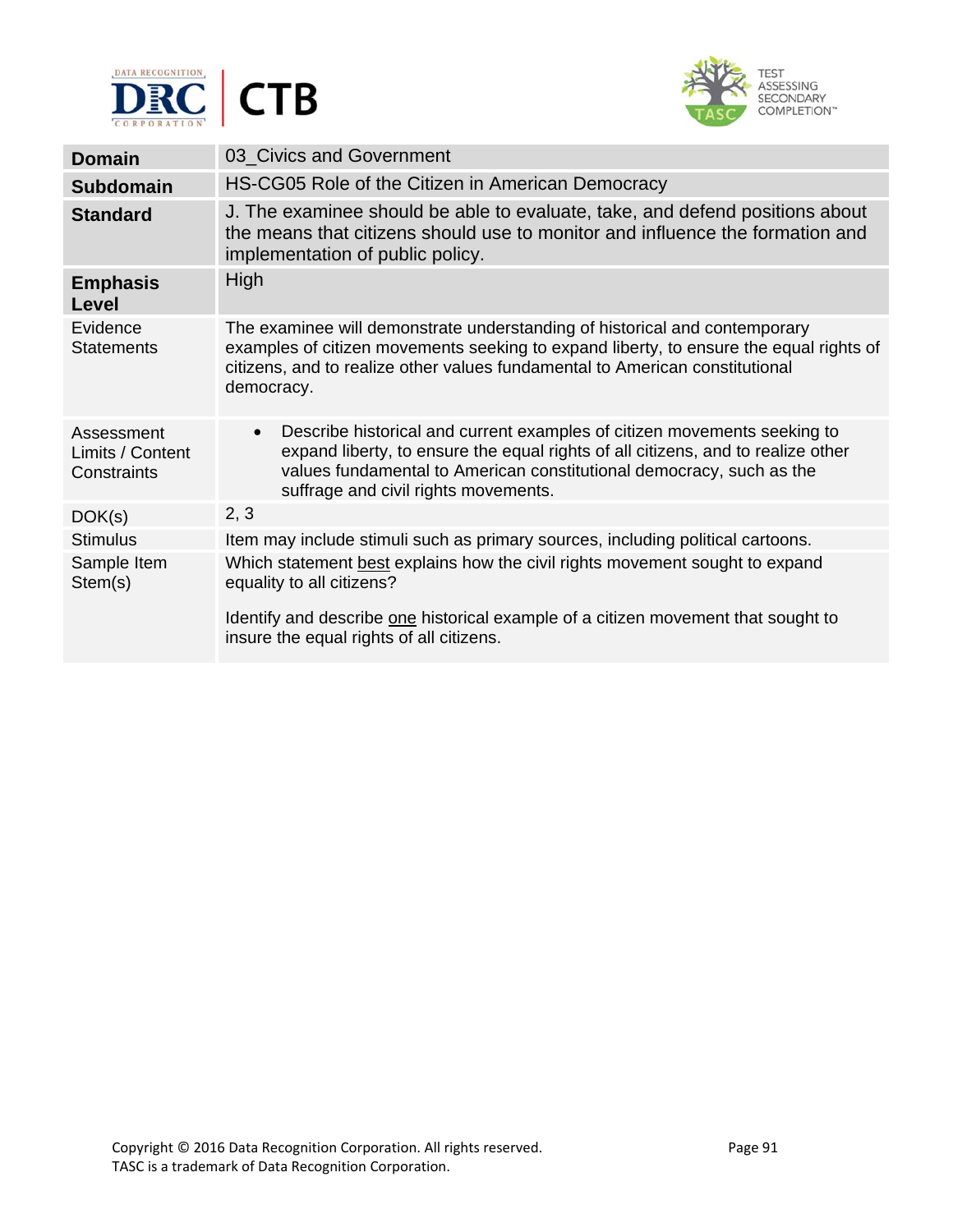



| <b>Domain</b>                                 | 04_Geography                                                                                                                                      |
|-----------------------------------------------|---------------------------------------------------------------------------------------------------------------------------------------------------|
| <b>Subdomain</b>                              | HS-GE01 World in Spatial Terms                                                                                                                    |
| <b>Standard</b>                               | A. The examinee should be able to use maps and other geographic tools to<br>gather information and draw conclusions.                              |
| <b>Emphasis</b><br>Level                      | <b>Medium</b>                                                                                                                                     |
| Evidence<br><b>Statements</b>                 | The examinee will demonstrate understanding of the purpose and use of various map<br>projections.                                                 |
|                                               | The examinee demonstrate understanding of the use of lines of latitude and longitude<br>to determine locations.                                   |
| Assessment<br>Limits / Content<br>Constraints | Describe the purpose and use of various map projections.<br>$\bullet$<br>Use lines of latitude and longitude to determine locations.<br>$\bullet$ |
| DOK(s)                                        | $\overline{2}$                                                                                                                                    |
| <b>Stimulus</b>                               | Item may include stimuli such as maps.                                                                                                            |
| Sample Item<br>Stem(s)                        | Which statement describes one purpose for a physical map?                                                                                         |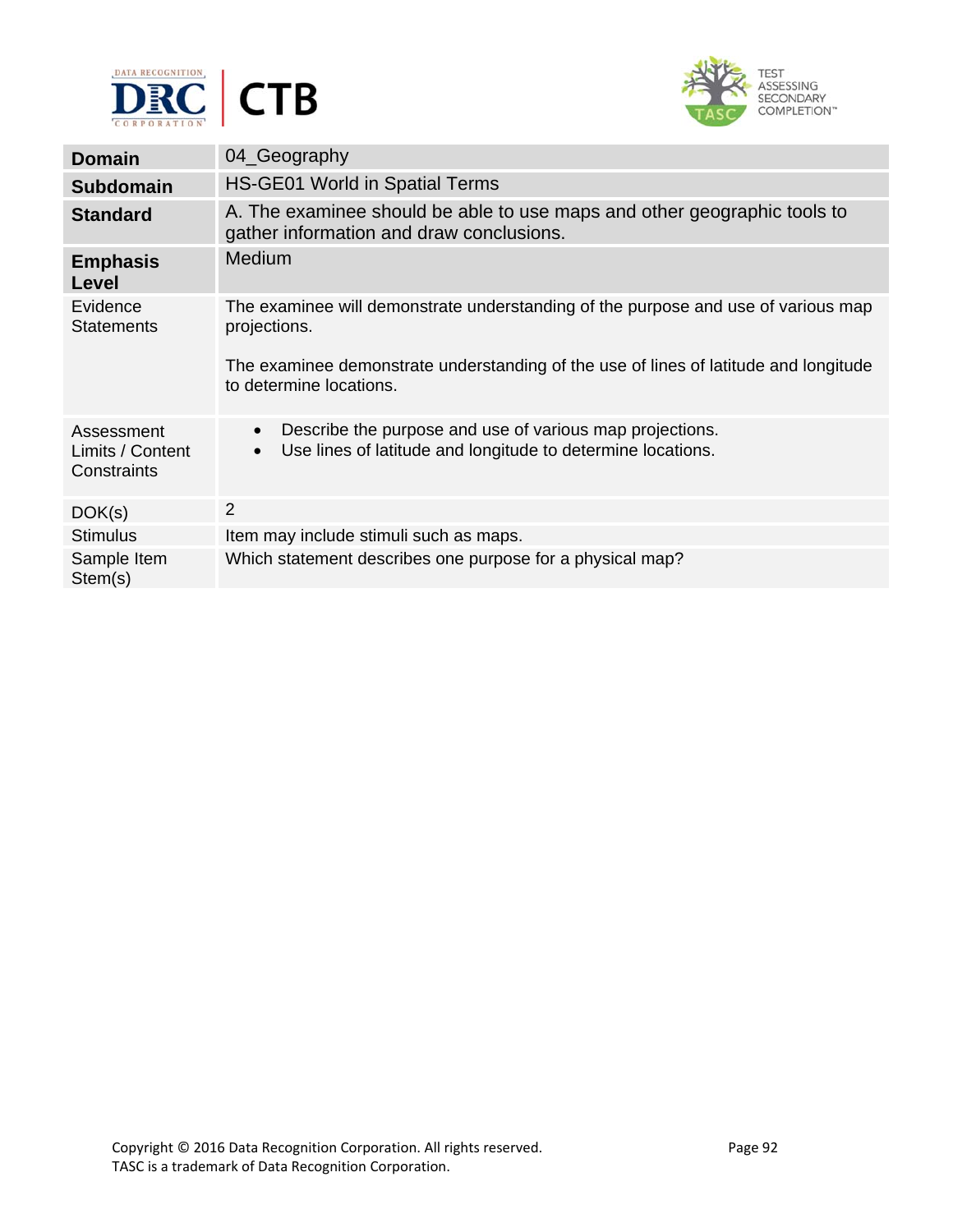



| <b>Domain</b>                                 | 04_Geography                                                                                                                                                                                                                                                                                              |
|-----------------------------------------------|-----------------------------------------------------------------------------------------------------------------------------------------------------------------------------------------------------------------------------------------------------------------------------------------------------------|
| <b>Subdomain</b>                              | <b>HS-GE01 World in Spatial Terms</b>                                                                                                                                                                                                                                                                     |
| <b>Standard</b>                               | B. The examinee should be able to use mental maps to answer complex<br>geographic problems.                                                                                                                                                                                                               |
| <b>Emphasis</b><br>Level                      | Medium                                                                                                                                                                                                                                                                                                    |
| Evidence<br><b>Statements</b>                 | The examinee will demonstrate understanding of physical characteristics, such as<br>climate and the availability of water, that affect where people choose to live.<br>The examinee will demonstrate understanding of how the spatial organization of<br>people and places can be used to predict trends. |
| Assessment<br>Limits / Content<br>Constraints | Identify the common physical characteristics that affect where people settle.<br>$\bullet$<br>Analyze spatial organization of people and places to predict trends.<br>$\bullet$                                                                                                                           |
| DOK(s)                                        | 2                                                                                                                                                                                                                                                                                                         |
| <b>Stimulus</b>                               | Item may include stimuli such as maps or descriptions of places.                                                                                                                                                                                                                                          |
| Sample Item<br>Stem(s)                        | [Given a physical map] Which physical feature on the map most likely affected where<br>people settled?                                                                                                                                                                                                    |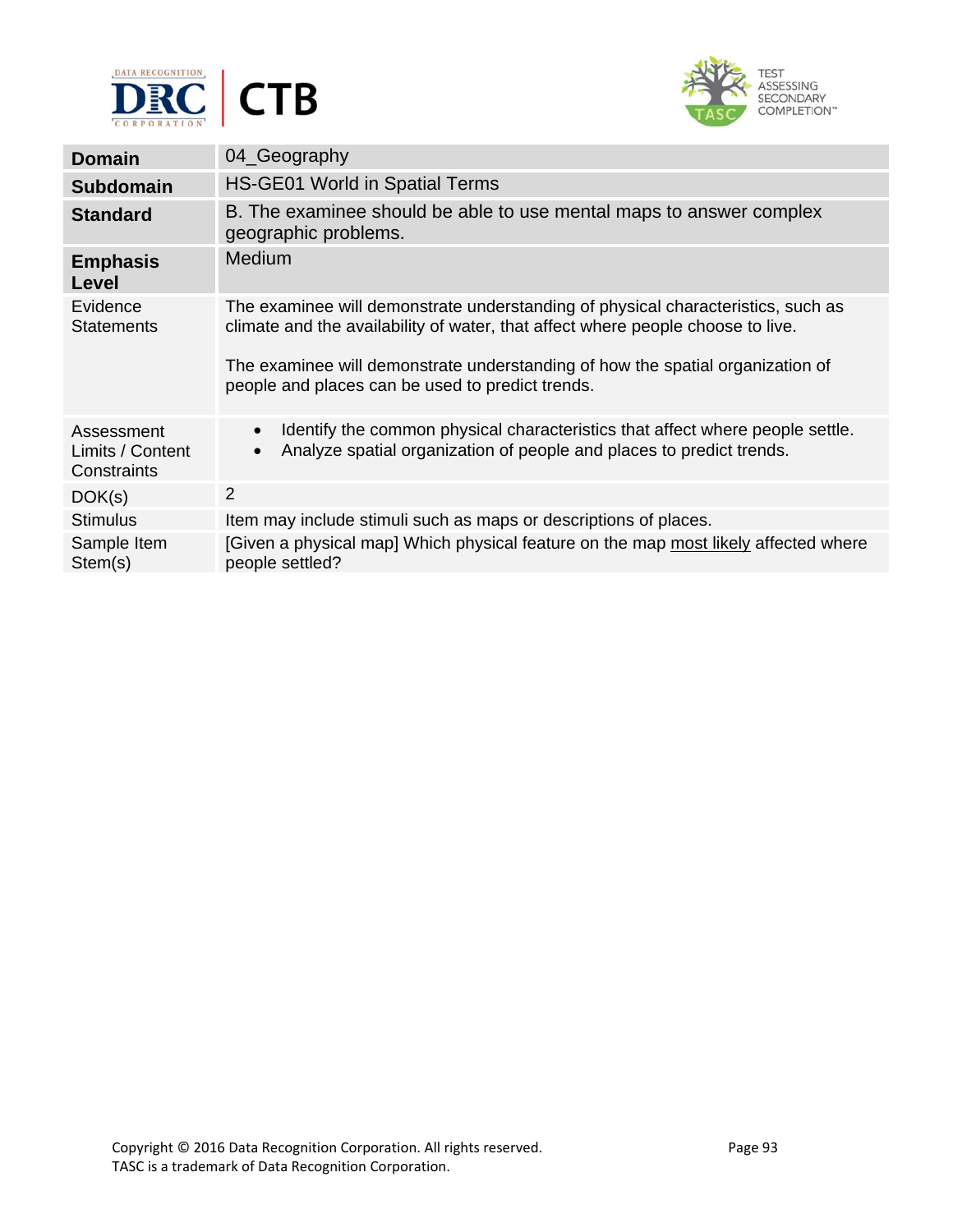



| <b>Domain</b>                                 | 04_Geography                                                                                                                                                                                                                                           |
|-----------------------------------------------|--------------------------------------------------------------------------------------------------------------------------------------------------------------------------------------------------------------------------------------------------------|
| <b>Subdomain</b>                              | HS-GE02 Places and Regions                                                                                                                                                                                                                             |
| <b>Standard</b>                               | A. The examinee should be able to explain how places are characterized by<br>both physical and human characteristics.                                                                                                                                  |
| <b>Emphasis</b><br><b>Level</b>               | High                                                                                                                                                                                                                                                   |
| Evidence<br><b>Statements</b>                 | The examinee will demonstrate understanding of how cultural characteristics of<br>regions, such as language and religion, influence the development of that region.                                                                                    |
|                                               | The examinee will demonstrate understanding of how physical characteristics of a<br>region, such as climate and landforms, influence the development of that region.<br>The examinee will demonstrate understanding of the connections between various |
|                                               | types of regional systems.                                                                                                                                                                                                                             |
| Assessment<br>Limits / Content<br>Constraints | Explain how cultural characteristics of regions influence the development of<br>$\bullet$<br>that region.<br>Explain how physical characteristics of a region influence the development of<br>$\bullet$                                                |
|                                               | that region.<br>Compare various types of organizations of, and connections between regional<br>$\bullet$<br>systems.                                                                                                                                   |
| DOK(s)                                        | 2                                                                                                                                                                                                                                                      |
| <b>Stimulus</b>                               | Item may include stimuli such as charts, graphs, descriptions of 100 words or less,<br>and maps.                                                                                                                                                       |
| Sample Item<br>Stem(s)                        | [Given a chart describing characteristics of the southwestern United States] Based on<br>the chart, which cultural characteristic most likely influenced the development of the<br>region?                                                             |
|                                               |                                                                                                                                                                                                                                                        |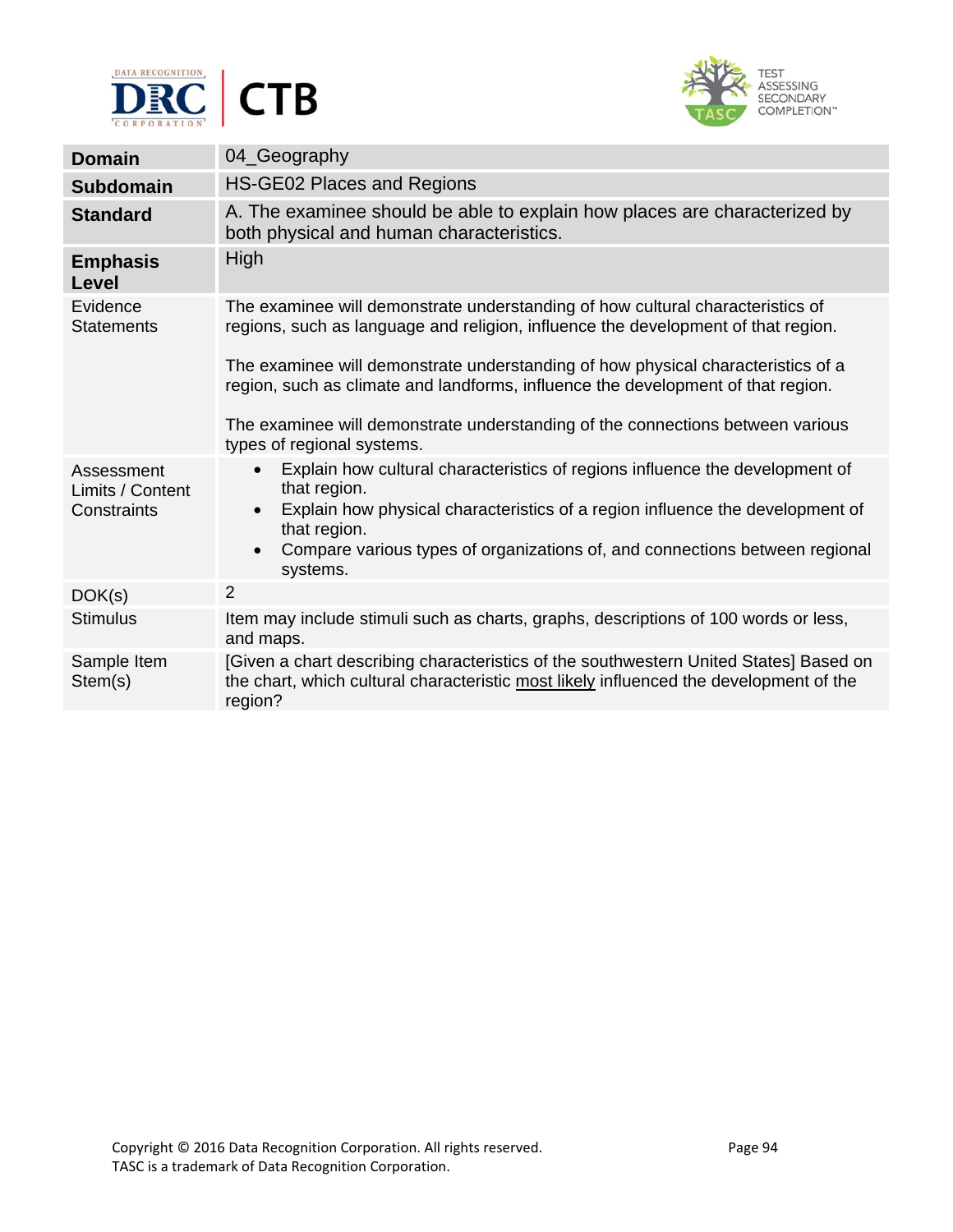



| <b>Domain</b>                                 | 04_Geography                                                                                                                                                                                                                                                                                                                                                                                      |
|-----------------------------------------------|---------------------------------------------------------------------------------------------------------------------------------------------------------------------------------------------------------------------------------------------------------------------------------------------------------------------------------------------------------------------------------------------------|
| <b>Subdomain</b>                              | HS-GE02 Places and Regions                                                                                                                                                                                                                                                                                                                                                                        |
| <b>Standard</b>                               | B. The examinee should be able to describe how regions are formed and what<br>makes them distinct.                                                                                                                                                                                                                                                                                                |
| <b>Emphasis</b><br><b>Level</b>               | High                                                                                                                                                                                                                                                                                                                                                                                              |
| Evidence<br><b>Statements</b>                 | The examinee will demonstrate understanding of how the criteria used to define a<br>region can change over time.                                                                                                                                                                                                                                                                                  |
|                                               | The examinee will demonstrate understanding of the physical and human<br>characteristics that define a region.                                                                                                                                                                                                                                                                                    |
|                                               | The examinee will demonstrate understanding of how physical and cultural<br>characteristics of regions can influence events.                                                                                                                                                                                                                                                                      |
| Assessment<br>Limits / Content<br>Constraints | Explain how the criteria used to define a region can change.<br>$\bullet$<br>Identify the factors that can describe a region, such as physical characteristics,<br>$\bullet$<br>landforms, and climate, as well as human characteristics including language,<br>religion, and economics activities.<br>Explain how physical and cultural aspects of places and regions can influence<br>$\bullet$ |
|                                               | events.                                                                                                                                                                                                                                                                                                                                                                                           |
| DOK(s)                                        | $\overline{2}$                                                                                                                                                                                                                                                                                                                                                                                    |
| <b>Stimulus</b>                               | Item may include stimuli such as charts, graphs, descriptions of 100 words or less,<br>and maps.                                                                                                                                                                                                                                                                                                  |
| Sample Item<br>Stem(s)                        | Which statement describes an example of how the criteria used to define a region can<br>change over time?                                                                                                                                                                                                                                                                                         |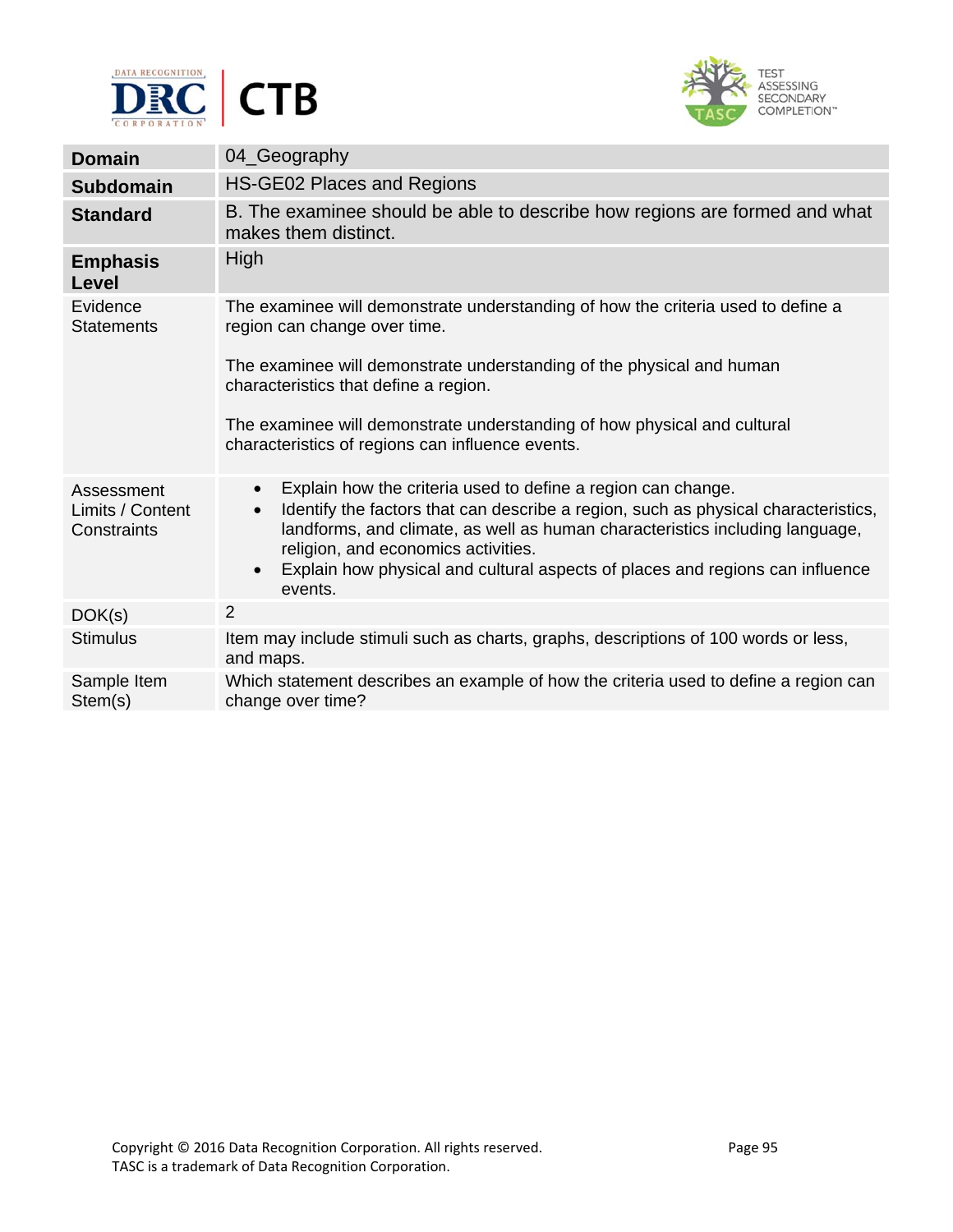



| <b>Domain</b>                                 | 04_Geography                                                                                                                                                                                    |
|-----------------------------------------------|-------------------------------------------------------------------------------------------------------------------------------------------------------------------------------------------------|
| <b>Subdomain</b>                              | HS-GE02 Places and Regions                                                                                                                                                                      |
| <b>Standard</b>                               | C. The examinee should be able to describe how physical and human<br>characteristics of places and regions change over time.                                                                    |
| <b>Emphasis</b><br>Level                      | High                                                                                                                                                                                            |
| Evidence<br><b>Statements</b>                 | The examinee will demonstrate understanding of how global interdependence<br>changes the way people view different regions.                                                                     |
| Assessment<br>Limits / Content<br>Constraints | Explain how global interdependence changes the view of places and regions.<br>$\bullet$                                                                                                         |
| DOK(s)                                        | 2, 3                                                                                                                                                                                            |
| <b>Stimulus</b>                               | Item may include stimuli such as descriptions of 100 words or less, photographs, and<br>timelines.                                                                                              |
| Sample Item<br>Stem(s)                        | Which statement best explains how global interdependence has affected perceptions<br>of the Middle East?<br>Identify one example of how global interdependence can change the view of a region. |
|                                               | Then explain how global interdependence led to the change.                                                                                                                                      |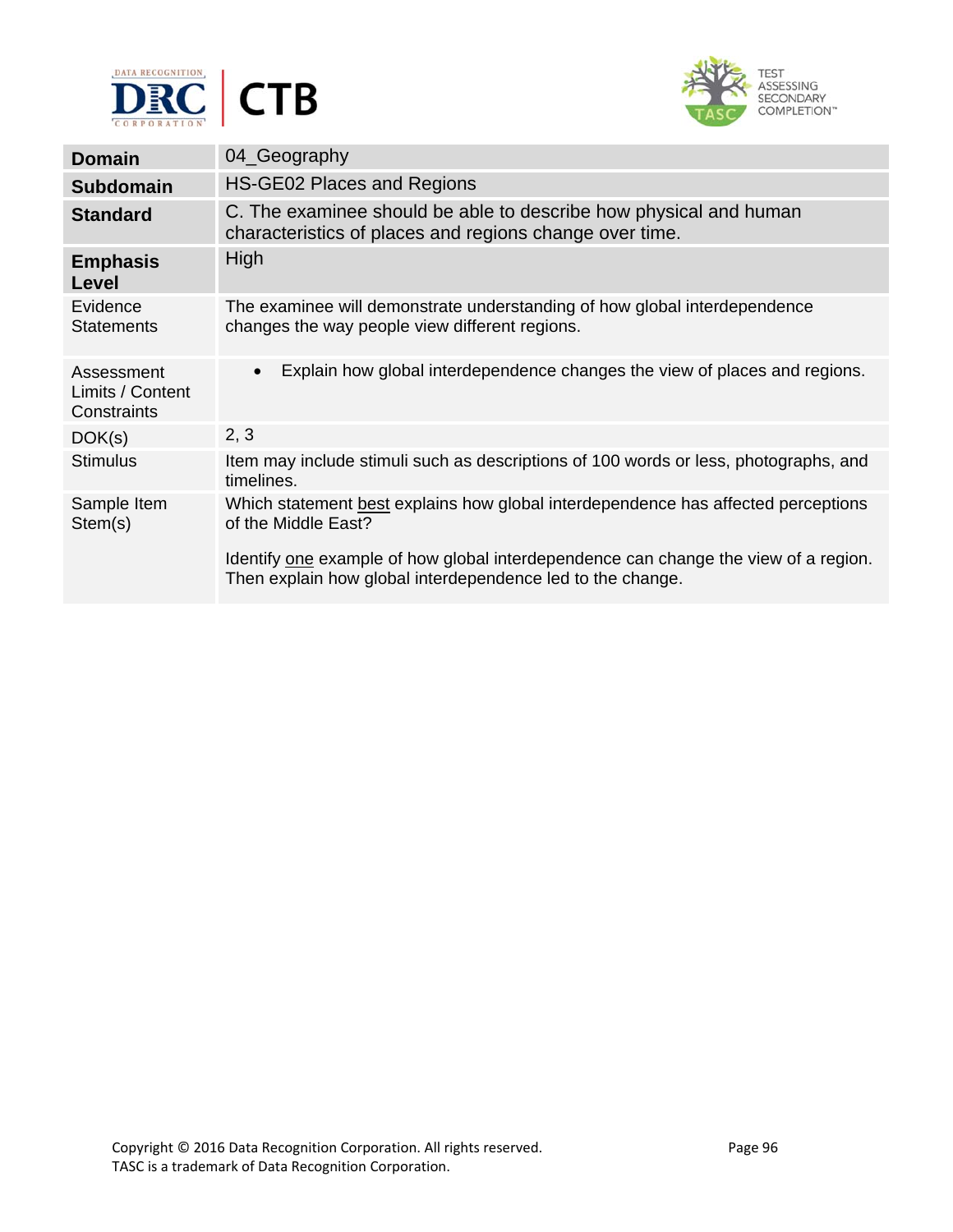



| <b>Domain</b>                                 | 04_Geography                                                                                                                                                                                                                                          |
|-----------------------------------------------|-------------------------------------------------------------------------------------------------------------------------------------------------------------------------------------------------------------------------------------------------------|
| <b>Subdomain</b>                              | <b>HS-GE03 Physical Systems</b>                                                                                                                                                                                                                       |
| <b>Standard</b>                               | A. The examinee should be able to describe how physical processes have<br>shaped Earth's surface and human settlement.                                                                                                                                |
| <b>Emphasis</b><br>Level                      | Low                                                                                                                                                                                                                                                   |
| Evidence<br><b>Statements</b>                 | The examinee will demonstrate understanding of different regions based on their<br>physical characteristics.<br>The examinee will demonstrate understanding of the phyisical features that influence<br>development of regions and historical events. |
| Assessment<br>Limits / Content<br>Constraints | Define and describe regions based on physical characteristics such landforms<br>$\bullet$<br>and climate.<br>Identify physical features, landforms, and climate that influence development<br>$\bullet$<br>and historical events.                     |
| DOK(s)                                        | 2, 3                                                                                                                                                                                                                                                  |
| <b>Stimulus</b>                               | Item may include stimuli such as charts, graphs, and maps.                                                                                                                                                                                            |
| Sample Item<br>Stem(s)                        | [Given a chart showing physical features] Which of the these regions is described by<br>the physical characteristics in the chart?                                                                                                                    |

Read the list in the box. Then answer the question.

- Hot, dry climate
- Low precipitation
- Deserts created by mountains and winds
- Large amounts of oil and natural gas

Which geographic region is described by the list in the box?

- A. Middle East
- B. Great Plains
- C. Southeast Asia
- D. Amazon River Basin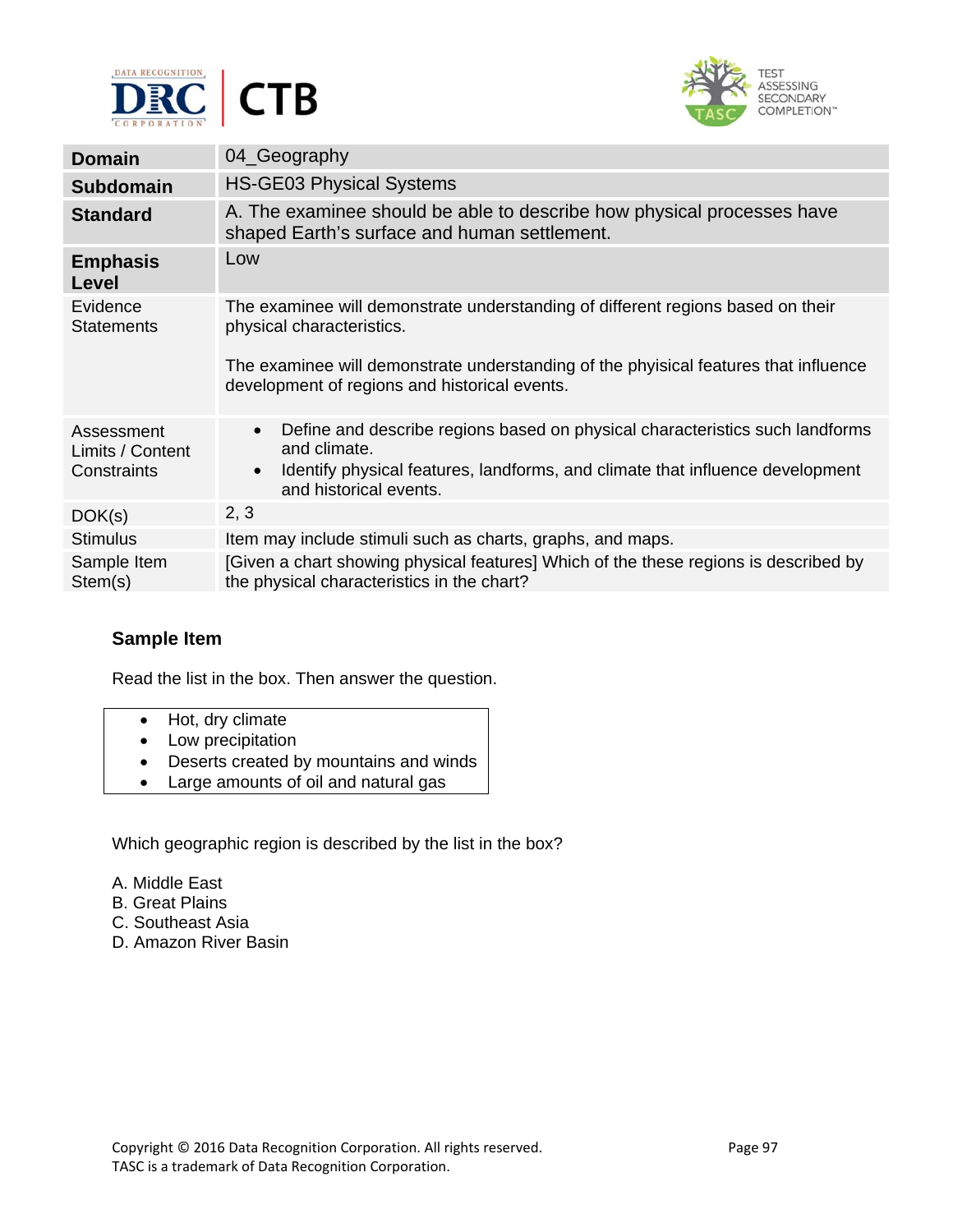



| <b>Domain</b>                                 | 04_Geography                                                                                                                                                                                                                                                                                                                 |
|-----------------------------------------------|------------------------------------------------------------------------------------------------------------------------------------------------------------------------------------------------------------------------------------------------------------------------------------------------------------------------------|
| <b>Subdomain</b>                              | <b>HS-GE03 Physical Systems</b>                                                                                                                                                                                                                                                                                              |
| <b>Standard</b>                               | B. The examinee should be able to describe how environmental changes can<br>affect ecosystems.                                                                                                                                                                                                                               |
| <b>Emphasis</b><br><b>Level</b>               | Low                                                                                                                                                                                                                                                                                                                          |
| Evidence<br><b>Statements</b>                 | The examinee will demonstrate understanding of how environmental events, such as<br>floods and storms, impact the economy.                                                                                                                                                                                                   |
|                                               | The examinee will demonstrate understanding of the effects of global environmental<br>issues and acid rain.                                                                                                                                                                                                                  |
|                                               | The examinee will demonstrate understanding of the ways in which technology affects<br>the physical environment.                                                                                                                                                                                                             |
| Assessment<br>Limits / Content<br>Constraints | Explain the economic effects of environmental changes and crises from events<br>$\bullet$<br>such as floods, storms, and drought.<br>Describe global environmental issues (e.g. global warming, climate change)<br>$\bullet$<br>and acid rain.<br>Explain the impact of technology on the physical environment.<br>$\bullet$ |
| DOK(s)                                        | 2, 3                                                                                                                                                                                                                                                                                                                         |
| <b>Stimulus</b>                               | Item may include stimuli such as cause-and-effect diagrams, descriptions of 100<br>words or less, graphs, and thematic maps.                                                                                                                                                                                                 |
| Sample Item<br>Stem(s)                        | Which statement best explains the effect of acid rain?<br>Describe two economic effects that can result from a drought.                                                                                                                                                                                                      |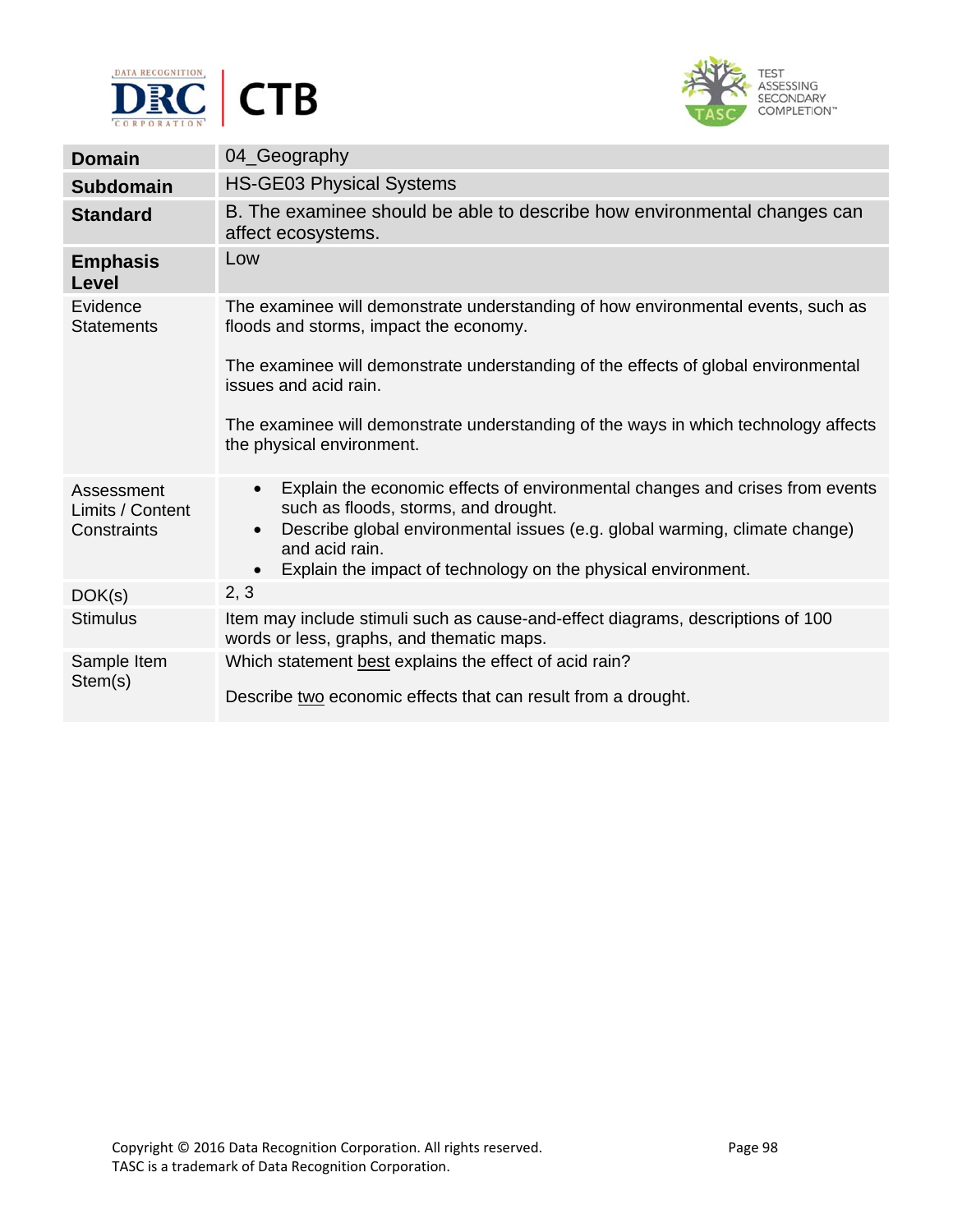



| <b>Domain</b>                  | 04_Geography                                                                                                                                                                              |
|--------------------------------|-------------------------------------------------------------------------------------------------------------------------------------------------------------------------------------------|
| <b>Subdomain</b>               | <b>HS-GE04 Human Systems</b>                                                                                                                                                              |
| <b>Standard</b>                | A. The examinee should be able to identify and explain how factors such as<br>technology, politics, the economy, the environment, and history have<br>influenced population distribution. |
| <b>Emphasis</b><br>Level       | <b>Medium</b>                                                                                                                                                                             |
| Evidence<br><b>Statements</b>  | The examinee will demonstrate understanding of the connections between the<br>availability of resources, economic activities, and where people choose to settle.                          |
|                                | The examinee will demonstrate understanding of changes in patterns of the<br>distribution of resources and population around the world over time.                                         |
|                                | The examinee will demonstrate understanding of the factors that contribute to human<br>migration.                                                                                         |
|                                | The examinee will demonstrate understanding of how migration affects physical and<br>human systems.                                                                                       |
| Assessment<br>Limits / Content | Explain the connection between the location of resources, population<br>$\bullet$<br>distribution, and economic activities.                                                               |
| Constraints                    | Identify changes in patterns of distribution (for example, resources and<br>$\bullet$<br>population) over time around the world.                                                          |
|                                | Describe the political, economic, social, and environmental factors that<br>$\bullet$<br>contribute to human migration.                                                                   |
|                                | Explain the impact of migration on physical and human system.<br>$\bullet$                                                                                                                |
| DOK(s)                         | $\overline{2}$                                                                                                                                                                            |
| <b>Stimulus</b>                | Item may include stimuli such as descriptions of 100 words or less, graphs, and maps.                                                                                                     |
| Sample Item<br>Stem(s)         | [Given a map showing population distribution around the world] Based on the map,<br>where do most people live?                                                                            |
|                                | [Given a scenario about migration in China from rural to urban areas] Explain two<br>ways the migration of people from rural to urban areas in China has affected China's<br>environment. |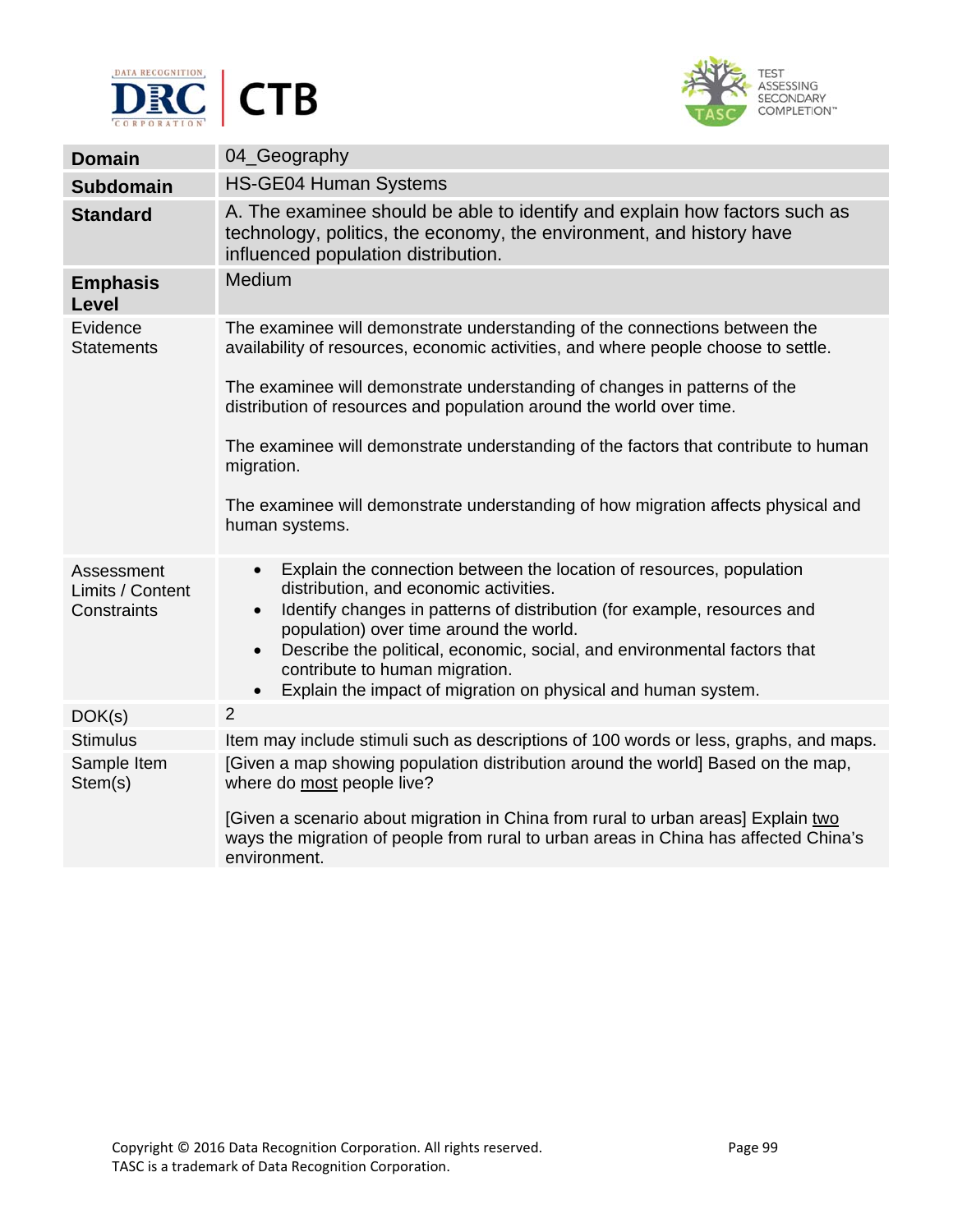



| <b>Domain</b>                                 | 04_Geography                                                                                                                                                                                         |
|-----------------------------------------------|------------------------------------------------------------------------------------------------------------------------------------------------------------------------------------------------------|
| <b>Subdomain</b>                              | <b>HS-GE04 Human Systems</b>                                                                                                                                                                         |
| <b>Standard</b>                               | B. The examinee should be able to identify and describe the characteristics of<br>cultures.                                                                                                          |
| <b>Emphasis</b><br>Level                      | Medium                                                                                                                                                                                               |
| Evidence<br><b>Statements</b>                 | The examinee will demonstrate understanding of the characteristics of regions that<br>influence cultural development.                                                                                |
|                                               | The examinee will demonstrate understanding of why cultural awareness is important<br>in an interdependent world.                                                                                    |
| Assessment<br>Limits / Content<br>Constraints | Identify the cultural characteristics of regions that influence cultural<br>$\bullet$<br>development.<br>Explain why the awareness of cultures is important in an interdependent world.<br>$\bullet$ |
| DOK(s)                                        | $\overline{2}$                                                                                                                                                                                       |
| <b>Stimulus</b>                               | Item may include stimuli such as descriptions of 100 words or less, charts, and<br>graphs, and primary sources.                                                                                      |
| Sample Item<br>Stem(s)                        | Which statement describes an example of why cultural awareness is important in an<br>interdependent world?<br>[Given an introductory statement about cultural characteristics of regions that        |
|                                               | influence cultural development] Identify and explain two cultural characteristics of<br>regions that influence cultural development.                                                                 |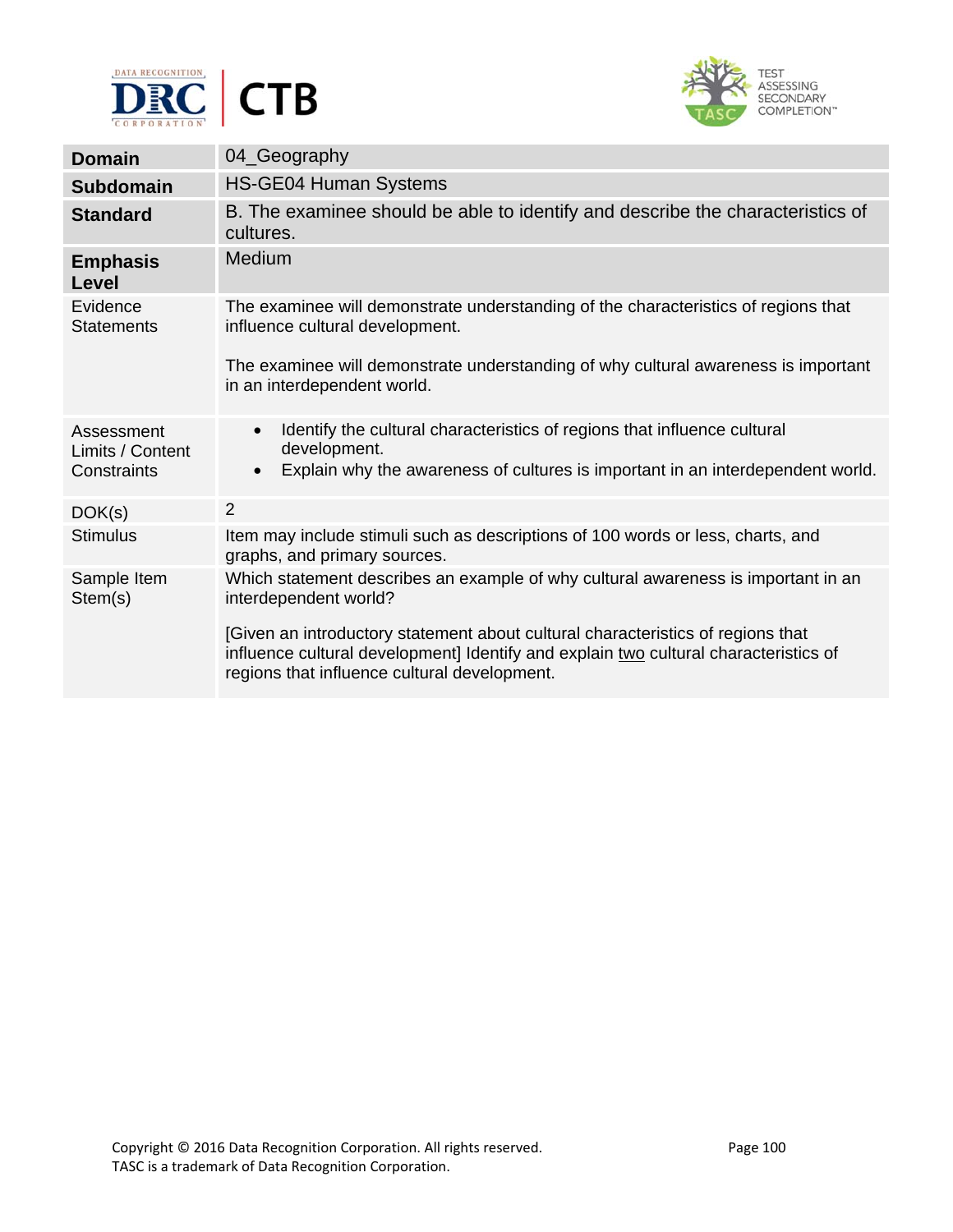



| <b>Domain</b>                  | 04_Geography                                                                                                                                              |
|--------------------------------|-----------------------------------------------------------------------------------------------------------------------------------------------------------|
| <b>Subdomain</b>               | <b>HS-GE04 Human Systems</b>                                                                                                                              |
| <b>Standard</b>                | C. The examinee should be able to evaluate the functions of settlements over<br>time.                                                                     |
| <b>Emphasis</b><br>Level       | Medium                                                                                                                                                    |
| Evidence<br><b>Statements</b>  | The examinee will demonstrate understanding of the ways in which patterns of<br>distribution and the arrangements of settlements change over time.        |
|                                | The examinee will demonstrate understanding of the ways urbanization impacts<br>physical and human systems.                                               |
|                                | The examinee will demonstrate understanding of the causes and geographic impacts<br>of change in urban areas.                                             |
| Assessment<br>Limits / Content | Describe the changes in patterns of distribution and the arrangement of<br>$\bullet$<br>settlements over time.                                            |
| Constraints                    | Describe the physical and human impacts of urbanization.<br>$\bullet$<br>Describe the causes and geographic impact of change in urban areas.<br>$\bullet$ |
| DOK(s)                         | $\overline{2}$                                                                                                                                            |
| <b>Stimulus</b>                | Item may include stimuli such as graphs and maps.                                                                                                         |
| Sample Item<br>Stem(s)         | [Given a graph showing changes in urban population] Which of these most likely led to<br>the change in urban population shown on the graph?               |

Read the information in the box. Then answer the question.

Urbanization in the United States is an ongoing process. The 2010 United States Census found that 80.7% of citizens live in urban areas—more than four times the 19.3% of citizens who live in rural areas.

Identify and explain two geographic effects of the urbanization process.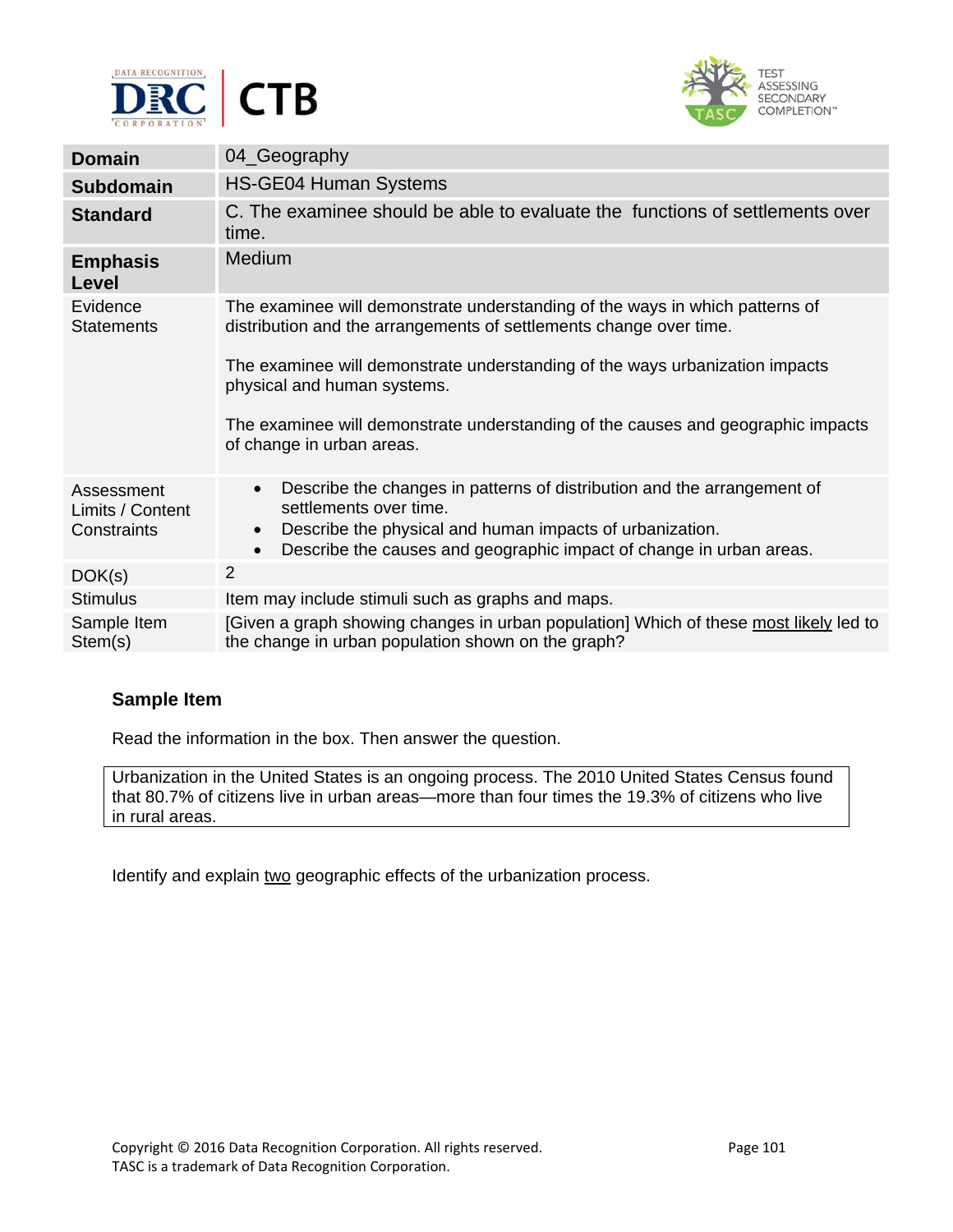



| <b>Domain</b>                                 | 04_Geography                                                                                                                                                                                                                             |
|-----------------------------------------------|------------------------------------------------------------------------------------------------------------------------------------------------------------------------------------------------------------------------------------------|
| <b>Subdomain</b>                              | <b>HS-GE04 Human Systems</b>                                                                                                                                                                                                             |
| <b>Standard</b>                               | D. The examinee should be able to describe how conflict and cooperation<br>influence the division of Earth's surface.                                                                                                                    |
| <b>Emphasis</b><br>Level                      | Medium                                                                                                                                                                                                                                   |
| Evidence<br><b>Statements</b>                 | The examinee will demonstrate understanding of the social, political, and economic<br>divisions of the Earth's surface.                                                                                                                  |
|                                               | The examinee will demonstrate understanding of how interactions between people in<br>different regions are affected by the allocation of control of the Earth's surface.                                                                 |
| Assessment<br>Limits / Content<br>Constraints | Analyze the social, political, and economic divisions of the Earth's surface.<br>$\bullet$<br>Explain how interactions between people in different regions are affected by<br>$\bullet$<br>the allocation of control of Earth's surface. |
| DOK(s)                                        | 2, 3                                                                                                                                                                                                                                     |
| <b>Stimulus</b>                               | Item may include stimuli such as graphs and maps.                                                                                                                                                                                        |
| Sample Item<br>Stem(s)                        | Which of these explains one way that conflict and cooperation between people can<br>influence the division of the Earth's surface?                                                                                                       |
|                                               | [Given an introductory statement about European imperialism in Africa] Explain two<br>ways in which European imperialism affected the political development of Africa.                                                                   |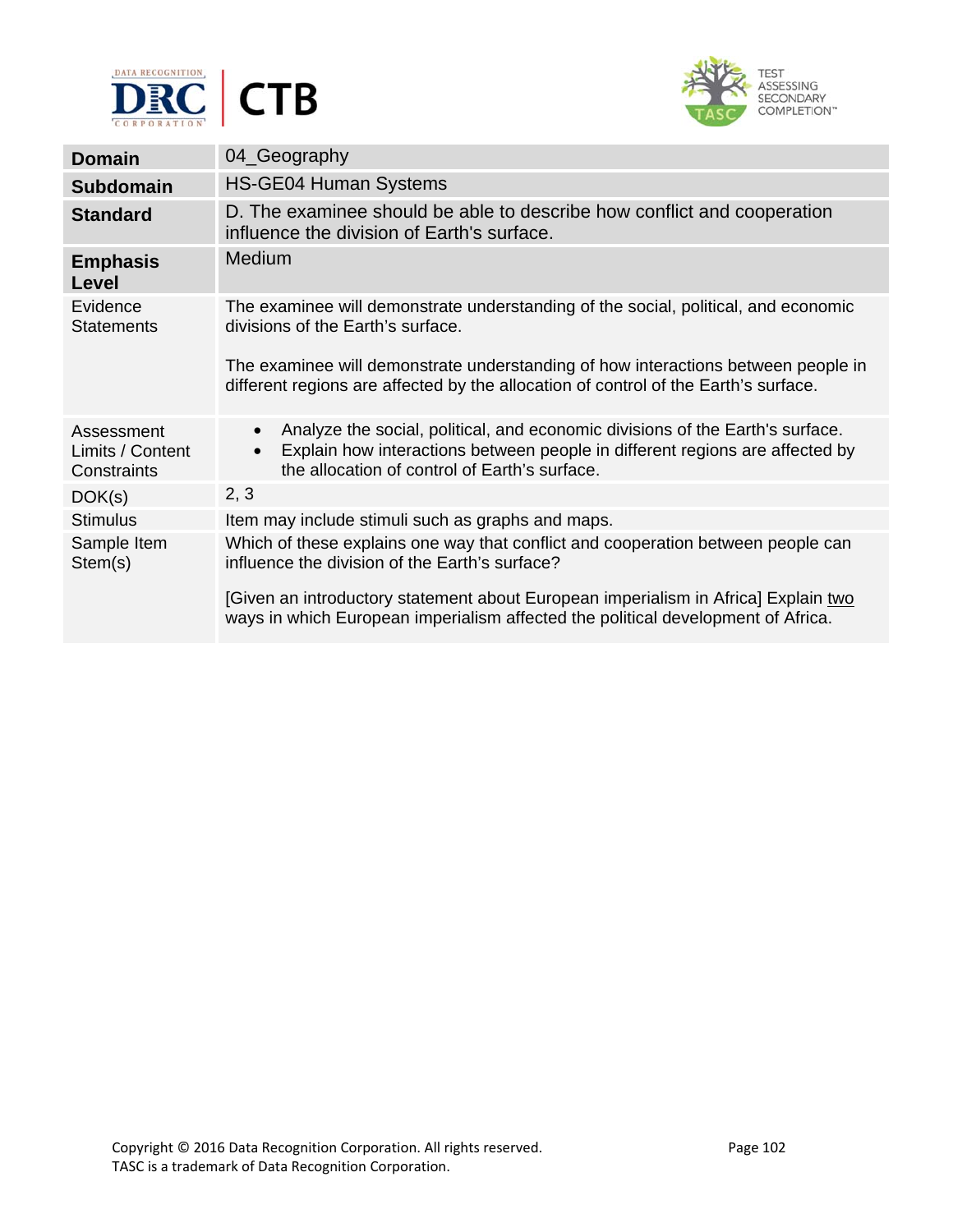



| <b>Domain</b>                                 | 04_Geography                                                                                                                                                                                                                                                 |
|-----------------------------------------------|--------------------------------------------------------------------------------------------------------------------------------------------------------------------------------------------------------------------------------------------------------------|
| <b>Subdomain</b>                              | <b>HS-GE05 Environment and Society</b>                                                                                                                                                                                                                       |
| <b>Standard</b>                               | A. The examinee should be able to explain the impact of human changes on<br>the environment.                                                                                                                                                                 |
| <b>Emphasis</b><br>Level                      | High                                                                                                                                                                                                                                                         |
| Evidence<br><b>Statements</b>                 | The examinee will demonstrate understanding of the ways in which human actions<br>modify the physical environment.                                                                                                                                           |
|                                               | The examinee will demonstrate understanding of the ways in which technology<br>impacts the environment.                                                                                                                                                      |
| Assessment<br>Limits / Content<br>Constraints | Identify and describe human actions that modify the physical environment.<br>$\bullet$<br>Explain the impact of technology on the environment.<br>$\bullet$                                                                                                  |
| DOK(s)                                        | 2, 3                                                                                                                                                                                                                                                         |
| <b>Stimulus</b>                               | Item may include stimuli such as descriptions of 100 words or less, graphs,<br>photographs, and mock newspaper articles.                                                                                                                                     |
| Sample Item<br>Stem(s)                        | [Given a photograph showing an example of how human actions changed the<br>environment] Which statement describes the human action shown in the photograph?<br>[Given an introductory statement about dams] Explain two ways dams impact the<br>environment. |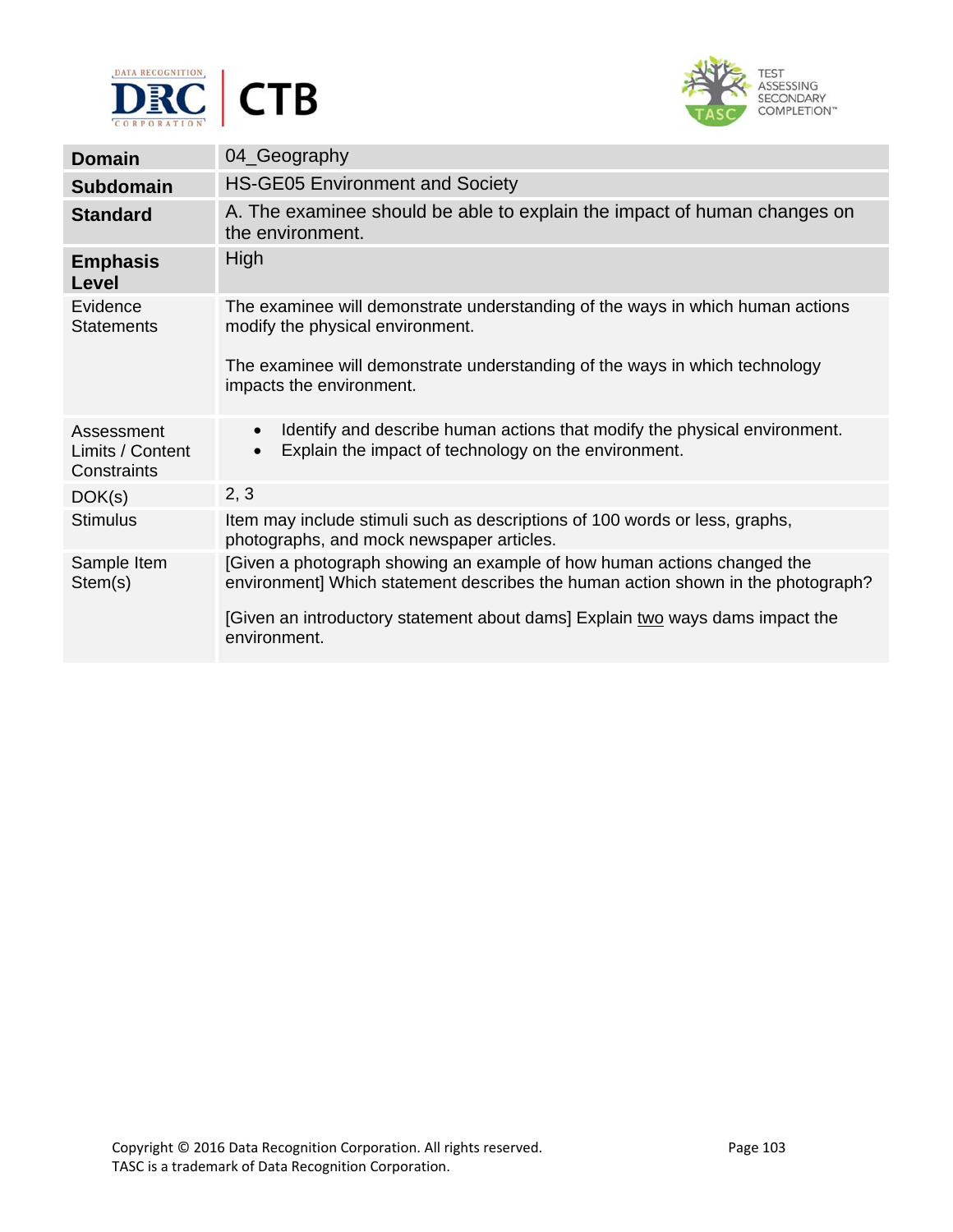



| <b>Domain</b>                                 | 04_Geography                                                                                                                                                                                                                                                      |
|-----------------------------------------------|-------------------------------------------------------------------------------------------------------------------------------------------------------------------------------------------------------------------------------------------------------------------|
| <b>Subdomain</b>                              | <b>HS-GE05 Environment and Society</b>                                                                                                                                                                                                                            |
| <b>Standard</b>                               | B. The examinee should be able to describe how the physical environment<br>provides opportunities and hindrances on human activities.                                                                                                                             |
| <b>Emphasis</b><br>Level                      | High                                                                                                                                                                                                                                                              |
| Evidence<br><b>Statements</b>                 | The examinee will demonstrate understanding of how people view and react to natural<br>hazards.<br>The examinee will demonstrate understanding of the ways in which environmental<br>changes such as floods, storms, and droughts affect society and the economy. |
| Assessment<br>Limits / Content<br>Constraints | Describe how people view and react to natural hazards.<br>$\bullet$<br>Describe the social and economic effects of environmental change resulting<br>$\bullet$<br>from floods, storms, and drought.                                                               |
| DOK(s)                                        | 2, 3                                                                                                                                                                                                                                                              |
| <b>Stimulus</b>                               | Item may include stimuli such as descriptions of 100 words or less and thematic maps.                                                                                                                                                                             |
| Sample Item<br>Stem(s)                        | Which of these is an economic result of droughts?<br>Describe one social and one economic effect caused by a flood.                                                                                                                                               |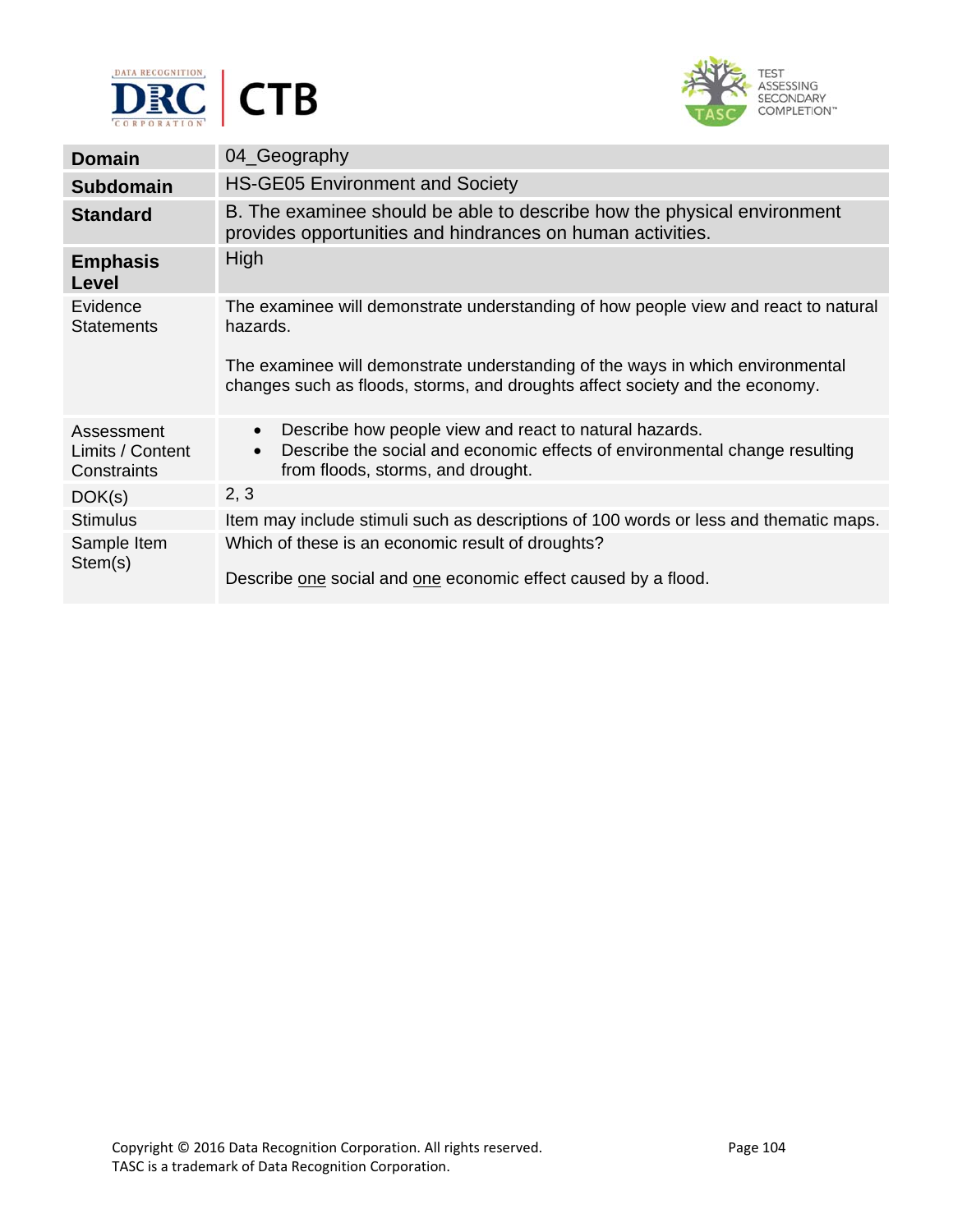



| <b>Domain</b>                                 | 04_Geography                                                                                                                                                                                                                                                                                                                                                                                                                                                                                                                                                                                                               |  |
|-----------------------------------------------|----------------------------------------------------------------------------------------------------------------------------------------------------------------------------------------------------------------------------------------------------------------------------------------------------------------------------------------------------------------------------------------------------------------------------------------------------------------------------------------------------------------------------------------------------------------------------------------------------------------------------|--|
| Subdomain                                     | <b>HS-GE05 Environment and Society</b>                                                                                                                                                                                                                                                                                                                                                                                                                                                                                                                                                                                     |  |
| <b>Standard</b>                               | C. The examinee should be able to describe the changes that occur in the use,<br>distribution, and importance of a resource.                                                                                                                                                                                                                                                                                                                                                                                                                                                                                               |  |
| <b>Emphasis</b><br><b>Level</b>               | High                                                                                                                                                                                                                                                                                                                                                                                                                                                                                                                                                                                                                       |  |
| Evidence<br><b>Statements</b>                 | The examinee will demonstrate understanding of resources and determine which are<br>renewable and which are nonrenewable.                                                                                                                                                                                                                                                                                                                                                                                                                                                                                                  |  |
|                                               | The examinee will demonstrate understanding of the relationship between the<br>exploration, colonization, and settlement of different regions of the world and the<br>availability of natural resources.                                                                                                                                                                                                                                                                                                                                                                                                                   |  |
|                                               | The examinee will demonstrate understanding of how the distribution of resources<br>affects patterns of human settlement around the world.                                                                                                                                                                                                                                                                                                                                                                                                                                                                                 |  |
|                                               | The examinee will demonstrate understanding of the factors that affect the use and<br>conservation of natural resources.                                                                                                                                                                                                                                                                                                                                                                                                                                                                                                   |  |
|                                               | The examinee will demonstrate understanding of the restrictions nations place upon<br>the use of natural resources.                                                                                                                                                                                                                                                                                                                                                                                                                                                                                                        |  |
| Assessment<br>Limits / Content<br>Constraints | Describe and identify the resources that are renewable and nonrenewable.<br>$\bullet$<br>Describe the relationship between exploration, colonization, and settlement of<br>$\bullet$<br>different regions of the world and natural resources.<br>Describe the characteristics and patterns of human settlement around the<br>$\bullet$<br>world and how the distribution of resources affects these patterns.<br>Identify the factors that affect the use and conservation of natural resources.<br>$\bullet$<br>Identify the programs and polices nations impose related to the use of natural<br>$\bullet$<br>resources. |  |
| DOK(s)                                        | $\overline{2}$                                                                                                                                                                                                                                                                                                                                                                                                                                                                                                                                                                                                             |  |
| <b>Stimulus</b>                               | Item may include stimuli such as descriptions of 100 words or less and thematic maps.                                                                                                                                                                                                                                                                                                                                                                                                                                                                                                                                      |  |
| Sample Item<br>Stem(s)                        | Identify three factors that affect human settlement patterns. Select three answers.<br>Which of these is a renewable resource?                                                                                                                                                                                                                                                                                                                                                                                                                                                                                             |  |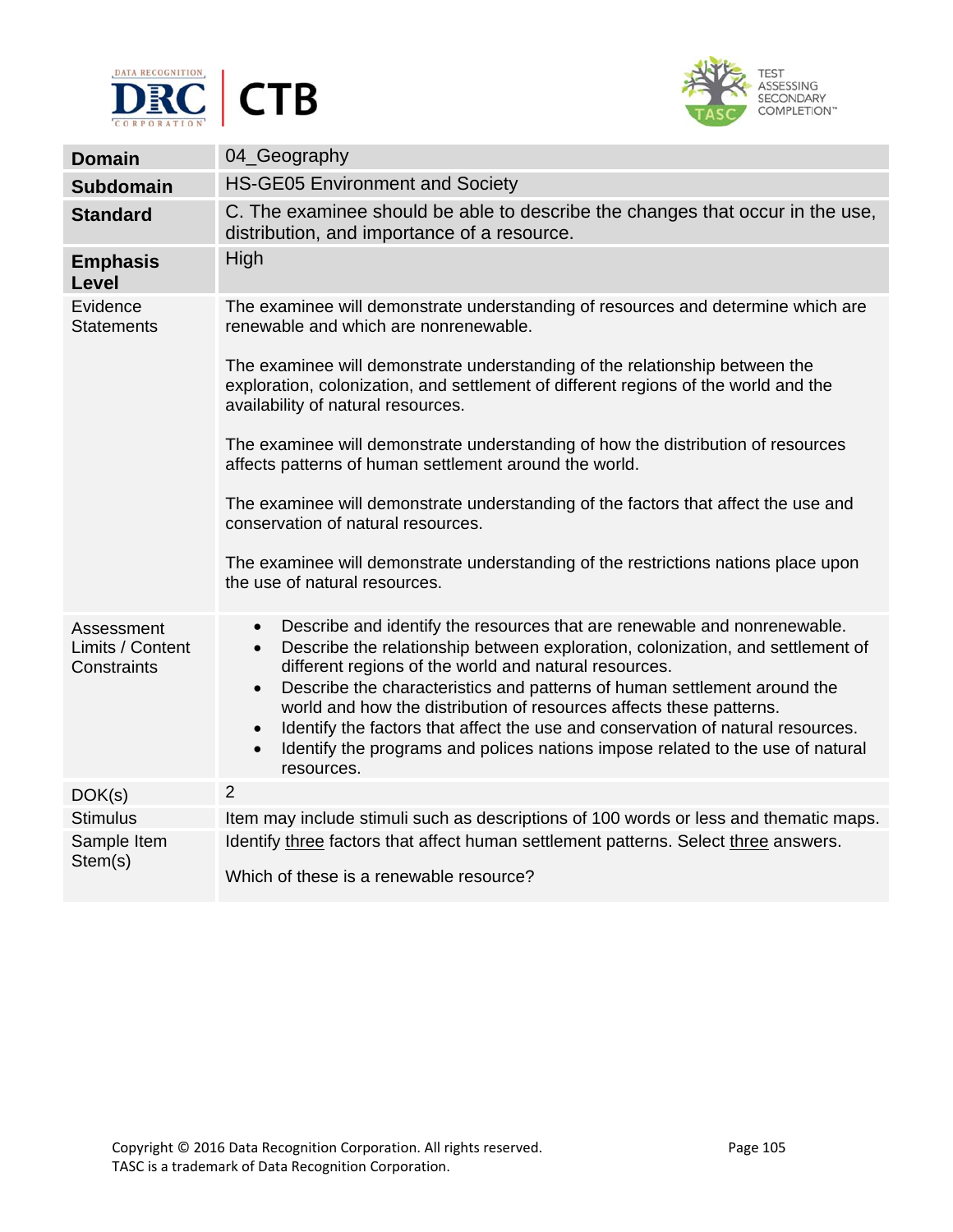



Look at the chart. Then answer the question.

| Some European Colonies in North America-1600s |  |  |  |  |
|-----------------------------------------------|--|--|--|--|
|-----------------------------------------------|--|--|--|--|

| <b>European Country</b> | <b>Location of Colonies</b>             | <b>Primary Goals</b>                                                                                                                                                 |
|-------------------------|-----------------------------------------|----------------------------------------------------------------------------------------------------------------------------------------------------------------------|
| France                  | Present-day Canada                      | • To find a water route to Asia<br>• To make a profit from fur trading                                                                                               |
| <b>Great Britain</b>    | East coast of<br>North America          | • To find a water route to Asia<br>• To make a profit from producing<br>agricultural goods, fishing,<br>ship building, and lumber<br>• To search for gold and silver |
| Spain                   | Southwestern region<br>of North America | • To search for gold and silver<br>• To set up Catholic missions                                                                                                     |

Based on the chart, what was the main reason European countries established colonies in North America in the 1600s?

- A. to spread democratic ideals
- B. to control trade routes to Asia
- C. to convert native populations to Christianity
- D. to gain control of valuable natural resources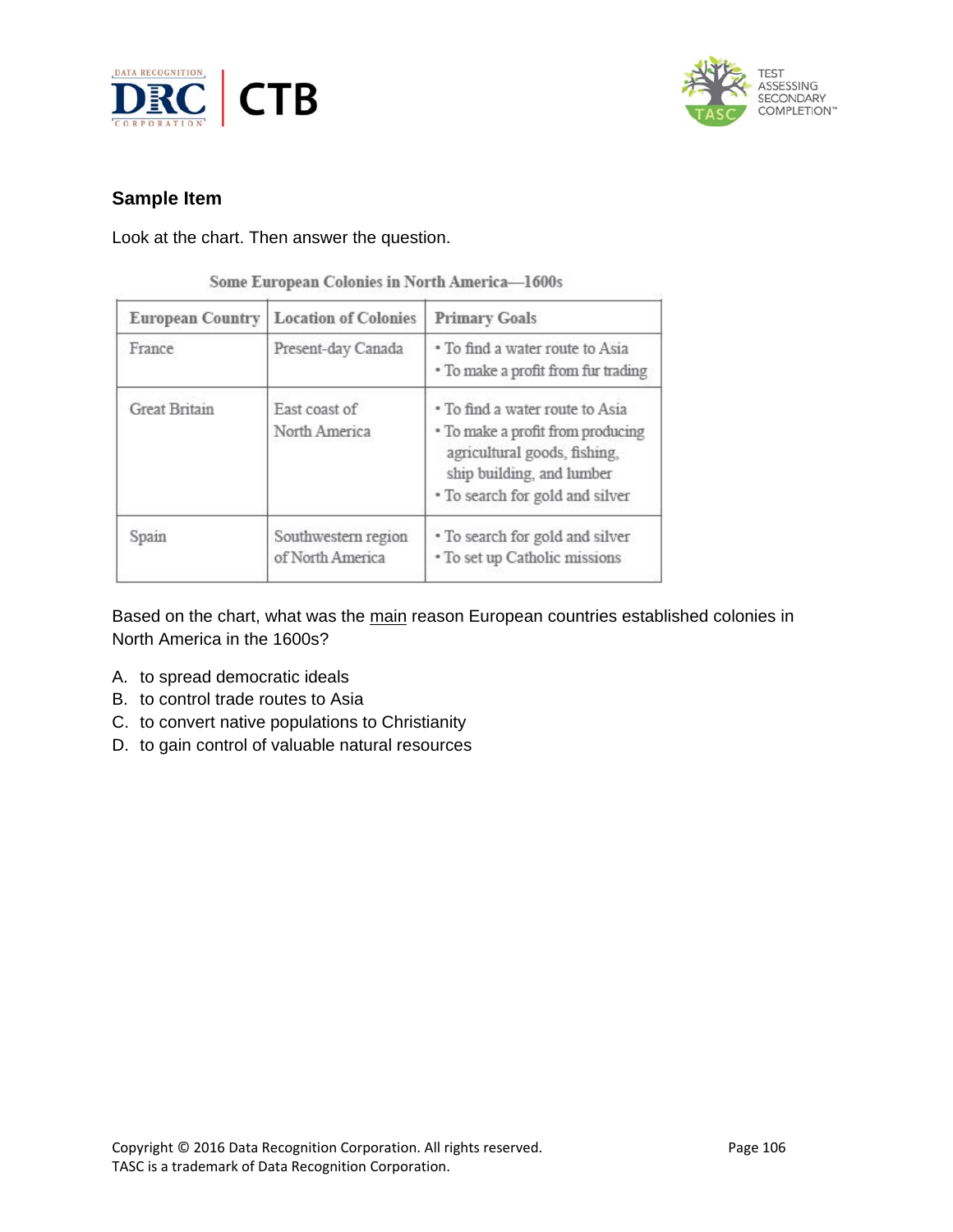



| <b>Domain</b>                                 | 05 Economics                                                                                                                                                                                                                                                   |  |  |
|-----------------------------------------------|----------------------------------------------------------------------------------------------------------------------------------------------------------------------------------------------------------------------------------------------------------------|--|--|
| <b>Subdomain</b>                              | <b>HS-EC01 Basic Economics</b>                                                                                                                                                                                                                                 |  |  |
| <b>Standard</b>                               | A. Scarcity: Identify what is gained and what is given up when choices are<br>made.                                                                                                                                                                            |  |  |
| <b>Emphasis</b><br><b>Level</b>               | <b>High</b>                                                                                                                                                                                                                                                    |  |  |
| Evidence<br><b>Statements</b>                 | The examinee will demonstrate understanding of how opportunity cost affects the<br>decision-making process.                                                                                                                                                    |  |  |
| Assessment<br>Limits / Content<br>Constraints | The opportunity cost of an activity is the value of the best alternative that would<br>$\bullet$<br>have been chosen instead. It includes what would have been done with the<br>money spent and the time and other resources used in undertaking the activity. |  |  |
|                                               | Possible topics related to scarcity of resources include:                                                                                                                                                                                                      |  |  |
|                                               | Productive resources are the natural resources, human resources, and capital<br>$\bullet$<br>goods available to make goods and services.                                                                                                                       |  |  |
|                                               | Natural resources, such as land, are "gifts of nature"; they are present without<br>$\bullet$<br>human intervention.                                                                                                                                           |  |  |
|                                               | Human resources are the people who do the mental and physical work to<br>$\bullet$<br>produce goods and services.                                                                                                                                              |  |  |
|                                               | Human capital refers to the quality of labor resources, which can be improved<br>$\bullet$<br>through investments in education, training, and health.                                                                                                          |  |  |
| DOK(s)                                        | 2, 3                                                                                                                                                                                                                                                           |  |  |
| <b>Stimulus</b>                               | Item may include stimuli such as scenarios, graphs, and tables.                                                                                                                                                                                                |  |  |
| Sample Item<br>Stem(s)                        | Which of these explains the relationship between human capital and productivity?                                                                                                                                                                               |  |  |
|                                               | [Given a scenario about a farmer trying to make a decision about growing crops based<br>on opportunity cost] Define the term opportunity costs. Then explain the opportunity<br>cost of the farmer growing one of the crops.                                   |  |  |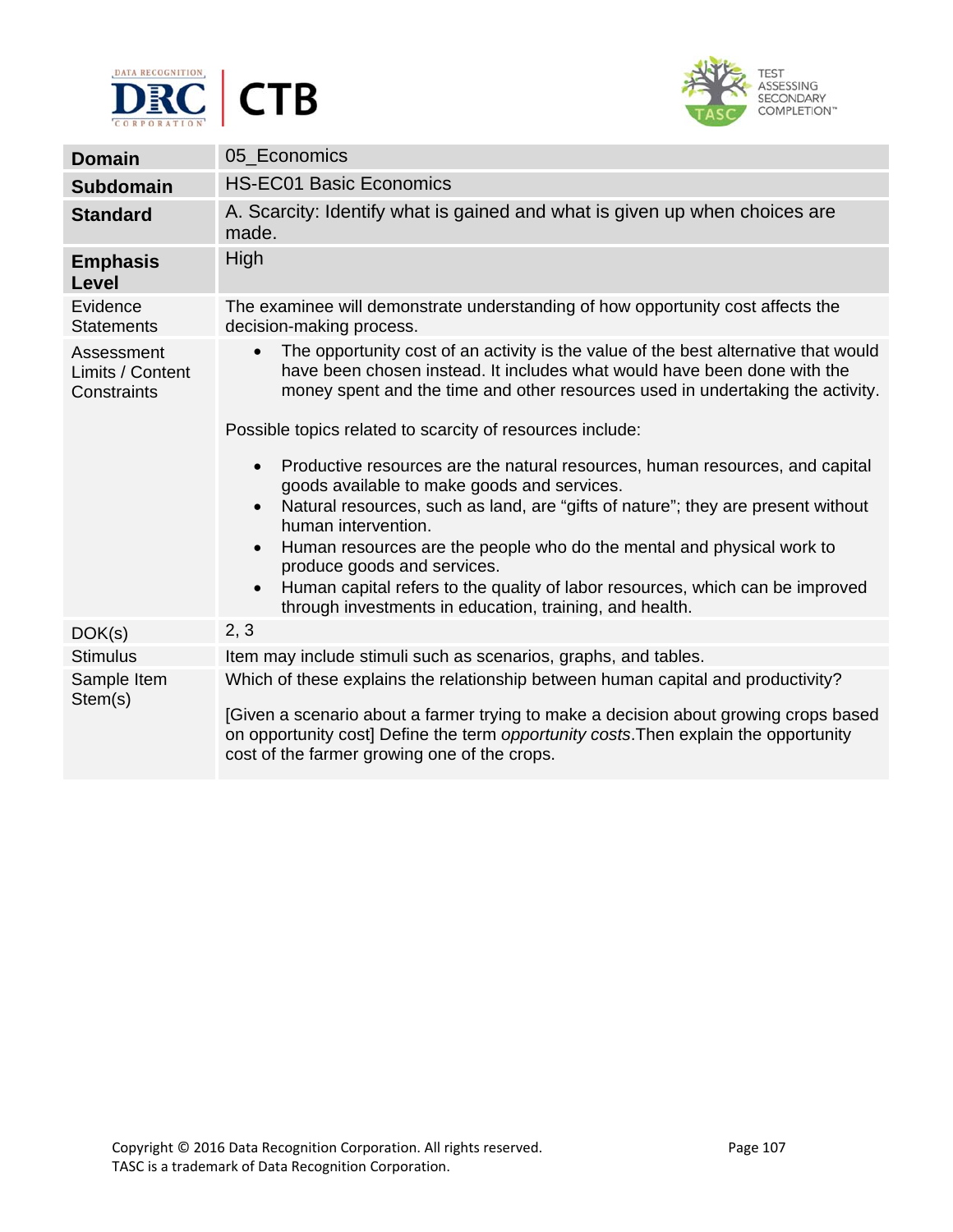



| <b>Domain</b>                                 | 05_Economics                                                                                                                                                                                                                                                                           |
|-----------------------------------------------|----------------------------------------------------------------------------------------------------------------------------------------------------------------------------------------------------------------------------------------------------------------------------------------|
| <b>Subdomain</b>                              | <b>HS-EC01 Basic Economics</b>                                                                                                                                                                                                                                                         |
| <b>Standard</b>                               | B. Incentives: Identify incentives that affect people's behavior and explain how<br>incentives affect their own behavior.                                                                                                                                                              |
| <b>Emphasis</b><br>Level                      | High                                                                                                                                                                                                                                                                                   |
| Evidence<br><b>Statements</b>                 | The examinee will demonstrate understanding of how incentives usually affect<br>people's behavior in predictable ways.                                                                                                                                                                 |
|                                               | The examinee will demonstrate understanding of how incentives affect their own<br>behavior in predictable ways.                                                                                                                                                                        |
| Assessment<br>Limits / Content<br>Constraints | Responses to incentives are usually predictable because people normally<br>$\bullet$<br>pursue their self-interest or deviate from their self-interest in consistent ways.<br>Changes in incentives usually cause people to change their behavior in<br>$\bullet$<br>predictable ways. |
| DOK(s)                                        | 2, 3                                                                                                                                                                                                                                                                                   |
| <b>Stimulus</b>                               | Item may include stimuli such as scenarios and cause-and-effect diagrams.                                                                                                                                                                                                              |
| Sample Item<br>Stem(s)                        | Which statement best explains how negative incentives affect saving decisions?                                                                                                                                                                                                         |
|                                               | [Given a description of an incentive] How would most consumers respond to the<br>incentive or the purpose of the incentive?                                                                                                                                                            |
|                                               | [Given a scenario about a person needing to make spending decision] Explain two<br>possible positive incentives to make the spending decision.                                                                                                                                         |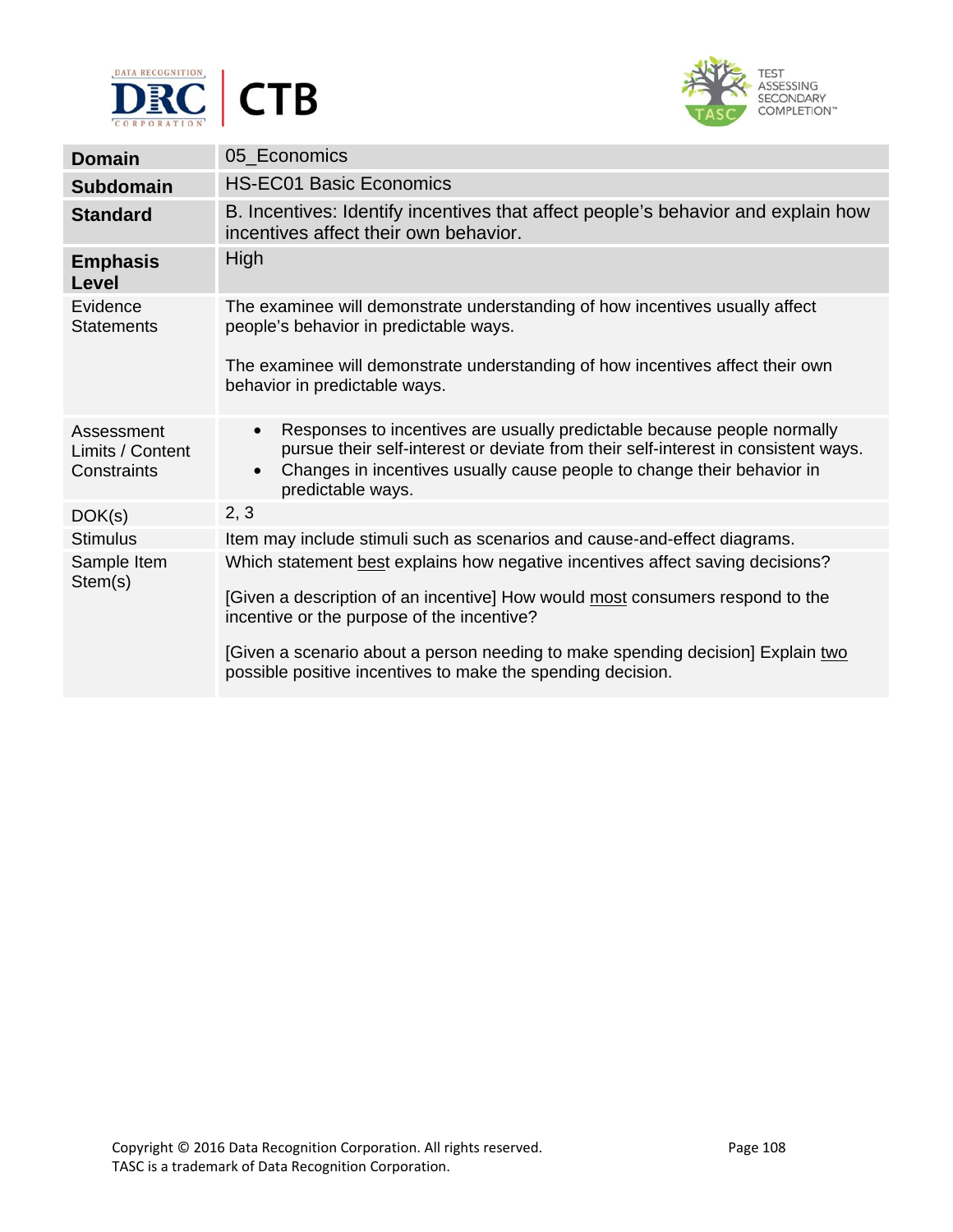



| <b>Domain</b>                                 | 05_Economics                                                                                                                                                                                                                                                                                                                                                                                                                |
|-----------------------------------------------|-----------------------------------------------------------------------------------------------------------------------------------------------------------------------------------------------------------------------------------------------------------------------------------------------------------------------------------------------------------------------------------------------------------------------------|
| <b>Subdomain</b>                              | <b>HS-EC01 Basic Economics</b>                                                                                                                                                                                                                                                                                                                                                                                              |
| <b>Standard</b>                               | C. Allocation: Evaluate different methods of allocating goods and services by<br>comparing the benefits to the costs of each method.                                                                                                                                                                                                                                                                                        |
| <b>Emphasis</b><br>Level                      | High                                                                                                                                                                                                                                                                                                                                                                                                                        |
| Evidence<br><b>Statements</b>                 | The examinee will demonstrate understanding of the ways in which different<br>economies allocate scarce goods, services, and productive resources.                                                                                                                                                                                                                                                                          |
| Assessment<br>Limits / Content<br>Constraints | People in all economies must address three questions: What goods and<br>$\bullet$<br>services will be produced? How will these goods and services be produced?<br>Who will consume them?<br>National economies vary in the extent to which they rely on government<br>$\bullet$<br>directives (central planning) and signals (prices) from private markets to<br>allocate scarce goods, services, and productive resources. |
| DOK(s)                                        | 2, 3                                                                                                                                                                                                                                                                                                                                                                                                                        |
| <b>Stimulus</b>                               | Stimuli could include cause-and-effect diagrams and scenarios                                                                                                                                                                                                                                                                                                                                                               |
| Sample Item<br>Stem(s)                        | [Given a description of some features of command economies and mixed economies]<br>Which statement describes is a similarity between command economies and mixed<br>economies?                                                                                                                                                                                                                                              |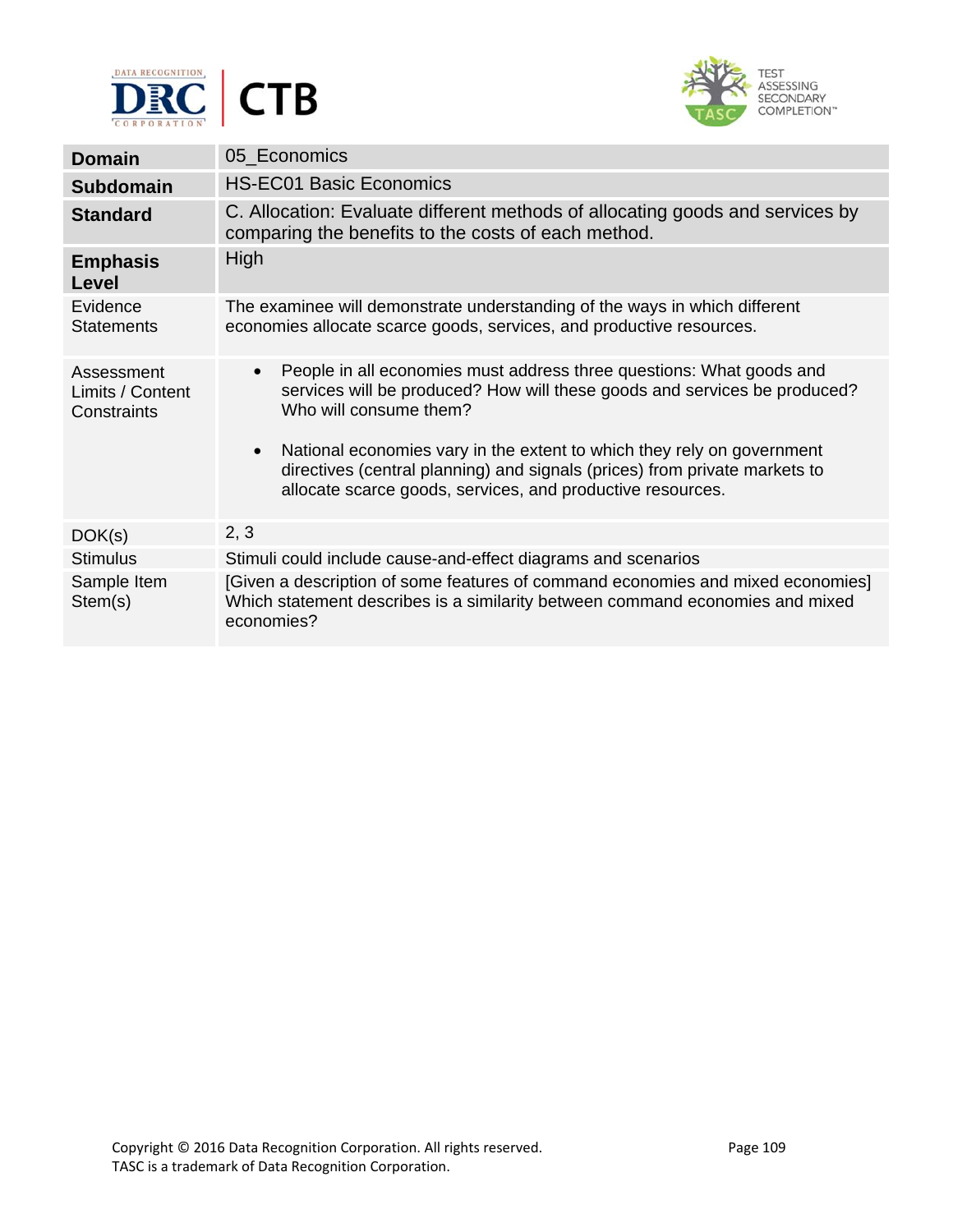



| <b>Domain</b>                                 | 05 Economics                                                                                                                                                                                                                                                                                                                                                |
|-----------------------------------------------|-------------------------------------------------------------------------------------------------------------------------------------------------------------------------------------------------------------------------------------------------------------------------------------------------------------------------------------------------------------|
| <b>Subdomain</b>                              | <b>HS-EC01 Basic Economics</b>                                                                                                                                                                                                                                                                                                                              |
| <b>Standard</b>                               | D. Decision Making: Make effective decisions as consumers, producers,<br>savers, investors, and citizens.                                                                                                                                                                                                                                                   |
| <b>Emphasis</b><br><b>Level</b>               | <b>High</b>                                                                                                                                                                                                                                                                                                                                                 |
| Evidence<br><b>Statements</b>                 | The examinee will demonstrate understanding of the advantages and disadvantages<br>of spending, saving, investing, and producing for consumers, savers, investors,<br>producers, and citizens.<br>The examinee will demonstrate understanding of how voters and government officials                                                                        |
|                                               | compare marginal benefits in order to determine the optimal level of a public policy<br>program.                                                                                                                                                                                                                                                            |
|                                               | The examinee will demonstrate understanding of the ways in which risk can be<br>reduced through diversification.                                                                                                                                                                                                                                            |
| Assessment<br>Limits / Content<br>Constraints | Describe advantages and disadvantages to spending, saving, investing, and<br>$\bullet$<br>producing for consumers, savers, investors, producers, and citizens.<br>To determine the optimal level of a public policy program, voters and<br>$\bullet$<br>government officials must compare the marginal benefits.<br>Risk can be reduced by diversification. |
| DOK(s)                                        | 2, 3                                                                                                                                                                                                                                                                                                                                                        |
| <b>Stimulus</b>                               | Stimuli could include cause-and-effect diagrams, graphs, charts, and scenarios.                                                                                                                                                                                                                                                                             |
| Sample Item<br>Stem(s)                        | Which of these explains why marginal costs and marginal benefits should be used to<br>inform public policy decisions?                                                                                                                                                                                                                                       |
|                                               | [Given a scenario about an investor trying to decide how to invest money] Identify and<br>explain two advantages of investing in corporate stocks instead of bonds.                                                                                                                                                                                         |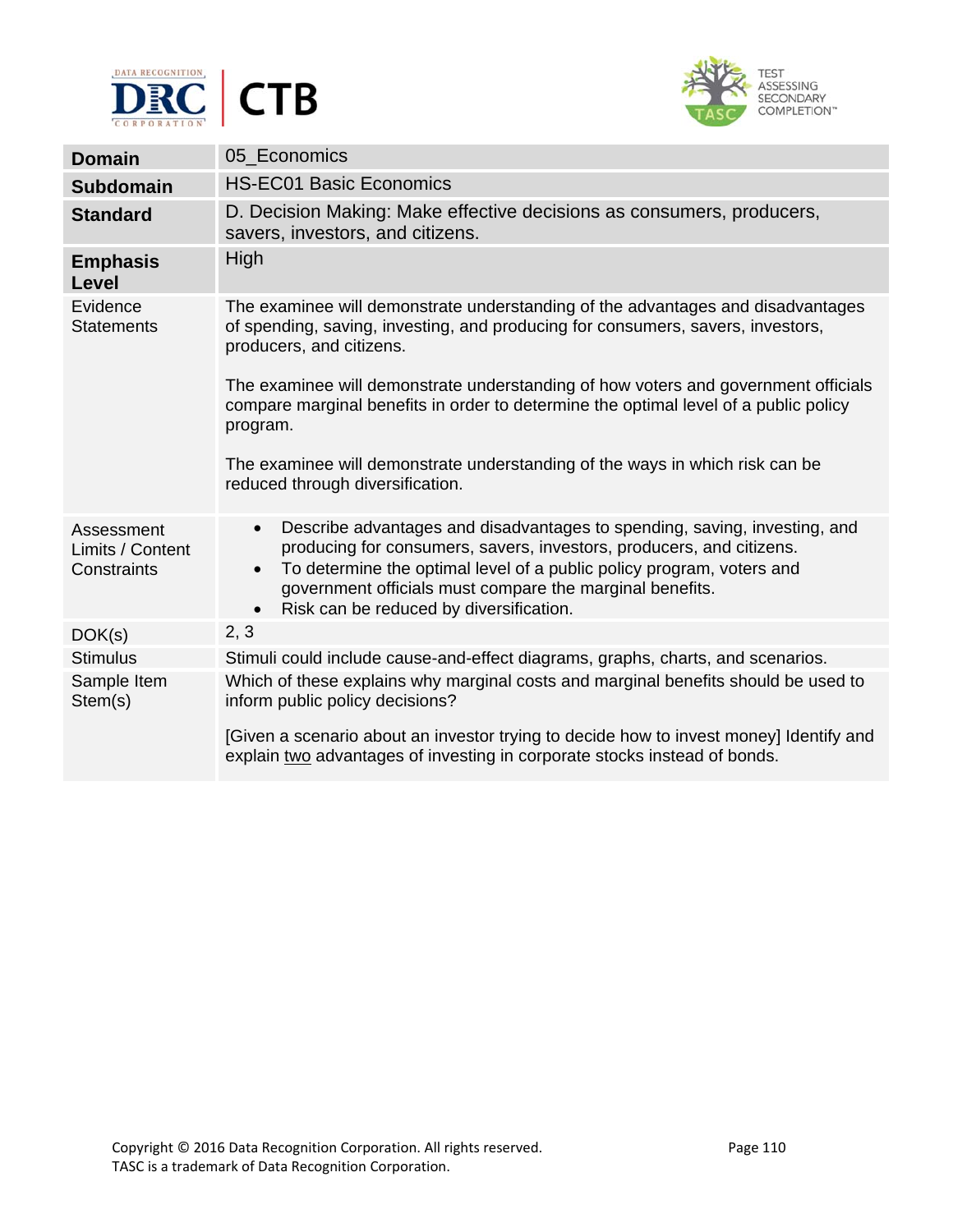



| <b>Domain</b>                                 | 05 Economics                                                                                                                                                                                                                                                                                                                                                                                                                                                                                                                                                                                                                                                                                                                                                                                                                   |
|-----------------------------------------------|--------------------------------------------------------------------------------------------------------------------------------------------------------------------------------------------------------------------------------------------------------------------------------------------------------------------------------------------------------------------------------------------------------------------------------------------------------------------------------------------------------------------------------------------------------------------------------------------------------------------------------------------------------------------------------------------------------------------------------------------------------------------------------------------------------------------------------|
| <b>Subdomain</b>                              | HS-EC02 Trade and International Politics                                                                                                                                                                                                                                                                                                                                                                                                                                                                                                                                                                                                                                                                                                                                                                                       |
| <b>Standard</b>                               | A. Specialization: Explain the benefits of developing special skills and<br>strengths.                                                                                                                                                                                                                                                                                                                                                                                                                                                                                                                                                                                                                                                                                                                                         |
| <b>Emphasis</b><br>Level                      | Low                                                                                                                                                                                                                                                                                                                                                                                                                                                                                                                                                                                                                                                                                                                                                                                                                            |
| Evidence<br><b>Statements</b>                 | The examinee will demonstrate understanding of how comparative advantage<br>influences international trade.                                                                                                                                                                                                                                                                                                                                                                                                                                                                                                                                                                                                                                                                                                                    |
|                                               | The examinee will demonstrate understanding of how transaction costs affect trade.                                                                                                                                                                                                                                                                                                                                                                                                                                                                                                                                                                                                                                                                                                                                             |
|                                               | The examinee will demonstrate understanding of how specialization affects<br>interdependence between producers and consumers.                                                                                                                                                                                                                                                                                                                                                                                                                                                                                                                                                                                                                                                                                                  |
|                                               | The examinee will demonstrate understanding of how specialization and division of<br>labor affect productivity.                                                                                                                                                                                                                                                                                                                                                                                                                                                                                                                                                                                                                                                                                                                |
| Assessment<br>Limits / Content<br>Constraints | International trade stems mainly from factors that confer comparative<br>$\bullet$<br>advantage, including international differences in the availability of productive<br>resources and differences in relative prices.<br>Transaction costs are costs (not to be confused with the price of the good or<br>$\bullet$<br>service) that are associated with the purchase of a good or service, such as<br>the cost of locating buyers or sellers, negotiating the terms of an exchange,<br>and insuring that the exchange occurs on the agreed upon terms. When<br>transaction costs decrease, trade increases.<br>Greater specialization leads to increasing interdependence among producers<br>$\bullet$<br>and consumers.<br>Specialization and division of labor usually increase the productivity of workers.<br>$\bullet$ |
| DOK(s)                                        | 2, 3                                                                                                                                                                                                                                                                                                                                                                                                                                                                                                                                                                                                                                                                                                                                                                                                                           |
| <b>Stimulus</b>                               | Item may include stimuli such as graphs, primary sources, and scenarios.                                                                                                                                                                                                                                                                                                                                                                                                                                                                                                                                                                                                                                                                                                                                                       |
| Sample Item<br>Stem(s)                        | Which of these explains why people voluntarily exchange goods and services?<br>[Given a scenario about specialization] Explain one way specialization benefits<br>companies. Then explain one way specialization benefits workers for companies.                                                                                                                                                                                                                                                                                                                                                                                                                                                                                                                                                                               |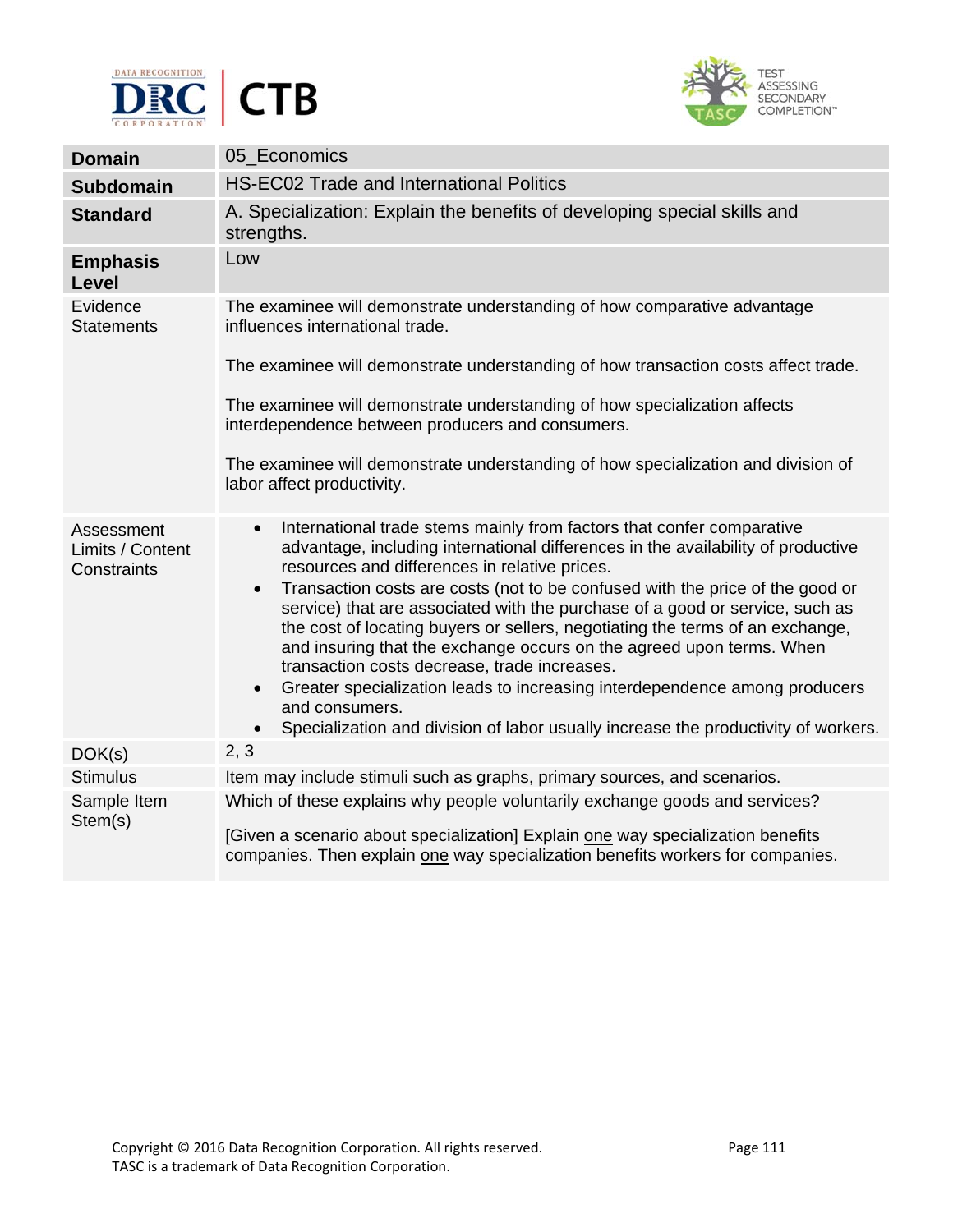



| 05 Economics                                                                                                                                                                                                                                                                                                                                                                                                                                                                                                                                                                                                                                                     |
|------------------------------------------------------------------------------------------------------------------------------------------------------------------------------------------------------------------------------------------------------------------------------------------------------------------------------------------------------------------------------------------------------------------------------------------------------------------------------------------------------------------------------------------------------------------------------------------------------------------------------------------------------------------|
| <b>HS-EC02 Trade and International Politics</b>                                                                                                                                                                                                                                                                                                                                                                                                                                                                                                                                                                                                                  |
| B. Trade: Negotiate exchanges and identify the gains to themselves and<br>others. Compare the benefits and costs of policies that alter trade barriers<br>between nations, such as tariffs and quotas.                                                                                                                                                                                                                                                                                                                                                                                                                                                           |
| Low                                                                                                                                                                                                                                                                                                                                                                                                                                                                                                                                                                                                                                                              |
| The examinee will demonstrate understanding of the ways in which trade barriers<br>impact free trade.                                                                                                                                                                                                                                                                                                                                                                                                                                                                                                                                                            |
| The examinee will demonstrate understanding of the reasons some countries<br>implement trade barriers.                                                                                                                                                                                                                                                                                                                                                                                                                                                                                                                                                           |
| The examinee will demonstrate understanding of the reasons people voluntarily<br>exchange goods and services.                                                                                                                                                                                                                                                                                                                                                                                                                                                                                                                                                    |
| The gains from free trade are not distributed equally, and some individuals or<br>$\bullet$<br>groups may lose more than they gain when trade barriers are reduced.<br>Despite the mutual benefits from trade among people in different countries,<br>many nations employ trade barriers to restrict free trade for national defense<br>reasons, to protect key industries, or to protect some companies and workers<br>from being hurt by free trade.<br>People voluntarily exchange goods and services because they expect to be<br>$\bullet$<br>better off after the exchange. This also may include the more informal<br>exchanges of favors and courtesies. |
| 2, 3                                                                                                                                                                                                                                                                                                                                                                                                                                                                                                                                                                                                                                                             |
| Item may include stimuli such as graphs, primary sources, and scenarios.                                                                                                                                                                                                                                                                                                                                                                                                                                                                                                                                                                                         |
| Identify three reasons that nations may employ trade barriers. Select three answers.<br>Which of these is a reason that countries establish tariff barriers against the<br>importation of foreign goods?<br>[Given a scenario about international trade] Explain two benefits of removing trade<br>barriers to international trade.                                                                                                                                                                                                                                                                                                                              |
|                                                                                                                                                                                                                                                                                                                                                                                                                                                                                                                                                                                                                                                                  |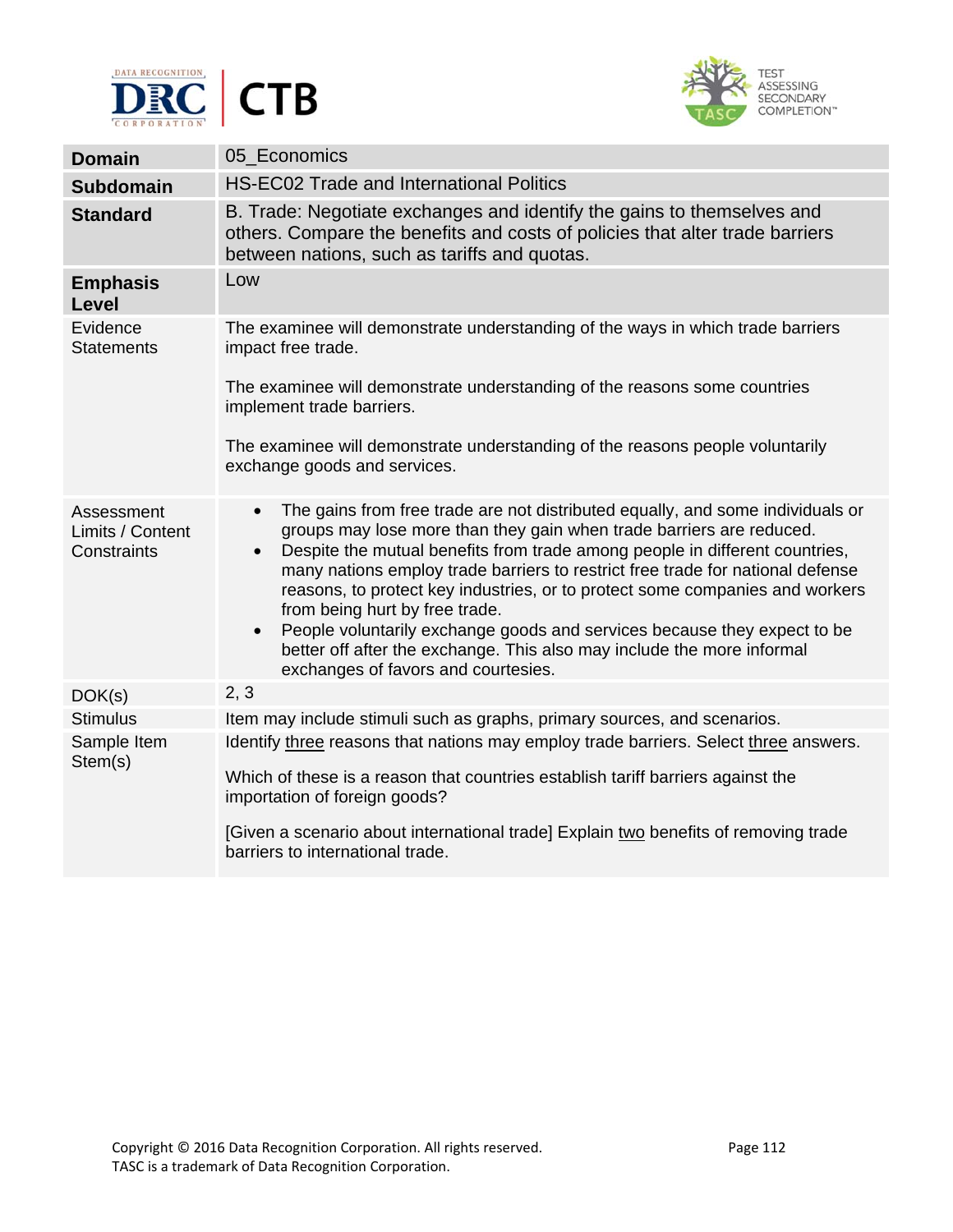



| <b>Domain</b>                 | 05_Economics                                                                                                                                                                      |
|-------------------------------|-----------------------------------------------------------------------------------------------------------------------------------------------------------------------------------|
| <b>Subdomain</b>              | <b>HS-EC03 Microeconomics</b>                                                                                                                                                     |
| <b>Standard</b>               | A. Role of Prices: Predict how changes in factors such as consumers' tastes or<br>producers' technology affect prices.                                                            |
| <b>Emphasis</b><br>Level      | High                                                                                                                                                                              |
| Evidence<br><b>Statements</b> | The examinee will demonstrate understanding of how the price of a good or service<br>affects buyers and producers.                                                                |
|                               | The examinee will demonstrate understanding of how changes in consumers' incomes<br>and the number of consumers in a market affect demand.                                        |
|                               | The examinee will demonstrate understanding of how the changes in the prices of<br>productive resources or technology used to make a product affect the supply of the<br>product. |
|                               | The examinee will demonstrate understanding of how changes in supply and demand<br>affect price and how buyers and sellers respond to those changes.                              |
|                               | The examinee will demonstrate understanding of how the changes in the price of one<br>good or service can lead to changes in the prices of other goods and services.              |
|                               | The examinee will demonstrate understanding of how government-enforced price<br>ceilings and government-enforced price floors affect producers and consumers.                     |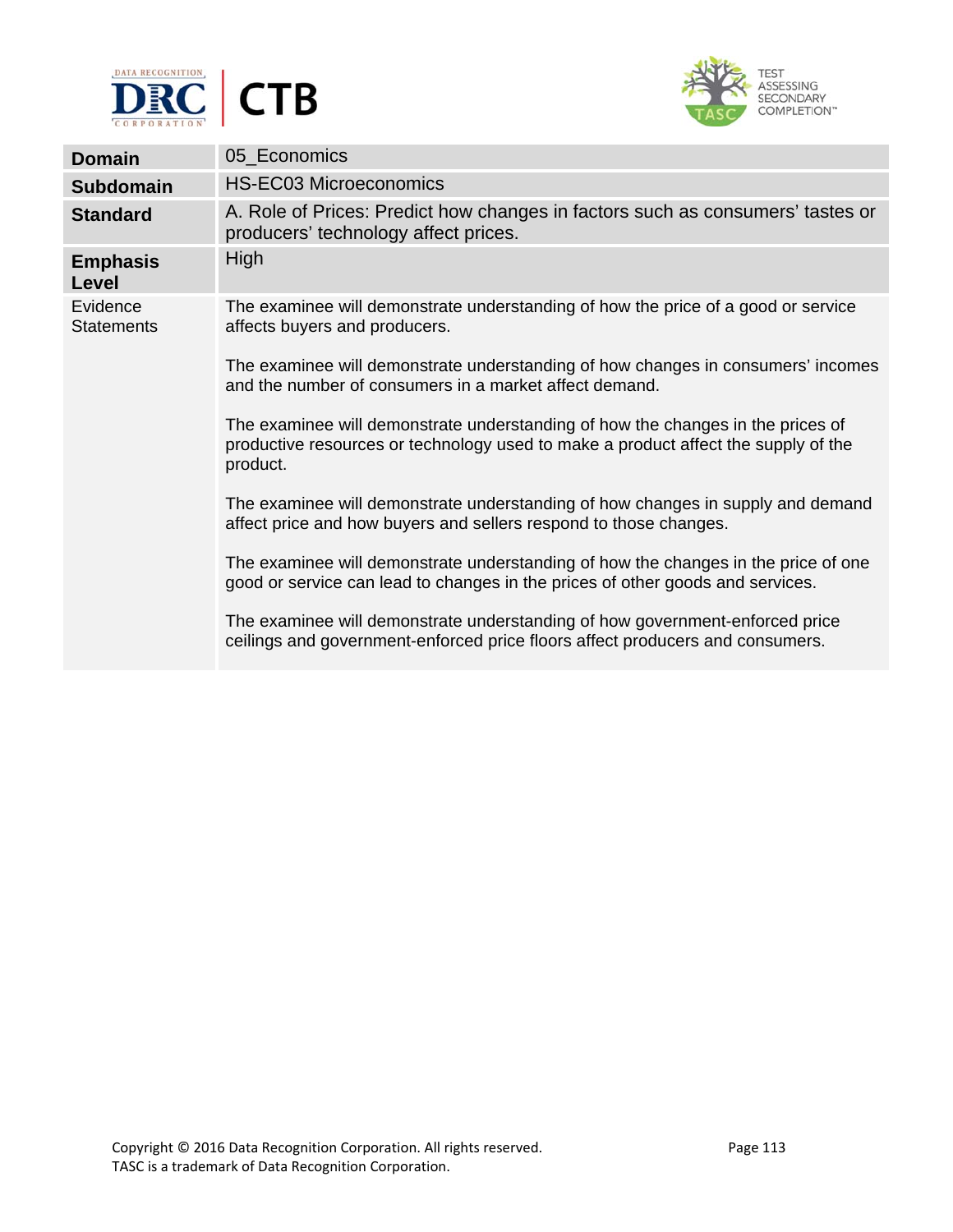



| Assessment<br>Limits / Content<br>Constraints | Higher prices for a good or service provide incentives for buyers to purchase<br>$\bullet$<br>less of that good or service and for producers to make or sell more of it. Lower<br>prices for a good or service provide incentives for buyers to purchase more of<br>that good or service and for producers to make or sell less of it.<br>An increase in the price of a good or service encourages people to look for<br>$\bullet$<br>substitutes, causing the quantity demanded to decrease, and vice versa. This<br>well-established relationship between price and quantity demanded, known as<br>the law of demand, exists as long as other factors influencing demand do not<br>change.<br>Demand for a product changes when there is a change in consumers'<br>$\bullet$<br>incomes, in consumers' preferences, in the prices of related products, or in the<br>number of consumers in a market.<br>Supply of a product changes when there are changes in either the prices of the<br>$\bullet$<br>productive resources used to make the product, the technology used to make<br>the product, the profit opportunities available to producers from selling other<br>products, or the number of sellers in a market.<br>Changes in supply or demand cause relative prices to change; in turn, buyers<br>$\bullet$<br>and sellers adjust their purchase and sales decisions.<br>Markets are interrelated; changes in the price of one good or service can lead<br>$\bullet$<br>to changes in prices of many other goods and services.<br>Government-enforced price ceilings set below the market-clearing price and<br>$\bullet$<br>government-enforced price floors set above the market-clearing price distort<br>price signals and incentives to producers and consumers. Price ceilings can<br>cause persistent shortages, while price floors can cause persistent surpluses. |
|-----------------------------------------------|---------------------------------------------------------------------------------------------------------------------------------------------------------------------------------------------------------------------------------------------------------------------------------------------------------------------------------------------------------------------------------------------------------------------------------------------------------------------------------------------------------------------------------------------------------------------------------------------------------------------------------------------------------------------------------------------------------------------------------------------------------------------------------------------------------------------------------------------------------------------------------------------------------------------------------------------------------------------------------------------------------------------------------------------------------------------------------------------------------------------------------------------------------------------------------------------------------------------------------------------------------------------------------------------------------------------------------------------------------------------------------------------------------------------------------------------------------------------------------------------------------------------------------------------------------------------------------------------------------------------------------------------------------------------------------------------------------------------------------------------------------------------------------------------------------------------------------------------------------------------------------------|
| DOK(s)                                        | 2, 3                                                                                                                                                                                                                                                                                                                                                                                                                                                                                                                                                                                                                                                                                                                                                                                                                                                                                                                                                                                                                                                                                                                                                                                                                                                                                                                                                                                                                                                                                                                                                                                                                                                                                                                                                                                                                                                                                  |
| <b>Stimulus</b>                               | Item may include stimuli such as graphs, scenarios, and cause-and-effect diagrams.                                                                                                                                                                                                                                                                                                                                                                                                                                                                                                                                                                                                                                                                                                                                                                                                                                                                                                                                                                                                                                                                                                                                                                                                                                                                                                                                                                                                                                                                                                                                                                                                                                                                                                                                                                                                    |
| Sample Item<br>Stem(s)                        | Which of these will most likely occur if a substitute good for margarine is introduced<br>into a consumer market?                                                                                                                                                                                                                                                                                                                                                                                                                                                                                                                                                                                                                                                                                                                                                                                                                                                                                                                                                                                                                                                                                                                                                                                                                                                                                                                                                                                                                                                                                                                                                                                                                                                                                                                                                                     |
|                                               | [Given a scenario about the law of demand] Explain two reasons that consumer<br>demand can change for a product.demand can change for a product.                                                                                                                                                                                                                                                                                                                                                                                                                                                                                                                                                                                                                                                                                                                                                                                                                                                                                                                                                                                                                                                                                                                                                                                                                                                                                                                                                                                                                                                                                                                                                                                                                                                                                                                                      |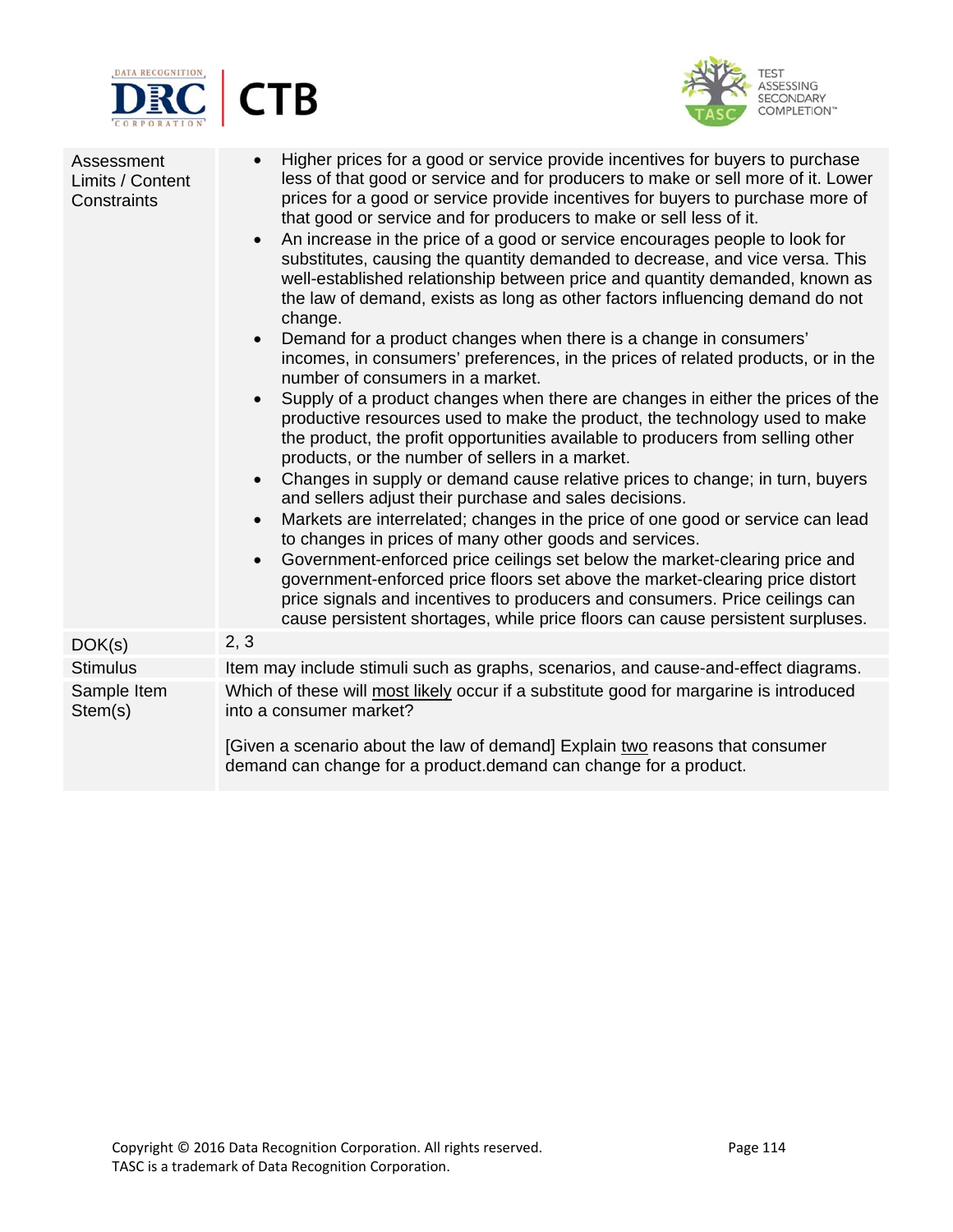



## **Sample Item**

Look at the graph. Then answer the question.



\*British thermal unit

Source: U.S. Energy Information Administration, International Energy Outlook 2011

Which of these explains how the changing demand for energy in China and India will most likely affect consumers in the United States?

- A. Consumers in the United States will see prices for goods increase because the demand for energy will rise.
- B. Consumers in the United States will have higher energy costs because the demand for energy will decrease.
- C. Consumers in the United States will have lower energy costs because new energy resources will be created to meet the rising need.
- D. Consumers in the United States will see prices for goods decrease because suppliers will need to use less energy to produce goods.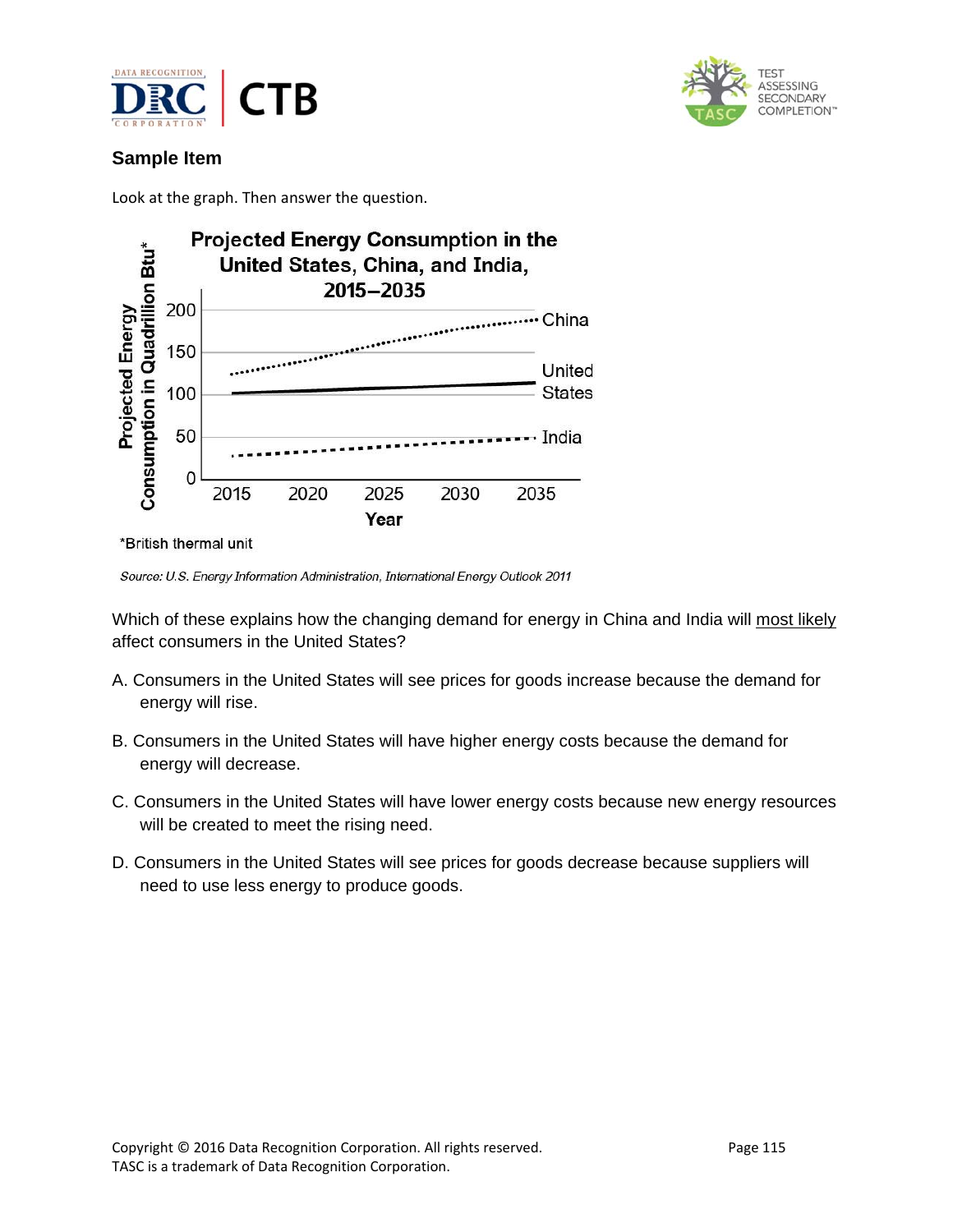



| <b>Domain</b>                                 | 05 Economics                                                                                                                                                                                                                                                                                                                                                                                                                                                                                                                                                                                                                                                                                                                       |
|-----------------------------------------------|------------------------------------------------------------------------------------------------------------------------------------------------------------------------------------------------------------------------------------------------------------------------------------------------------------------------------------------------------------------------------------------------------------------------------------------------------------------------------------------------------------------------------------------------------------------------------------------------------------------------------------------------------------------------------------------------------------------------------------|
| <b>Subdomain</b>                              | <b>HS-EC03 Microeconomics</b>                                                                                                                                                                                                                                                                                                                                                                                                                                                                                                                                                                                                                                                                                                      |
| <b>Standard</b>                               | B. Markets and Prices: Identify markets in which buyers and sellers participate<br>and describe how the interaction of all buyers and sellers influences prices.<br>Also, predict how prices change when there is either a shortage or surplus of<br>the product available.                                                                                                                                                                                                                                                                                                                                                                                                                                                        |
| <b>Emphasis</b><br>Level                      | High                                                                                                                                                                                                                                                                                                                                                                                                                                                                                                                                                                                                                                                                                                                               |
| Evidence<br><b>Statements</b>                 | The examinee will demonstrate understanding that price is what people pay when<br>buying a good or service and what they receive when selling a good or service.                                                                                                                                                                                                                                                                                                                                                                                                                                                                                                                                                                   |
|                                               | The examinee will demonstrate understanding of the market clearing or equilibrium<br>price for a good or service.                                                                                                                                                                                                                                                                                                                                                                                                                                                                                                                                                                                                                  |
|                                               | The examinee will demonstrate understanding of what occurs when the price of a<br>good or service is above or below the market clearing price.                                                                                                                                                                                                                                                                                                                                                                                                                                                                                                                                                                                     |
|                                               | The examinee will demonstrate understanding of how shortages and surpluses of a<br>product affect price in a market economy.                                                                                                                                                                                                                                                                                                                                                                                                                                                                                                                                                                                                       |
| Assessment<br>Limits / Content<br>Constraints | A price is what people pay when they buy a good or service and what they<br>$\bullet$<br>receive when they sell a good or service.<br>The market clearing or equilibrium price for a good or service is the price at<br>$\bullet$<br>which quantity supplied equals quantity demanded.<br>If a price is above the market clearing price, it will eventually fall, causing<br>$\bullet$<br>sellers to produce less and buyers to purchase more; if it is below the market<br>clearing price, it will eventually rise, causing sellers to produce more and<br>buyers to purchase less.<br>Shortages of a product usually result in price increases in a market economy;<br>$\bullet$<br>surpluses usually result in price decreases. |
| DOK(s)                                        | 2, 3                                                                                                                                                                                                                                                                                                                                                                                                                                                                                                                                                                                                                                                                                                                               |
| <b>Stimulus</b>                               | Item may include stimuli such as graphs and scenarios.                                                                                                                                                                                                                                                                                                                                                                                                                                                                                                                                                                                                                                                                             |
| Sample Item<br>Stem(s)                        | Which of these best explains what occurs when the price of a good or service is either<br>above or below the market clearing price?                                                                                                                                                                                                                                                                                                                                                                                                                                                                                                                                                                                                |
|                                               | [Given a scenario about a product that rises in price] Explain one way producers will<br>react as the price of the product increases. Then explain one way consumers will react<br>as the price of the product increases.                                                                                                                                                                                                                                                                                                                                                                                                                                                                                                          |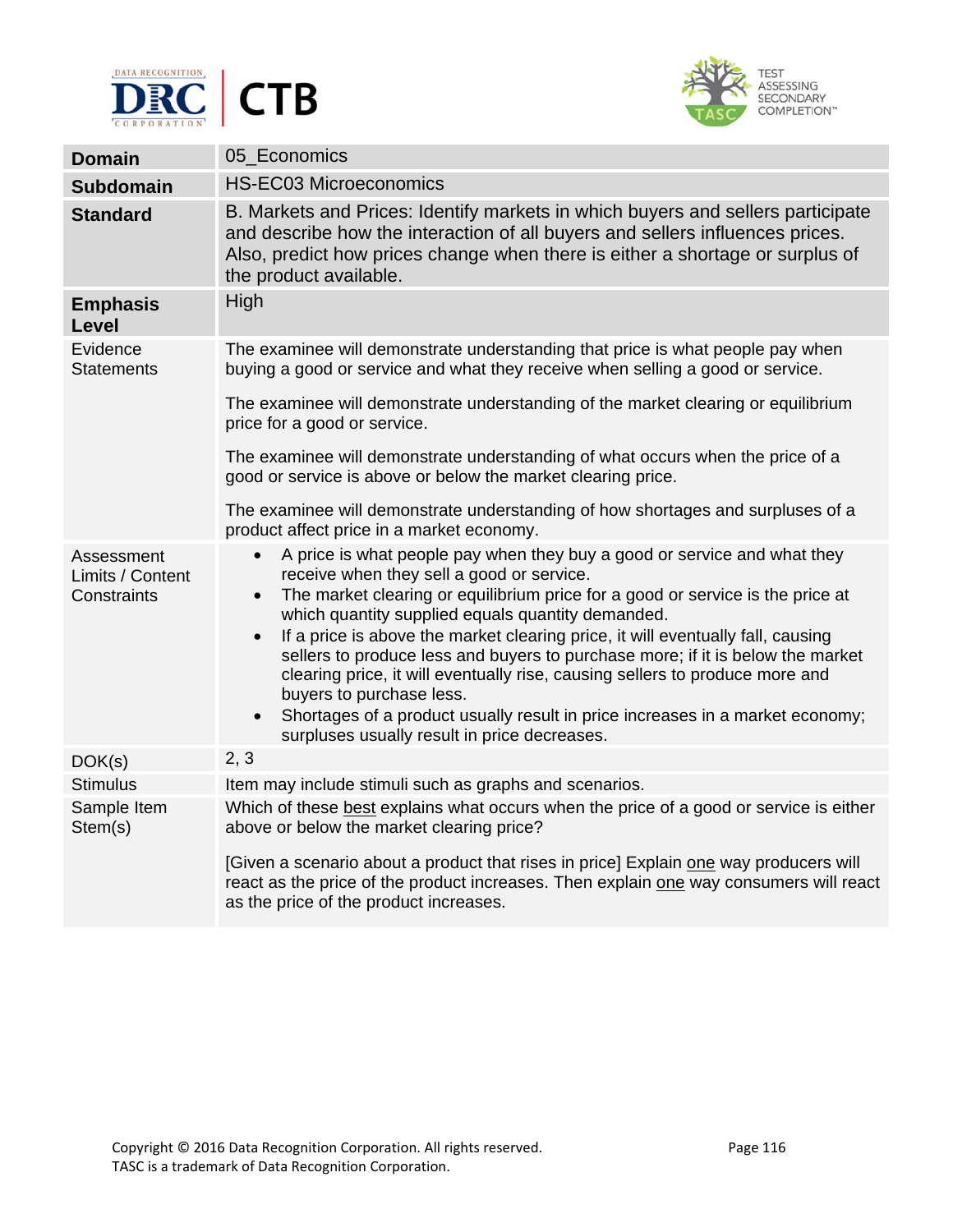



| <b>Domain</b>                                 | 05_Economics                                                                                                                                                                                                                                                                                                                                                                                                                                                                                                                                                                                                                         |
|-----------------------------------------------|--------------------------------------------------------------------------------------------------------------------------------------------------------------------------------------------------------------------------------------------------------------------------------------------------------------------------------------------------------------------------------------------------------------------------------------------------------------------------------------------------------------------------------------------------------------------------------------------------------------------------------------|
| <b>Subdomain</b>                              | <b>HS-EC03 Microeconomics</b>                                                                                                                                                                                                                                                                                                                                                                                                                                                                                                                                                                                                        |
| <b>Standard</b>                               | C. Competition and Market Structure: Explain how changes in the level of<br>competition in different markets can affect price and output levels.                                                                                                                                                                                                                                                                                                                                                                                                                                                                                     |
| <b>Emphasis</b><br>Level                      | High                                                                                                                                                                                                                                                                                                                                                                                                                                                                                                                                                                                                                                 |
| Evidence<br><b>Statements</b>                 | The examinee will demonstrate understanding of how competition among sellers<br>affects prices, product quality, and customer service.                                                                                                                                                                                                                                                                                                                                                                                                                                                                                               |
|                                               | The examinee will demonstrate understanding of how price is affected in market<br>structures dominated by large firms.                                                                                                                                                                                                                                                                                                                                                                                                                                                                                                               |
|                                               | The examinee will demonstrate understanding of how the introduction of new products<br>and production methods affects the economy.                                                                                                                                                                                                                                                                                                                                                                                                                                                                                                   |
| Assessment<br>Limits / Content<br>Constraints | Competition among sellers results in lower costs and prices, higher product<br>$\bullet$<br>quality, and/or better customer service. When competition among sellers is<br>limited, sellers have some control over the prices they set.<br>Some market structures are dominated by large firms, often competing against<br>$\bullet$<br>only a few other firms. Prices in such markets may be higher than they would<br>be in more competitive markets.<br>The introduction of new products and production methods is an important form<br>$\bullet$<br>of competition and is a source of technological progress and economic growth. |
| DOK(s)                                        | 2, 3                                                                                                                                                                                                                                                                                                                                                                                                                                                                                                                                                                                                                                 |
| <b>Stimulus</b>                               | Item may include stimuli such as graphs and scenarios.                                                                                                                                                                                                                                                                                                                                                                                                                                                                                                                                                                               |
| Sample Item<br>Stem(s)                        | Identify three effects of competition. Select three answers.                                                                                                                                                                                                                                                                                                                                                                                                                                                                                                                                                                         |
|                                               | Which of these most likely occurs when a new company enters a product market?                                                                                                                                                                                                                                                                                                                                                                                                                                                                                                                                                        |
|                                               | [Given a scenario about monopolies] Describe two effects that monopolies have on<br>markets.                                                                                                                                                                                                                                                                                                                                                                                                                                                                                                                                         |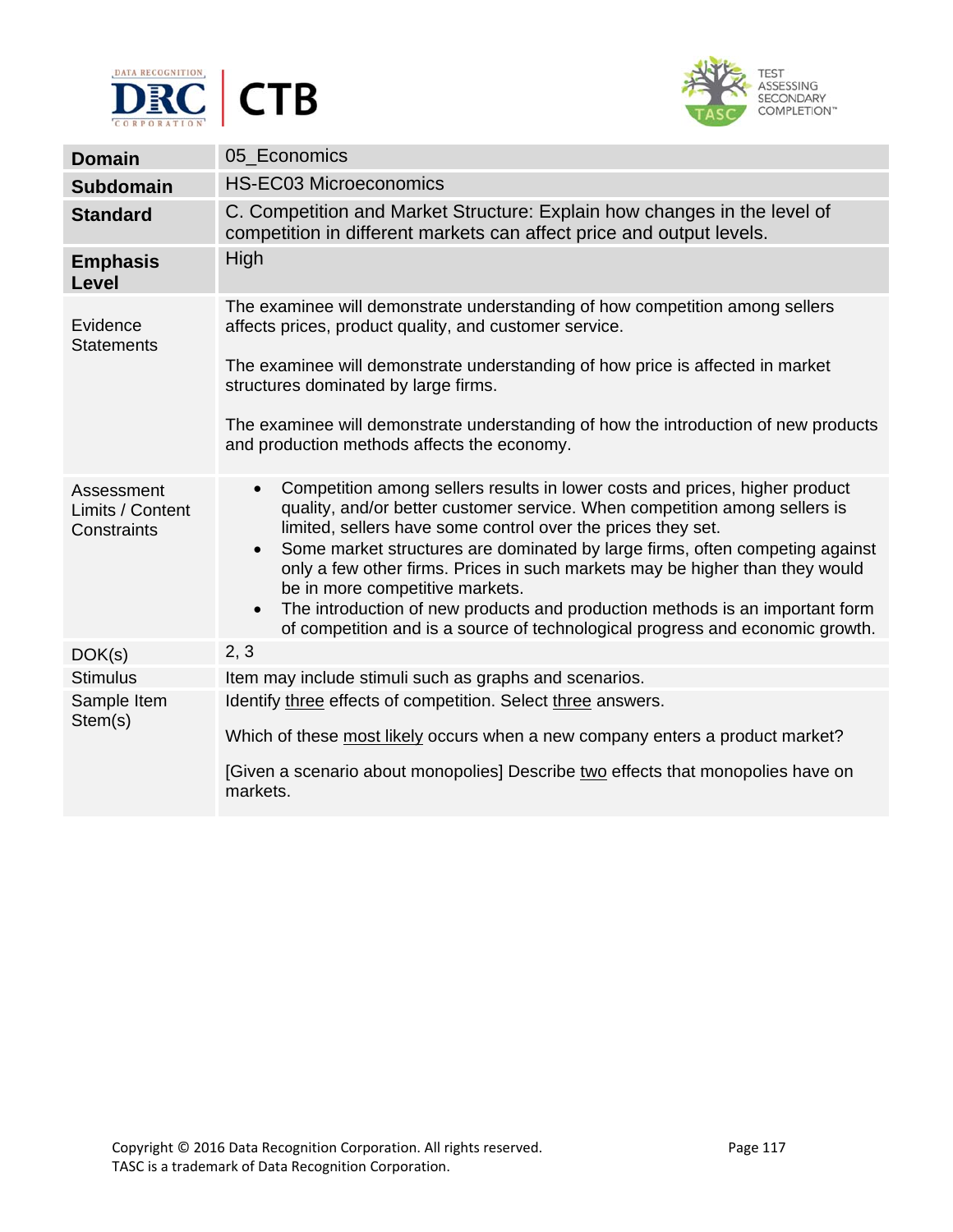



| <b>Domain</b>                                 | 05_Economics                                                                                                                                                                                                                                                                                                                                                                                                                      |
|-----------------------------------------------|-----------------------------------------------------------------------------------------------------------------------------------------------------------------------------------------------------------------------------------------------------------------------------------------------------------------------------------------------------------------------------------------------------------------------------------|
| <b>Subdomain</b>                              | <b>HS-EC03 Microeconomics</b>                                                                                                                                                                                                                                                                                                                                                                                                     |
| <b>Standard</b>                               | D. Institutions: Describe the roles of various economic institutions and explain<br>the importance of property rights in a market economy.                                                                                                                                                                                                                                                                                        |
| <b>Emphasis</b><br>Level                      | High                                                                                                                                                                                                                                                                                                                                                                                                                              |
| Evidence<br><b>Statements</b>                 | The examinee will demonstrate understanding that banks are institutions where some<br>people save money and earn interest and where other people borrow money and pay<br>interest.                                                                                                                                                                                                                                                |
|                                               | The examinee will demonstrate understanding that savings are the part of income not<br>spent on taxes or consumption.                                                                                                                                                                                                                                                                                                             |
|                                               | The examinee will demonstrate understanding that a household is an institution where<br>consumption and production take place.                                                                                                                                                                                                                                                                                                    |
|                                               | The examinee will demonstrate understanding that banks and other financial<br>institutions channel funds from savers to borrowers and investors.                                                                                                                                                                                                                                                                                  |
|                                               | The examinee will demonstrate understanding of how incorporation allows firms to<br>make large-scale investments and reduce the risks to investors.                                                                                                                                                                                                                                                                               |
| Assessment<br>Limits / Content<br>Constraints | Banks are institutions where people save money and earn interest and where<br>$\bullet$<br>other people borrow money and pay interest.<br>Saving is the part of income not spent on taxes or consumption.<br>$\bullet$<br>The household is an important institution in which consumption and production<br>$\bullet$<br>take place.<br>Banks and other financial institutions channel funds from savers to borrowers<br>$\bullet$ |
|                                               | and investors.<br>Incorporation allows firms to accumulate sufficient financial capital to make<br>$\bullet$<br>large-scale investments and achieve economies of scale. Incorporation also<br>reduces the risk to investors by limiting stockholders' liability to their share of<br>ownership of the corporation.                                                                                                                |
| DOK(s)                                        | 2, 3                                                                                                                                                                                                                                                                                                                                                                                                                              |
| <b>Stimulus</b>                               | Item may include stimuli such as flowcharts and scenarios.                                                                                                                                                                                                                                                                                                                                                                        |
| Sample Item<br>Stem(s)                        | Identify three roles that banks play in the economy. Select three answers.<br>Which of these is a role of households in the economy?                                                                                                                                                                                                                                                                                              |
|                                               | [Given a scenario about corporations] Explain one advantage of a company<br>incorporating. Then explain one disadvantage of incorporating.                                                                                                                                                                                                                                                                                        |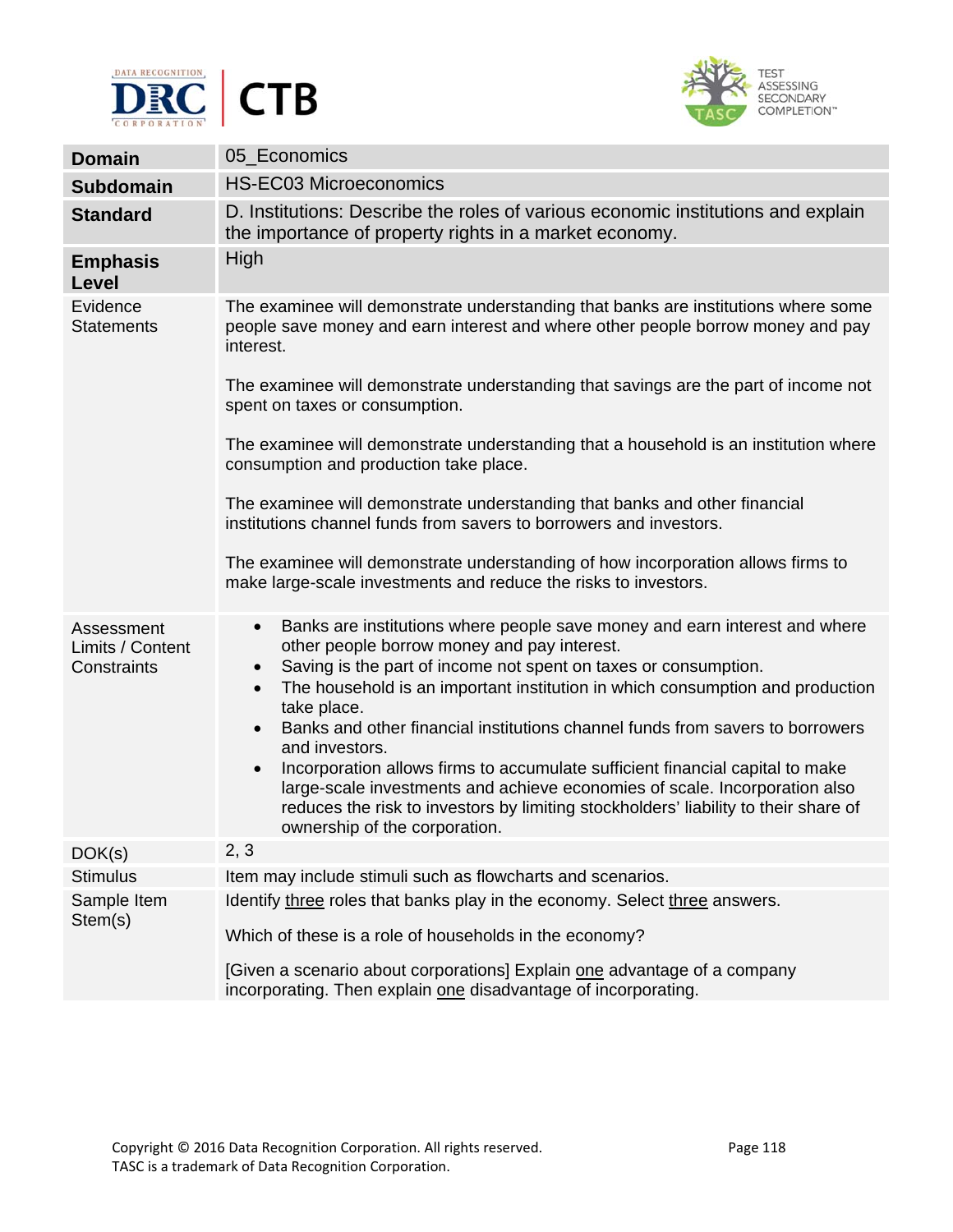



| <b>Domain</b>                                 | 05_Economics                                                                                                                                                                                                                                         |
|-----------------------------------------------|------------------------------------------------------------------------------------------------------------------------------------------------------------------------------------------------------------------------------------------------------|
| <b>Subdomain</b>                              | <b>HS-EC04 Macroeconomics</b>                                                                                                                                                                                                                        |
| <b>Standard</b>                               | A. Money and Inflation: Explain how people's lives would be more difficult in a<br>world with no money or in a world where money sharply lost its value.                                                                                             |
| <b>Emphasis</b><br>Level                      | Medium                                                                                                                                                                                                                                               |
| Evidence<br><b>Statements</b>                 | The examinee will demonstrate understanding of the reasons that money is preferred<br>over barter in trade.                                                                                                                                          |
|                                               | The examinee will demonstrate understanding of the causes of inflation.                                                                                                                                                                              |
| Assessment<br>Limits / Content<br>Constraints | Money (currency, coins, or checks) makes trading easier by replacing barter.<br>$\bullet$<br>In the long-run, inflation results from increases in a nation's money supply that<br>$\bullet$<br>exceed increases in its output of goods and services. |
| DOK(s)                                        | 2, 3                                                                                                                                                                                                                                                 |
| <b>Stimulus</b>                               | Item may include stimuli such as scenarios.                                                                                                                                                                                                          |
| Sample Item<br>Stem(s)                        | Identify three causes of inflation. Select three answers.<br>Which of these groups is most negatively affected by inflation?                                                                                                                         |
|                                               | Explain two advantages that money has over bartering in commercial exchanges.                                                                                                                                                                        |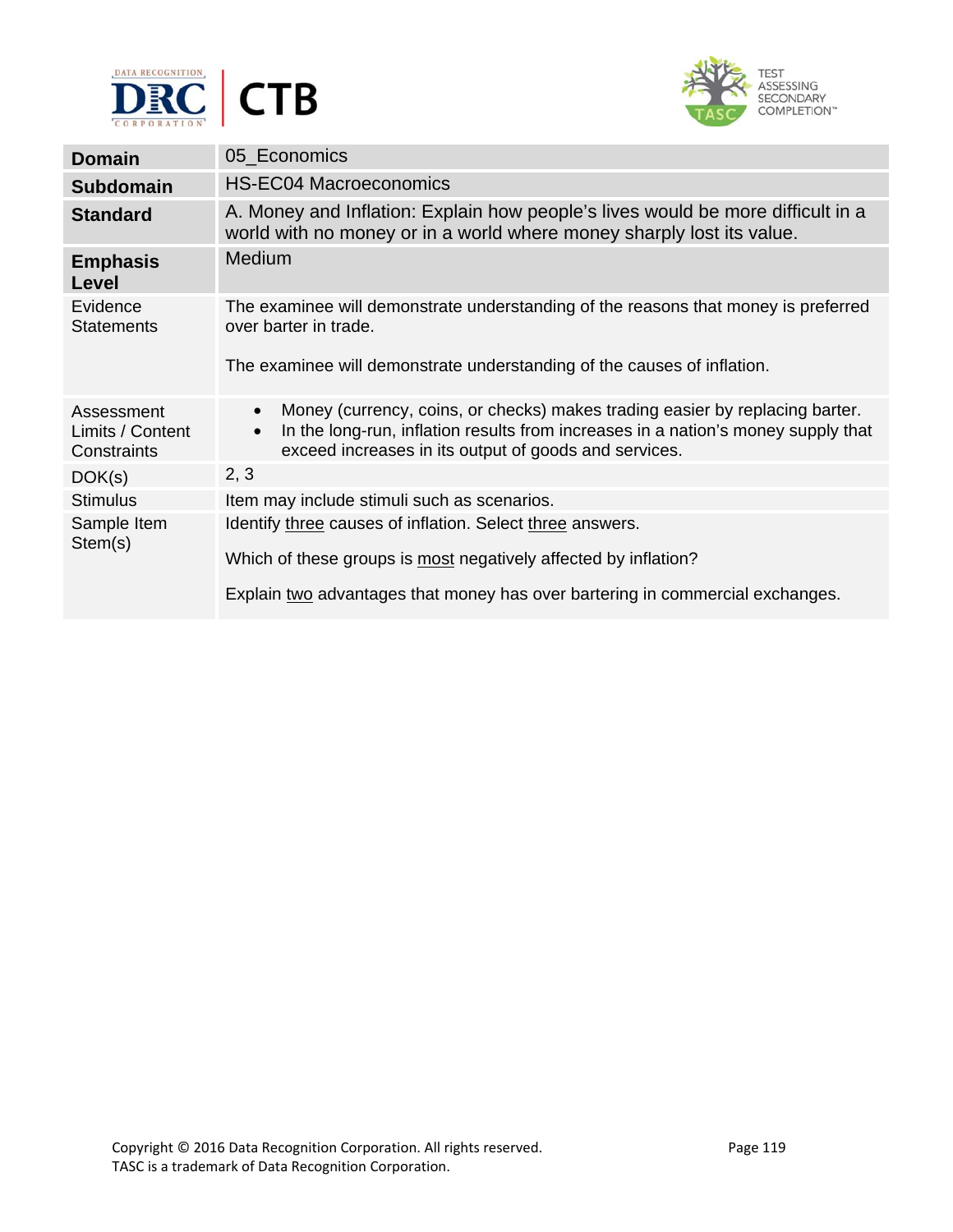



| <b>Domain</b>                                 | 05 Economics                                                                                                                                                                                           |
|-----------------------------------------------|--------------------------------------------------------------------------------------------------------------------------------------------------------------------------------------------------------|
| <b>Subdomain</b>                              | <b>HS-EC04 Macroeconomics</b>                                                                                                                                                                          |
| <b>Standard</b>                               | B. Interest Rates: Explain situations in which people pay or receive interest,<br>and explain how they would react to changes in interest rates if they were<br>making or receiving interest payments. |
| <b>Emphasis</b><br>Level                      | <b>Medium</b>                                                                                                                                                                                          |
| Evidence<br><b>Statements</b>                 | The examinee will demonstrate understanding of why real interest rates are positive<br>for borrowers.                                                                                                  |
| Assessment<br>Limits / Content<br>Constraints | Real interest rates normally are positive because people must be<br>$\bullet$<br>compensated for deferring the use of resources from the present into the<br>future.                                   |
| DOK(s)                                        | 2, 3                                                                                                                                                                                                   |
| <b>Stimulus</b>                               | Item may include stimuli such as graphs, tables, and scenarios.                                                                                                                                        |
| Sample Item<br>Stem(s)                        | Which statement best explains why interest rates on loans are important for<br>borrowers?<br>Define the term real interest rate. Then explain why it is normally positive for<br>borrowers.            |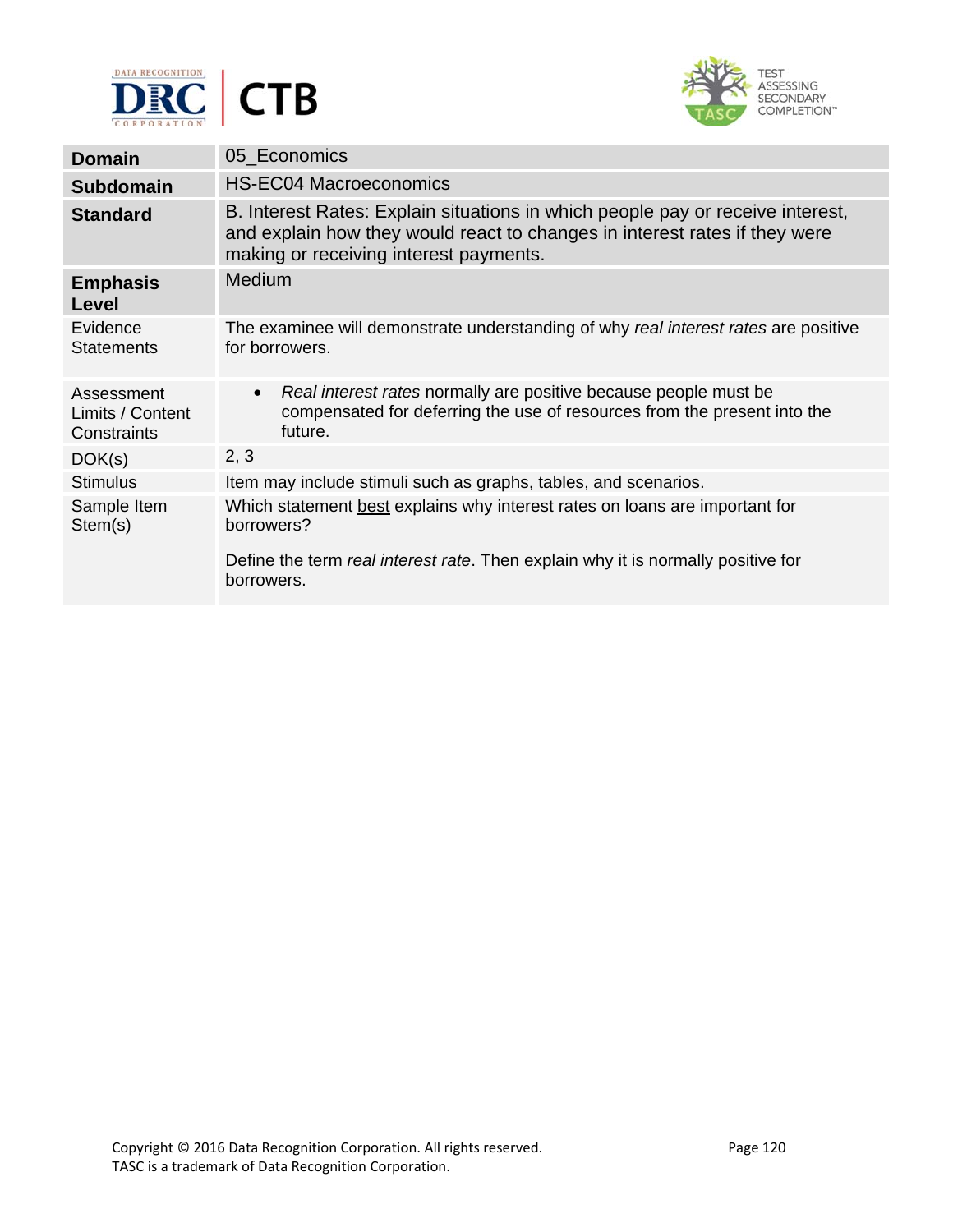



| <b>Domain</b>                                 | 05 Economics                                                                                                                                                                                                                                                                                                                                                                                                                                                                                                                                                                                                                                                                                                                                                                                 |
|-----------------------------------------------|----------------------------------------------------------------------------------------------------------------------------------------------------------------------------------------------------------------------------------------------------------------------------------------------------------------------------------------------------------------------------------------------------------------------------------------------------------------------------------------------------------------------------------------------------------------------------------------------------------------------------------------------------------------------------------------------------------------------------------------------------------------------------------------------|
| <b>Subdomain</b>                              | <b>HS-EC04 Macroeconomics</b>                                                                                                                                                                                                                                                                                                                                                                                                                                                                                                                                                                                                                                                                                                                                                                |
| <b>Standard</b>                               | C. Income: Predict future earnings based on education, training, and career<br>choice.                                                                                                                                                                                                                                                                                                                                                                                                                                                                                                                                                                                                                                                                                                       |
| <b>Emphasis</b><br>Level                      | Medium                                                                                                                                                                                                                                                                                                                                                                                                                                                                                                                                                                                                                                                                                                                                                                                       |
| Evidence<br><b>Statements</b>                 | The examinee will demonstrate understanding of the reasons employers are willing to<br>pay wages to workers.                                                                                                                                                                                                                                                                                                                                                                                                                                                                                                                                                                                                                                                                                 |
|                                               | The examinee will demonstrate understanding of why some workers are more highly<br>valued by employers than others.                                                                                                                                                                                                                                                                                                                                                                                                                                                                                                                                                                                                                                                                          |
|                                               | The examinee will demonstrate understanding of the factors that affect people's<br>incomes.                                                                                                                                                                                                                                                                                                                                                                                                                                                                                                                                                                                                                                                                                                  |
|                                               | The examinee will demonstrate understanding of how demand affects workers'<br>incomes.                                                                                                                                                                                                                                                                                                                                                                                                                                                                                                                                                                                                                                                                                                       |
| Assessment<br>Limits / Content<br>Constraints | Employers are willing to pay wages and salaries to workers because they<br>$\bullet$<br>expect to be able to sell the goods and services that those workers produce at<br>prices high enough to cover the wages and salaries and all other costs of<br>production.<br>More productive workers are likely to be of greater value to employers and<br>$\bullet$<br>earn higher wages than less productive workers.<br>People's incomes, in part, reflect choices they have made about education,<br>$\bullet$<br>training, skill development, and careers. People with few skills are more likely<br>to have lower incomes.<br>Changes in demand for specific goods and services often, in the short run,<br>$\bullet$<br>affect the incomes of the workers who make those goods and services. |
| DOK(s)                                        | 2, 3                                                                                                                                                                                                                                                                                                                                                                                                                                                                                                                                                                                                                                                                                                                                                                                         |
| <b>Stimulus</b>                               | Item may include stimuli such as graphs and scenarios.                                                                                                                                                                                                                                                                                                                                                                                                                                                                                                                                                                                                                                                                                                                                       |
| Sample Item<br>Stem(s)                        | Identify three factors that influence an individual's income. Select three answers.                                                                                                                                                                                                                                                                                                                                                                                                                                                                                                                                                                                                                                                                                                          |
|                                               | Which of these will most likely increase a person's future earning potential?                                                                                                                                                                                                                                                                                                                                                                                                                                                                                                                                                                                                                                                                                                                |
|                                               | [Given a scenario about on-the-job training] Explain one reason that employers<br>provide on-the-job training to employees. Then explain one benefit for employees who<br>receive on-the-job training.                                                                                                                                                                                                                                                                                                                                                                                                                                                                                                                                                                                       |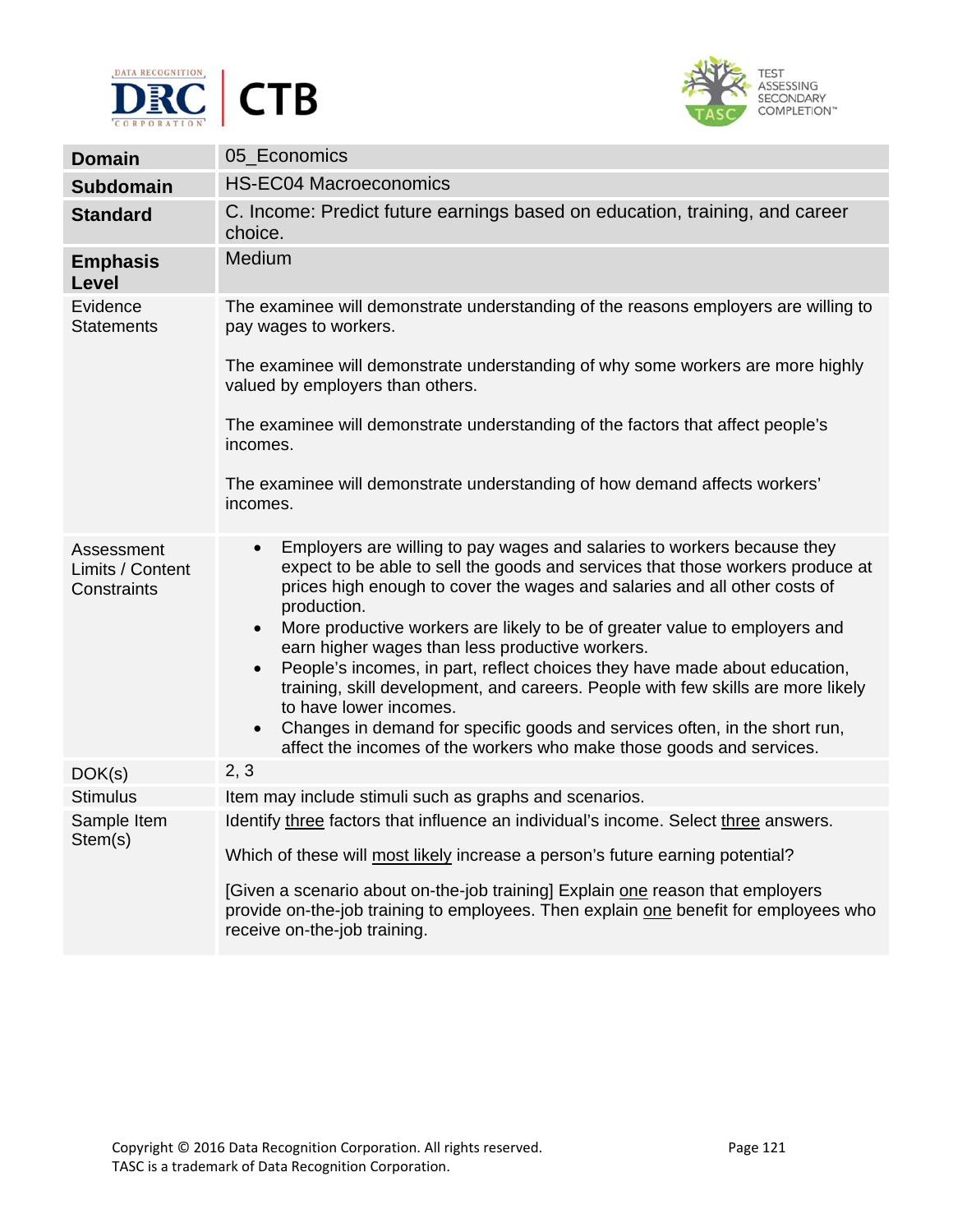



| <b>Domain</b>                                 | 05 Economics                                                                                                                                                                                                                                                                                                                                                                                                                                                                                                                                     |
|-----------------------------------------------|--------------------------------------------------------------------------------------------------------------------------------------------------------------------------------------------------------------------------------------------------------------------------------------------------------------------------------------------------------------------------------------------------------------------------------------------------------------------------------------------------------------------------------------------------|
| <b>Subdomain</b>                              | <b>HS-EC04 Macroeconomics</b>                                                                                                                                                                                                                                                                                                                                                                                                                                                                                                                    |
| <b>Standard</b>                               | D. Entrepreneurship: Identify the risks and potential returns of<br>entrepreneurship, as well as the skills necessary to engage in it. Understand<br>the importance of entrepreneurship and innovation to economic growth, and<br>how public policies affect incentives for and, consequently, the success of<br>entrepreneurship in the United States.                                                                                                                                                                                          |
| <b>Emphasis</b><br>Level                      | Medium                                                                                                                                                                                                                                                                                                                                                                                                                                                                                                                                           |
| Evidence<br><b>Statements</b>                 | The examinee will demonstrate understanding of common characteristics of<br>entrepreneurs.                                                                                                                                                                                                                                                                                                                                                                                                                                                       |
|                                               | The examinee will demonstrate understanding of how entrepreneurs earn profits.                                                                                                                                                                                                                                                                                                                                                                                                                                                                   |
|                                               | The examinee will demonstrate understanding of how entrepreneurs incur losses.                                                                                                                                                                                                                                                                                                                                                                                                                                                                   |
| Assessment<br>Limits / Content<br>Constraints | Entrepreneurs and workers often are innovative. They attempt to solve<br>$\bullet$<br>problems by developing and marketing new or improved products and<br>processes.<br>Entrepreneurs (as well as other sellers) earn profits when the revenues they<br>$\bullet$<br>receive from selling the products they sell are greater than the costs of<br>production.<br>Entrepreneurs (as well as other sellers) incur losses when the revenues they<br>$\bullet$<br>receive from selling the products they sell do not cover the costs of production. |
| DOK(s)                                        | 2, 3                                                                                                                                                                                                                                                                                                                                                                                                                                                                                                                                             |
| <b>Stimulus</b>                               | Item may include stimuli such as scenarios.                                                                                                                                                                                                                                                                                                                                                                                                                                                                                                      |
| Sample Item<br>Stem(s)                        | Identify three characteristics of entrepreneurs. Select three answers.<br>Which of these best explains why entrepreneurs enter a product market?<br>[Given a scenario about entrepreneurs] Explain two ways entrepreneurs benefit a<br>market.                                                                                                                                                                                                                                                                                                   |

## **Sample Item**

Which phrase best defines the economic term *profit*?

- A. the financial gain an employee earns in overtime, benefits, and bonuses
- B. the financial gain an individual earns from interest on bank loans, bonds, or savings accounts
- C. the financial gain a business receives received through sales of products or services before expenses are subtracted
- D. the financial gain an entrepreneur makes selling products or services after paying the costs of production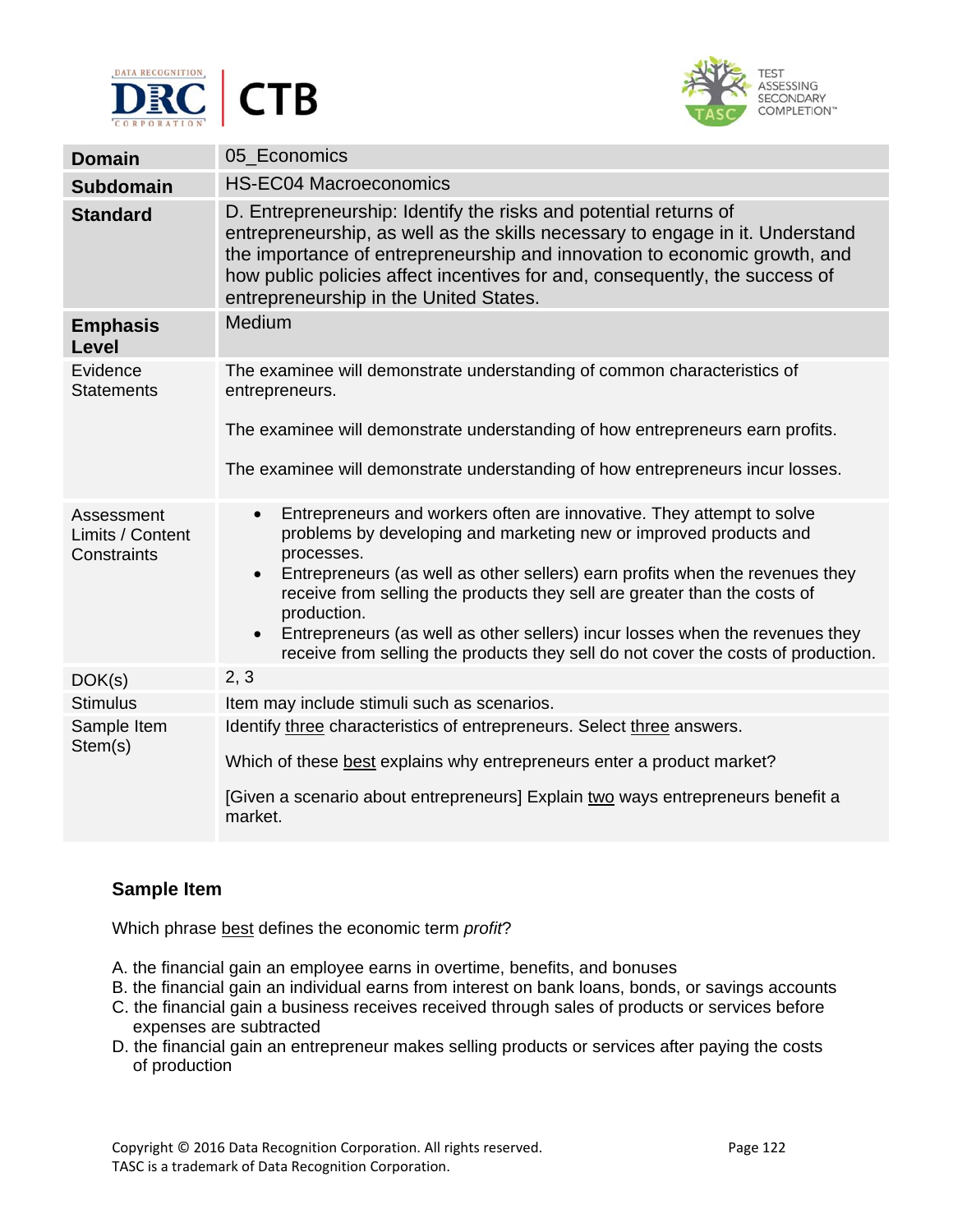



| <b>Domain</b>                                 | 05_Economics                                                                                                                                                                                                                                                                                                                                |
|-----------------------------------------------|---------------------------------------------------------------------------------------------------------------------------------------------------------------------------------------------------------------------------------------------------------------------------------------------------------------------------------------------|
| <b>Subdomain</b>                              | <b>HS-EC04 Macroeconomics</b>                                                                                                                                                                                                                                                                                                               |
| <b>Standard</b>                               | E. Economic Growth: Predict the consequences of investment decisions made<br>by individuals, businesses, and governments.                                                                                                                                                                                                                   |
| <b>Emphasis</b><br>Level                      | Medium                                                                                                                                                                                                                                                                                                                                      |
| Evidence<br><b>Statements</b>                 | The examinee will demonstrate understanding of how technological advancements or<br>investments in physical or human capital affect productivity.<br>The examinee will demonstrate understanding of some advantages and                                                                                                                     |
|                                               | disadvantages of investing in new physical or human capital.                                                                                                                                                                                                                                                                                |
| Assessment<br>Limits / Content<br>Constraints | Increases in productivity can result from advances in technology or increases<br>$\bullet$<br>in physical or human capital.<br>Investing in new physical or human capital can increase future productivity and<br>$\bullet$<br>consumption, but such investments require the sacrifice of current<br>consumption and entail economic risks. |
| DOK(s)                                        | 2, 3                                                                                                                                                                                                                                                                                                                                        |
| <b>Stimulus</b>                               | Item may include stimuli such as cause-and-effect diagrams, graphs, and scenarios.                                                                                                                                                                                                                                                          |
| Sample Item<br>Stem(s)                        | Which statement best explains how advances in technology benefit productivity?<br>Explain the meaning of the term <i>productivity</i> . Then explain how productivity can be<br>increased.                                                                                                                                                  |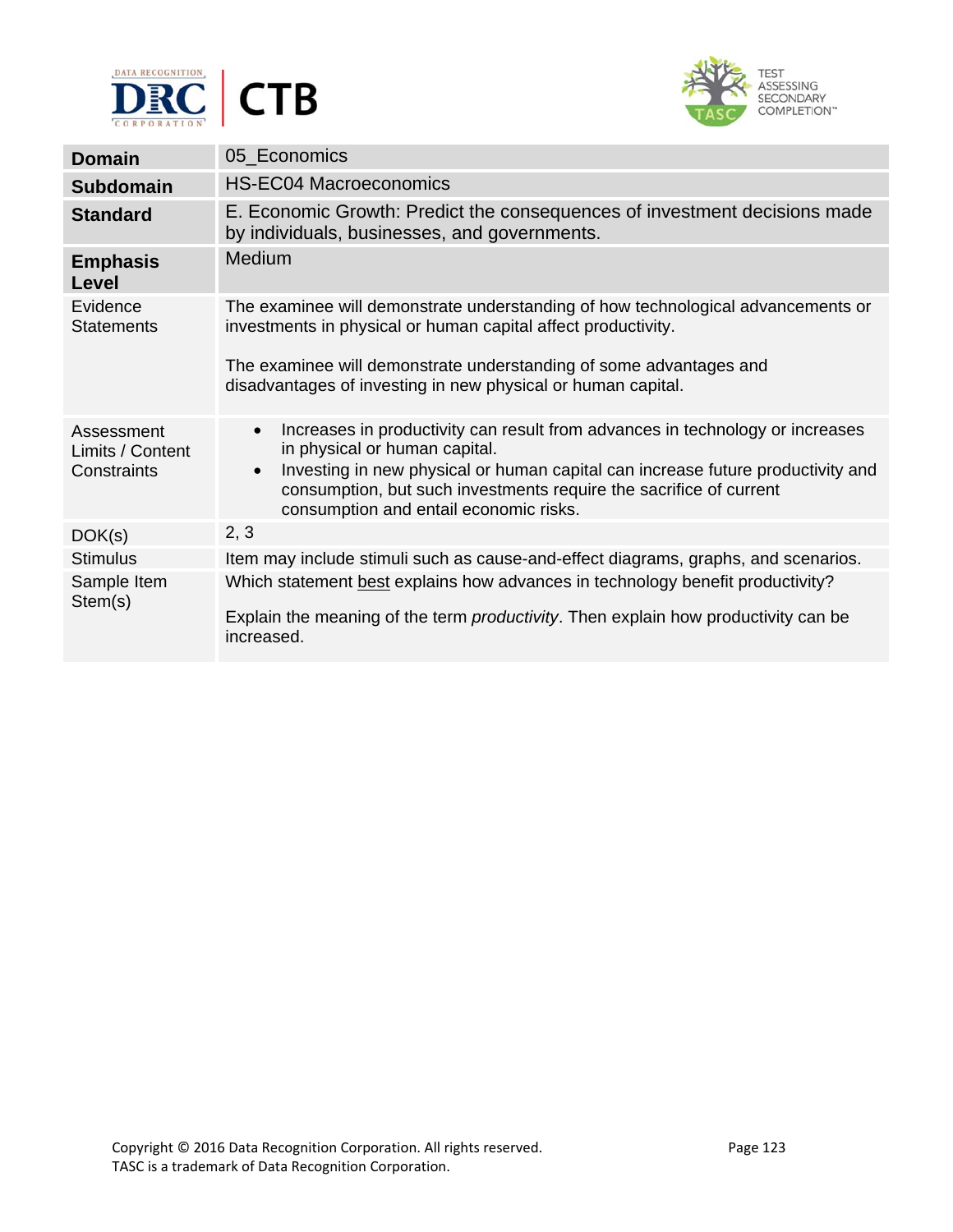



| <b>Domain</b>                                 | 05_Economics                                                                                                                                                                                                                                                                                                                                                                                                                                                                                                                                                                                                                                                                                                                                                                                                                                                                                                                                                                                                                                                                                                                                                                                                                                                                                                                                                                                                                                                                                                                                                                                                                                                                                                                                                                                                                                                                                                                                                                                                                                                                                      |
|-----------------------------------------------|---------------------------------------------------------------------------------------------------------------------------------------------------------------------------------------------------------------------------------------------------------------------------------------------------------------------------------------------------------------------------------------------------------------------------------------------------------------------------------------------------------------------------------------------------------------------------------------------------------------------------------------------------------------------------------------------------------------------------------------------------------------------------------------------------------------------------------------------------------------------------------------------------------------------------------------------------------------------------------------------------------------------------------------------------------------------------------------------------------------------------------------------------------------------------------------------------------------------------------------------------------------------------------------------------------------------------------------------------------------------------------------------------------------------------------------------------------------------------------------------------------------------------------------------------------------------------------------------------------------------------------------------------------------------------------------------------------------------------------------------------------------------------------------------------------------------------------------------------------------------------------------------------------------------------------------------------------------------------------------------------------------------------------------------------------------------------------------------------|
| <b>Subdomain</b>                              | <b>HS-EC05 Government and Economics</b>                                                                                                                                                                                                                                                                                                                                                                                                                                                                                                                                                                                                                                                                                                                                                                                                                                                                                                                                                                                                                                                                                                                                                                                                                                                                                                                                                                                                                                                                                                                                                                                                                                                                                                                                                                                                                                                                                                                                                                                                                                                           |
| <b>Standard</b>                               | A. Role of Government and Market Failure: Identify and evaluate the benefits<br>and costs of alternative public policies, and assess who enjoys the benefits and<br>who bears the costs.                                                                                                                                                                                                                                                                                                                                                                                                                                                                                                                                                                                                                                                                                                                                                                                                                                                                                                                                                                                                                                                                                                                                                                                                                                                                                                                                                                                                                                                                                                                                                                                                                                                                                                                                                                                                                                                                                                          |
| <b>Emphasis</b><br>Level                      | Medium                                                                                                                                                                                                                                                                                                                                                                                                                                                                                                                                                                                                                                                                                                                                                                                                                                                                                                                                                                                                                                                                                                                                                                                                                                                                                                                                                                                                                                                                                                                                                                                                                                                                                                                                                                                                                                                                                                                                                                                                                                                                                            |
| Evidence<br><b>Statements</b>                 | The examinee will demonstrate understanding of how the federal government<br>generates revenues and how those revenues are spent.                                                                                                                                                                                                                                                                                                                                                                                                                                                                                                                                                                                                                                                                                                                                                                                                                                                                                                                                                                                                                                                                                                                                                                                                                                                                                                                                                                                                                                                                                                                                                                                                                                                                                                                                                                                                                                                                                                                                                                 |
|                                               | The examinee will demonstrate understanding of how state and local governments<br>generate revenues and how those revenues are spent.                                                                                                                                                                                                                                                                                                                                                                                                                                                                                                                                                                                                                                                                                                                                                                                                                                                                                                                                                                                                                                                                                                                                                                                                                                                                                                                                                                                                                                                                                                                                                                                                                                                                                                                                                                                                                                                                                                                                                             |
|                                               | The examinee will demonstrate understanding how the government defines,<br>establishes, and enforces property rights.                                                                                                                                                                                                                                                                                                                                                                                                                                                                                                                                                                                                                                                                                                                                                                                                                                                                                                                                                                                                                                                                                                                                                                                                                                                                                                                                                                                                                                                                                                                                                                                                                                                                                                                                                                                                                                                                                                                                                                             |
|                                               | The examinee will demonstrate understanding of how government subsidies affect<br>output.                                                                                                                                                                                                                                                                                                                                                                                                                                                                                                                                                                                                                                                                                                                                                                                                                                                                                                                                                                                                                                                                                                                                                                                                                                                                                                                                                                                                                                                                                                                                                                                                                                                                                                                                                                                                                                                                                                                                                                                                         |
|                                               | The examinee will demonstrate understanding of how government regulations are<br>used to control price, output, and quality.                                                                                                                                                                                                                                                                                                                                                                                                                                                                                                                                                                                                                                                                                                                                                                                                                                                                                                                                                                                                                                                                                                                                                                                                                                                                                                                                                                                                                                                                                                                                                                                                                                                                                                                                                                                                                                                                                                                                                                      |
| Assessment<br>Limits / Content<br>Constraints | Most federal government tax revenue comes from personal income and payroll<br>$\bullet$<br>taxes. Payments to Social Security recipients, the costs of national defense<br>and homeland security, medical expenditures (such as Medicare), transfers to<br>state and local governments, and interest payments on the national debt<br>constitute the bulk of federal government spending.<br>Most state and local government revenues come from sales taxes, grants from<br>$\bullet$<br>the federal government, personal income taxes, and property taxes. The bulk<br>of state and local government revenue is spent for education, public welfare<br>(including hospitals and health), road construction and repair, and public<br>safety.<br>An important role for government in the economy is to define, establish, and<br>$\bullet$<br>enforce property rights. A property right to a good or service includes the right<br>to exclude others from using the good or service and the right to transfer the<br>ownership or use of the resource to others. Property rights provide incentives<br>for the owners of resources to weigh the value of present uses against the<br>value of conserving the resources for future use.<br>When a price fails to reflect all the benefits of a product, too little of the product<br>$\bullet$<br>is produced and consumed. When a price fails to reflect all the costs of a<br>product, too much of it is produced and consumed. Government can use<br>subsidies to help correct for insufficient output; it can use taxes to help correct<br>for excessive output; or it can regulate output directly to correct for over- or<br>under-production or consumption of a product.<br>When one producer can supply total output in a market at a cost that is lower<br>$\bullet$<br>than when there are two or more producers, competition may be undesirable.<br>In the absence of competition, government regulations may then be used to try<br>to control price, output, and quality, or government may directly provide the<br>good or service. |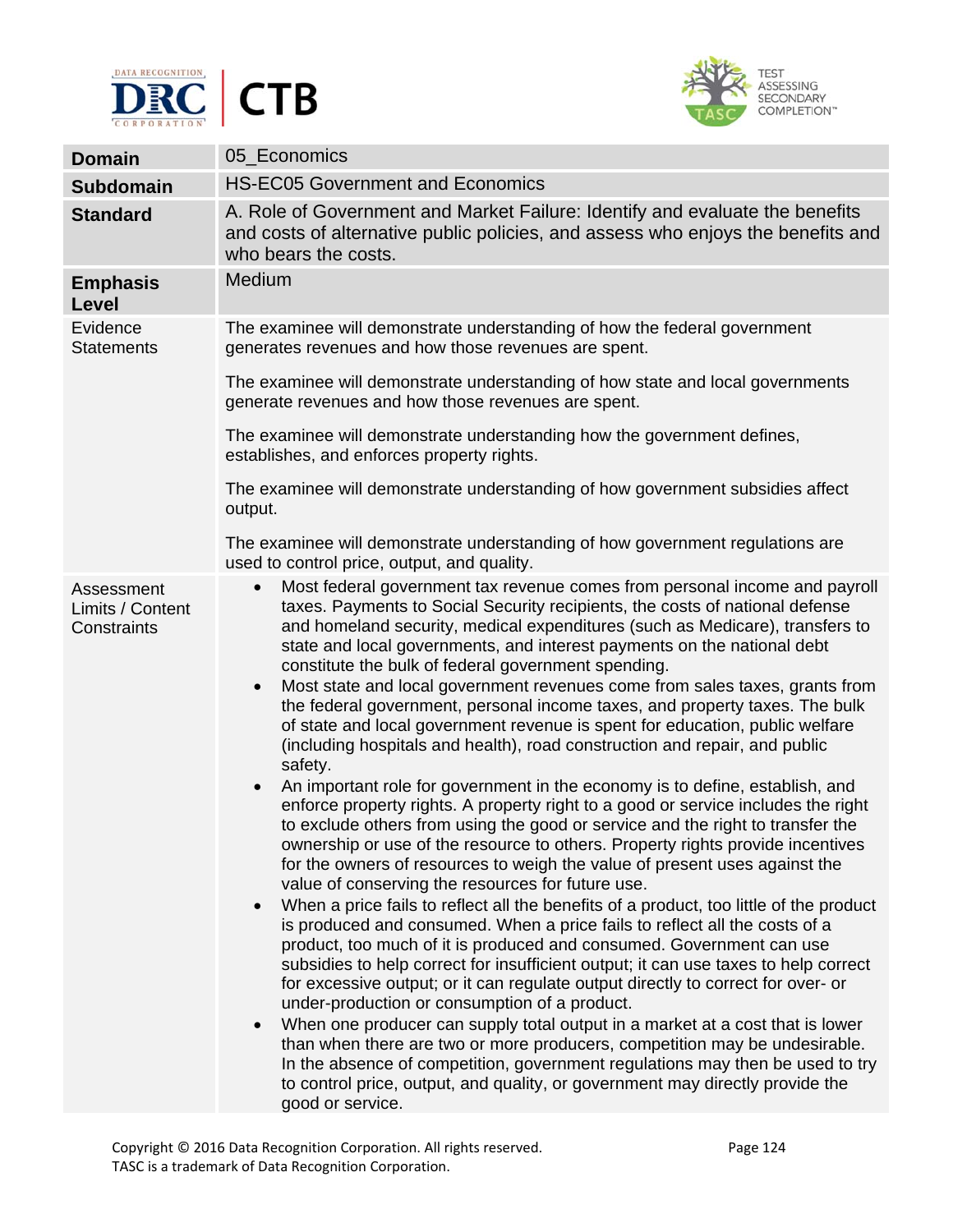



| DOK(s)                 | 2, 3                                                                                                                                                                                                                  |
|------------------------|-----------------------------------------------------------------------------------------------------------------------------------------------------------------------------------------------------------------------|
| <b>Stimulus</b>        | Item may include stimuli such as graphs, tables, and scenarios.                                                                                                                                                       |
| Sample Item<br>Stem(s) | Which of these describes one way governments pay for the goods and services they<br>provide to citizens?                                                                                                              |
|                        | [Given a scenario about a private property rights] Explain one reason private property<br>rights are important for society. Then explain one reason private property rights are<br>important for individual citizens. |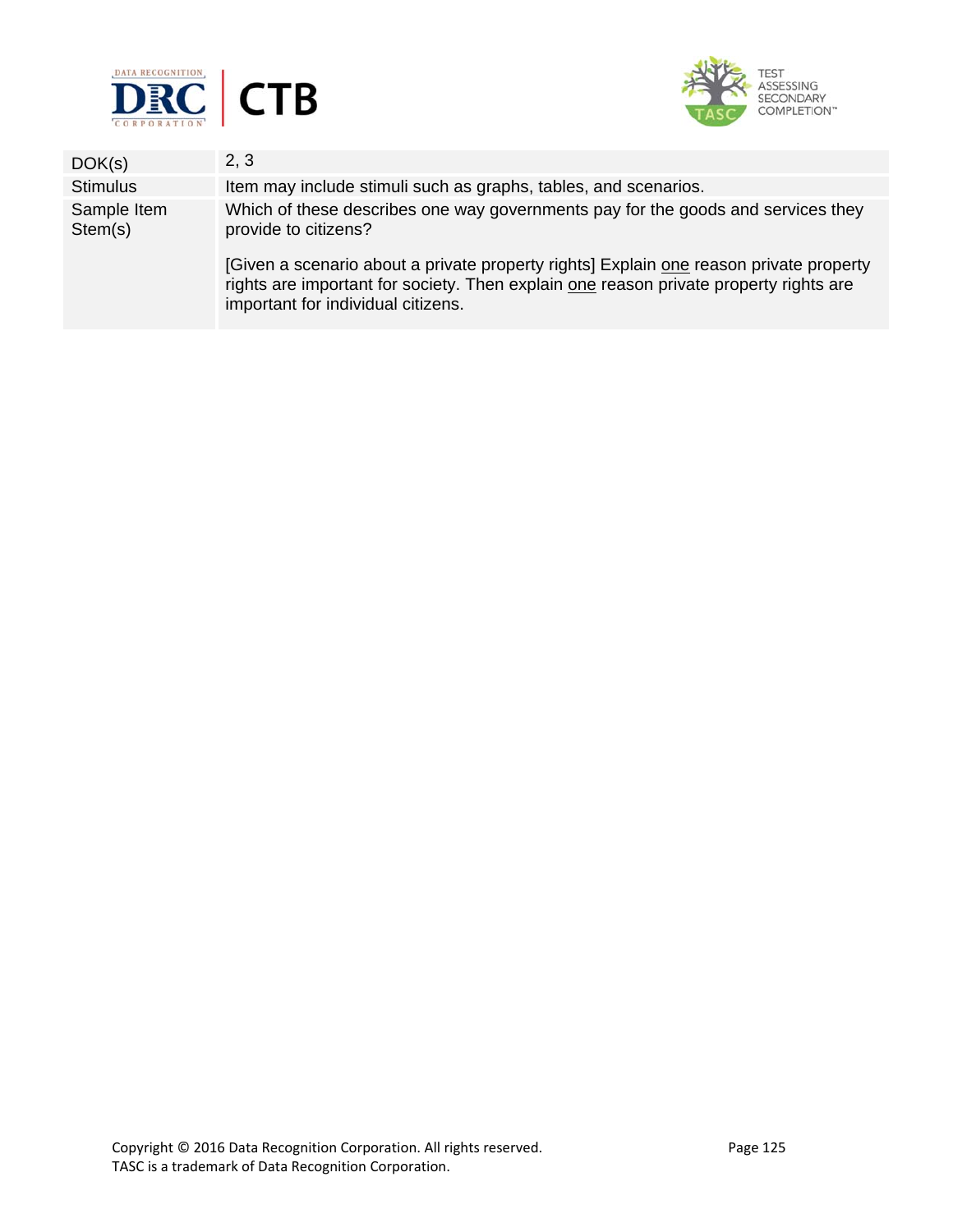



| <b>Domain</b>                                 | 05 Economics                                                                                                                                                                                                                                                                                                                                                                                                                                    |
|-----------------------------------------------|-------------------------------------------------------------------------------------------------------------------------------------------------------------------------------------------------------------------------------------------------------------------------------------------------------------------------------------------------------------------------------------------------------------------------------------------------|
| <b>Subdomain</b>                              | <b>HS-EC05 Government and Economics</b>                                                                                                                                                                                                                                                                                                                                                                                                         |
| <b>Standard</b>                               | B. Government Failure: Identify some public policies that may cost more than<br>the benefits they generate, and assess who enjoys the benefits and who bears<br>the costs. Explain why the policies exist.                                                                                                                                                                                                                                      |
| <b>Emphasis</b><br>Level                      | <b>Medium</b>                                                                                                                                                                                                                                                                                                                                                                                                                                   |
| Evidence<br><b>Statements</b>                 | The examinee will demonstrate understanding of trade barriers and the costs and<br>benefits of international trade barriers.                                                                                                                                                                                                                                                                                                                    |
| Assessment<br>Limits / Content<br>Constraints | Although barriers to international trade usually impose higher costs than<br>$\bullet$<br>benefits, they are often advocated by people and groups who expect to gain<br>substantially from them. Because the costs of these barriers are typically<br>spread over a large number of people who each pay only a little and may not<br>recognize the cost, policies supporting trade barriers are often adopted through<br>the political process. |
| DOK(s)                                        | 2, 3                                                                                                                                                                                                                                                                                                                                                                                                                                            |
| <b>Stimulus</b>                               | Item may include stimuli such as graphs and scenarios.                                                                                                                                                                                                                                                                                                                                                                                          |
| Sample Item<br>Stem(s)                        | Which of these explains one reason governments implement trade barriers even<br>though they cost more than the benefits generated.<br>[Given a scenario about a public policy involving corporate taxes] Identify who benefits<br>from the change in the public policy. Then explain who is negatively affected by the<br>change in the public policy.                                                                                          |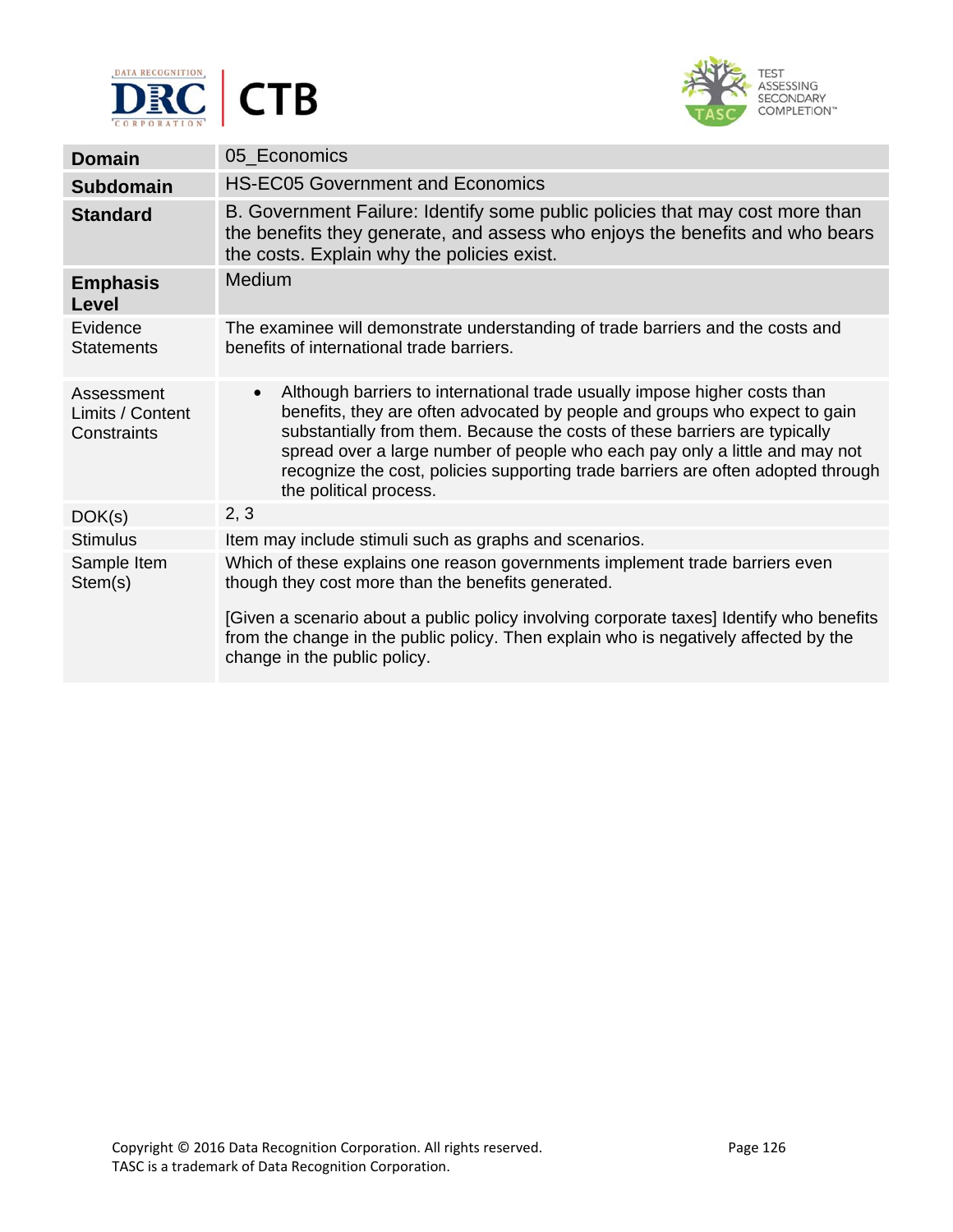



| <b>Domain</b>                                 | 05 Economics                                                                                                                                                                                                                                                                                                                                                                                                                                                                                            |
|-----------------------------------------------|---------------------------------------------------------------------------------------------------------------------------------------------------------------------------------------------------------------------------------------------------------------------------------------------------------------------------------------------------------------------------------------------------------------------------------------------------------------------------------------------------------|
| <b>Subdomain</b>                              | <b>HS-EC05 Government and Economics</b>                                                                                                                                                                                                                                                                                                                                                                                                                                                                 |
| <b>Standard</b>                               | C. Economic Fluctuations: Interpret media reports about current economic<br>conditions and explain how these conditions can influence decisions made by<br>consumers, producers, and government policy makers.                                                                                                                                                                                                                                                                                          |
| <b>Emphasis</b><br><b>Level</b>               | Medium                                                                                                                                                                                                                                                                                                                                                                                                                                                                                                  |
| Evidence<br><b>Statements</b>                 | The examinee will demonstrate understanding of the components making up GDP.                                                                                                                                                                                                                                                                                                                                                                                                                            |
|                                               | The examinee will demonstrate understanding of the causes of a recession.                                                                                                                                                                                                                                                                                                                                                                                                                               |
|                                               | The examinee will demonstrate understanding of how GDP is affected by changes in<br>spending.                                                                                                                                                                                                                                                                                                                                                                                                           |
| Assessment<br>Limits / Content<br>Constraints | GDP can be computed by summing household consumption spending,<br>$\bullet$<br>investment expenditures, exports, and purchases by federal, state, and local<br>governments.<br>A recession occurs when overall levels of income and employment decline.<br>$\bullet$<br>Fluctuations of real GDP around its potential level occur when overall spending<br>$\bullet$<br>declines, as in a recession, or when overall spending increases rapidly, as in<br>recovery from a recession or in an expansion. |
| DOK(s)                                        | 2, 3                                                                                                                                                                                                                                                                                                                                                                                                                                                                                                    |
| <b>Stimulus</b>                               | Item may include stimuli such as graphic organizers, scenarios, and tables.                                                                                                                                                                                                                                                                                                                                                                                                                             |
| Sample Item<br>Stem(s)                        | Identify three components that make up GDP. Select three answers.<br>Which of these events most likely occurs during a recession?                                                                                                                                                                                                                                                                                                                                                                       |
|                                               | [Given a scenario about a recession] Explain one way producers are affected by<br>recessions. Then explain one way consumers are affected by recessions.                                                                                                                                                                                                                                                                                                                                                |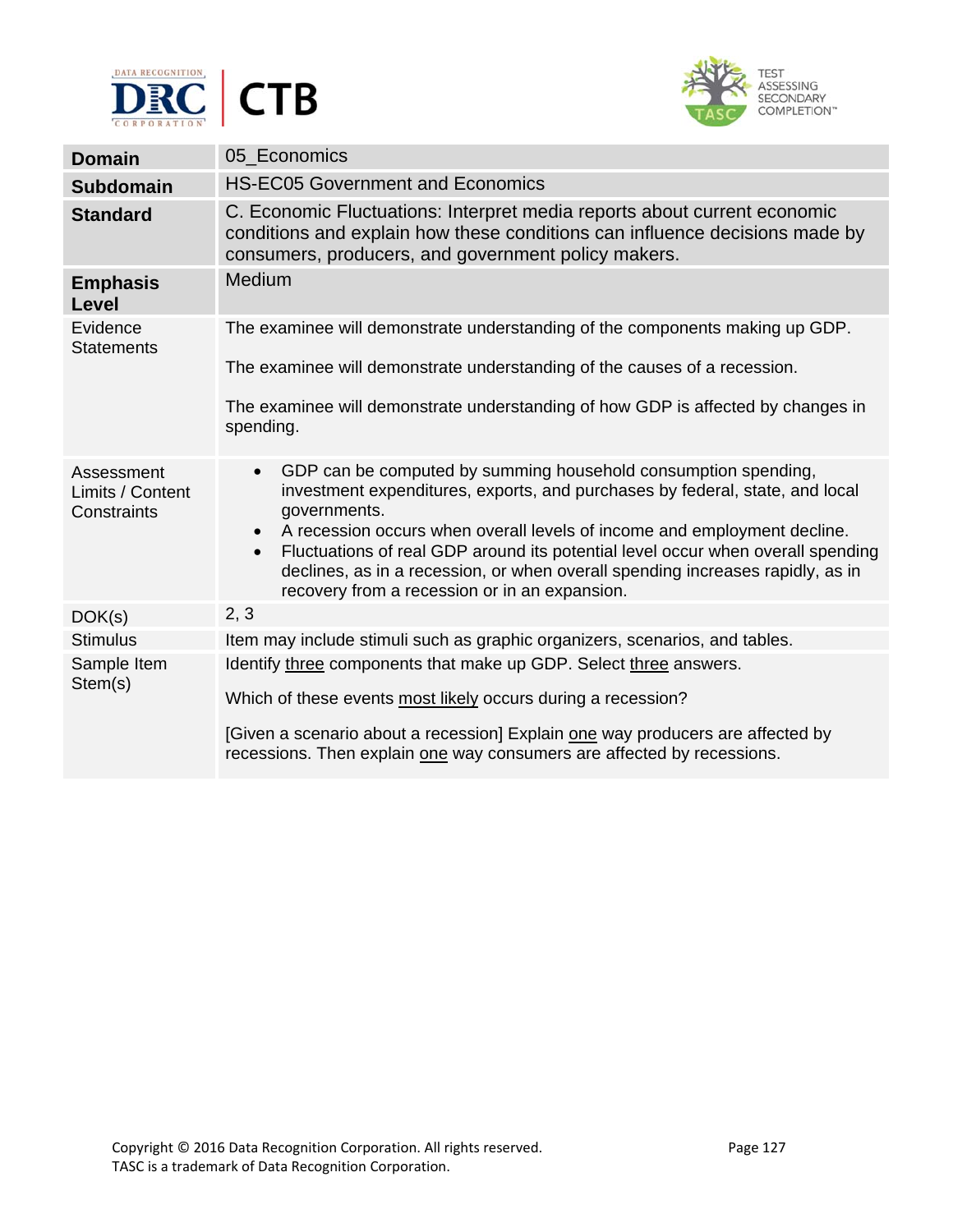



| <b>Domain</b>                                 | 05 Economics                                                                                                                                                                                                                                                                                                                                                                                                                                                                                                                                                   |
|-----------------------------------------------|----------------------------------------------------------------------------------------------------------------------------------------------------------------------------------------------------------------------------------------------------------------------------------------------------------------------------------------------------------------------------------------------------------------------------------------------------------------------------------------------------------------------------------------------------------------|
| <b>Subdomain</b>                              | <b>HS-EC05 Government and Economics</b>                                                                                                                                                                                                                                                                                                                                                                                                                                                                                                                        |
| <b>Standard</b>                               | D. Unemployment and Inflation: Make informed decisions by anticipating the<br>consequences of inflation and unemployment.                                                                                                                                                                                                                                                                                                                                                                                                                                      |
| <b>Emphasis</b><br>Level                      | <b>Medium</b>                                                                                                                                                                                                                                                                                                                                                                                                                                                                                                                                                  |
| Evidence<br><b>Statements</b>                 | The examinee will demonstrate understanding of the causes of unemployment.<br>The examinee will demonstrate understanding of how purchasing power is affected by<br>a decrease in income.<br>The examinee will demonstrate understanding of how inflation affects national living<br>standards.                                                                                                                                                                                                                                                                |
| Assessment<br>Limits / Content<br>Constraints | Unemployment can be caused by people changing jobs, by seasonal<br>$\bullet$<br>fluctuations in demand, by changes in the skills needed by employers, or by<br>cyclical fluctuations in the level of national spending.<br>When people's incomes increase more slowly than the inflation rate, their<br>$\bullet$<br>purchasing power declines.<br>Inflation can reduce the rate of growth of national living standards because<br>$\bullet$<br>individuals and organizations use resources to protect themselves against the<br>uncertainty of future prices. |
| DOK(s)                                        | 2, 3                                                                                                                                                                                                                                                                                                                                                                                                                                                                                                                                                           |
| <b>Stimulus</b>                               | Item may include stimuli such as graphs and scenarios.                                                                                                                                                                                                                                                                                                                                                                                                                                                                                                         |
| Sample Item<br>Stem(s)                        | Identify three causes of unemployment. Select three answers.<br>Which of these is an effect of inflation on consumers?<br>[Given a scenario about inflation] Explain two ways inflation affects consumers.                                                                                                                                                                                                                                                                                                                                                     |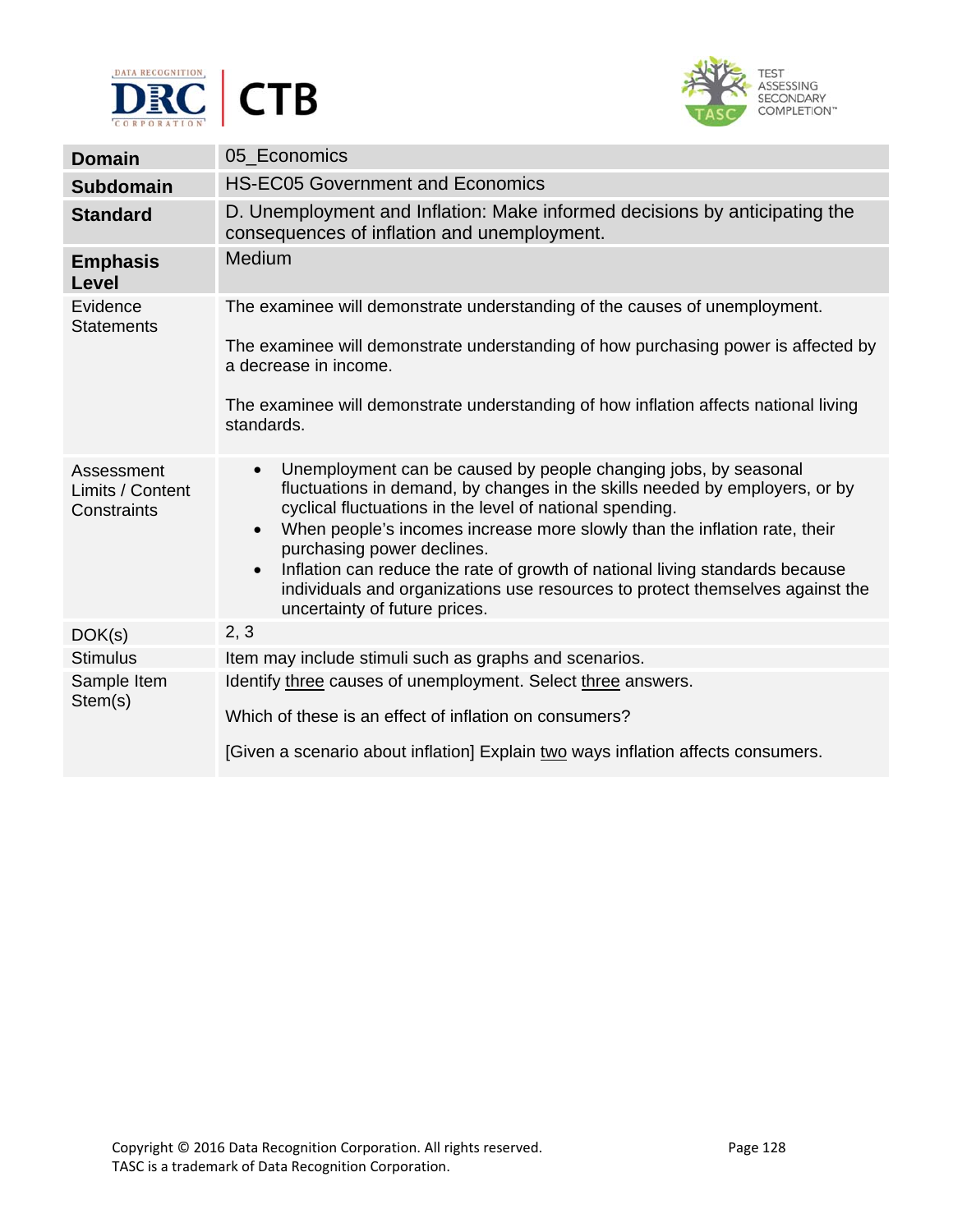



| <b>Domain</b>                                 | 05 Economics                                                                                                                                                                                                                                                                                                                                                                                                                                                                                                                                                                                                                                                                                                                                                                                                                                                |
|-----------------------------------------------|-------------------------------------------------------------------------------------------------------------------------------------------------------------------------------------------------------------------------------------------------------------------------------------------------------------------------------------------------------------------------------------------------------------------------------------------------------------------------------------------------------------------------------------------------------------------------------------------------------------------------------------------------------------------------------------------------------------------------------------------------------------------------------------------------------------------------------------------------------------|
| <b>Subdomain</b>                              | <b>HS-EC05 Government and Economics</b>                                                                                                                                                                                                                                                                                                                                                                                                                                                                                                                                                                                                                                                                                                                                                                                                                     |
| <b>Standard</b>                               | E. Fiscal and Monetary Policy: Anticipate the impact of federal government and<br>Federal Reserve System macroeconomic policy decisions on themselves and<br>others.                                                                                                                                                                                                                                                                                                                                                                                                                                                                                                                                                                                                                                                                                        |
| <b>Emphasis</b><br>Level                      | Medium                                                                                                                                                                                                                                                                                                                                                                                                                                                                                                                                                                                                                                                                                                                                                                                                                                                      |
| Evidence<br><b>Statements</b>                 | The examinee will demonstrate understanding of the tools used by the Federal<br>Reserve System to influence monetary conditions.                                                                                                                                                                                                                                                                                                                                                                                                                                                                                                                                                                                                                                                                                                                            |
|                                               | The examinee will demonstrate understanding of the ways in which the economy is<br>affected when the Federal Reserve increases and lowers interest rate targets.                                                                                                                                                                                                                                                                                                                                                                                                                                                                                                                                                                                                                                                                                            |
| Assessment<br>Limits / Content<br>Constraints | The Federal Reserve System's major monetary policy tools are open-market<br>$\bullet$<br>purchases or sales of government securities, which affect the money supply<br>and short-term interest rates. Other policy tools used by the Federal Reserve<br>System include making loans to banks (and charging a rate of interest called<br>the discount rate). In emergency situations, the Federal Reserve may make<br>loans to other institutions. The Federal Reserve can also influence monetary<br>conditions by changing depository institutions' reserve requirements.<br>The Federal Reserve tends to increase interest rate targets when it feels the<br>$\bullet$<br>economy is growing too rapidly and/or the inflation rate is accelerating. It tends<br>to lower rate targets when it wants to stimulate the short-term growth of the<br>economy. |
| DOK(s)                                        | 2, 3                                                                                                                                                                                                                                                                                                                                                                                                                                                                                                                                                                                                                                                                                                                                                                                                                                                        |
| <b>Stimulus</b>                               | Item may include stimuli such as graphs, descriptions of 100 words or less, political<br>cartoons, and scenarios.                                                                                                                                                                                                                                                                                                                                                                                                                                                                                                                                                                                                                                                                                                                                           |
| Sample Item<br>Stem(s)                        | Which organization is responsible for monetary policy in the United States?<br>[Given a scenario about the Federal Reserve System] Explain two tools the Federal<br>Reserve System uses to set monetary policy.                                                                                                                                                                                                                                                                                                                                                                                                                                                                                                                                                                                                                                             |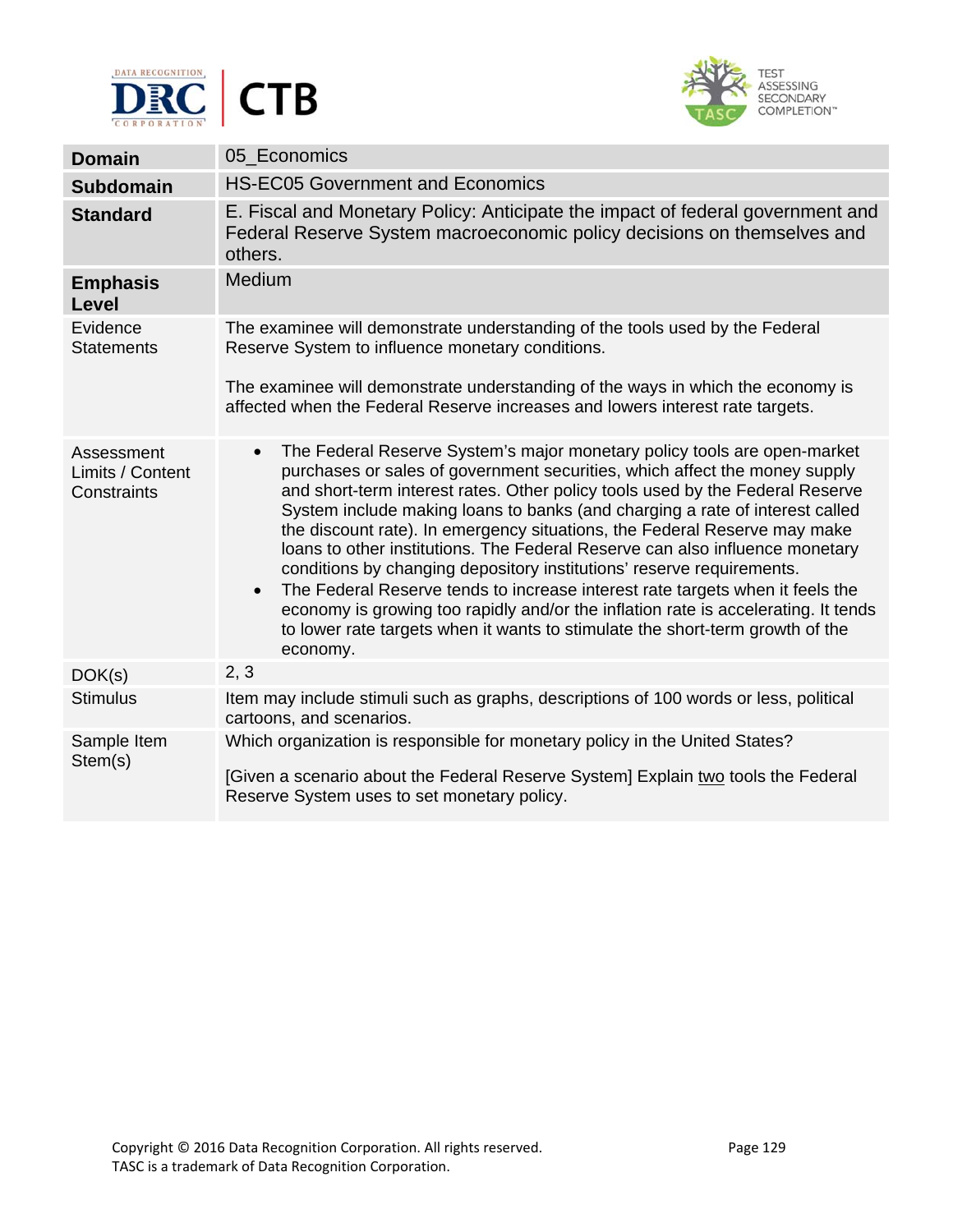



## **4) Other Social Studies Subtest Specifications**

#### **a) Scoring Rules and Rubrics**

#### **Multiple-Choice (MC) Items**

MC items have four answer options with a single correct response. These items are worth 1 point each. An examinee receives 1 point for a correct response and 0 points for an incorrect response.

#### **2-Point Autoscored Items**

Two 2-point autoscored item types that are offered on both print and online forms are included in the TASC subtest in Social Studies. These item types are Multiple-Selected Response (MSR) and Evidence-Based Selected-Response (EBSR) items. An examinee can receive partial credit for each of these item types as described below.

#### MSR

Multiple-Selected Response (MSR) items ask examinees to identify three correct responses. Examinees will earn 2 points for identifying all three correct responses and 1 point for identifying two correct responses. An examinee will receive 0 points for identifying 0 or 1 correct responses. Each MSR item in the Social Studies subtest has six answer options. An examinee responds by selecting (filling in a bubble in the answer document or the online testing environment) up to three answer options, with three correct answers being required for full credit.

#### EBSR

An Evidence-Based Selected-Response (EBSR) item is a two-part item worth 2 points. Part A asks the examinee to select the correct conclusion or inference from four answer choices. Part B asks the examinee to select the evidence that supports the correct conclusion/inference to Part A. Part B also has four answer options. Conditional scoring is applied when scoring EBSR items. That is, partial credit is only awarded for Part A. An examinee must select both correct responses for 2 points. An examinee who selects the correct answer in Part A and an incorrect answer in Part B will receive 1 point. An examinee who selects an incorrect answer in Part A and a correct or incorrect answer in Part B will receive 0 points.

#### **Constructed-Response (CR) Items**

Constructed-Response (CR) items are worth 2 points. An examinee can receive either 2 points for fulfilling all the requirements for a correct response, 1 point for a partially correct response, or 0 points for a response that is completely irrelevant or completely incorrect. If no response is present, a condition code is assigned. Scoring rubrics are included in this document in the section following the specification tables.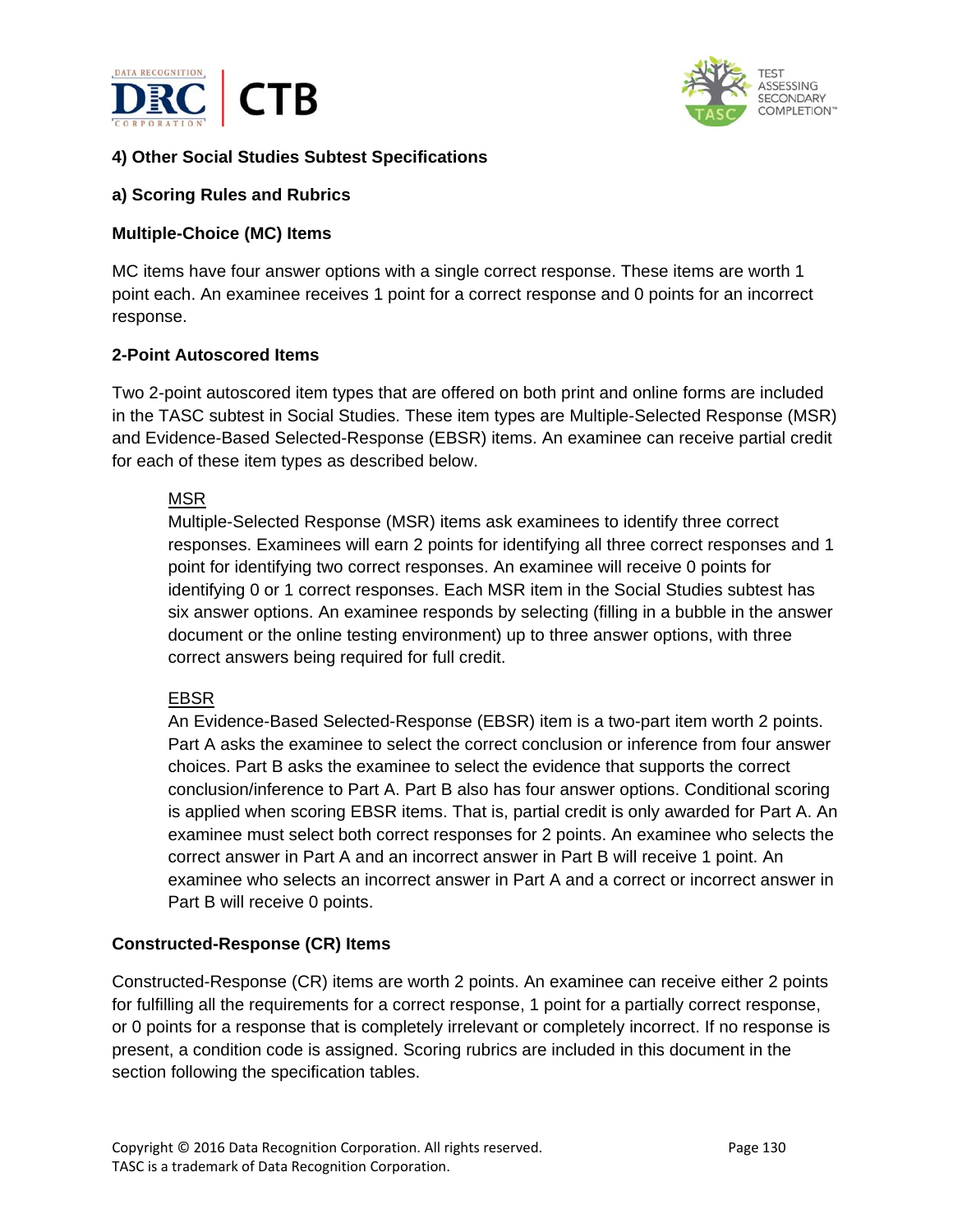



### **Analytic Scoring Rubrics**

TASC Social Studies subtests use analytic rubrics that describe the type(s) of acceptable response(s) for each key element being scored. Typically, a CR item will require a separate key element for each score point. The rubric must be designed in such a way as to allow each key element to be identified accurately, consistently, efficiently, and fairly across the full range of possible responses.

Each score point level should represent a distinct level of performance (i.e., a response awarded a score of 2 demonstrates additional knowledge and skills distinct from those demonstrated in a response awarded a score of 1, etc.). The question and rubric should avoid dependencies that create a "domino effect" where a response either gets everything correct or nothing correct. Partially correct responses (such as scoring 1 out of 2 points) must be possible to attain.

- Ensure that the CR item is eliciting responses that provide rich information about performance.
- If an actual response states the same idea in slightly different (but still accurate) wording, it will receive credit. The response does not necessarily have to match the exact wording in the rubric.
- For bulleted lists, indicate what quantity of responses ("any one," "any two," etc.) are needed to receive full credit.
- If necessary, include scoring note(s) to help clarify what responses are acceptable and/or how to award the key elements.
- The analytical scoring rubric for the sample CR items aligned with standard 04 HS-GE04c is included below.

#### **TASC Social Studies Analytic Scoring Rubric Sample—Sample 04\_HS-GE04c**

# *See page 101 for Sample 04\_HS-GEO04.C*

#### **Score:** 2

**Rationale:** Response accurately and completely addresses both components: identifies and describes two geographic effects of the urbanization process.

**Exemplar:** Response contains any two of the following key elements:

- Urban areas have many cars and furnaces that create air pollution.
- Urban areas' high total energy usage has created heat spots that hold precipitation and smog.
- Urban areas' high incomes have led to increased consumption, causing higher production of garbage and increased amounts of land devoted to waste disposal.
- Decreased rural population has led to the rise of highly mechanized large-scale farming, leading to river and land contamination.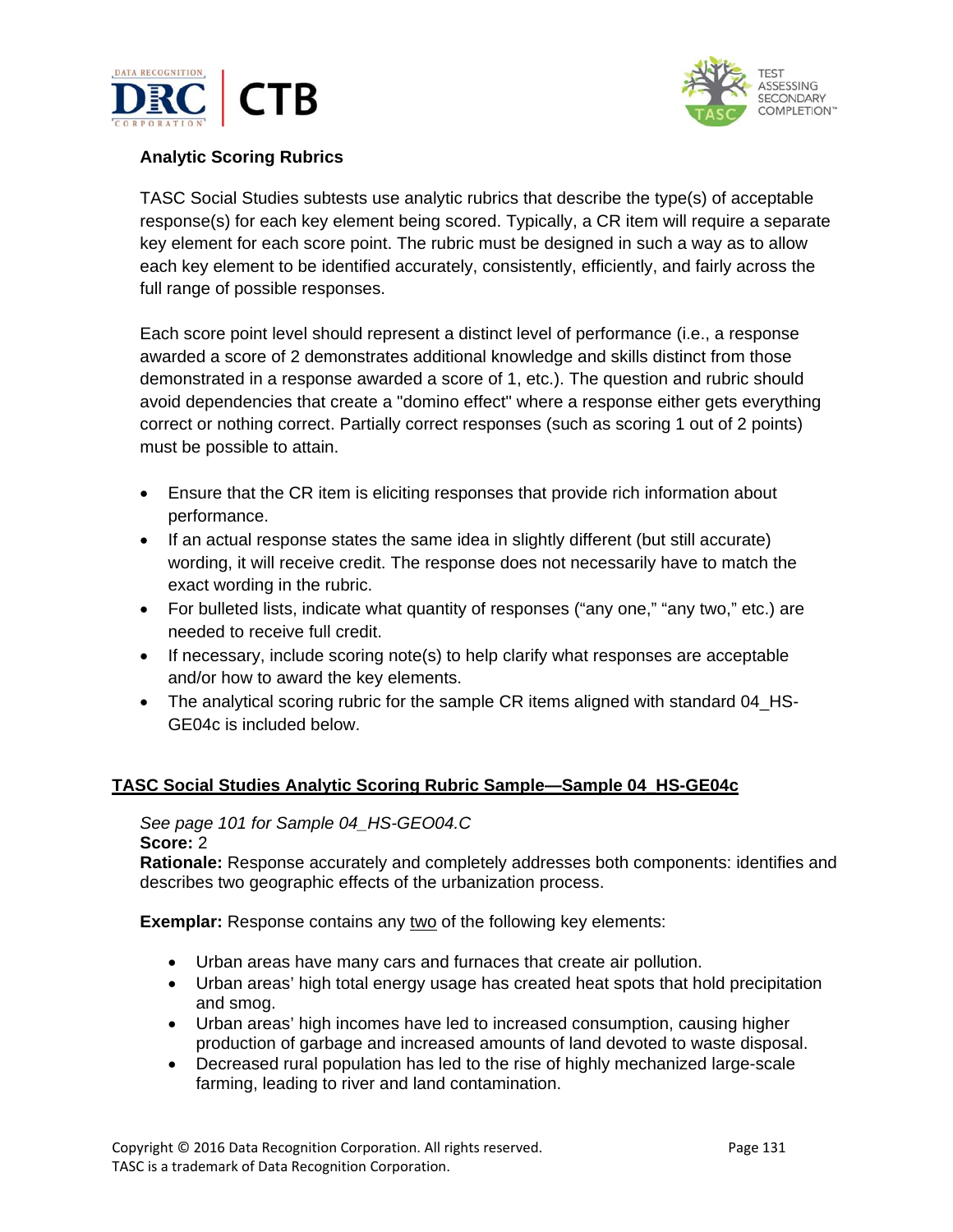



- High water usage in urban areas has lowered the level of water in many rivers and lakes.
- Roads, canals, and railroads have been built to move people and goods between large urban areas.
- Urban expansion has led to a decrease in cropland.
- Large amounts of pavement have made dust storms less frequent.
- Any other reasonable response

#### **Score:** 1

**Rationale:** Response accurately and completely address one of the two components: identifies and describes one geographic effect of the urbanization process.

**Exemplar:** Any one response listed in the key elements of score point 2.

**Score:** 0 **Rationale:** Response is completely irrelevant or completely incorrect. **Exemplar:** N/A